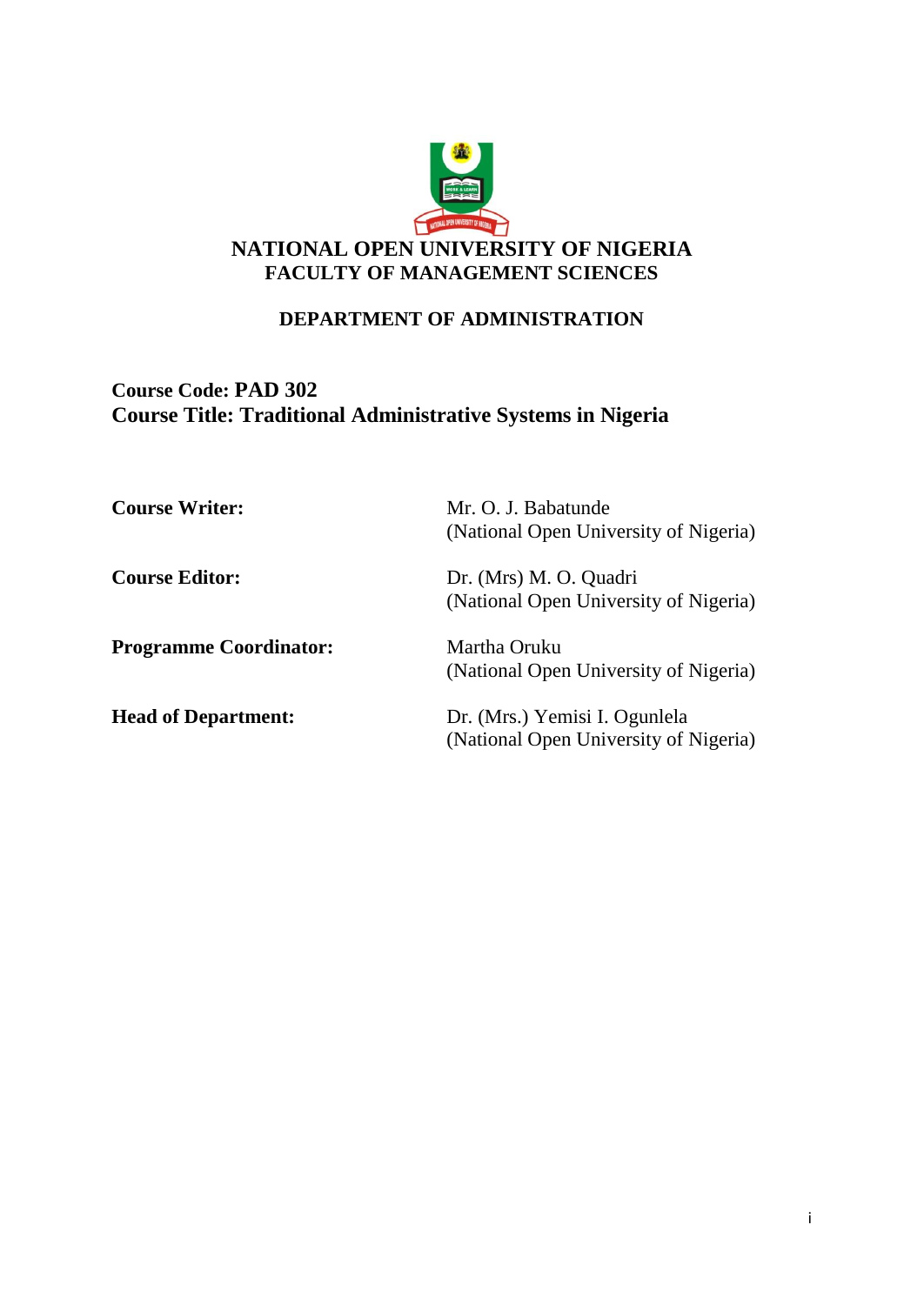National Open University of Nigeria **Headquarters** 14/16 Ahmadu Bello Way Victoria Island, Lagos

Abuja Office 5 Dar es Salaam Street Off Aminu Kano Crescent Wuse II, Abuja

e-mail: [centralinfo@noun.edu.ng](mailto:centralinfo@noun.edu.ng) URL: [www.noun.edu.ng](http://www.noun.edu.ng/)

Published by National Open University of Nigeria

Printed 2014

ISBN:

All Rights Reserved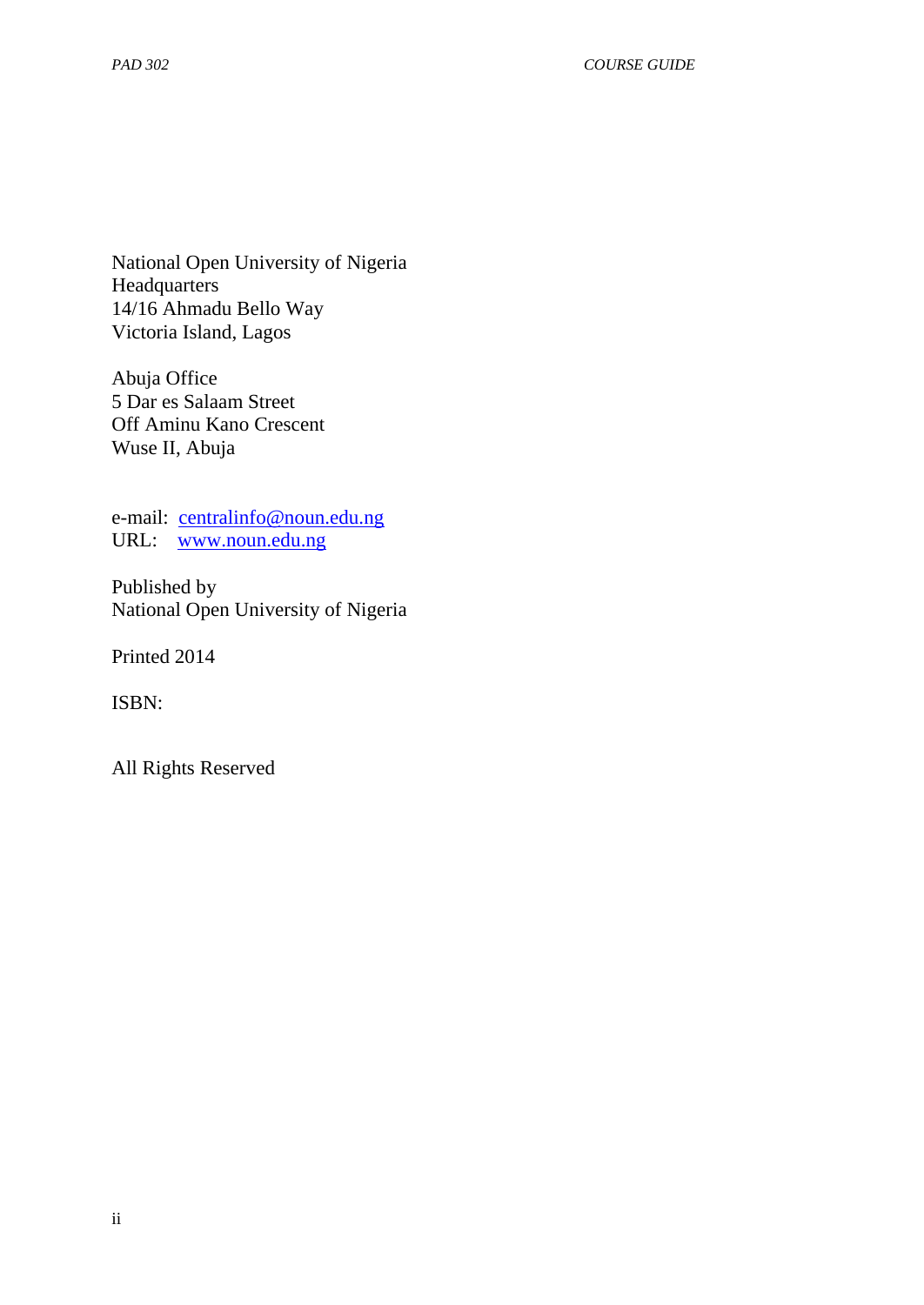# **CONTENTS**

# **PAGE**

| 1V             |
|----------------|
| 1V             |
| 1V             |
| 1V             |
| V <sub>1</sub> |
| V <sub>1</sub> |
| V <sub>1</sub> |
| vii            |
| V11            |
| V <sub>1</sub> |
| viii           |
| V111           |
| V111           |
| viii           |
| X              |
| X              |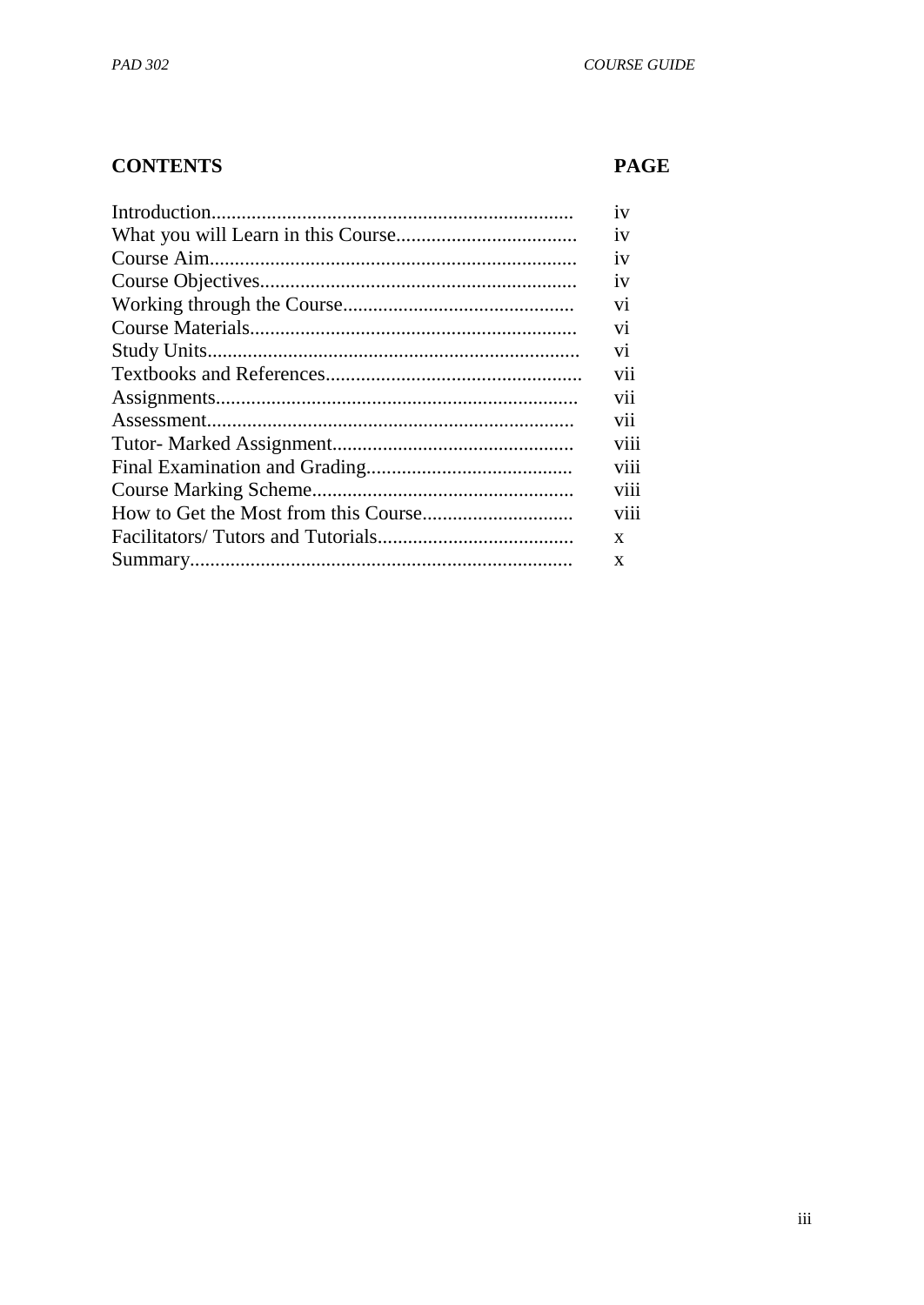## **INTRODUCTION**

You are holding in your hand the Course Guide for PAD 302 (Traditional Administrative System in Nigeria). The purpose of the Course Guide is to relate to you the basic structure of the course material you are expected to study as a Public Administration Student in National Open University of Nigeria. Like the name "Course Guide" implies, it is to guide you on what to expect from the course material and at the end of studying the course material.

## **WHAT YOU WILL LEARN IN THE COURSE**

The course content consists basically of traditional administrative system in Nigeria, background of Nigerian government and politics, political and constitutional development in Nigeria, contending issues in Nigerian government and politics, economic development in Nigeria during the colonial rule, features in the struggle for independence in the British West African territories, analysis of Nigerian state: precolonial era, analysis of Nigerian state: pre-colonial era (Western Nigeria), comparison of the pre-colonial political system of Yoruba, Igbo and Hausa – Fulani ethnic groups. Hausa – Fulani and Yoruba Igbo, the roles or functions of traditional rulers (Oba, in the pre-colonial political system), analysis of Nigerian state: precolonial era (Eastern Nigeria), historical analysis of Nigeria state: pre-colonial era (Northern Nigeria), historical analysis of Nigerian state: colonial era (indirect rule system in Western, Eastern and Northern Nigeria),features of indirect rule, reasons for the adoption of indirect rule system, reasons for involving African traditional rulers in the colonial administration of West Africa, indirect rule system in Northern Nigeria, reasons for the success of indirect rule in Northern Nigeria, indirect rule in Western Nigeria, reasons for the partial failure of indirect rule in Western Nigeria., indirect rule in Eastern Nigeria, reasons why indirect rule failed in eastern or Nigeria and advantages and disadvantages of indirect rule system

## **COURSE AIM**

The aim of the course is to bring to your cognisance the relevant knowledge in respect of public finance that would enhance your preparation as a public administrator.

## **COURSE OBJECTIVES**

At the end of studying the course material, among other objectives, you should be able to explain:

- 1. Background of Nigerian government and politics
- 2. Political and constitutional development in Nigeria
- 3. Contending issues in Nigerian government and politics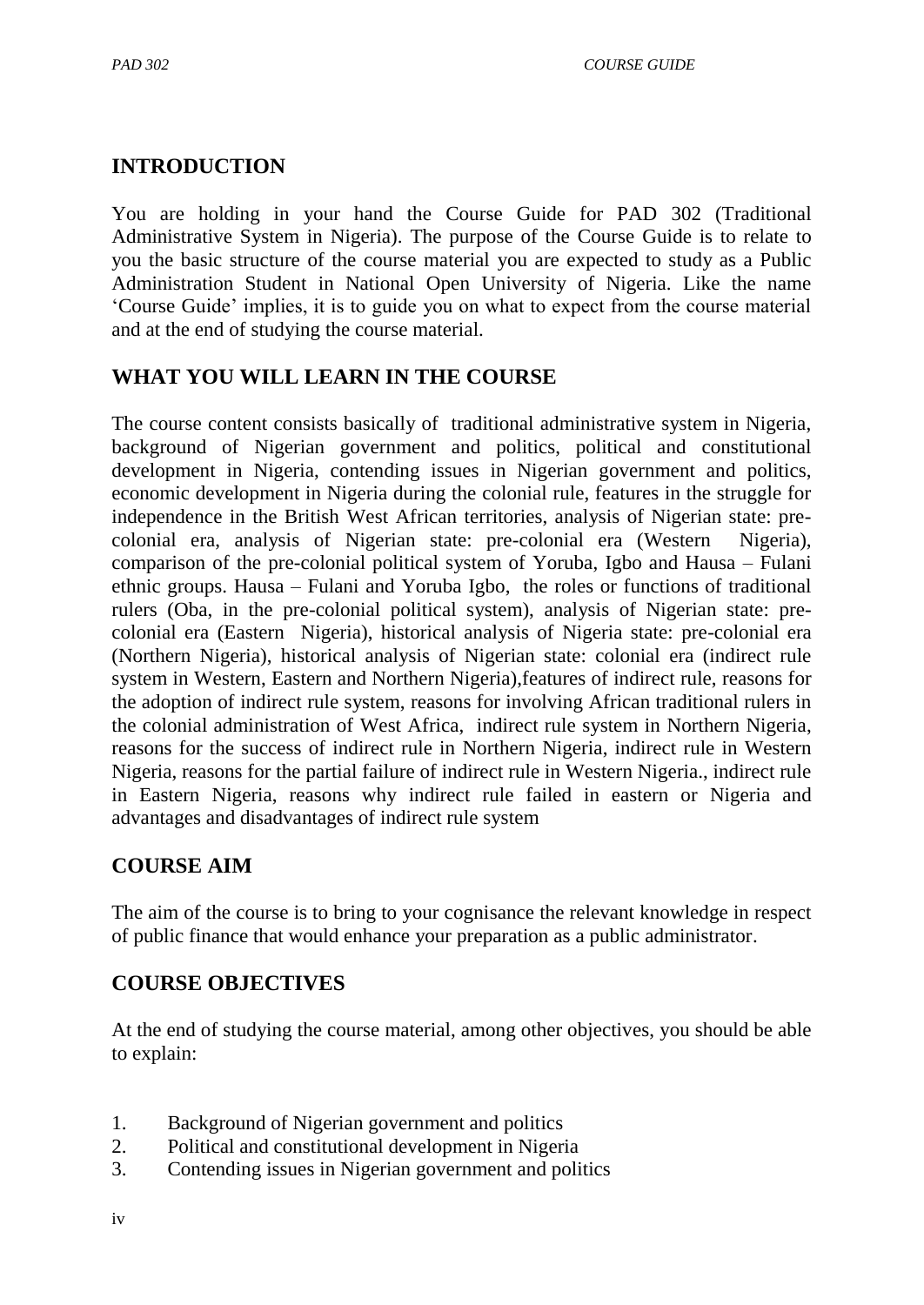- 4. Economic development in Nigeria during the colonial rule
- 5. Features in the struggle for independence in the British West African territories
- 6. Analysis of Nigerian state: pre-colonial era
- 7. Analysis of Nigerian state: pre-colonial era (Western Nigeria)
- 8. Comparison of the pre-colonial political system of Yoruba, Igbo and Hausa Fulani ethnic groups. Hausa – Fulani and Yoruba Igbo
- 9. The roles or functions of traditional rulers (Oba, in the pre-colonial political system)
- 10. Analysis of Nigerian state: pre-colonial era (Eastern Nigeria)
- 11. Historical analysis of Nigeria state: pre-colonial era (Eastern Nigeria)
- 12. Analysis of Nigerian state: pre-colonial era (Eastern Nigeria)
- 13. Historical analysis of Nigeria state: pre-colonial era (Eastern Nigeria)
- 14. Analysis of Nigerian state: pre-colonial era (Eastern Nigeria)
- 15. Historical analysis of Nigeria state: pre-colonial era (Eastern Nigeria)
- 16. The roles or functions of traditional rulers ( Obi etc in the pre-colonial political system)
- 17. Comparison of the pre-colonial political system of Yoruba, Igbo and Hausa Fulani ethnic Groups. Hausa – Fulani and Yoruba Igbo
- 18. Historical analysis of Nigeria state: pre-colonial era ( Northern Nigeria)
- 19. The roles or functions of traditional rulers (Emir, Oba, Obi Etc) in the precolonial/political system.
- 20. Comparison of the pre-colonial political system of Yoruba, Igbo and Hausa-Fulani ethnic groups
- 21. Historical analysis of Nigerian state: colonial era (indirect rule system in Western, Eastern and Northern Nigeria)
- 22. Historical analysis of Nigerian state: colonial era (indirect rule system in Western, Eastern and Northern Nigeria)
- 23. Features of indirect rule
- 24. Reasons for the adoption of indirect rule system
- 25. Reasons for involving African traditional rulers in the colonial administration of West Africa.
- 26. Indirect rule system in northern Nigeria
- 27. Reasons for the success of indirect rule in Northern Nigeria
- 28. Indirect rule in Western Nigeria
- 29. Reasons for the partial failure of indirect rule in Western Nigeria.
- 30. Indirect rule in Eastern Nigeria.
- 31. Reasons why indirect rule failed in Eastern or Nigeria
- 32. Advantages and disadvantages of indirect rule system.

# **WORKING THROUGH THIS COURSE**

To complete this course, you are required to read the units, the recommended text books, and other relevant materials. Each unit contains some self-assessment exercises and tutor- marked assignments. There is also a final examination at the end of this course. Stated below are the components of this course and what you have to do.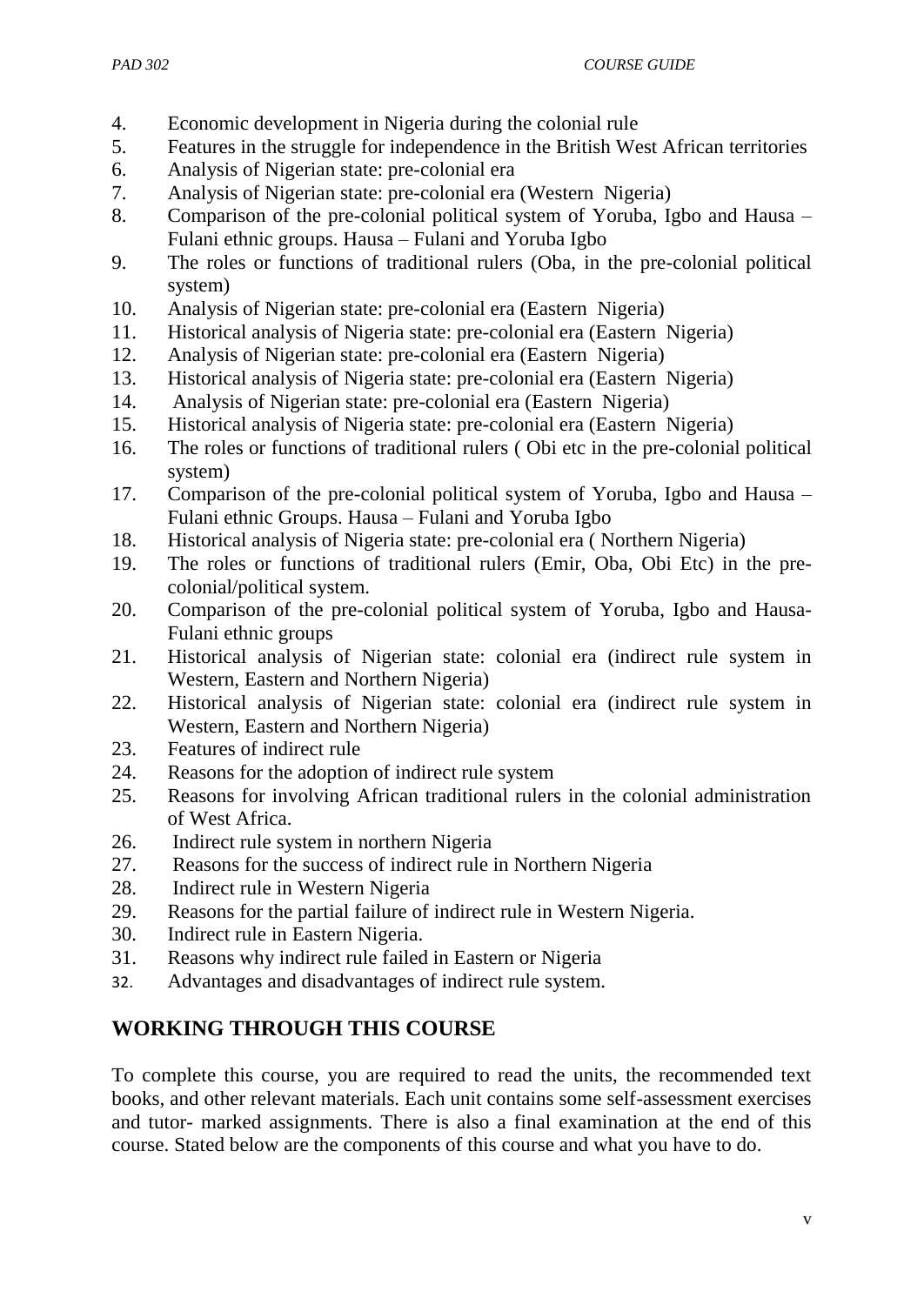## **COURSE MATERIAL**

The course material package is composed of: Course Guide Study Units Textbooks Assignment **Tutorials** 

## **STUDY UNITS**

There are twenty- one study units in this course as follows:

## **MODULE 1**

| Unit 1 | Background of the Kanem Bornu Empire     |
|--------|------------------------------------------|
| Unit 2 | Kanem Bornu as an Empire                 |
| Unit 3 | Organisation of the Kanem Bornu Empire   |
| Unit 4 | The Last Phase of the Kanem-Bornu Empire |
| Unit 5 | The Sefawa Dynasty                       |

#### **MODULE 2**

| Unit 1 |  |  | The Emergence of the Hausa and the Fulani |
|--------|--|--|-------------------------------------------|
|--------|--|--|-------------------------------------------|

- Unit 2 Growth and Organisation of the Hausa and the Fulani
- Unit 3 Some Outstanding Hausa Rulers
- Unit 4 Fulani Conquest Hausa Land

#### **MODULE 3**

| Unit 1 | The Origins of the Yoruba |
|--------|---------------------------|
|        |                           |

- Unit 2 Rise and Expansion of Oyo<br>Unit 3 Government of Oyo
- Government of Oyo
- Unit 4 Strength and Survival of Oyo
- Unit 5 Decline of Oyo

#### **MODULE 4**

- Unit 1 The Origins of the Benin
- Unit 2 The Rise of the Benin
- Unit 3 The Cultural Heritage of Benin

#### **MODULE 5**

| Unit 1<br>The Origin of the Ibo |  |
|---------------------------------|--|
|---------------------------------|--|

- Unit 2 Ibo System of Government
- Unit 3 Origin of the Niger Delta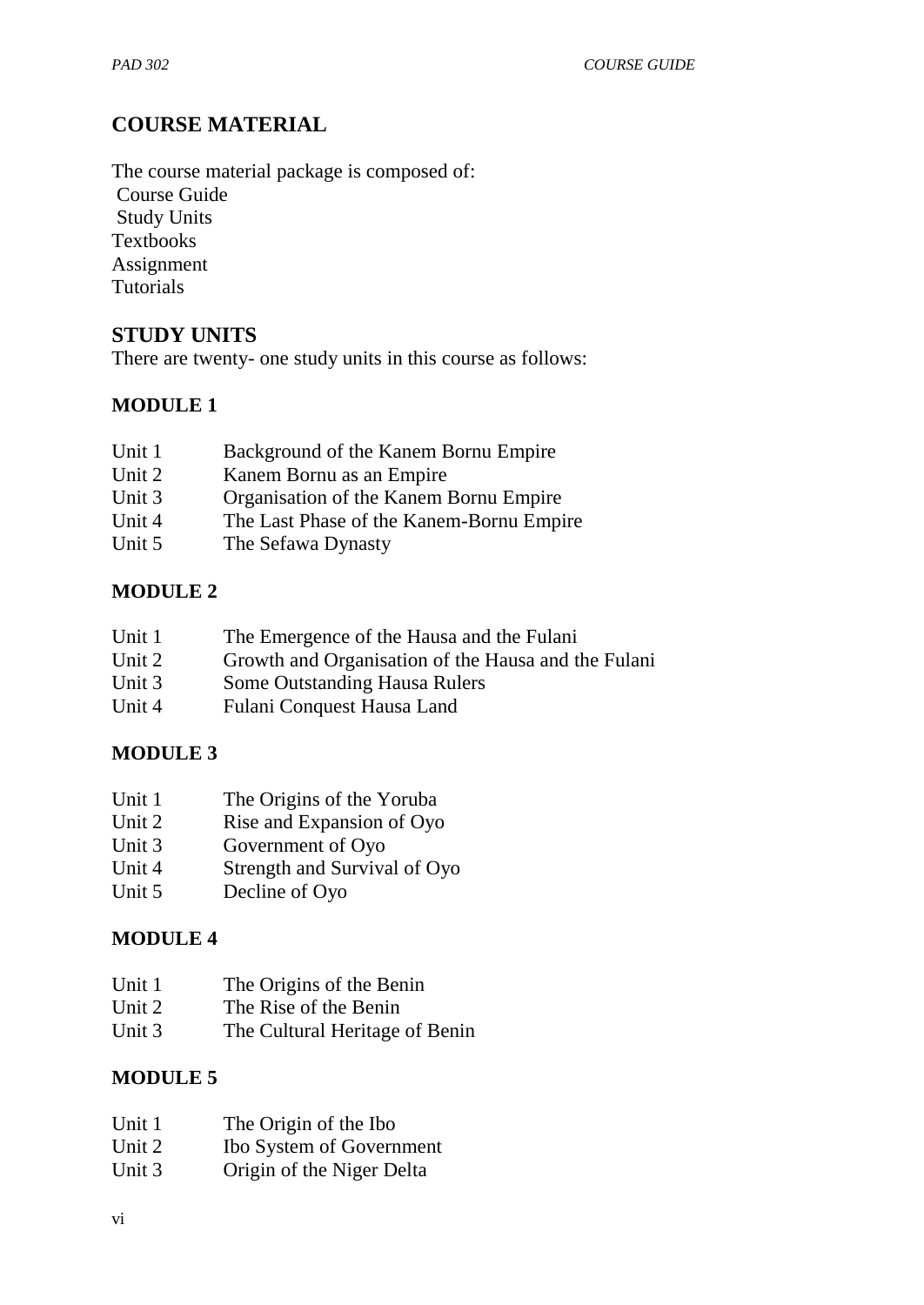Unit 4 The Peoples of Southern Nigeria.

## **TEXTBOOKS/REFERENCES**

Anyaele, J.U. (2003). Comprehensive Government. Lagos: A Johnson Publishers, Ltd.

Dibie, C.C. (2007). *Essential Government*. Ibafo, Ogun-State: TONAD Publishers.

Elaigwu, J.I. *et al*. (1994). *Federalism and Nation Building in Nigeria: The challenges of the 21st Century*. Abuja National Council on Intergovernmental Relations.

Ofoegbu, G.A.I. (1999). *Modern Government*. Onitsha: Mass Foundation Publications Ltd.

Nwankwo, B.C. (2002). *Authority in Government- Nigeria and World Politics*. Onitsha: (Revised ed.). Abbot Book, Ltd.

## **ASSIGNMENT FILE**

Each unit of the course has a self-assessment exercise. You will be expected to attempt them as this will enable you understand the content of the unit.

#### **ASSESSMENT**

There are two aspects to the assessment of this course. First, there are tutor -marked assignments; and second, the written examination. You are expected to apply knowledge, comprehension, information and problem solving gathered during the course. Your final TMA will be presented in e-format and this account form 30% of your exam score. At the end of the course, you will need to sit for a final written examination. This examination will account for 70% of your total score

## **TUTOR-MARKED ASSIGNMENT**

The Tutor-Marked Assignments (TMAs) at the end of each unit are designed to test your understanding and application of the concepts learned. Besides, the preparatory TMAs in the course material is to test what has been learnt, it is important that you know that at the end of the course, you must have done your examinable TMAs as they fall due, which are marked electronically. They make up to 30 percent of the total score for the course.

## **FINAL EXAMINATION AND GRADING**

The final examination for PAD 302 will be of 2-hours and have a value of 70%. The examination will consist of questions which reflect the self-assessment exercise and tutor- marked assignments that you have previously encountered. Furthermore, all areas of the course will be examined. It is also better to use the time between finishing the last unit and sitting for the examination, to revise the entire course. You might find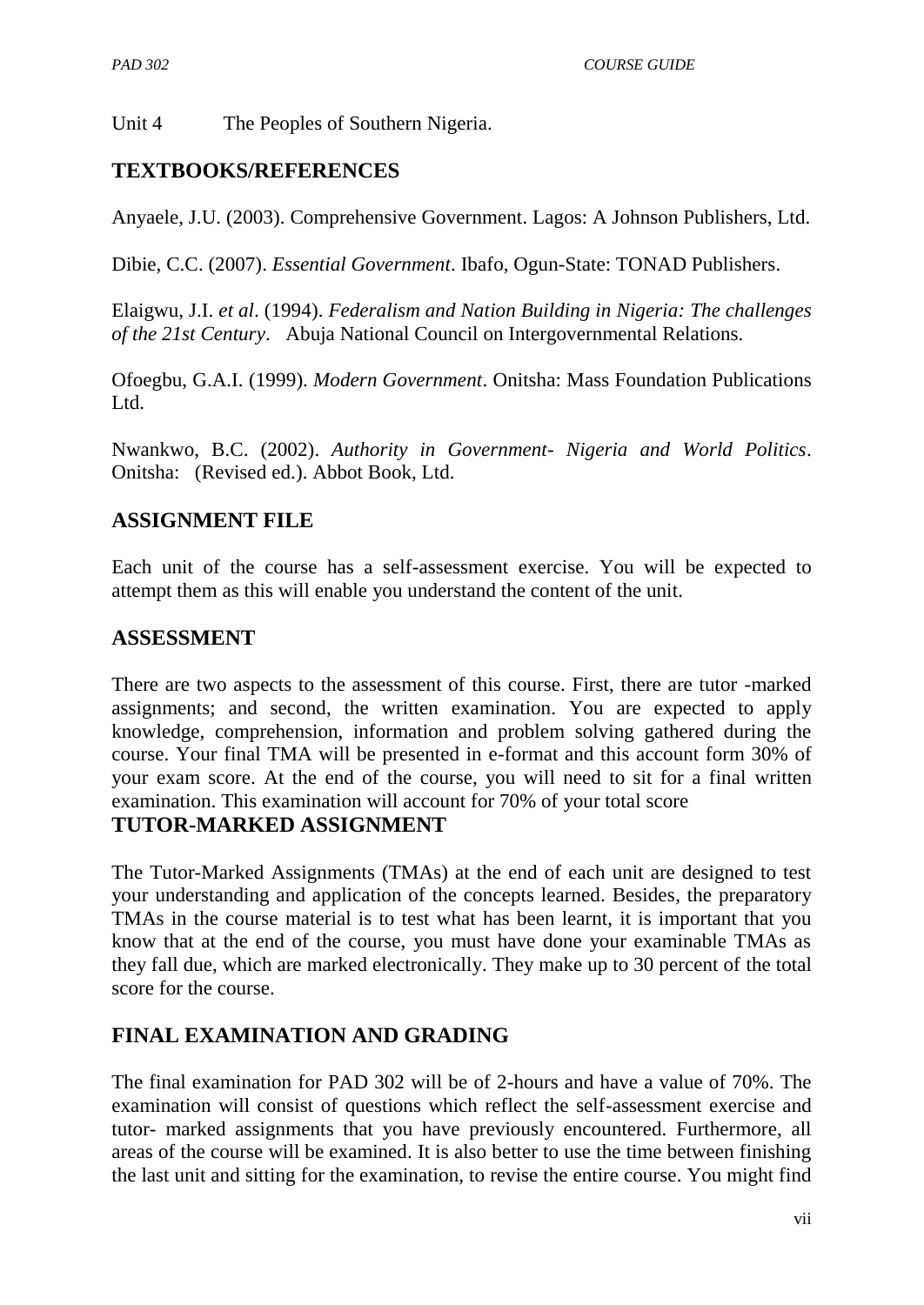it useful to review your TMAs and comment on them before the examination. The final examination covers information from all parts of the course.

## **COURSE MARKING SCHEME**

The following table include the course marking scheme

|  | <b>Table 1: Course Marking Scheme</b> |  |
|--|---------------------------------------|--|
|  |                                       |  |

| <b>Assessment</b>        | <b>Marks</b> |
|--------------------------|--------------|
| <b>TMAs</b>              | 30 %         |
|                          |              |
| <b>Final Examination</b> | 70%          |
| Total                    | 100%         |

## **HOW TO GET THE MOST OUT OF THIS COURSE**

In distance learning, the study units replace the university lecturer. This is one of the huge advantages of distance learning mode; you can read and work through specially designed study materials at your own pace and at a time and place that suit you best. Think of it as reading from the teacher, the study guide tells you what to read, when to read and the relevant texts to consult. You are provided exercises at appropriate points, just as a lecturer might give you an in-class exercise.

Each of the study units follows a common format. The first item is an introduction to the subject matter of the unit and how a particular unit is integrated with the other units and the course as a whole. Next to this is a set of learning objectives. These learning objectives are meant to guide your studies. The moment a unit is finished, you must go back and check whether you have achieved the objectives. If this is made a habit, then you will significantly improve your chances of passing the course. The main body of the units also guides you through the required readings from other sources. This will usually be either from a recommended text book or from other sources.

Self-assessment exercises are provided throughout the unit, to aid personal studies. Working through these self-tests will help you to achieve the objectives of the unit and also prepare you for tutor marked assignments and examinations. You should attempt each self-test as you encounter them in the units.

#### **The following are practical strategies for working through this course**

- 1. Read the Course Guide thoroughly.
- 2. Organise a study schedule. Refer to the course overview for more details. Note the time you are expected to spend on each unit and how the assignment relates to the units. Important details, e.g. details of your tutorials and the date of the first day of the semester are available at your study centre. You need to gather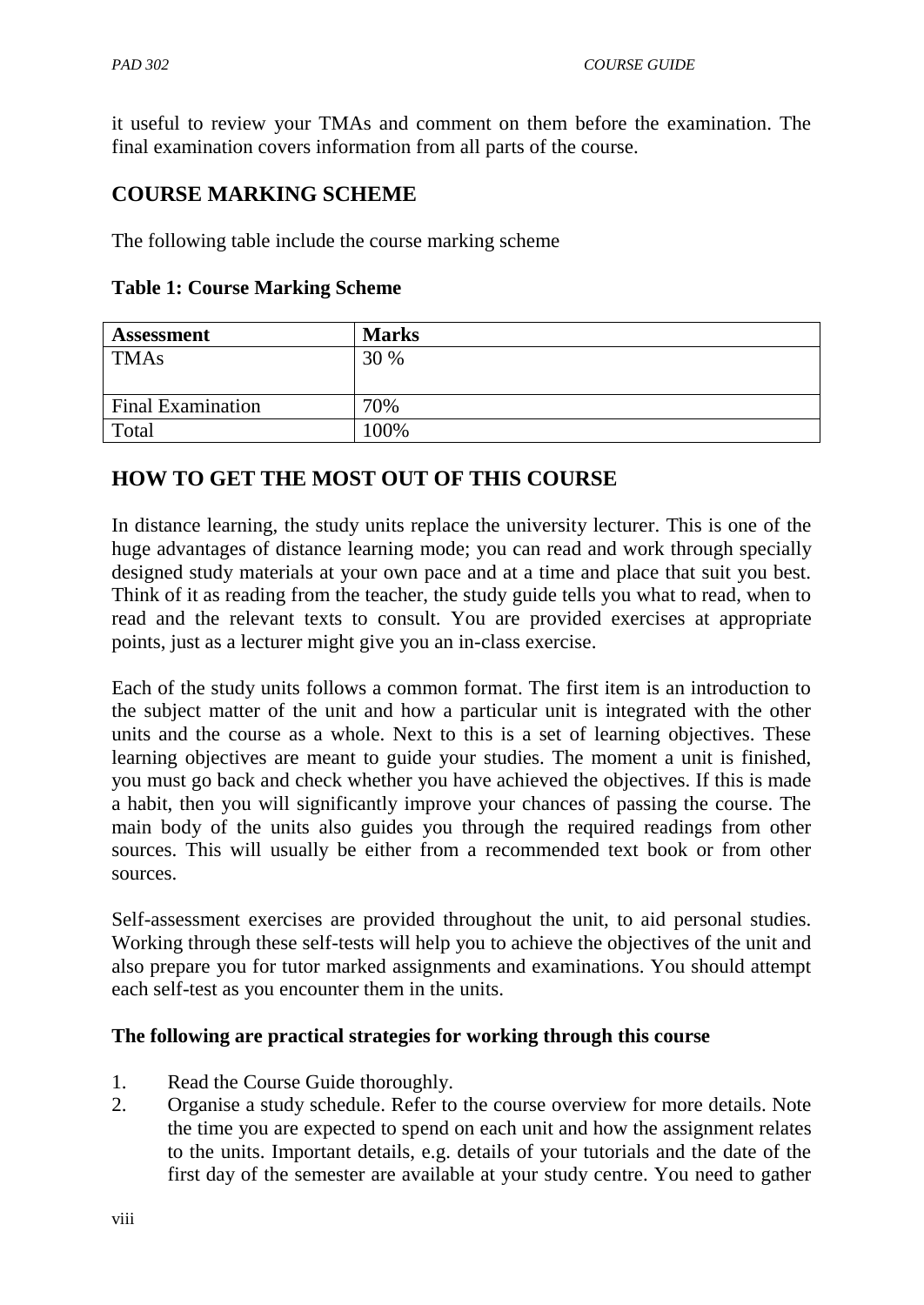together all these information in one place such as a diary, a wall chart calendar or an organiser. Whatever method you choose, do endeavour to adhere to it.

- 3. Once you have created your own study schedule, do everything you can to stick to it. The major reason that students fail is that they get behind with their course works. If you get into difficulties with your schedule, please let your tutor know before it is too late for help.
- 4. Turn to unit 1 and read the introduction and the objectives for the unit.
- 5. Assemble the study materials. Information about what you need for a unit is given in the table of content at the beginning of each unit. You will almost always need both the study unit you are working on and one of the materials recommended for further readings, on your desk at the same time.
- 6. Work through the unit, the content of the unit itself has been arranged to provide a sequence for you to follow. As you work through the unit, you will be encouraged to read from your set books.
- 7. Keep in mind that you will learn a lot by doing all your assignments carefully. They have been designed to help you meet the objectives of the course and will help you pass the examination.
- 8. Review the objectives of each study unit to confirm that you have achieved them. If you are not certain about any of the objectives, review the study material and consult your tutor.
- 9. When you are confident that you have achieved a unit"s objectives, you can start on the next unit. Proceed unit by unit through the course and try to pace your study so that you can keep yourself on schedule.
- 10. When you have submitted an assignment to your tutor for marking, do not wait for its return before starting on the next unit. Keep to your schedule. When the assignment is returned, pay particular attention to your tutor's comments, both on the tutor marked assignment form and also written on the assignment. Consult you tutor as soon as possible if you have any questions or problems.
- 11. After completing the last unit, review the course and prepare yourself for the final examination. Check that you have achieved the unit objectives (listed at the beginning of each unit) and the course objectives (listed in this Course Guide).

# **FACILITATORS/TUTORS AND TUTORIALS**

Do not hesitate to contact your tutor by telephone, e-mail or discussion board if you need help. The following might be circumstances in which you would find help necessary: contact your tutor if:

- You do not understand any part of the study units or the assigned readings.
- You have difficulty with the self-test or exercise.
- You have questions or problems with an assignment, with your tutor's comments on an assignment or with the grading of an assignment.

You should try your best to attend the tutorials. This is the only chance to have face to face contact with your tutor and ask questions which are answered instantly. You can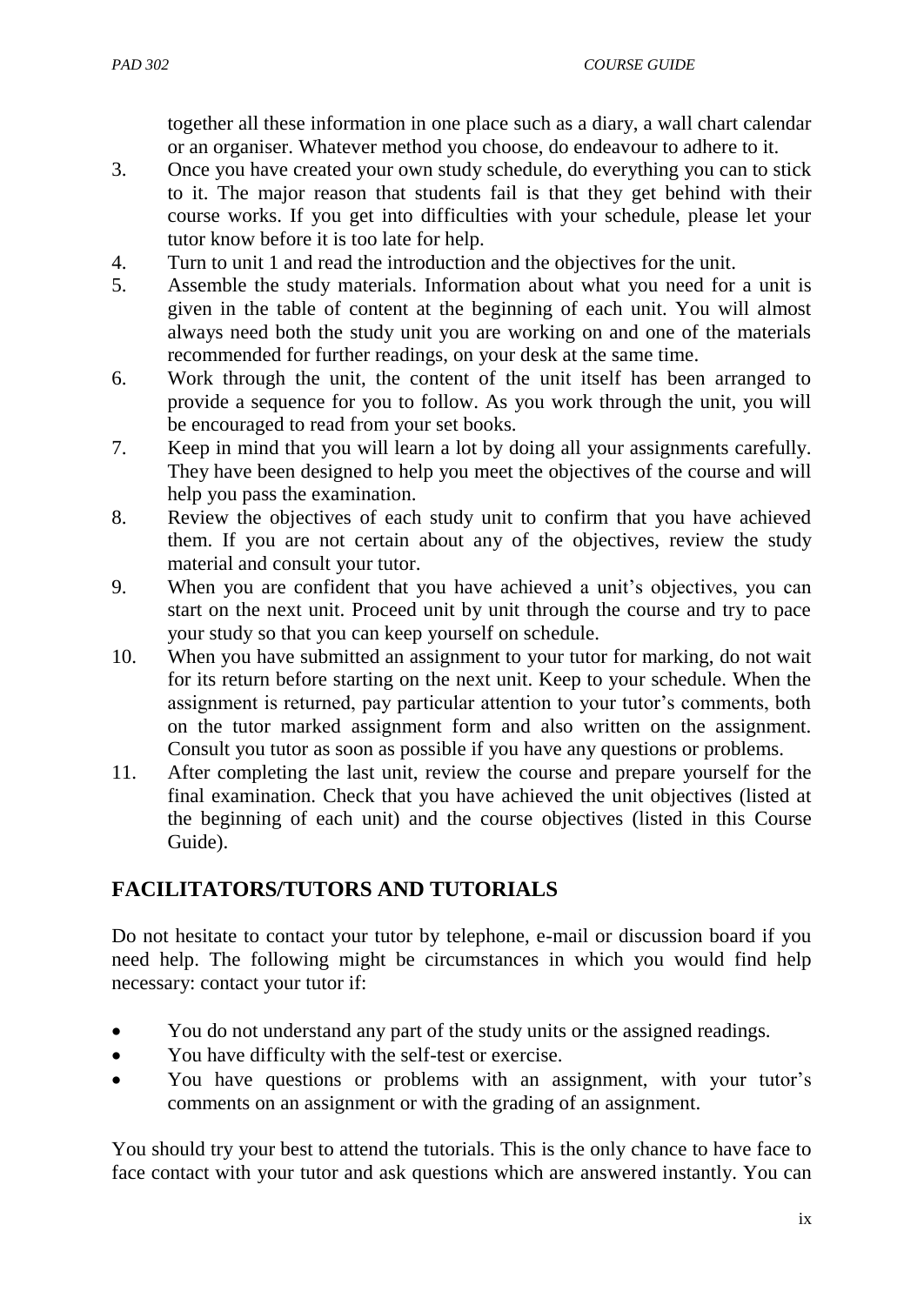raise any problem encountered in the course of your study. To gain the maximum benefit from the course tutorials, prepare a question list before attending them. You will learn a lot from participating in discussion actively.

#### **SUMMARY**

It is not enough to get the course material, it is most imperative you commit adequate effort to the study of the course material for maximum benefit. Good luck.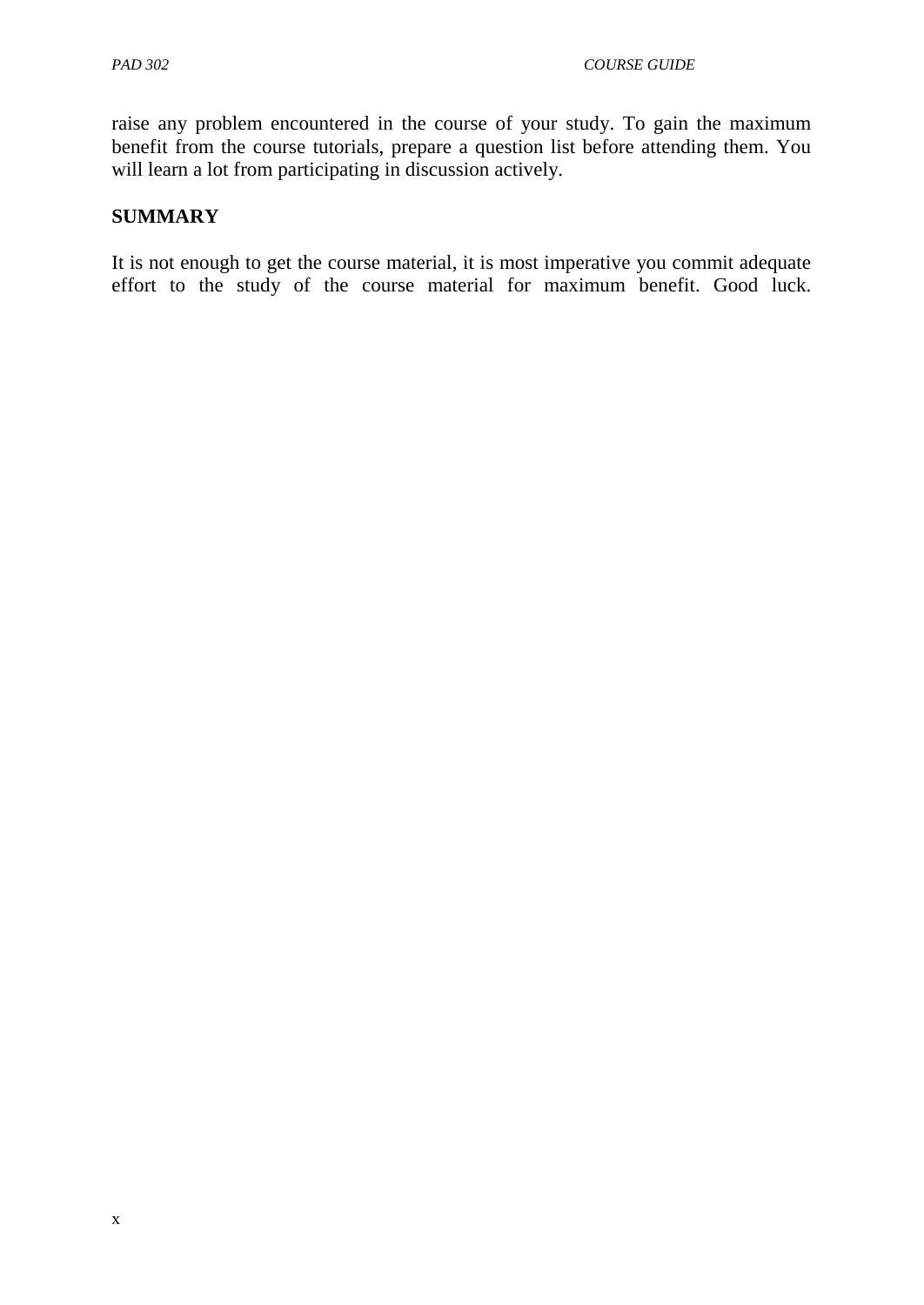## **MAIN COURSE**

# **CONTENTS PAGE**

# **Module 1**

| Background of the Kanem Bornu<br>Unit 1             |    |
|-----------------------------------------------------|----|
|                                                     |    |
| Unit 2                                              |    |
| Organisation of the Kanem-Bornu Empire 11<br>Unit 3 |    |
| The Last Phase of the Kanem-Bornu Empire<br>Unit 4  | 15 |
| Unit 5                                              |    |

# **Module 2**

| Unit 1 | Emergence of the Hausa and the Fulani    | -23 |
|--------|------------------------------------------|-----|
| Unit 2 | Growth and Organisation of the Hausa and |     |
|        |                                          |     |
| Unit 3 |                                          |     |
| Unit 4 |                                          | -39 |

# **Module 3**

| Unit 1 | 47 |
|--------|----|
| Unit 2 | 51 |
| Unit 3 | 55 |
| Unit 4 |    |
| Unit 5 |    |

# **Module 4**

| Unit 1 |  |
|--------|--|
| Unit 2 |  |
| Unit 3 |  |

# **Module 5**

| Unit 1<br>Unit 2 |                                 | 86<br>90 |
|------------------|---------------------------------|----------|
| Unit 3           |                                 | 97       |
| Unit 4           | The Peoples of Southern Nigeria | 103      |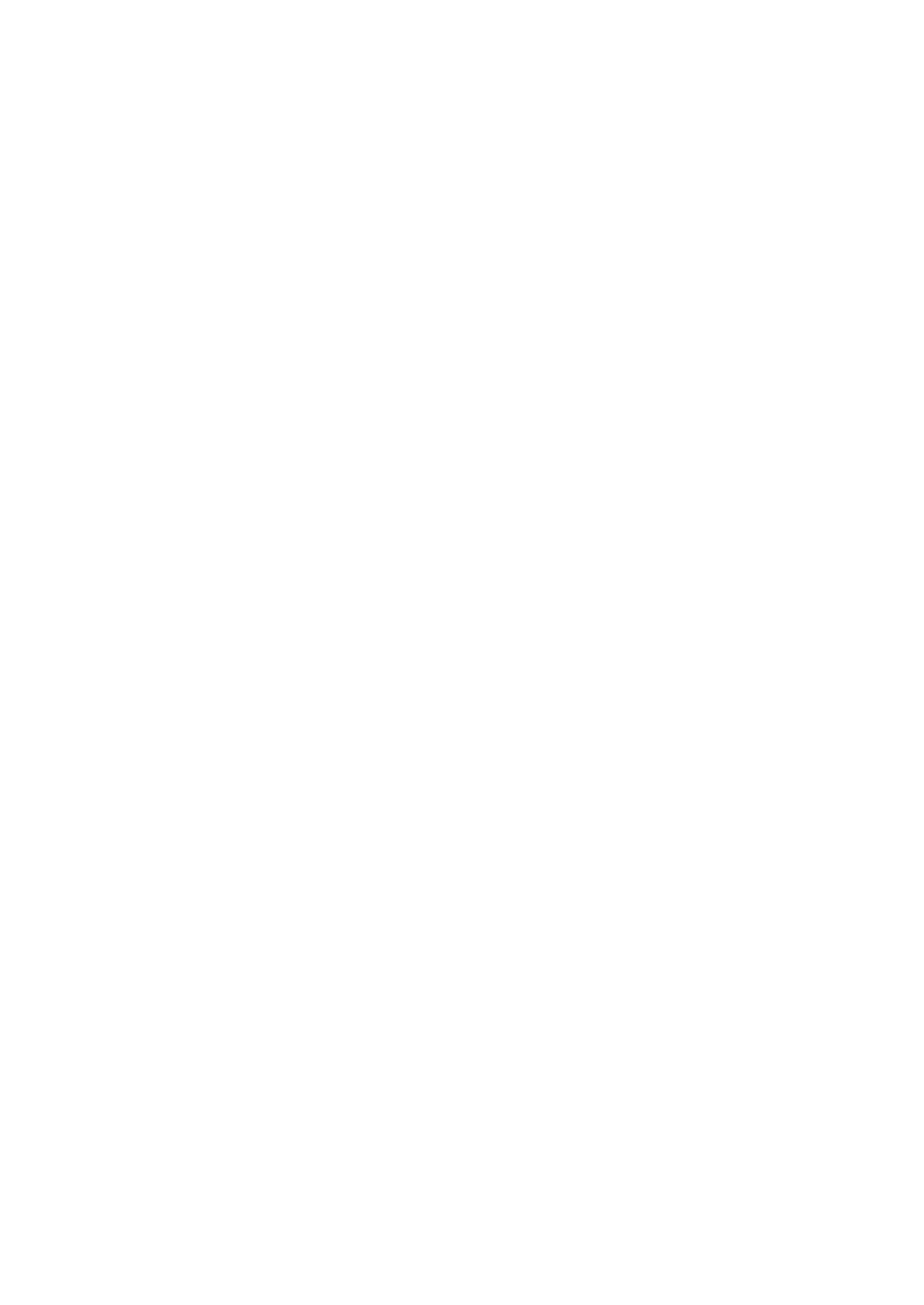# **MODULE 1**

- Unit 1 Background of the Kanem Bornu Empire
- Unit 2 Kanem- Bornu as an Empire
- Unit 3 Organisation of theKanem- Bornu Empire
- Unit 4 The Last Phase of theKanem- Bornu Empire
- Unit 5 The Sefawa Dynasty

## **UNIT 1 BACKGROUND OF THE KANEM BORNU EMPIRE**

## **CONTENTS**

- 1.0 Introduction
- 2.0 Objectives
- 3.0 Main Content
	- 3.1 Background of the Kanem Bornu Empire
		- 3.1.1 Who Were the Peoples in Kanem-Bornu?
		- 3.1.2 Early Important Rulers
- 4.0 Conclusion
- 5.0 Summary
- 6.0 Tutor Marked Assignment
- 7.0 References/Further Reading

## **1.0 INTRODUCTION**

In this unit, attempt is made to present to you a general overview of the emergence of the Kanem Bornu Empire. In this study unit therefore, you are going to learn the historical background of the Kanem Bornu Empire, the peoples of the land and the notable early rulers of the Empire.

## **2.0 OBJECTIVES**

At the end of this unit, you should be able to:

- state the historical background of the Kanem Bornu Empire
- identify the peoples of Kanem Bornu Empire
- mention and discuss the contribution of early important rulers of Kanem Bornu Empire.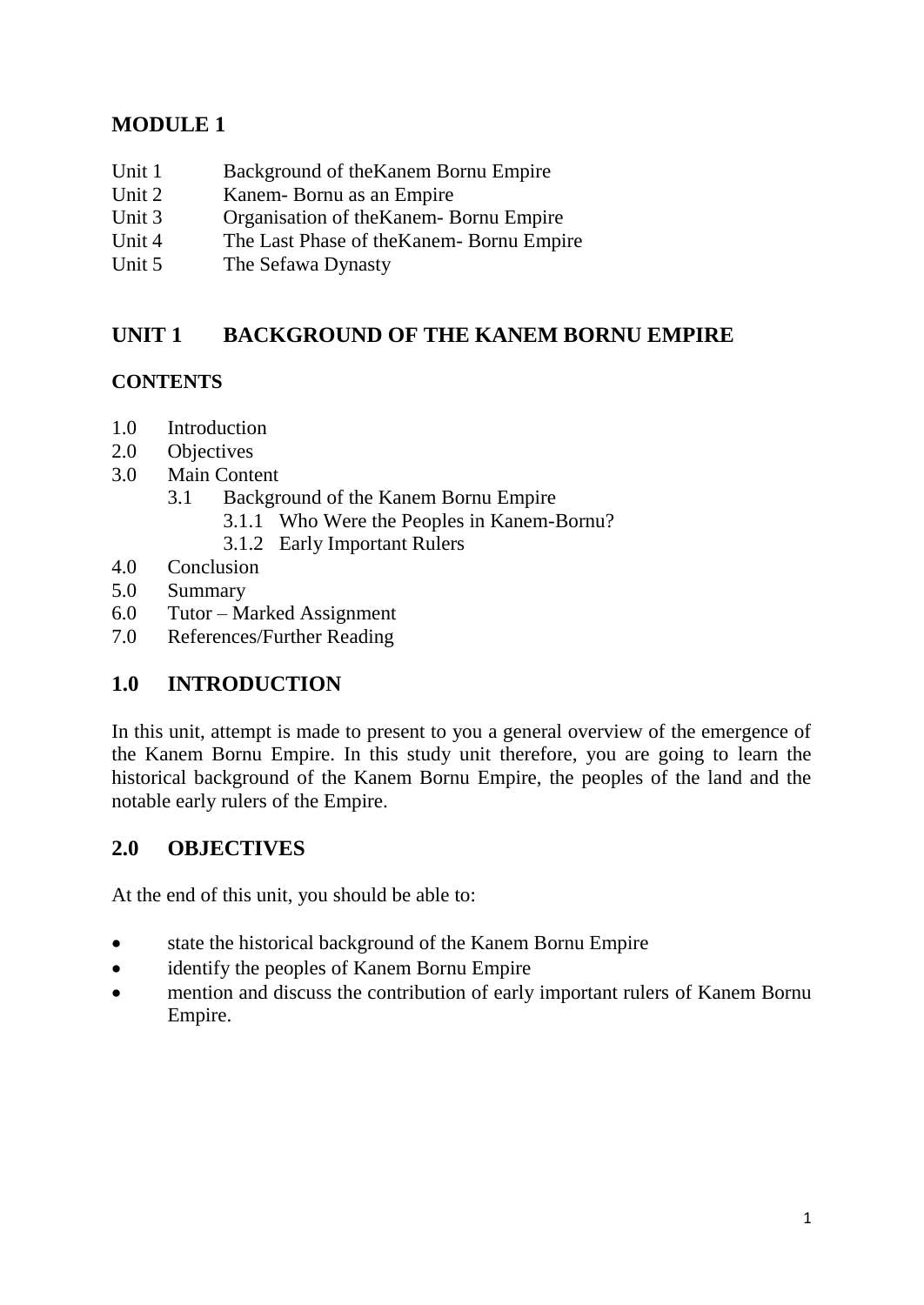# **3.0 MAIN CONTENT**

## **3.1 Background of the Kanem Bornu Empire**

The historical background of the Kanem Bornu Empire is very uncertain. According to the so-called Kisra legend,Kanem was founded by a prince called Kisra and his followers who migrated to the east of Lake Chad from eastern Africa. It is believed that the westwards movement of Kisra and his people took place as a consequence of, and sometime after, the destruction of the city of Meroe (in the present-day Republic of the Sudan) by the people of Axum (in Ethiopia) in about A.D.350.

Archaeologists have unearthed several historical remains in Kanem, which seem to point to the influence of Moroe. But historians are cautious about the implications of such similarities of culture, since each area could have developed them independently.

#### **SELF- ASSESSMENT EXERCISE**

Trace the history of Kanem Bornu Empire.

## **3.1.1 Who Were the Peoples in Kanem-Bornu?**

Some of the early peoples of the Kanem area were the following;

- 1. The So The So people were the original inhabitants of the area.
- 2. The Zaghawa A group of early settlers in Kanem were the Zaghawa. They were a nomadic people, and are believed to have emigrated from eastern Africa in early times, and to have settled to the east of the lake, in about the eighth century A.D.
- 3. Kanuri or Kanembi –Another important group of people in the kingdom of Kanem were the Kanuri or the Kanembi.
- 4. The Bulala Some of the later arrivals into the kingdom were Bulala.

#### **SELF- ASSESSMENT EXERCISE**

Trace the composition of the people of the Kanem Bornu Empire.

## **3.1.2 Early Important Rulers**

The following are the famous rulers who, each in his turn helped to lay the foundations of the future great empire of Kanem-bornu.

- 1. The first known Mai (or ruler) who ruled these early settlers as a united people was Dugu; he founded the Sefawa dynasty in about A.D. 774. His capital was at N"jimi, situated to the north-east of Lake Chad.
- 2. The next ruler of importance, after Dugu, was the tenth Mai, called Umme Filmi who reigned from about 1085 to 1097. He was the first Sefawa king to be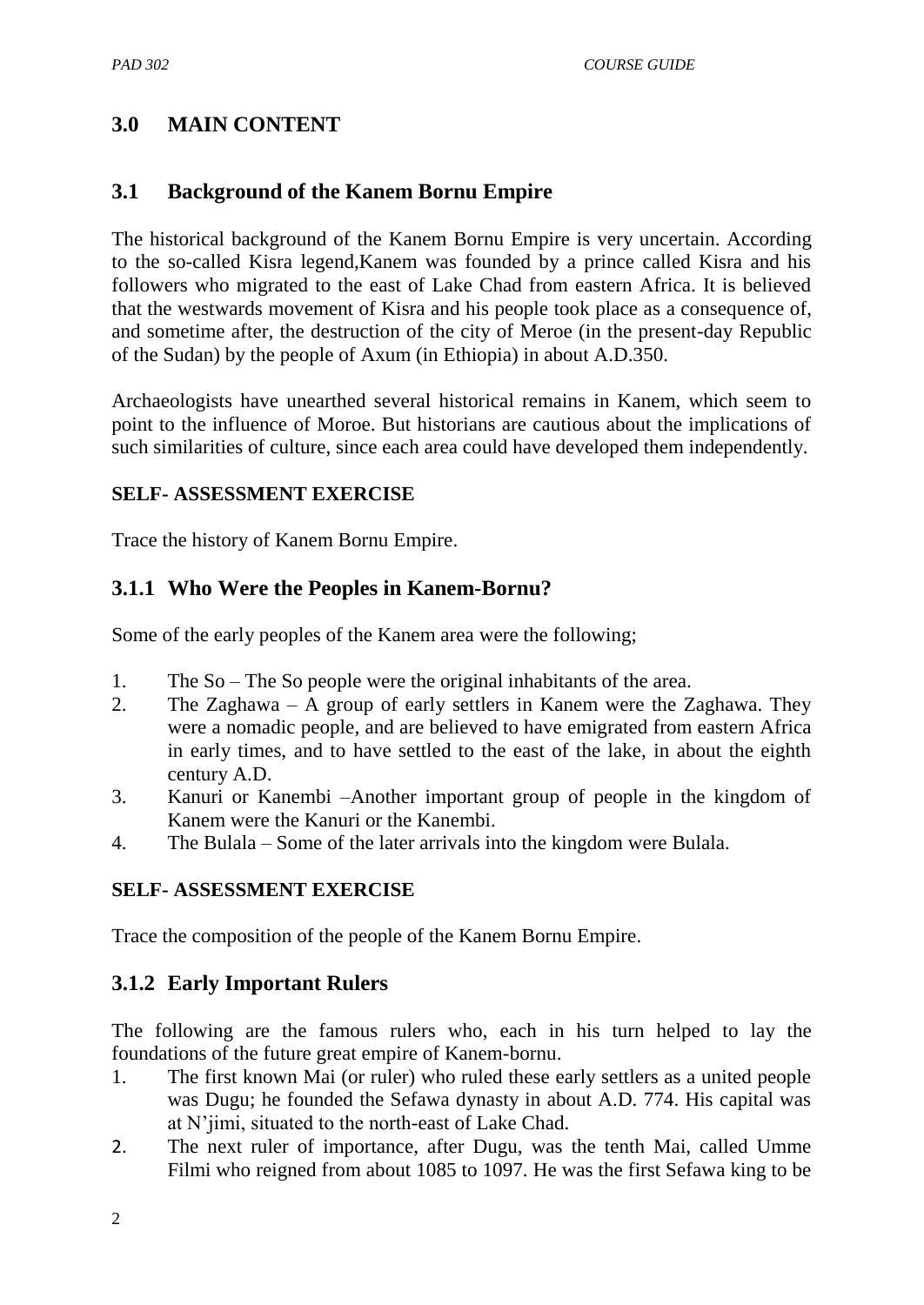converted to Islam. Like other Sudanese Muslim rulers, he made an important pilgrimage to Mecca. And even though he died in Egypt, on his way to Mecca, he had attracted the attention of the Islamic world to his growing kingdom.

3. Umme was followed by his son, Mai Dunama 1 (c.1097-1150), another important ruler. During his long reign this powerful ruler made three religious visits to the home of Islam attracted the attention of the Muslim world. Islam began to exercise considerable influence on the social, political and economic life of the growing Kanuri kingdom.

Dunama I introduced into his kingdom a number of Muslim scholars and administrators who helped to run the empire. The king"s pilgrimages also encouraged the growth of trade.

- 4. Another king of importance whose reign saw a remarkable expansion in the size of the kingdom was Dunama II (1221-59), who added several territories. He is said to have had a formidable calvary, consisting of about 30,000 men. Among his great military achievements was the successful war fought against the strong Tebu (or Teba) people, a struggle which lasted for about seven years. By the close of his reign this great ruler had extended his empire as far north as the Fezzan. He thus commanded control of trade with Tripoli. To the south he controlled the fertile area of Mabina which is now Adamawa. To the west, his influence spread as far as Kano, in Hausaland, and to the east his domain included Wadai.
- 5. But Dunama II"s uncompromising efforts to make Islam the state religion antagonised the majority of his people who would not give up their ancestral religions. This situation weakened the unity of the empire.

In this study, we shall limit our discussions to the historical background and the general overview of the emergence of the Kanem Bornu Empire.

## **SELF-ASSESSMENT EXERCISE**

Trace the contributions of the early rurers of Kanem-Bornu Empire.

## **4.0 CONCLUSION**

The above analyses show that the Kanem was founded by a prince called Kisra and his followers who migrated to the east of Lake Chad from eastern Africa. For many years, what came to be officially known as the Kanuri Empire was made up of two parts, separated by the lake.Kanem was in the east and Bornu on the west of the empire.Kanem served as the centre of the empire for many years, but in the fifteenth century, the seat of government shifted to Bornu in the west.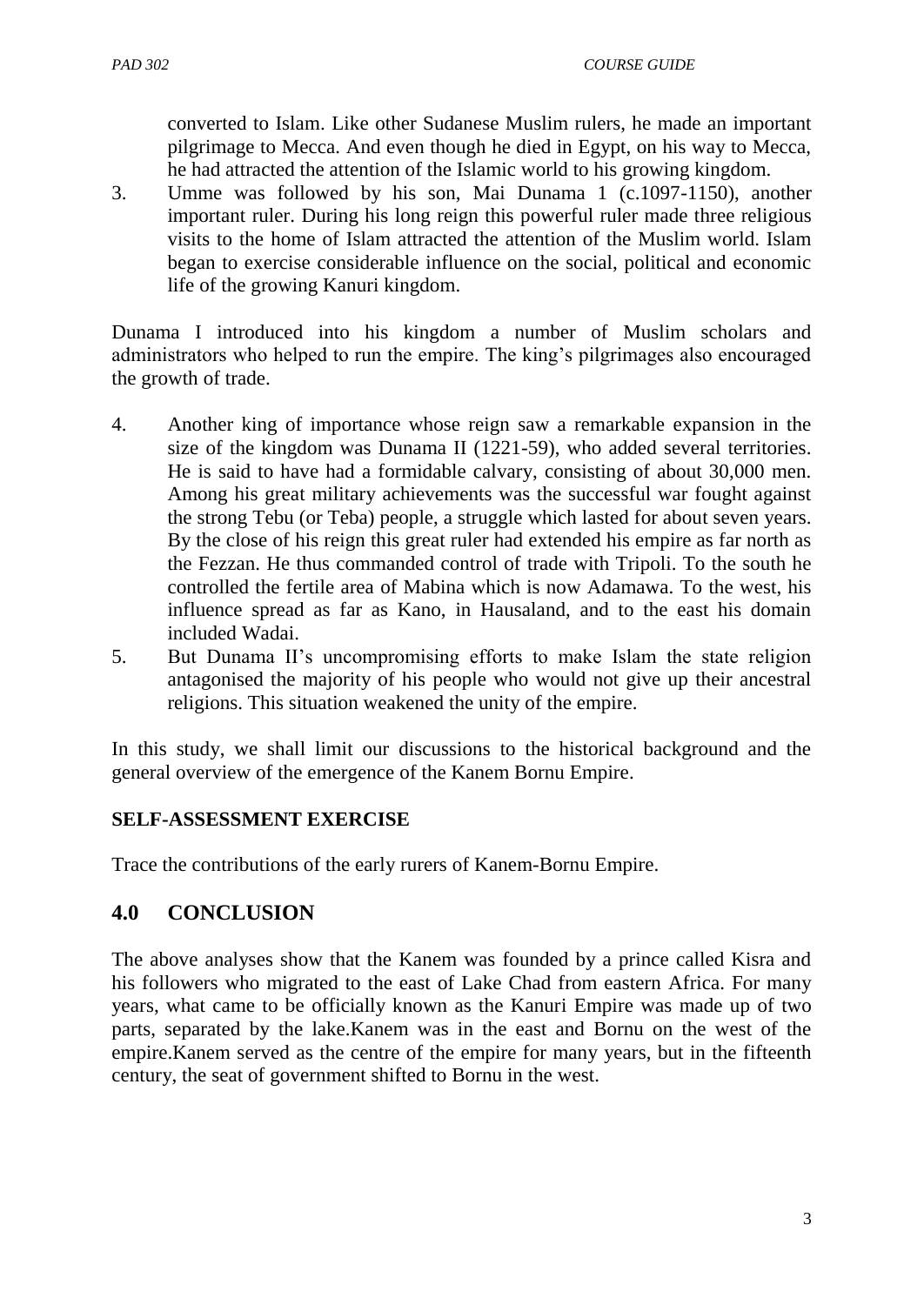## **5.0 SUMMARY**

The unit has thrown light on the historical background and general overview of the emergence of the Kanem Bornu Empire.

#### **6.0 TUTOR – MARKED ASSIGNMENT (TMA)**

Give a brief historical development of the emergence of the Kanem Bornu Empire.

#### **7.0 REFERENCES/FURTHER READING**

Anyaele, J.U. (2003). *Comprehensive Government*. Lagos: A Johnson Publishers, Ltd.

- Buah, F.K. (1978). *West Africa since A.D. 1000*. London: Macmillan Education Limited.
- Dibie, C.C. (2007). *Essential Government*. Ibafo, Ogun State: TONAD Publishers.
- Elaigwu J.I. et al (1994). *Federalism and Nation Building in Nigeria* : *The Challenges of the 21st Century* . Abuja: National Council on Intergovernmental Relations.
- Nwankwo, B.C. (2002). *Authority in Government Nigeria and World Politics*. Onitsha: (Revised ed.). Abbot Book, Ltd.
- Ofoegbu, G.A.I. (1999). *Modern Government.* Onitsha: Mass Foundation Publications L<sub>td</sub>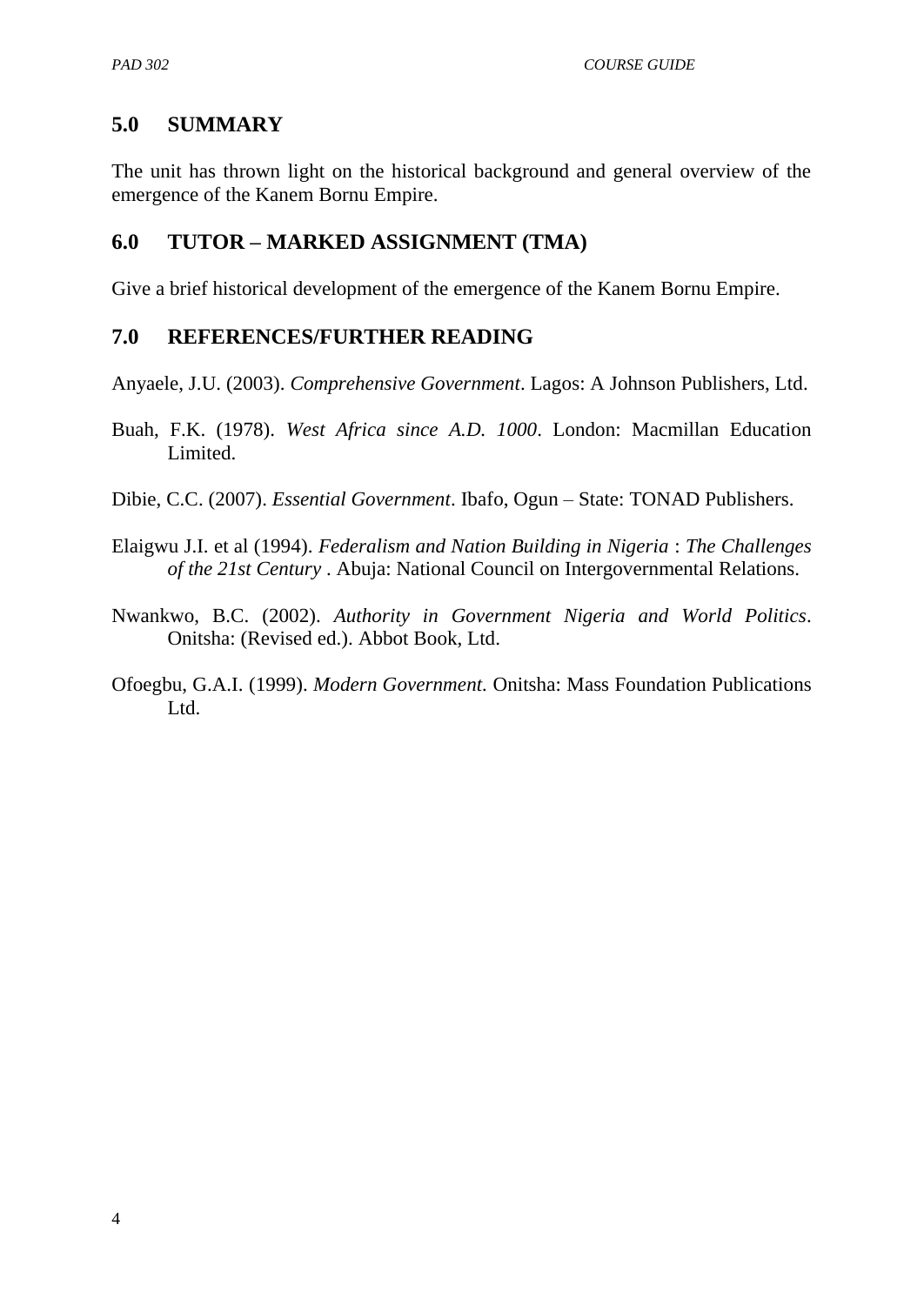## **UNIT 2 KANEM- BORNU AS AN EMPIRE**

#### **CONTENTS**

- 1.0 Introduction
- 2.0 Objectives
- 3.0 Main Content
	- 3.1 Historical Development of the Kanem- Bornu as an Empire
		- 3.1.1 New Capital
		- 3.1.2 Ali Ghaji
		- 3.1.3 Idris Katakarmabe
		- 3.1.4 Mai Muhammad and Mai Ali
- 4.0 Conclusion
- 5.0 Summary
- 6.0 Tutor-Marked Assignment
- 7.0 References/Further Reading

## **1.0 INTRODUCTION**

In this unit, attempt is made to present to you a general overview of the emergence of the Kanem Bornu as an empire. In this unit therefore, we are concerned with the historical background of the Kanem Bornu as an empire.

## **2.0 OBJECTIVES**

At the end of this unit, you should be able to:

- trace the historical development of the Kanem Bornu as an empire
- discusscontributions of Ali Ghaji to development of Kanem Bornu
- explain contributions of Idris Katakarmabe to development of Kanem Bornu
- explain contributions of Mai Idris Alooma to development of Kanem Bornu.

## **3.0 MAIN CONTENT**

## **3.1 Historical Development of the Kanem-Bornu as an Empire**

The emergence of Kanem can also be attributed to the good and fertile soil on the Lake Chad plains which encouraged agricultural activities. Furthermore the good policy of Dynastic inter-marriage and consistent integrating actions of government of the different nomadic settlers also played a major role. The possession of a professional army and the stratergic location of Kanem-Bornu right in the middle of the trading routes across the great Sahara to North Africa and southern forest kingdom all aided the growth of Kanem.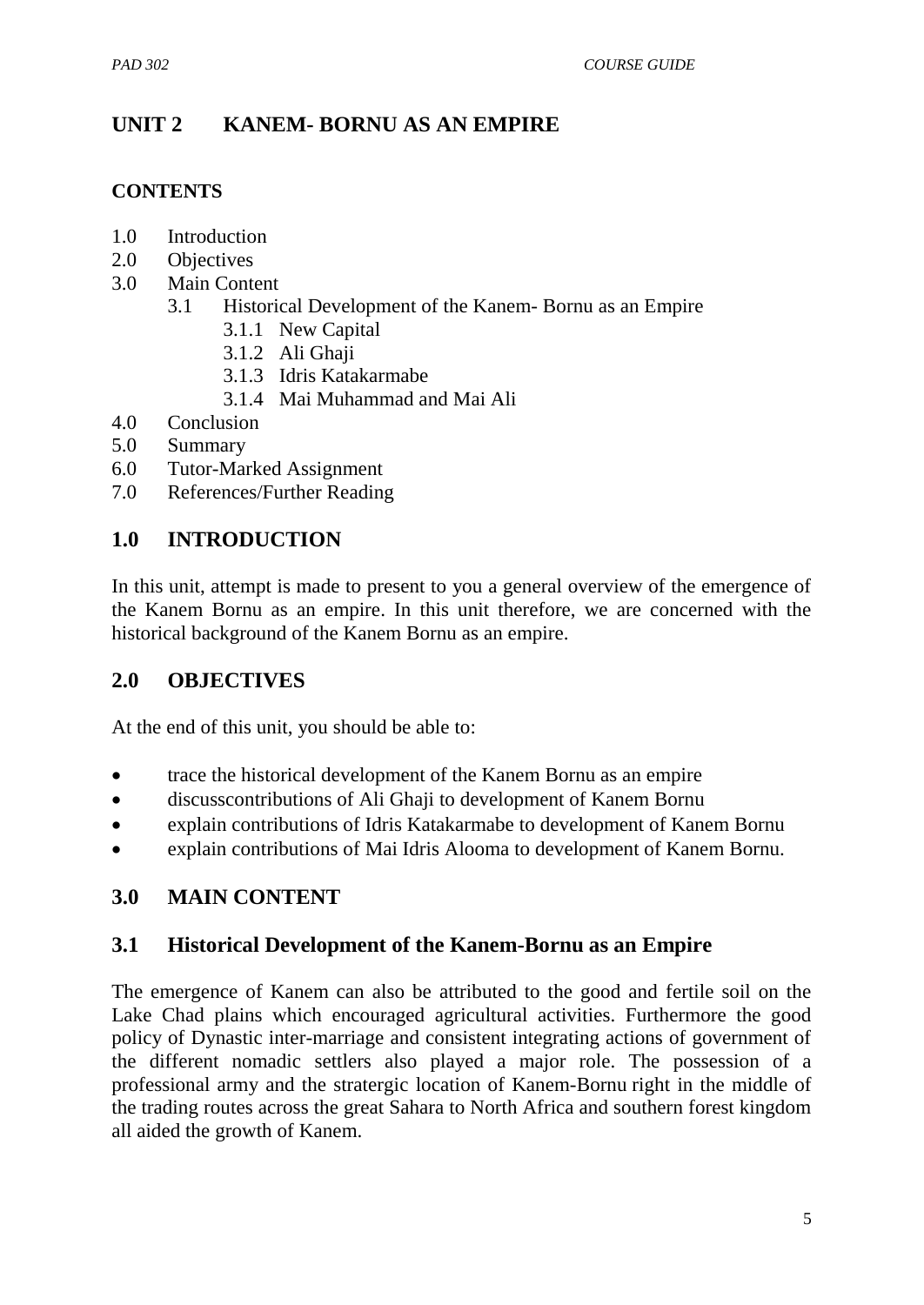Kanem-Bornu was probably founded around the mid-9th century, and its first capital was at Njimi, northeast of Lake Chad. Toward the end of the 11th century, the Sef mai *(*king) Umme (later known as Ibn ʿAbd al-Jalīl) became a Muslim, and from that time Kanem-Bornu was an Islāmic state. Because of its location, it served as a point of contact in trade between North Africa, the Nile Valley, and the sub-Sahara region.

## **3.1.1 New Capital**

When the ruling dynasty changed, the royal establishment abandoned its capital of Manan and settled in the new capital [Njimi](http://en.wikipedia.org/wiki/Njimi) further south of [Kanem](http://en.wikipedia.org/wiki/Kanem_%28region%29) (the word for "south" in the [Teda language\)](http://en.wikipedia.org/wiki/Teda_language). By the 13th century,Kanem's rule expanded. At the same time, the Kanembu people drew closer to the new rulers and increased the growing population in the new capital of Njimi. Even though the Kanembu became the main power-base of the Sayfuwa, Kanem's rulers continued to travel frequently throughout the kingdom and especially towards Bornu, west of Lake Chad. [Herders](http://en.wikipedia.org/wiki/Shepherd) and farmers alike recognised the government's power and acknowledged their allegiance by paying [tribute.](http://en.wikipedia.org/wiki/Tribute)

The long struggle resulted in the collapse of the first Kanuri Empire and the removal of the capital from N"jimi to the west of Lake Chad, in the land of Bornu. This occurred under Mai Umar ibn Idris (c. 1384-8). Situated to the south-west of the lake, N"gazargamu became the new capital. It was established by Mai Ali Ghaji. It remained the capital of the Kanuri Empire down to 1812, when it was destroyed by the Fulani jihadists.

# **3.1.2 Ali Ghaji**

The first important ruler in the new capital was Ali Ghaji (c.1472-1504). The records indicate that he was really responsible for the transformation of the kingdom into strong Kanuri Empire.

The contributions of Ali Ghaji include the following:

- i) Ali Ghaji first crushed all internal opposition and stopped the civil wars which had plagued the kingdom for many years. He raised a permanent army which maintained internal law and order.
- ii) Having built up a strong army, Ali turned his attention to the neighbouring states which had been causing much trouble. By the close of his reign he had made Bulala in the east, Tibesti in the north, and Kano in the west into tributary states. Because of these successful conquests, he earned the title El Ghazi, meaning " the warrior "
- iii) Next, Ali Ghaji re-organised the administration of the growing empire more efficiently. A fervent Muslim, the Mai made use of Islam as a unifying force, and Islamic laws and practices were introduced into the administration.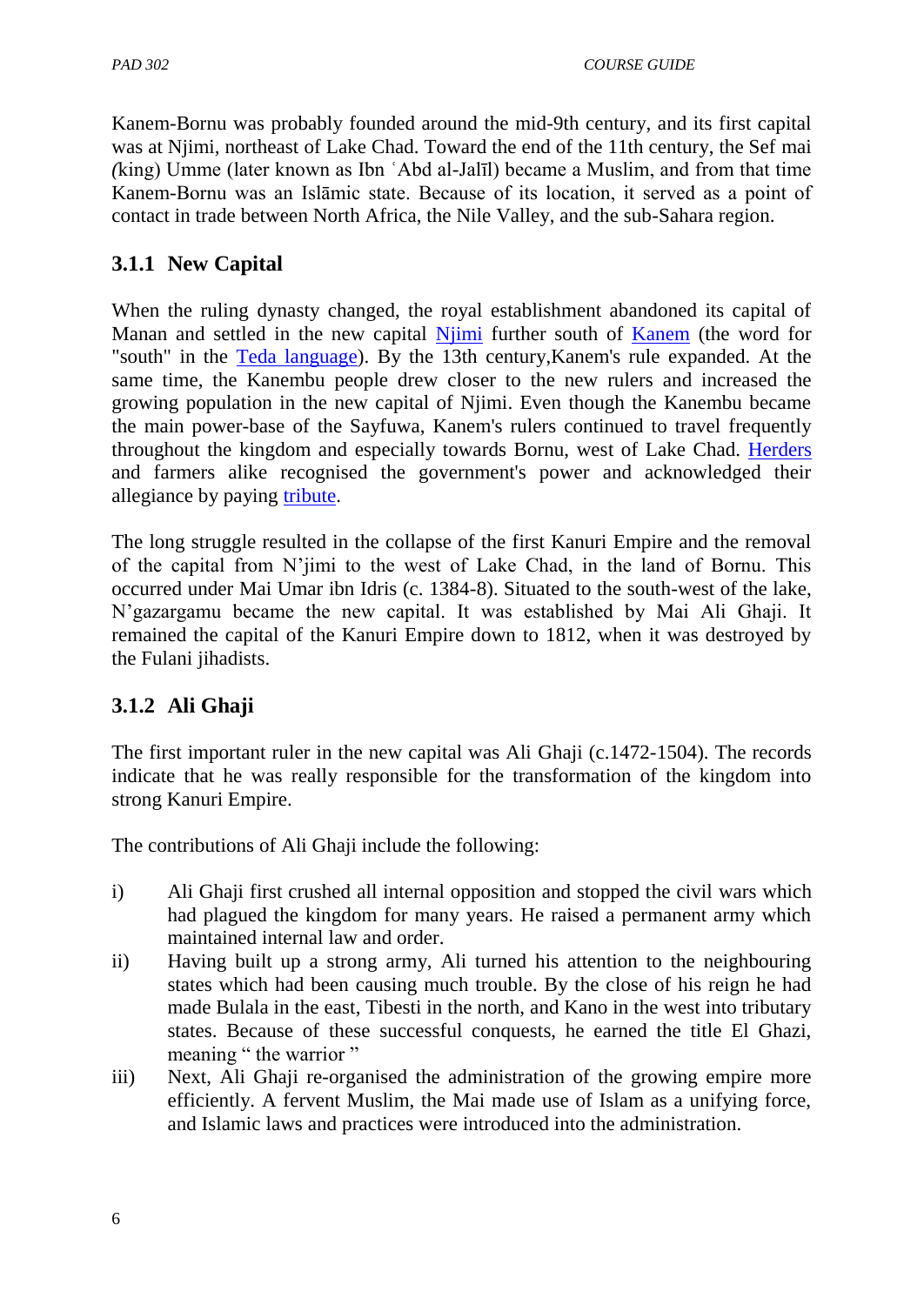iv) Ali also contributed to the economic growth of the empire by encouraging trade. Through her trading connections Bornu became known in distant places. It appeared on a Portuguese map drawn about the year 1487.

## **3.1.3 Idris Katakarmabe**

Idris Katakarmabe succeeded Ali Ghaji in 1504. He and his son continue the work of his predecessor and increased the prestige of the empire.

- i) Shortly after his accession, Idris invadedKanem and reduced the Bulala to submission. His attempt to take Kebbi in Hausaland was, however, unsuccessful.
- ii) Katakarmabe renewed diplomatic relations between his country and North African countries, including Tripoli. Friendly relations with these countries were important for the encouragement of trade.
- iii) Before his death in 1526, he had to renew his campaigns against the Bulala. He succeeded in bringing their ruler Dunama ben Salma, to the point of submission.

## **3.1.4 Mai Muhammad and Mai Ali**

Idris was succeeded by Mai Muhammad (1526-45). He completed the total victory over the Bulala, and extended his conquests to the northern city of Air, then under the Songhai Empire. The control of Air brought Kanuri into undisturbed commercial contact with northern Africa. The next king was Ali (1545-8). He was a mediocre ruler, and became involved in indecisive wars with the people of Kebbi.

The contributions of Idris Alooma including the following:

- i) Mai (i.e. King) Idris Alooma (1564-96) was a most successful politician of the period who gained considerable international prestige. He was named after Aloo, a marshy place near modern Maiduguri, where he met his death on one of his many military campaigns. We know more about his reign because of the detailed accounts of his work recorded by the chroniclers.
- ii) Alooma"s reign was preceded by disputes over the succession. On the death of his father Idris, his son by Amsa, a daughter of a Bulala king, was a teenager. His mother managed to protect him from the plans of the rival adult claimants to the Kanuri throne, Mai Dunama and Mai Dala. After Mai Dala"s death in 1573, the Magira Aisha usurped power in Bornu. Civil war followed, which lasted for about seven years, until Idris could be installed king.
- iii) Soon after assuming power, Idris sent an embassy to Tripoli, where he obtained muskets and a band of musketeers. He also obtained the best Arab horses and camels. With the help of these superior forces, he subjugated rebellious vassal states.
- iv) Idris extended the empire by further conquests. The areas brought under his control included the so stronghold of Damasak, Bilma, and the Tuareg district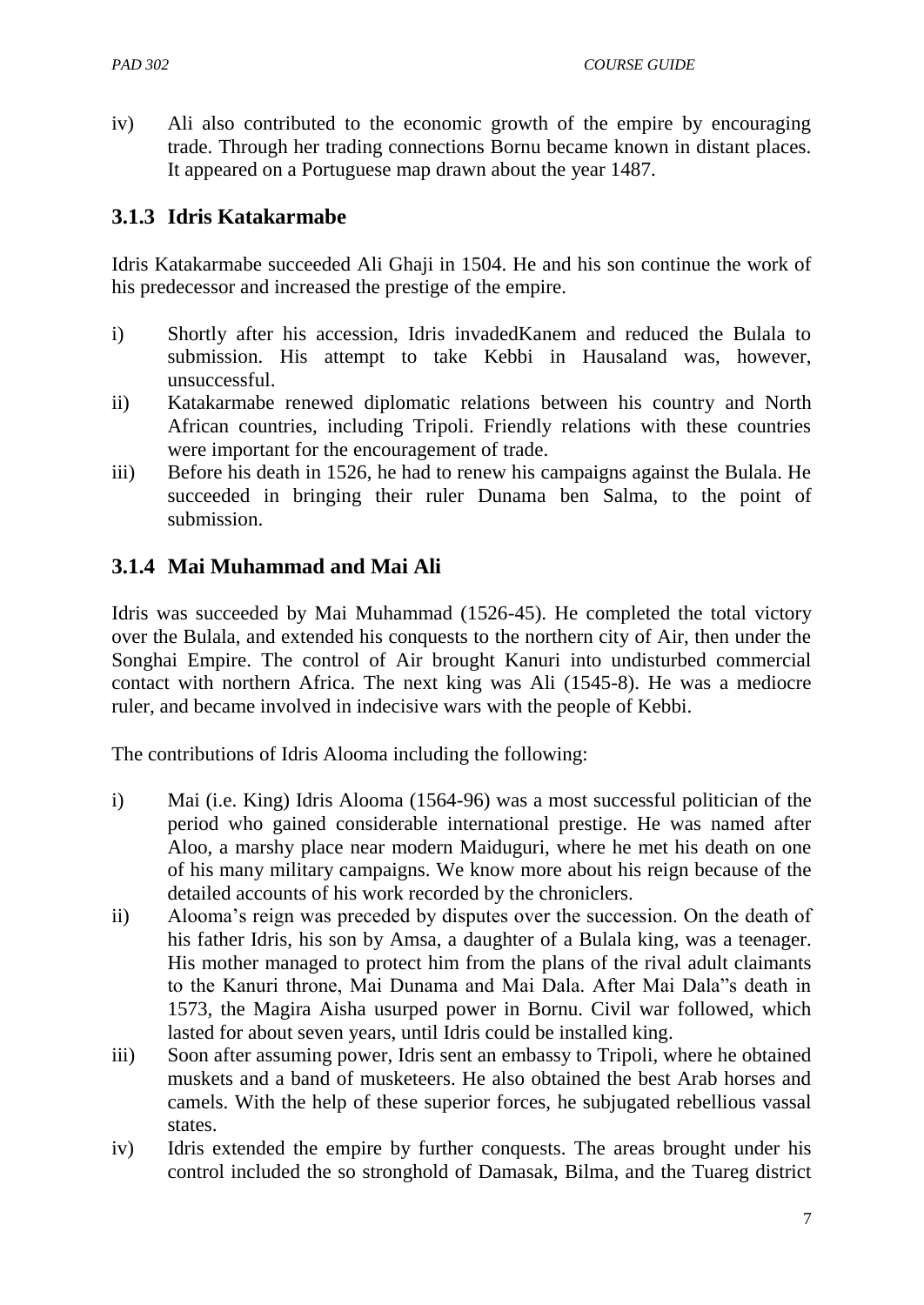of Air in the north and Mandara in the south, as well as other important places. He defeated the Tatala, a warlike people settled near Lake Chad.

- v) Idris also reformed the administration of his empire, basing all his reforms on Islamic principles and thus enhancing the greatness of the empire.
- vi) A devout Muslim, Idris made Islam the state religion, and introduced Islamic law.
- vii) Like the Muslim rulers in Mali and Songhai, Idris attracted many celebrated Muslim scholars and lawyers, who assisted him as teachers, administrators, counsellors and judges. Some of these Muslim experts were posted to the provinces as governors. The qadi or Muslim magistrates tried most cases which in the past had been tried by traditional law.
- viii) In the ninth year of his reign, Idris made a pilgrimage to Mecca. He acquired a hotel in the Holy City for his people visiting Arabia on pilgrimage.
- ix) The contacts which Idris made with the Islamic world, including Turkey, helped to increase the prestige of his empire. He himself was regarded with great respect throughout the Muslim world. Addressing himself to an embassy which the Turkish emperor sent to Bornu, Ibn Fartua, the Kanuri chronicler of Idris recorder the following words; O, my wise friends and companions; have you ever seen a king who is equal to our Lord [Idris] at such a moment?
- x) Idris died when returning from an expedition in a marsh called Aloo. When he died;
- a) He had expanded the Kanuri empire to its widest extent;
- b) He had Islamised all aspects of life in the empire;
- c) He had made his empire widely known and respected throughout the Muslim world in Africa, Asia and Turkey.
- d) He left Kanuri at the peak of its power and prosperity. His reign coincided with the decline and fall of the Songhai Empire.
- xi) The fame of Idris Alooma did not end with his death, but persisted down to the nineteenth century. The German explorer, Heinrich Barth, visiting Bornu in the mid-nineteenth century, testified to the greatness of Idris Alooma in the following words; " Altogether Idris Alooma appeared to have been an excellent prince, uniting in himself the most opposite qualities; warlike energy combined with mildness and intelligence; courage with circumspection and patience, severity with pious feeling" The achievement of Idris Alooma were such that he deserves to be counted among the great men in history.

## **SELF- ASSESSMENT EXERCISE**

Outline the contributions of Mai Ali Ghaji (1472-1504) to the growth of the Kanuri Empire.

# **4.0 CONCLUSION**

The above analyses show a general overview of the emergence of the Kanem Bornu as an empire. The century and a half following the death of Dunama 11 (from the middle of the thirteenth century to the end of the fourteenth century), was a period of internal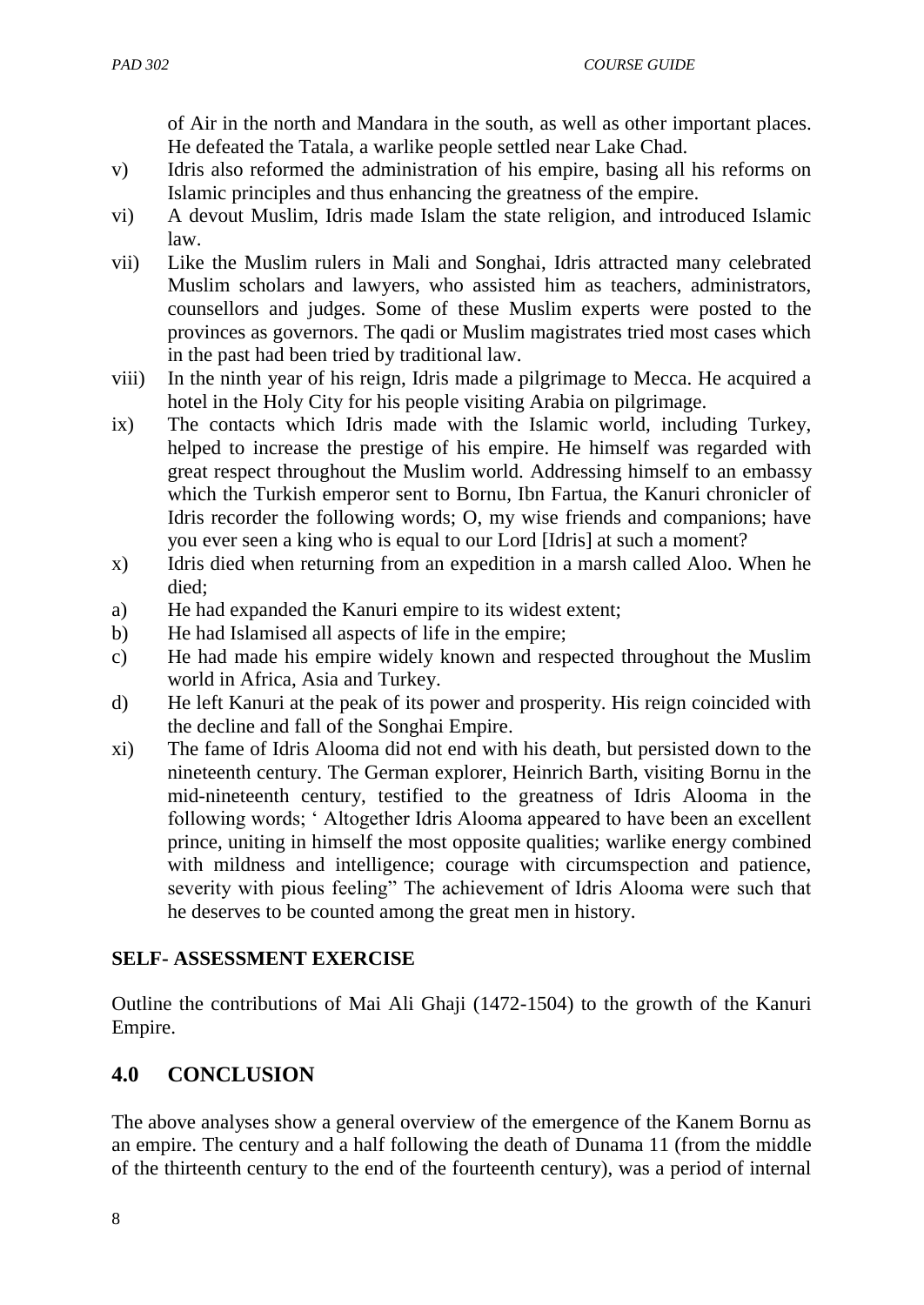conflict between the aborigines, the So, and the Kanuri, in which the So killed as many as four of the Kanuri kings in succession. The Bulala were also very troublesome.

## **5.0 SUMMARY**

The unit has thrown light on the general overview of the emergence of the Kanem Bornu as an empire.

## **6.0 TUTOR – MARKED ASSIGNMENT**

Give a brief historical background of the Kanem Bornu Empire as an Empire.

## **7.0 REFERENCES/FURTHER READING**

Anyaele, J.U. (2003). *Comprehensive Government.* Lagos: A Johnson Publishers, Ltd.

- Buah, F.K. (1978). *West Africa since A.D. 1000*. London: Macmillan Education Limited.
- Dibie, C.C. (2007). *Essential Government*. Ibafo, Ogun State: TONAD Publishers.
- Elaigwu J.I*. et al*. (1994). *Federalism and Nation Building in Nigeria*: *The Challenges of the 21st Century* . Abuja : National Council on Intergovernmental Relations.
- Nwankwo, B.C. (2002). *Authority in Government Nigeria and World Politics*. Onitsha: (Revised ed.). Abbot Book, Ltd.
- Ofoegbu, G.A.I. (1999). *Modern Government*. Onitsha: Mass Foundation Publications Ltd.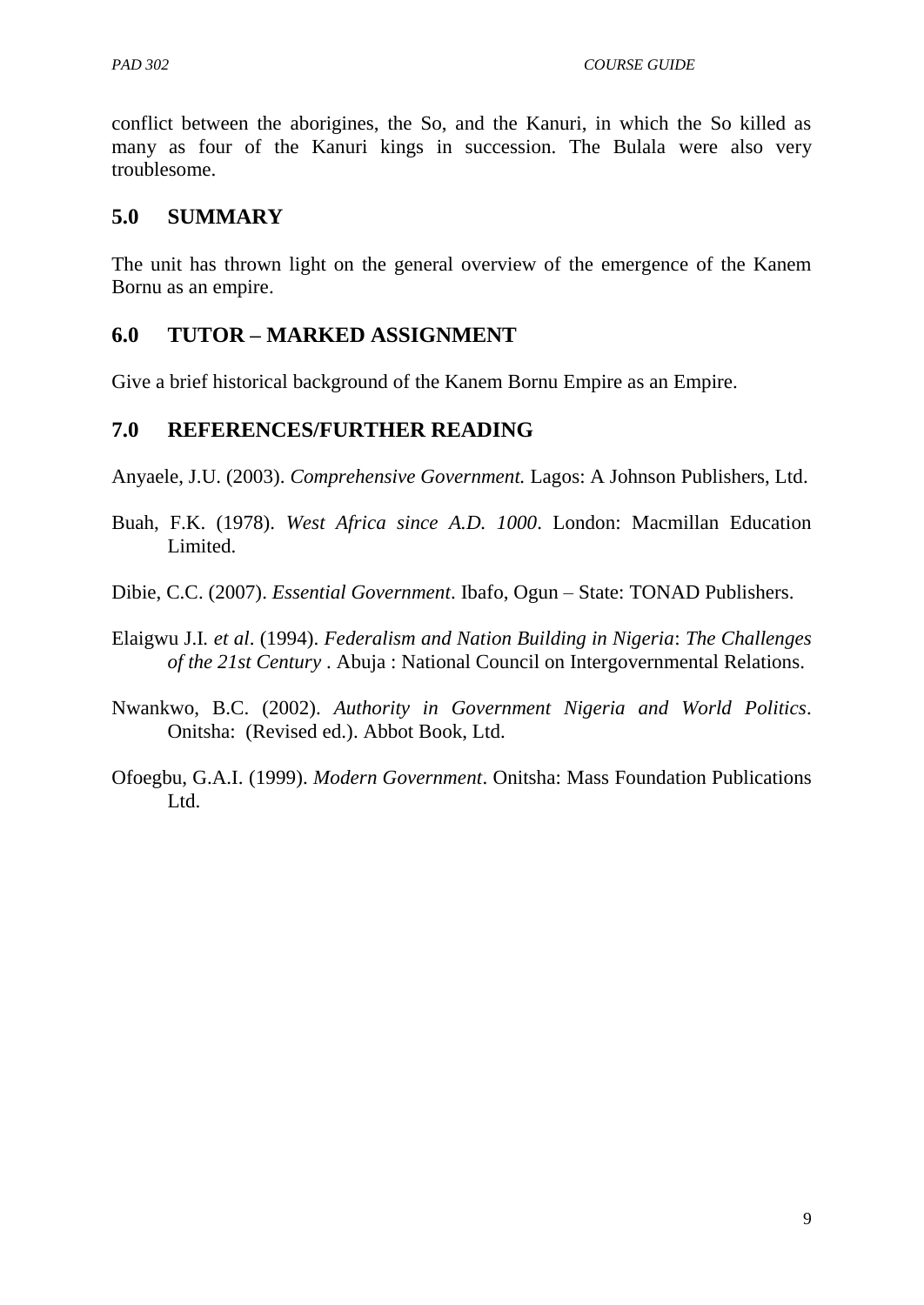## **UNIT 3 ORGANISATION OF THE KANEM- BORNU EMPIRE**

## **CONTENTS**

- 1.0 Introduction
- 2.0 Objectives
- 3.0 Main Content
	- 3.1 Organisation of the Kanem- Bornu Empire
		- 3.1.1 Political Organisation
		- 3.1.2 Military Organisation
		- 3.1.3 Judicial Organisation
- 4.0 Conclusion
- 5.0 Summary
- 6.0 Tutor Marked Assignment
- 7.0 References/Further Reading

## **1.0 INTRODUCTION**

In this unit, attempt is made to present to you a general overview of the organisation of the Kanem Bornu Empire. In this unit therefore, we are concerned with the organisation of the Kanem Bornu Empire.

## **2.0 OBJECTIVES**

At the end of this unit, you should be able to:

 discuss the historical background of the organisation of the Kanem Bornu Empire.

## **3.0 MAIN CONTENT**

## **3.1 Organisation of the Kanem- Bornu Empire**

The Kanuri Empire lasted for over a thousand years. As can be expected, during this long period institutions of government underwent changes. However, the following may be regarded as an outline of how the vast empire was organised, when at the peak of its power.

# **3.1.1 Political Organisation**

1. At the head of the central government was the Mai, or the king. He was regarded with such great awe that he did not show himself in public, expect on two great annual festivals. Otherwise he remained always hidden behind a curtain, even when receiving guests.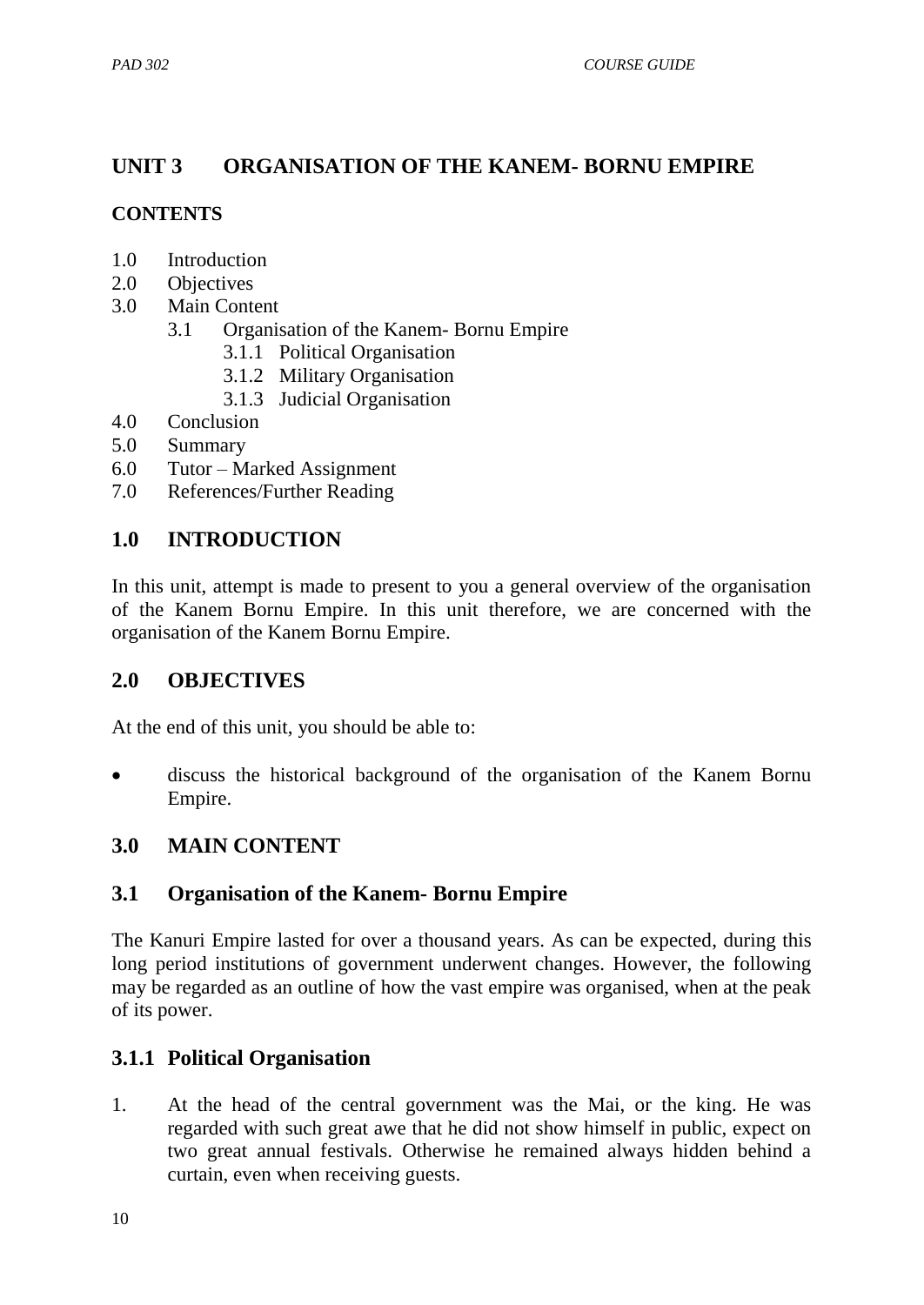- 2. Next in importance was the Magira, or queen mother who controlled the domestic arrangements of the royal court. Some of these Magira became so powerful that they had great influence over and occasionally vetoed the decisions of the Mai. Another influential person was the Gumsu, the first or eldest wife of the king.
- 3. In the early period of the Kanuri Empire, Bornu passed through a feudal phase, when the king ruled indirectly through feudal lords. These men were very powerful. They collected taxes in kind from their subjects, which were then passed to the imperial treasury.
- 4. The Mai was assisted in the administration of the empire by a state council of twelve men drawn from the royal family. As well as a number of great officials. When the Mai was weak the council of state had considerable power over the state affairs.
- 5. The empire was divided up into four provinces. These were;
- (a) The North, headed by the Yerima;
- (b) The South, headed by the Kaigama, who was also Commander-in-Chief;
- (c) The East, headed by the Mestrema, who was also warden of the king"s household
- (d) The West, headed by the Galadima;
- (e) These provincial rulers also served as leaders of the four main divisions of the imperial army.

## **3.1.2 Military Organisation**

- 1. As noted above, for the purposes of political administration, the empire was divided up into four provinces. These divisions corresponded to the military divisions into which the imperial army was organised. The provincial governor was the Commander-in-Chief of the armed forces of his territory.
- 2. Under each provincial leader were a number of commanders, called the Kacella.
- 3. The Mai himself had a bodyguard.
- 4. In the reign of Idris Alooma the Mai introduced arms and military instructions from Turkey. The instructors helped to build up formidable armed forces for the empire.

## **3.1.3 Judicial Organisation**

- 1. The imperial high court of justice was presided over by a chief justice who ranked second in the empire. He was known as the Mainin Kanendi. Working with the Mainin Kanendi were twelve other judges.
- 2. The third most important person in the realm was the Talba. His official duty was to keep the records of the high court.
- 3. Members of the high court were, as to be expected, very learned in the Koranic law. As such, they advised the Mai on most legal and religious matters.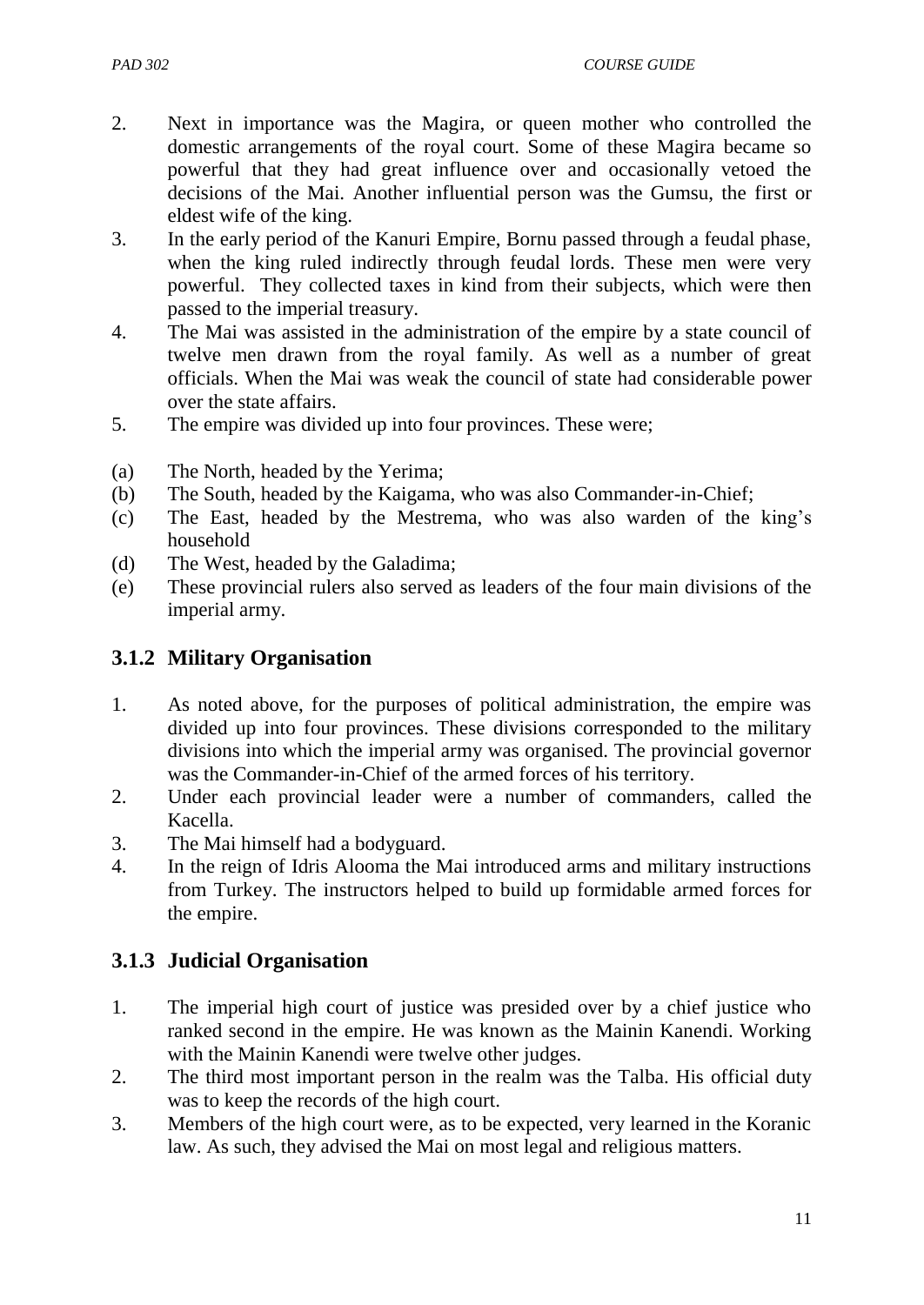4. Besides the high court, there were local courts in all the important towns in the empire. These courts were presided over by local judges versed in Islamic law and justice. People could appeal from the local courts to the high court of justice.

#### **SELF- ASSESSMENT EXERCISE**

Explain the three main types of organisation of the Kanem Bornu Empire.

## **4.0 CONCLUSION**

The above analysis shows that the organisation of the Kanem Bornu Empire lasted for over a thousand years, despite that there is changes in the institutions of government at this empire.

## **5.0 SUMMARY**

The unit has thrown light on the general overview of the organisation of the Kanem Bornu Empire.

## **6.0 TUTOR – MARKED ASSIGNMENT**

Give a brief historical development of the organisation of the Kanem Bornu Empire.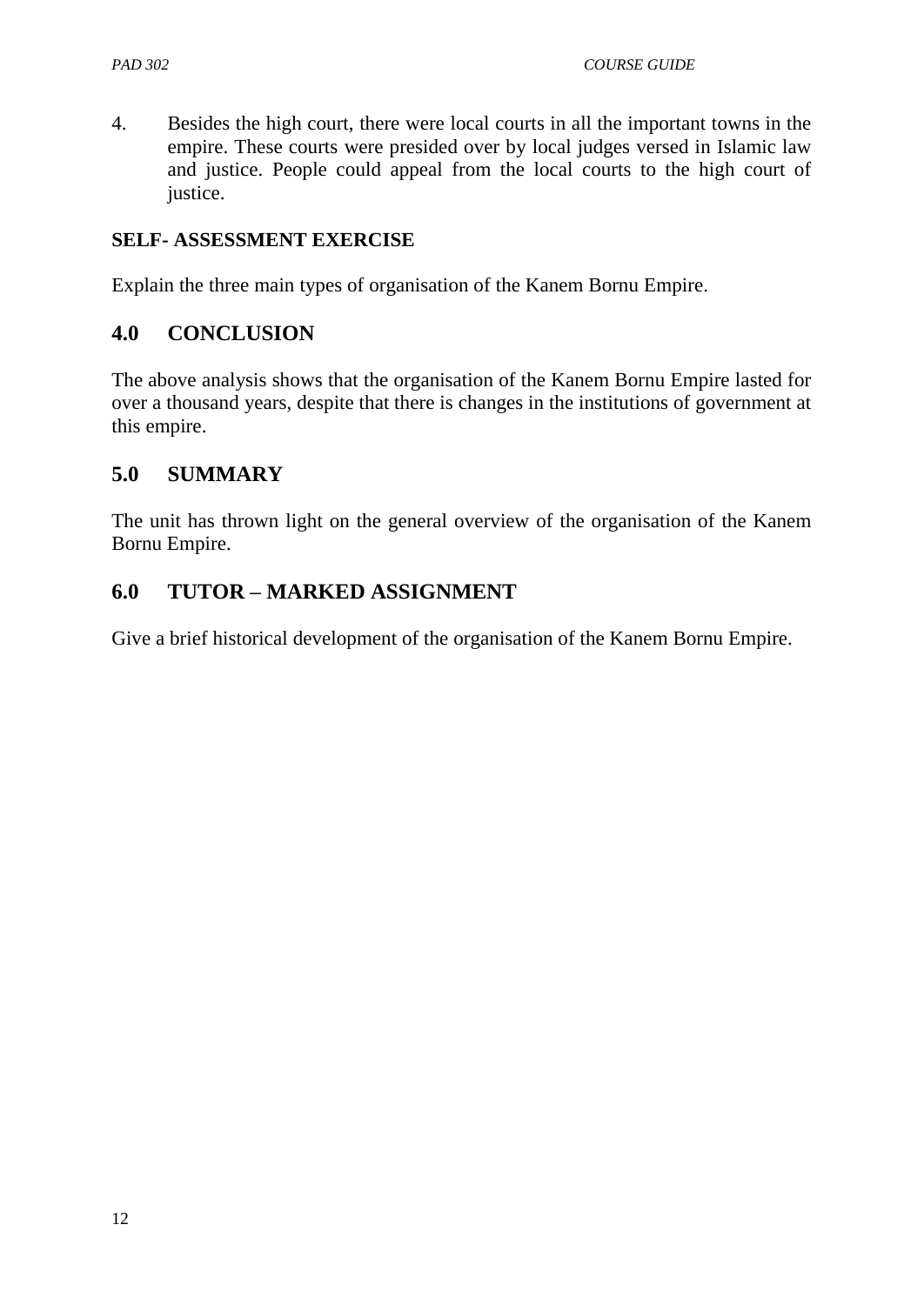## **7.0 REFERENCES/FURTHER READING**

Anyaele, J.U. (2003). *Comprehensive Government.* Lagos: A Johnson Publishers, Ltd.

- Barkindo, Bawuro. (1985). "The Early States of the Central Sudan". In J. Ajayi and M. Crowder (Eds). *The History of West Africa*. Vol. I, (3rd ed.).
- Buah, F.K. (1978). *West Africa since A.D. 1000.* London: Macmillan Education Limited.

Dibie, C.C. (2007). *Essential Government*. Ibafo, Ogun – State: TONAD Publishers Elaigwu J.I. *et al.* (1994). *Federalism and Nation Building in Nigeria: The Challenges of the 21st Century*.. Abuja: National Council on Intergovernmental Relations.

- Hunwick, John. (1971). "Songhay, Bornu and Hausaland in the Sixteenth Century". In J. Ajayi and M. Crowder (Eds). *The History of West Africa*. Vol. I, (3rd ed.).
- Nwankwo, B.C. (2002). *Authority in Government: Nigeria and World* Politics. Onitsha: (Revised ed.). Abbot Book, Ltd.
- Ofoegbu, G.A.I. (1999). *Modern Government*. Onitsha: Mass Foundation Publications Ltd.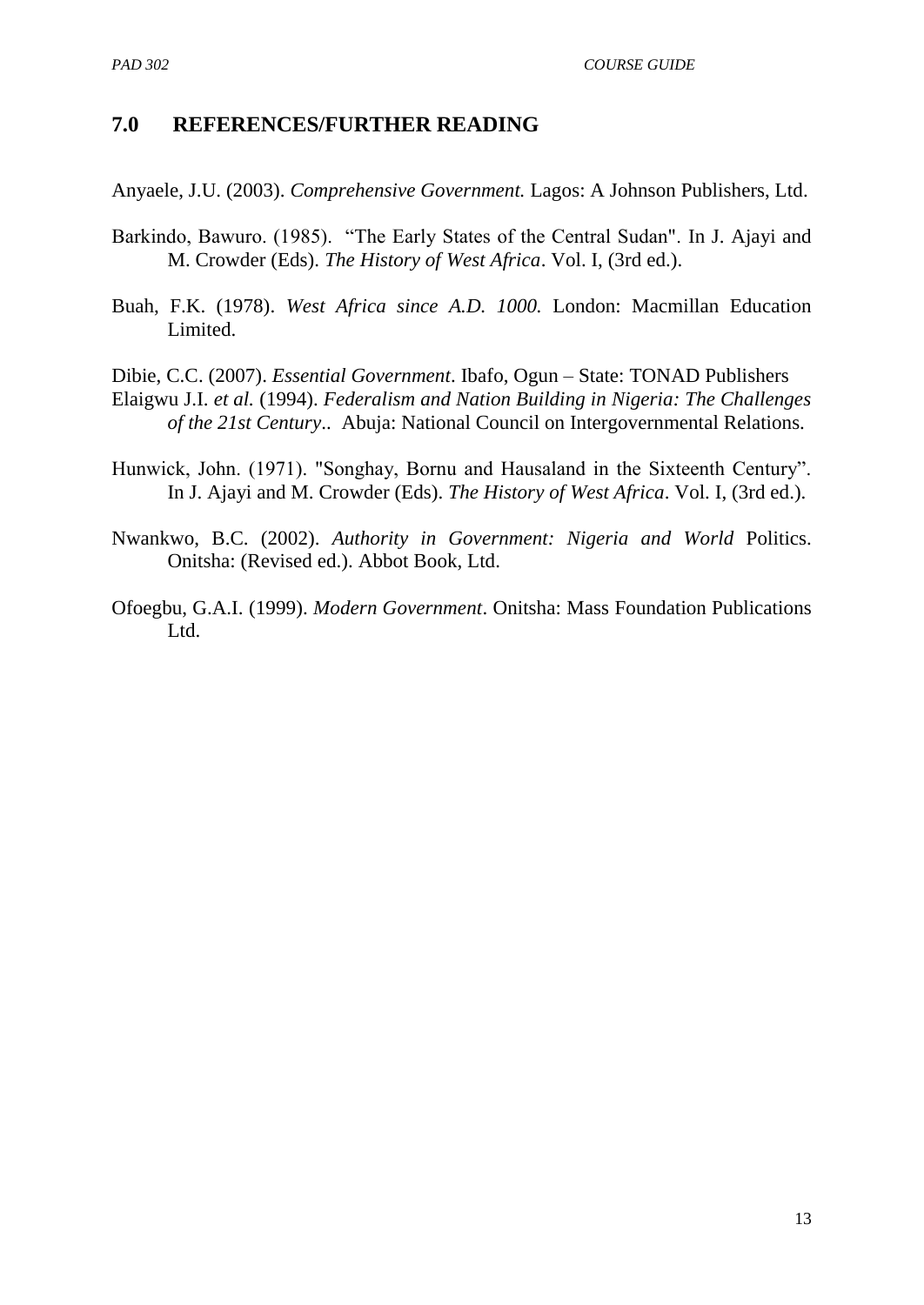## **UNIT 4 THE LAST PHASE OF THE KANEM- BORNU EMPIRE**

#### **CONTENTS**

- 1.0 Introduction
- 2.0 Objectives
- 3.0 Main Content
	- 3.1 The Last Phase of the Kanem- Bornu Empire
- 4.0 Conclusion
- 5.0 Summary
- 6.0 Tutor-Marked Assignment
- 7.0 References/Further Reading

## **1.0 INTRODUCTION**

In this unit, attempt is made to present to you a general overview of the last phase of the Kanem Bornu Empire. In this unit therefore, we are concerned with the last phase of the Kanem Bornu Empire.

## **2.0 OBJECTIVES**

At the end of this unit, you should be able to:

trace the historical background of the last phase of the Kanem Bornu Empire.

## **3.0 MAIN CONTENT**

## **3.1 The Last Phase of the Kanem-Bornu Empire**

The last phase of the Kanuri Empire was similar to that of Songhai, after Asika the Great. After Idris Alooma"s death, there were three rulers who made some efforts to maintain the empire as the great Mai had left it. They did not have the ability however to improve on his work. These three rulers were Mai Muhammad 11 (1617-32), Mai Ibrahim (1632-9), and Mai Ali ibn Omar (1639-57)

- 1. Like Daud in Songhai, Mai Ali ibn Omar did his best to revive the declining power of the Kanuri Empire. He maintained Kanuri"s international reputation and the diplomatic links which Idris Alooma had established. His work meant that the empire remained comparatively strong until the end of the eighteenth century.
- 2. Yet, throughout this period, Kanuri was not the powerful empire it had been under Idris Alooma. Although Bornu escaped the Moroccan invasion of the Western Sudan, she was affected by the general unrest and disorder which followed that invasion, and her trade suffered as a result.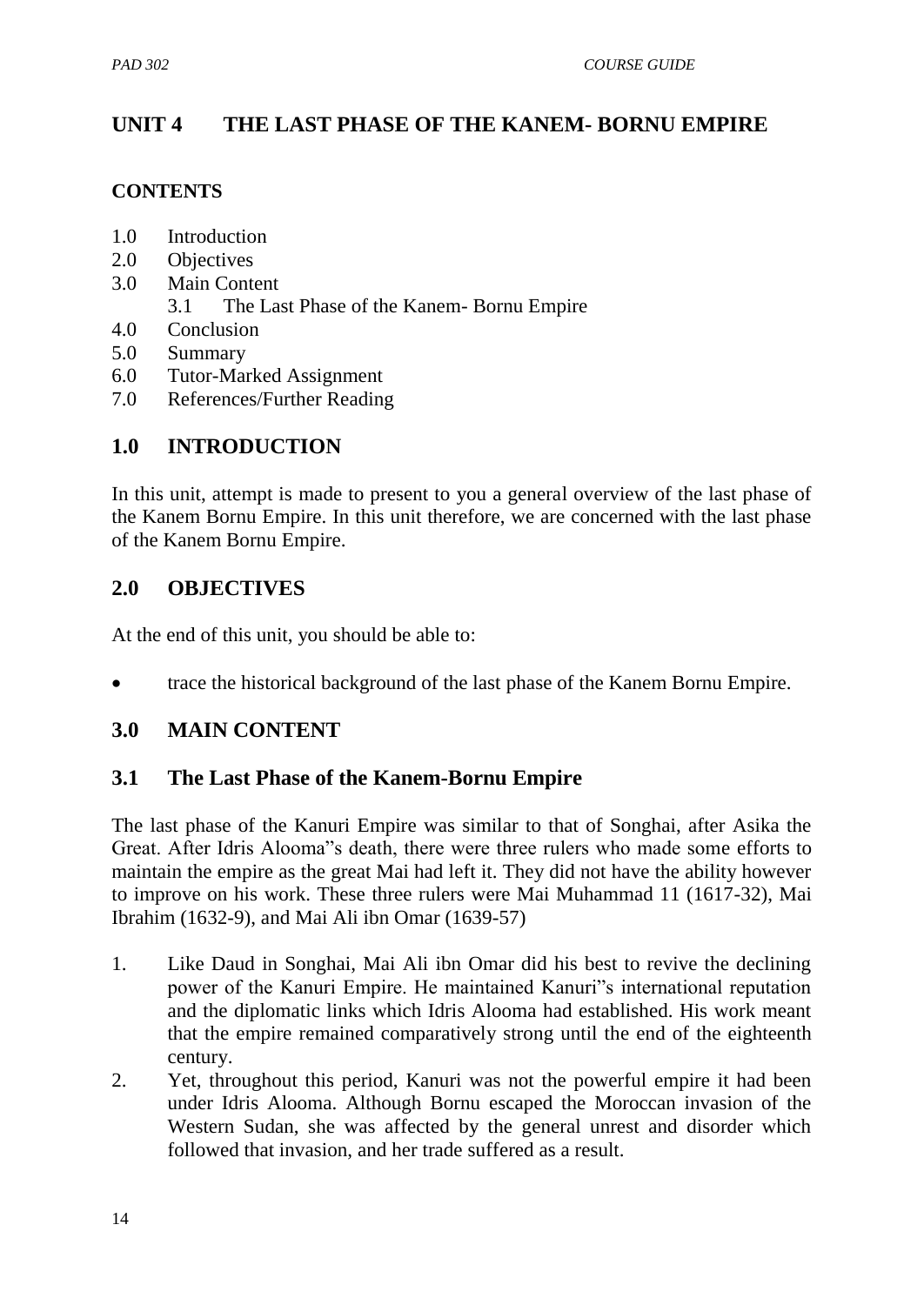- 3. Towards the close of the eighteenth century, Tuareg attacks on the empire became more frequent. Several vassal states began to assert their independence. The army was no longer strong. Indeed, the entire army of the last important Kanuri king, Mai Ahmad (1793-1810) perished in a military campaign against the Mandara in the south of the empire.
- 4. There were also internal conflicts in the eastern part of the empire. These divisions further weakened the empire, which reverted to the two separate states of Bornu and Kanem.
- 5. The old ties which linked the two sections of the empire did not, however, completely break apart. In 1808, when the Fulani jihadists attacked Bornu and drove the ruler Mai Ahmad from the capital N"gazargamu, in the east of the empire came across to the rescue of the west. His name was Muhammad Al-Kanemi (1776–1837) was an [Islamic](http://en.wikipedia.org/wiki/Islamic) scholar, teacher, religious and political leader who advised and eventually supplanted the [Sayfawa dynasty](http://en.wikipedia.org/wiki/Sayfawa_dynasty) of the [Kanem-Bornu Empire.](http://en.wikipedia.org/wiki/Kanem-Bornu_Empire) In 1846, Al-Kanemi's son [Umar I ibn Muhammad al-](http://en.wikipedia.org/wiki/Umar_of_Borno)[Amin](http://en.wikipedia.org/wiki/Umar_of_Borno) became the sole ruler of Borno, an event which marked the end of the Sayfawa dynasty's eight hundred year rule. The current [Shehu of Bornu,](http://en.wikipedia.org/wiki/Shehu_of_Bornu) a traditional ruler whose seat remains in modern [Borno State,](http://en.wikipedia.org/wiki/Borno_State) [Nigeria,](http://en.wikipedia.org/wiki/Nigeria) is descended from Al-Kanemi.
- 6. Born to a [Kanembu](http://en.wikipedia.org/wiki/Kanembu) father and an Arab mother near [Murzuk](http://en.wikipedia.org/wiki/Murzuk) in what is today [Libya,](http://en.wikipedia.org/wiki/Libya) Al-Kanemi rose to prominence as a member of a rural religious community in the western provinces of what was then a much atrophied Borno Empire. The Fulani jihadists, under [Usman dan Fodio'](http://en.wikipedia.org/wiki/Usman_dan_Fodio)s banner tried to conquer Borno in 1808. They partly succeeded. They burnt the capital, [N"Gazagarmo](http://en.wikipedia.org/w/index.php?title=N%E2%80%99Gazagarmo&action=edit&redlink=1) and defeated the main army of the mai of Borno. The latter called for the help of Al-Kanemi to repel his Fulani opponents. By planning, inspiration, and prayer, he attracted a following, especially from [Shuwa Arab](http://en.wikipedia.org/wiki/Shuwa_Arab) networks and [Kanembu](http://en.wikipedia.org/wiki/Kanembu) communities extending far outside Borno's borders. The mai (monarch), [Dunama IX Lefiami](http://en.wikipedia.org/wiki/Dunama_IX_Lefiami) rewarded the leader with control over a Bornu province on the Western march. Taking only the title "Shehu" (["Sheikh"](http://en.wikipedia.org/wiki/Sheikh)), and eschewing the traditional offices, al-Kanemi gathered a powerful following, becoming both the voice of Bornu in negotiations with Sokoto, as well as a semi independent ruler of a trade rich area with a powerful military. Dunama was deposed by his uncle in 1809, but the support of al-Kanemi brought him back to power in 1813.
- (a) Muhammad Al-Kanemi had two advantages.
- 1. He was a great soldier, who could stand up against the Fulani commanders.
- 2. A devout Muslim, he adhered to a strict form of the religion. He could therefore argue convincingly against Uthman dan Fodio, his correspondence with dan Fodio"s son, Muhammad Bello, he argued against the intentions of the Fulani, saying that, far from adulterating Islam, Bornu practised the purest form of the faith, and therefore needed no external reformer.
	- (b) When Mai Ahmad died, Al-Kanemi became the Sheik or Shehu of Bornu and ruled the territory until his own death in 1835. The new line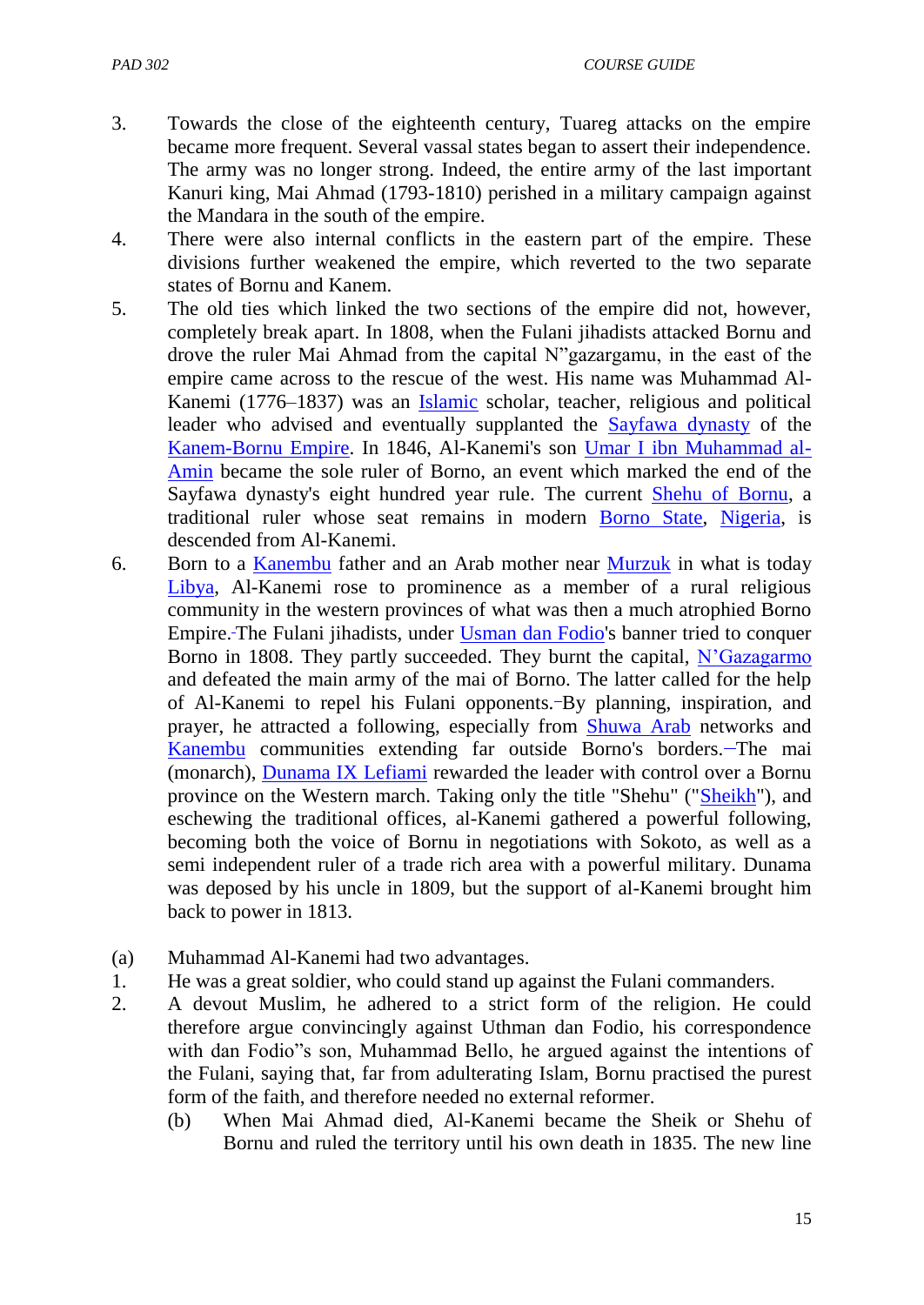he established replaced the Sefawa dynasty, which had lasted for about a thousand years.

- (c) Under Al-Kanemi Bornu Empire came back to live again and the following achievements are attributed to the Shehu;
- 1. He carried out religious reforms, and made Islamic education compulsory in Bornu;
- 2. He built his own capital at Kukawa, which thus replaced N"gazargamu;
- 3. He made strenuous efforts but could not completely restore the frontiers of the ancient Kanem-Bornu Empire.
- 7. Al-Kanemi was succeeded by his son, Umar (1835-80), who had a very long reign.

Umar I ibn Muhammad al-Amin or Umar of Borno (died 1881) was Shehu (Sheik) of the [Kanem-Bornu Empire](http://en.wikipedia.org/wiki/Kanem-Bornu_Empire) and son of [Muhammad al-Amin al-Kanemi.](http://en.wikipedia.org/wiki/Muhammad_al-Amin_al-Kanemi) Umar came to power at the death of his father in 1837 Umar did not match his father's vitality and gradually allowed the kingdom to be ruled by advisers [\(wazirs\)](http://en.wikipedia.org/wiki/Vizier). Umar ruled from 1837 until November 1853 when he was deposed by his brother [`Abd ar-Rahman ibn](http://en.wikipedia.org/wiki/%60Abd_ar-Rahman_ibn_Muhammad_al-Amin)  [Muhammad al-Amin](http://en.wikipedia.org/wiki/%60Abd_ar-Rahman_ibn_Muhammad_al-Amin) who became Shehu. The latter only reigned until 1854 when Umar reconquered his throne. Umar ruled as Shehu for a second time from September 1854 to 1880. Borno began to decline, as a result of administrative disorganisation, regional particularism, and attacks by the militant [Ouaddai Empire](http://en.wikipedia.org/wiki/Ouaddai_Empire) to the east. The decline continued under Umar's sons, and in 1894 [Rabih az-Zubayr,](http://en.wikipedia.org/wiki/Rabih_az-Zubayr) leading an invading army from eastern [Sudan,](http://en.wikipedia.org/wiki/Sudan) conquered Borno.

- (a) He tried hard to maintain and expand his kingdom, but he was not entirely successful.
- (b) This was so because he encountered many difficulties. Chief among these were the following;
- 1. He had to keep in check provincial rulers who wanted to revive the Sefawa dynasty;
- 2. He was preoccupied with his own brother, Abd Al-Rahman, who was plotting to secure the throne for himself;
- (c) He was also subject to the whims of some court officials who controlled his policy.

In this unit therefore, we shall limit our discussions to the general overview of the last phase of the Kanem Bornu Empire.

## **SELF- ASSESSMENT EXERCISE**

Write a brief account of the three rulers who made some efforts to maintain the empire as the great Mai had left it.

# **6.0 TUTOR – MARKED ASSIGNMENT (TMA)**

Assess the importance of Muhammad Al-Kanemi as an African leader.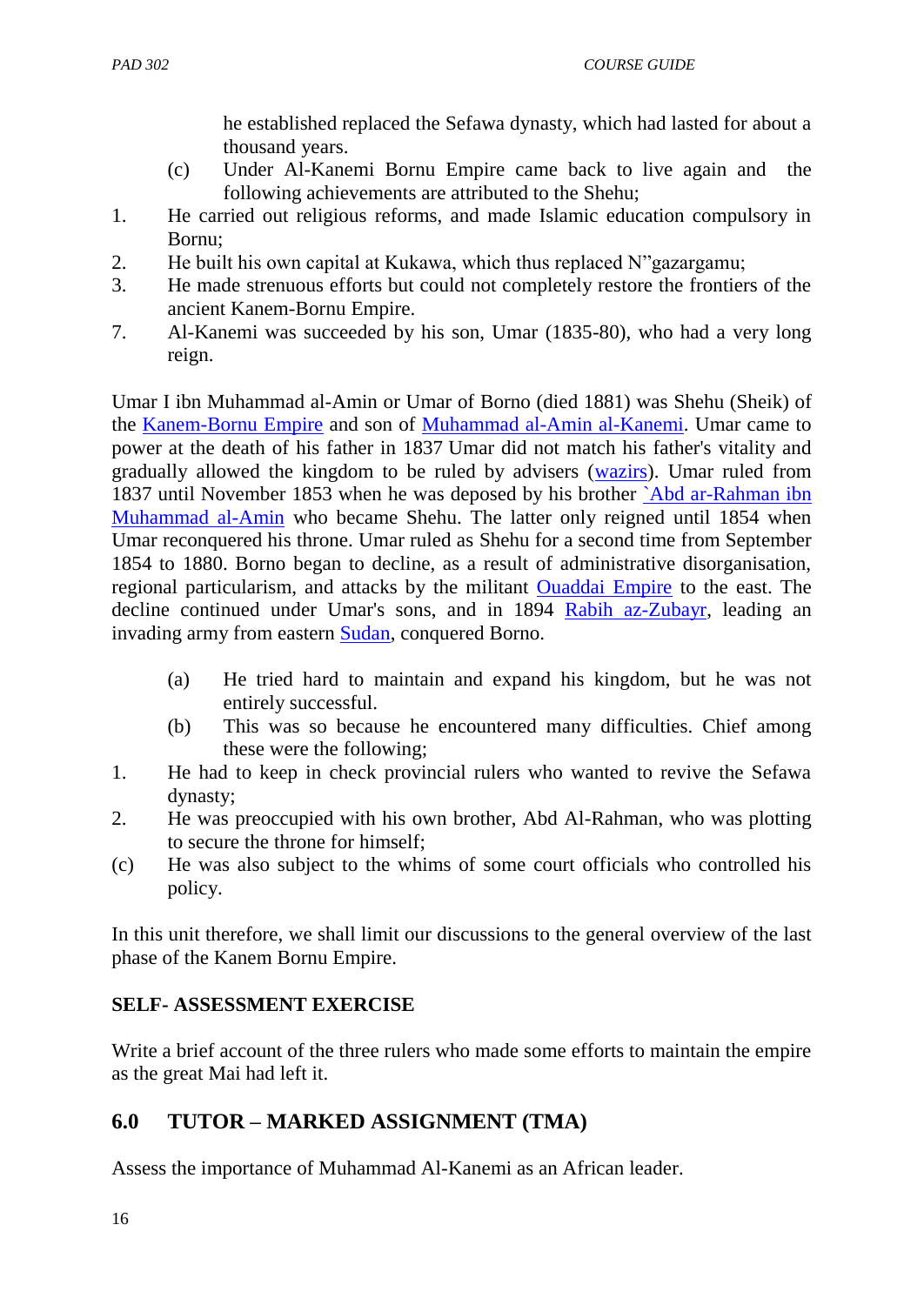## **4.0 CONCLUSION**

The above analyses shows the efforts put in place by the three different rulers who made some efforts to maintain theKanem bornu empire as the great Mai had left it and in wish they did not have the ability however to improve on his work.

## **5.0 SUMMARY**

The unit has thrown light on the general overview of the last phase of theKanem bornu empire.

## **6.0 TUTOR- MARKED ASSIGNMENT**

Outline the contribution of Muhammad Al-Kanemi to development of

## **7.0 REFERENCES/FURTHER READING**

Anyaele, J.U. (2003). *Comprehensive Government*. Lagos: A Johnson Publishers, Ltd.

- Brenner, L. (1973). *The Shehus of Kukawa: A History of the Al-Kanemi Dynasty of Born*u. Oxford Studies in African Affairs Oxford, Clarendon Press.
- Buah, F.K. (1978). *West Africa since A.D. 1000.* London: Macmillan Education Limited.
- Cohen, R. (1967). *The Kanuri of Bornu*: Case Studies in Cultural Anthropology. New York: Holt..
- Dibie, C.C. (2007). *Essentials of Government*. Ibafo, Ogun State: TONAD Publishers.
- Elaigwu J.I. *et al.* (1994). *Federalism and Nation Building in Nigeria*: The Challenges of the 21st Century. Abuja: National Council on Intergovernmental Relations.
- Isichei, Elizabeth. (1997). *A History of African Societies to 1870*. Cambridge: Cambridge University Press.
- Nwankwo, B.C. (2002*). Authority in Government Nigeria and World Politics*. Onitsha: (Revised ed.). Abbot Book, Ltd.
- Ofoegbu, G.A.I. (1999). *Modern Government*. Onitsha: Mass Foundation Publications Ltd.
- Oliver, Roland & Anthony Atmore. (2005). *Africa since 1800.* (5th ed.). Cambridge: Cambridge University Press.
- Palmer, H. R. (1936). *The Bornu Sahara and Sudan*. London: John Murray,.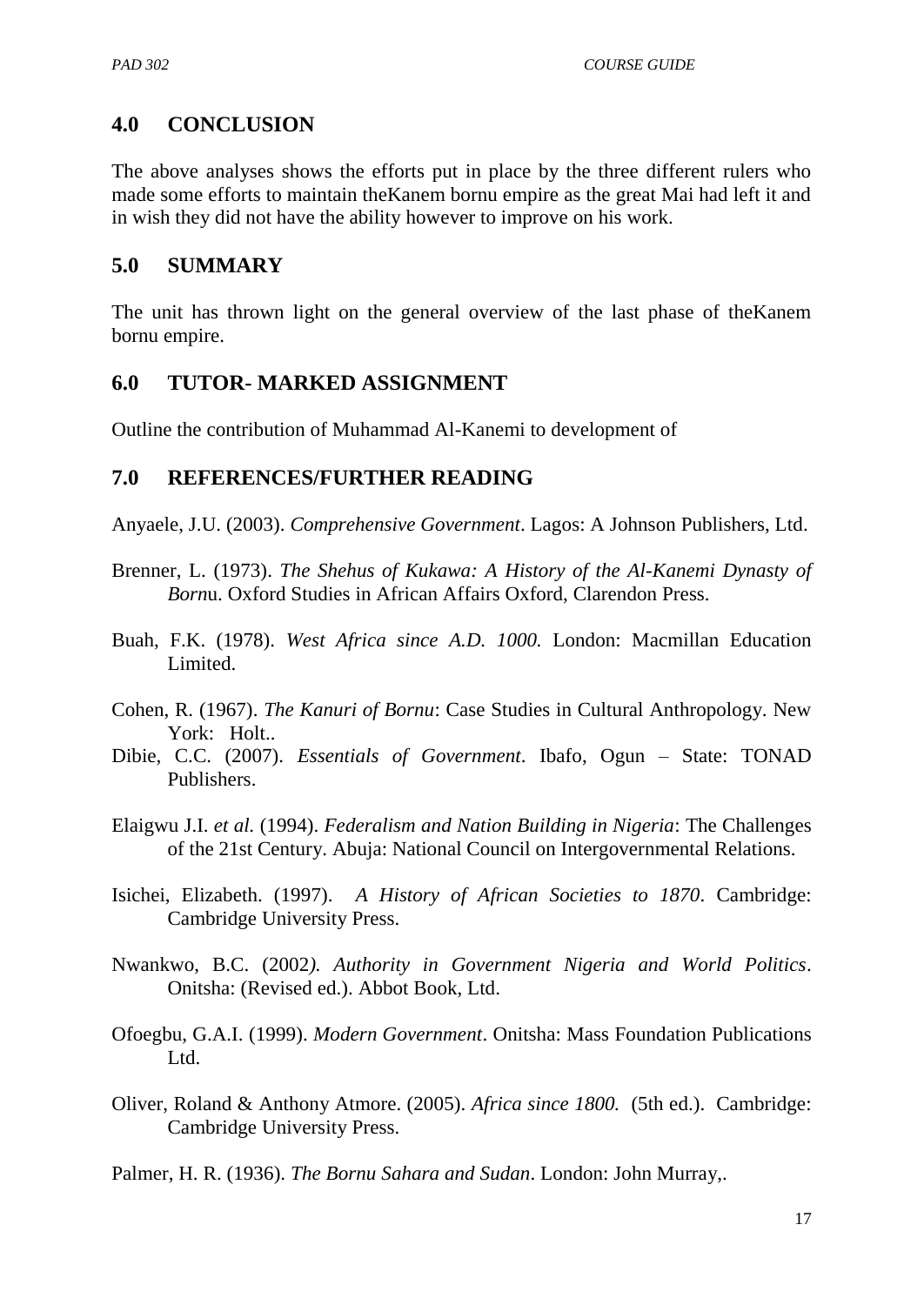# **UNIT 5 THE SEFAWA DYNASTY**

#### **CONTENTS**

- 1.0 Introduction
- 2.0 Objectives
- 3.0 Main Content 3.1 The Sefawa Dynasty
- 4.0 Conclusion
- 5.0 Summary
- 6.0 Tutor Marked Assignment
- 7.0 References/Further Reading

## **1.0 INTRODUCTION**

In this unit, attempt is made to present to you a general historical background of the Sefawa dynasty. In this unit therefore, we are concerned with the Sefawa dynasty.

## **2.0 OBJECTIVES**

At the end of this unit, you should be able to:

• trace the historical background of the Sefawa dynasty.

## **3.0 MAIN CONTENT**

## **3.1 The Sefawa Dynasty**

As the records show, the Sefawa dynasty started in about A.D. 774 and lasted until 1810, more than a millennium. It was one of the longest lasting dynasties in world history. Outlined below are some of the reasons which historians give when explaining this phenomenon.

Sayfawa dynasty or more properly Sefuwa dynasty is the name of the kings (or mai, as they called themselves) of the [Kanem-Bornu Empire,](http://en.wikipedia.org/wiki/Kanem-Bornu_Empire) centered first in [Kanem](http://en.wikipedia.org/wiki/Kanem_Region) in western [Chad,](http://en.wikipedia.org/wiki/Chad) and then, after 1380, in [Borno](http://en.wikipedia.org/wiki/Borno_State) (today north-eastern [Nigeria\)](http://en.wikipedia.org/wiki/Nigeria). The dynasty was rooted in the [Tubu](http://en.wikipedia.org/wiki/Toubou) expansion by the [Kanembu.](http://en.wikipedia.org/wiki/Kanembu_people)<sup>[\[1\]](http://en.wikipedia.org/wiki/Sayfawa_dynasty#cite_note-1)</sup> The first ten kings present in the list in the [Girgam](http://en.wikipedia.org/wiki/Girgam) are difficult to date and to identify. The dynasty, one of [Africa'](http://en.wikipedia.org/wiki/Africa)s longest living, lost the throne in 1846.

But we ought to consider these factors cautiously, since most of them, taken isolation, could apply to the history of other kingdoms and empires ruled by successive dynasties.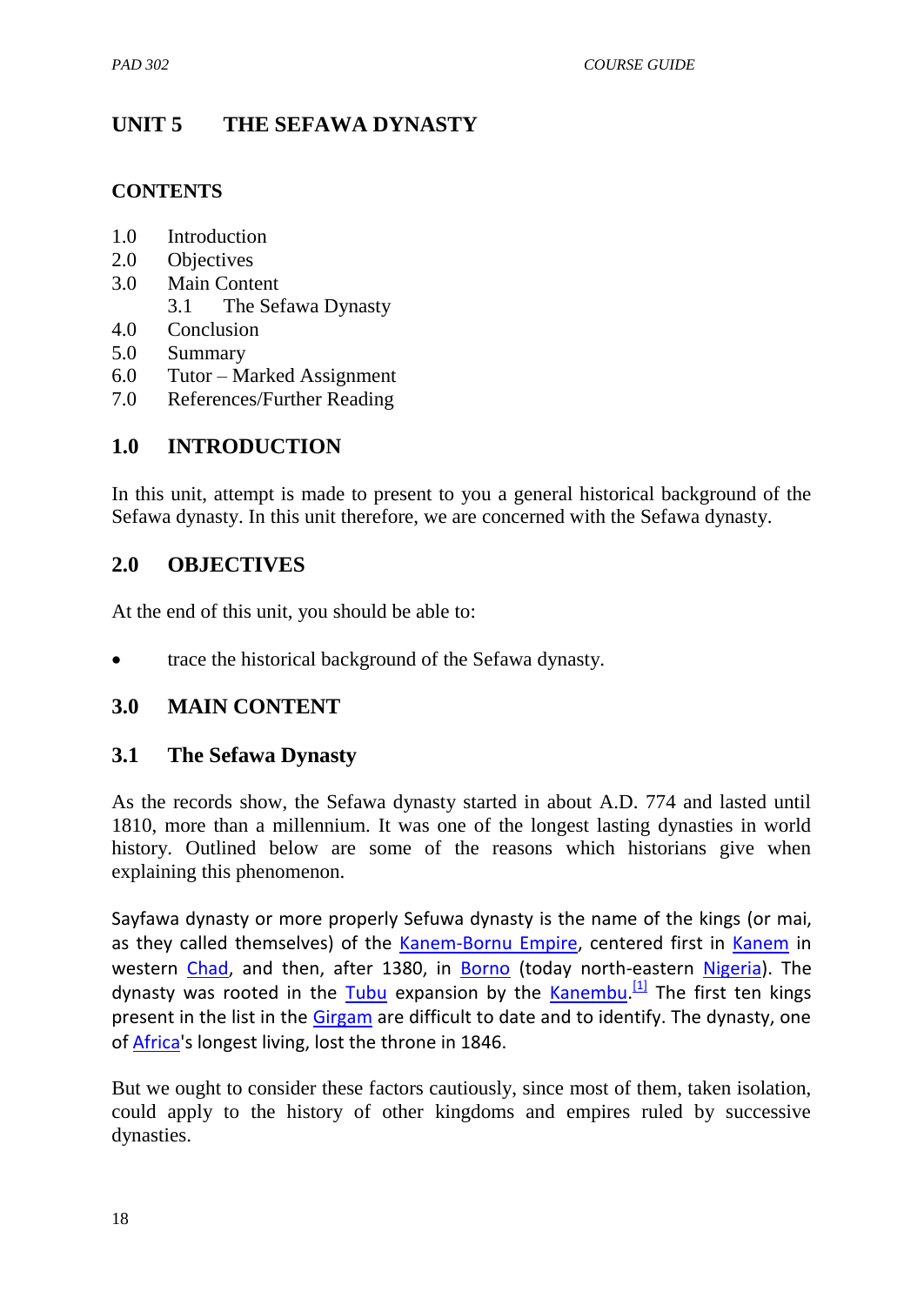- 1. History shows that many dynasties fail to last long because of court intrigues, and disputes over the succession. The Kanuri empire was fortunate in that these occurred only very rarely in its long history.
- 2. It often happens that either because of natural causes, or because of an assassination, the rightful royal direct line dies out, and a new dynasty emerges. The Kanuri Empire was spared this misfortune.
- 3. The location of a kingdom may also help to explain the length of life of its dynasty. Unlike the empire of Ghana, Mali and Songhai, which flourished in the heart of the Western Sudan, and which therefore had to face the constant threat of aggressive neighbours, the Kanuri Empire, being in the extreme east of the territory, was not threatened by strong neighbours for a very long time. The relative tranquillity resulting from this helped the ruling dynasty to survive.
- 4. Added to the advantage just described was the fact that the Kanuri Empire was blessed with a number of outstanding rulers who enjoyed long reigns. Notable examples, as we have seen, were the following; Dunama 1 (53 years), Dunama 11 (38 years), Ali Ghaji (32 years), Idris Katakarmabe (22 years), Mai Muhammad (19 years), and Idris Alooma (32 years). One effect of these long reigns was that the kings were able to consolidate their hold on the throne and prepare peacefully for their heirs to succeed them. There were very few attempts to replace these rulers, in spite of their long reigns because on the whole they concerned themselves with the development of the empire and the well-being of the people.
- 5. For a long time the vigorous trade of the empire meant that there was general prosperity. The people naturally attributed this situation to the kings who presided over them, and therefore saw no reason to overthrow their dynasty.
- 6. The fact that most of the rulers were closely involved with the cause of Islam and based their government on Islamic principles was also important. This practice, as we have seen in the case of other Sudanese empires, won for the empire and the rulers the respect and goodwill of the Islamic world.

## **SELF- ASSESSMENT EXERCISE**

Why do you think the Sefawa dynasty lasted so long?

## **4.0 CONCLUSION**

The above analyses showed that the Sefawa dynasty started in about A.D. 774 and lasted until 1810, more than a millennium and it was one of the longest lasting dynasties in world history and the reasons for this was explained by the historians.

## **5.0 SUMMARY**

The unit has thrown light on the general historical background of the Sefawa dynasty.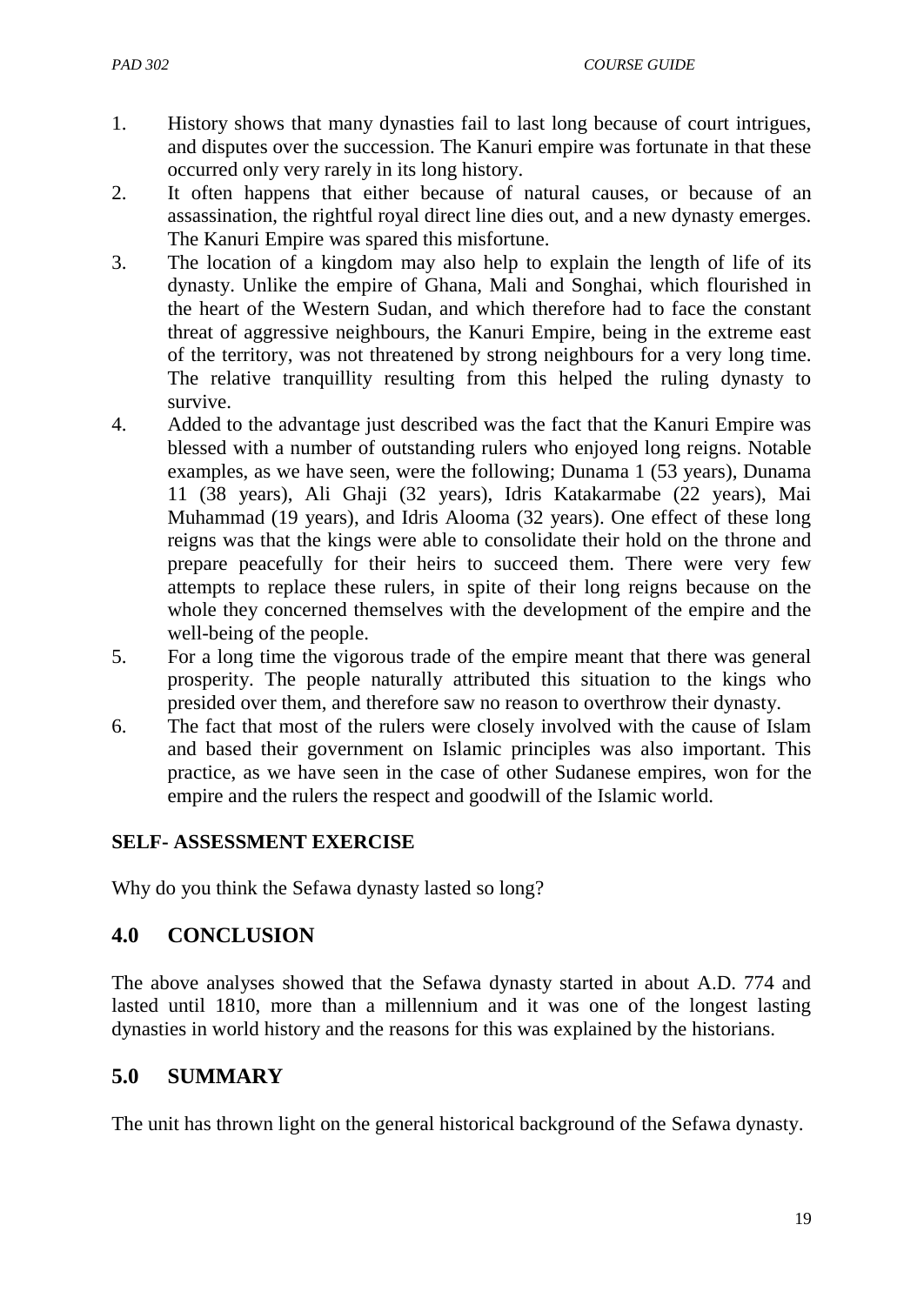## **6.0 TUTOR – MARKED ASSIGNMENT (TMA)**

Why do you think the Sefawa dynasty lasted so long?

#### **7.0 REFERENCES/FURTHER READING**

Anyaele, J.U. (2003). *Comprehensive Government*. Lagos: A Johnson Publishers, Ltd.

- Buah, F.K. (1978). *West Africa since A.D. 1000.* London: Macmillan Education Limited.
- Dibie, C.C. (2007). *Essentials of Government*. Ibafo, Ogun State: TONAD Publishers.
- Elaigwu J.I. *et al.* (1994). *Federalism and Nation Building in Nigeria*: The Challenges of the 21st Century". Abuja: National Council on Intergovernmental Relations.
- Ofoegbu, G.A.I. (1999). *Modern Government*. Onitsha: Mass Foundation Publications Ltd.
- Nwankwo, B.C. (2002*). Authority in Government Nigeria and World Politics*. Onitsha: (Revised ed.). Abbot Book, Ltd.
- Smith, Abdullahi. (1971). *The Early States of the Central Sudan*. In Ajayi & M. Crowder, *History of West Africa*. Vol. I. London
- Stewart, John. (1989). *African States and Rulers: An encyclopedia of Native, Colonial and Independent States and Rulers Past and Present*. Jefferson, NC: McFarland & Company, Inc., Publishers.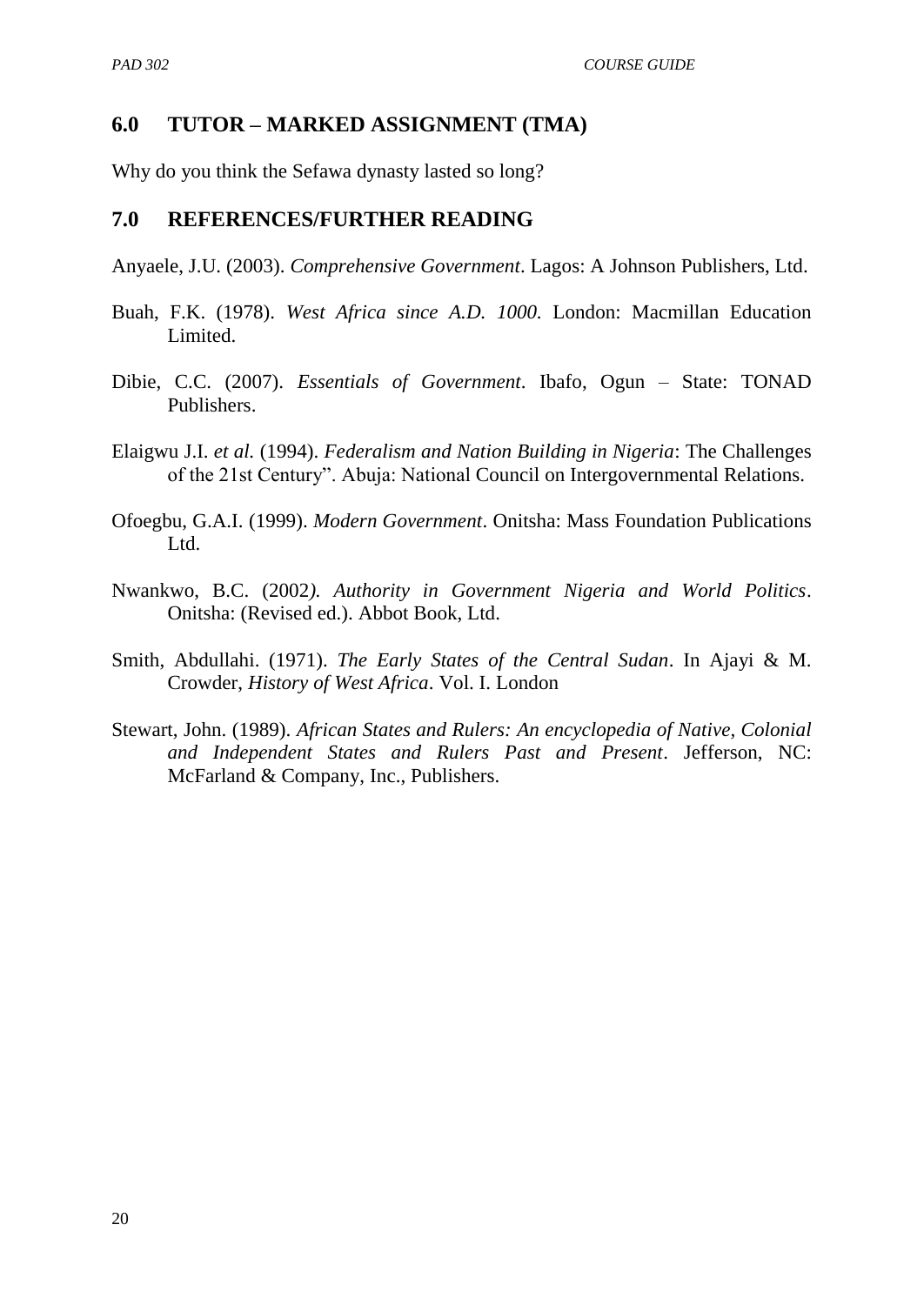# **MODULE 2**

- Unit 1 Emergence of the Hausa and the Fulani
- Unit 2 Growth and Organisation of the Hausa and the Fulani
- Unit 3 Some Outstanding Hausa Rulers
- Unit 4 Fulani Conquest of Hausaland

## **UNIT 1 EMERGENCE OF THE HAUSA AND THE FULANI**

## **CONTENTS**

- 1.0 Introduction
- 2.0 Objectives
- 3.0 Main Content
	- 3.1 Emergence of the Hausa and the Fulani
		- 3.1.1 Original Hausa States
		- 3.1.2 Another Seven Hausa States
- 4.0 Conclusion
- 5.0 Summary
- 6.0 Tutor Marked Assignment
- 7.0 References/Further Reading

## **1.0 INTRODUCTION**

In this unit, attempt is made to present to you a general overview of the emergence of the Hausa and the Fulani. In this unit therefore, we are concerned with the historical background of the Hausa and the Fulani.

## **2.0 OBJECTIVES**

At the end of this unit, you should be able to:

• trace the historical background of the Hausa and the Fulani.

## **3.0 MAIN CONTENT**

## **3.1 Emergence of the Hausa and the Fulani**

Hausa–Fulani is a term used to refer collectively to the [Hausa](http://en.wikipedia.org/wiki/Hausa_people) and [Fulani](http://en.wikipedia.org/wiki/Fula_people) people of [West Africa.](http://en.wikipedia.org/wiki/West_Africa) The two are grouped together because since the [Fulani War](http://en.wikipedia.org/wiki/Fulani_War) their histories have been largely intertwined within Nigeria. For example, when the Fulani took over Hausa [city-state](http://en.wikipedia.org/wiki/Hausa_Kingdoms) of [Kano](http://en.wikipedia.org/wiki/Kano) during the expansion of the Sokoto Caliphate, the new emirs ended up speaking the [Hausa language](http://en.wikipedia.org/wiki/Hausa_language) instead of [Fulfulde](http://en.wikipedia.org/wiki/Fula_language) over the years. It must be noted though, that a significant portion of **Fulani** society are opposed to the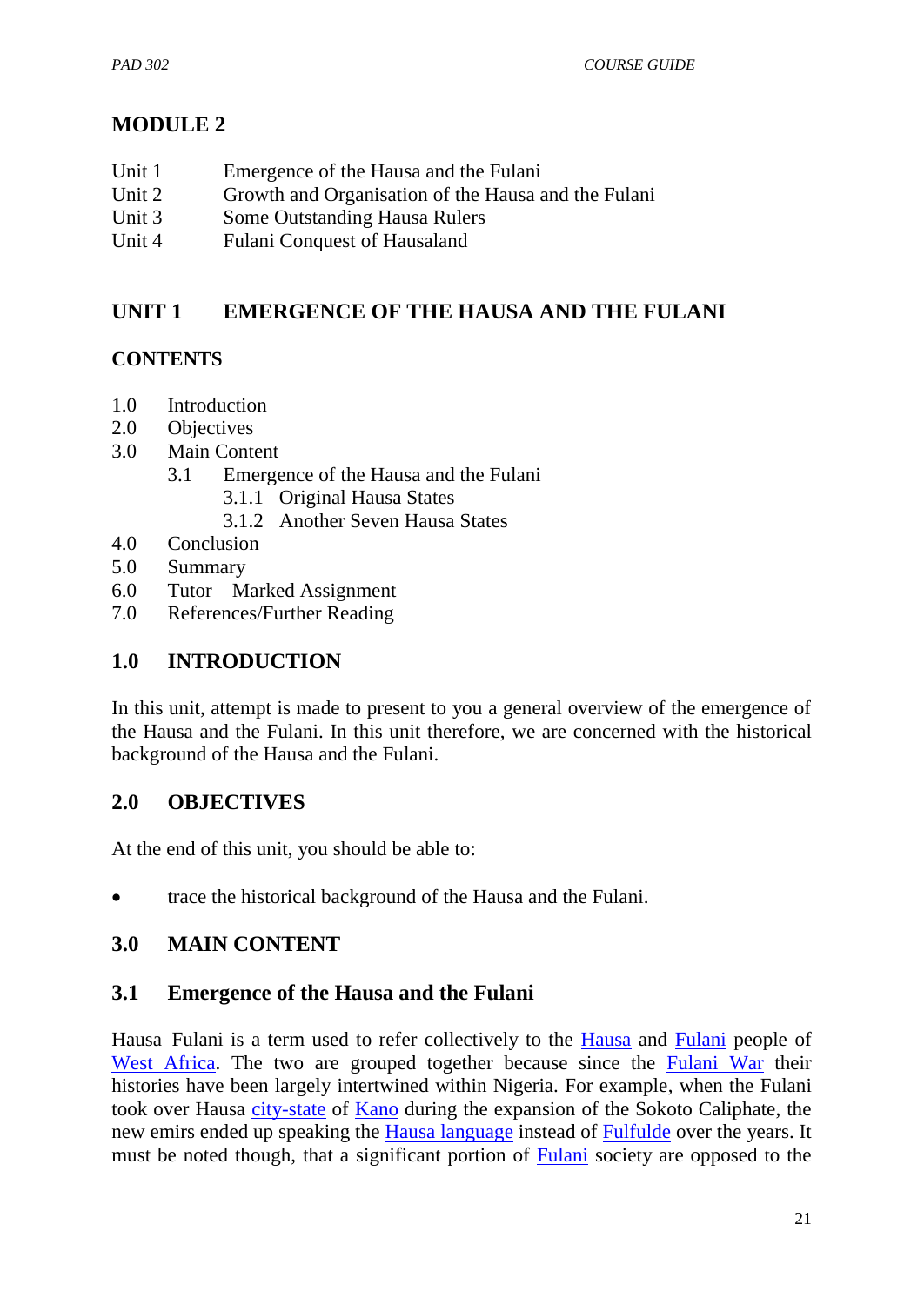use of this term, which has been made popular most especially in recent times by its increased use in mass media.

The Hausa and Fulani together account for one out of Nigeria's three major ethnic groupings (alongside the [Yoruba](http://en.wikipedia.org/wiki/Yoruba_people) and [Igbo \(Ibo\)\)](http://en.wikipedia.org/wiki/Igbo_people). The Hausa and Fulani together, account for 29% of Nigeria's population.And to them dancing and tribal traditions are important.

The Hausa land, before 1804, was made up of fourteen towns grouped into two. The first group of seven was called Hausa Bokwoi while the other group of seven was called Banza.

The Fulani took over the political leadership of the Hausa or Habe states in the early 19th century. The Jihad that preceded this occupation was seen as religious as well as political.

The Fulanis settled in Hausa land and intermarried with the Hausa people after conquering them and this was how the name Hausa-Fulani came about. There are conflicting legends about the founding of the Hausa states. As is the case with several other early Muslim kingdoms of the Western Sudan, the later chroniclers whose accounts have reached us trace the origin of the Hausa to the Middle East, seat of Islam. The Kano Chronicle records that the people of Hausaland came originally from Baghdad. It is said that a certain Bayajidda emigrated from Baghdad to Kanem-Bornu. The precise date is not given. Though Bayajidda was privileged enough to marry the daughter of the Kanuri ruler, later developments in the kingdom forced him to flee westwards.

He first stayed at Biram-ta-Gabas, where his wife bore him a son. He left his family there and came to Daura, where he was said to have performed a great feat, killing a sacred snake, "Sarki" which had for years deprived the people of water from a well, except on Fridays.

In appreciation of this deed, the Queen of Daura married Bayajidda. Out of this union was born a son called Bawo. Later this Bawo-magari had seven children, who became the founders of the original Hausa states, called Hausa Bokwoi.

## **3.1.1 Original Hausa States**

- 1. The original Hausa states are believed to have been named after the founders. These were:
- (a) Biram and Daura, said to be the earliest settlements;
- (b) Katsina and Zaria, founded by twin brothers respectively;
- (c) Kano and Rano, founded by another set of twin brothers, and
- (d) Gobir founded by the youngest of the seven brothers.
- 2. Although, as time wore on, these became independent, for mutual benefit each of the founders assumed special duties.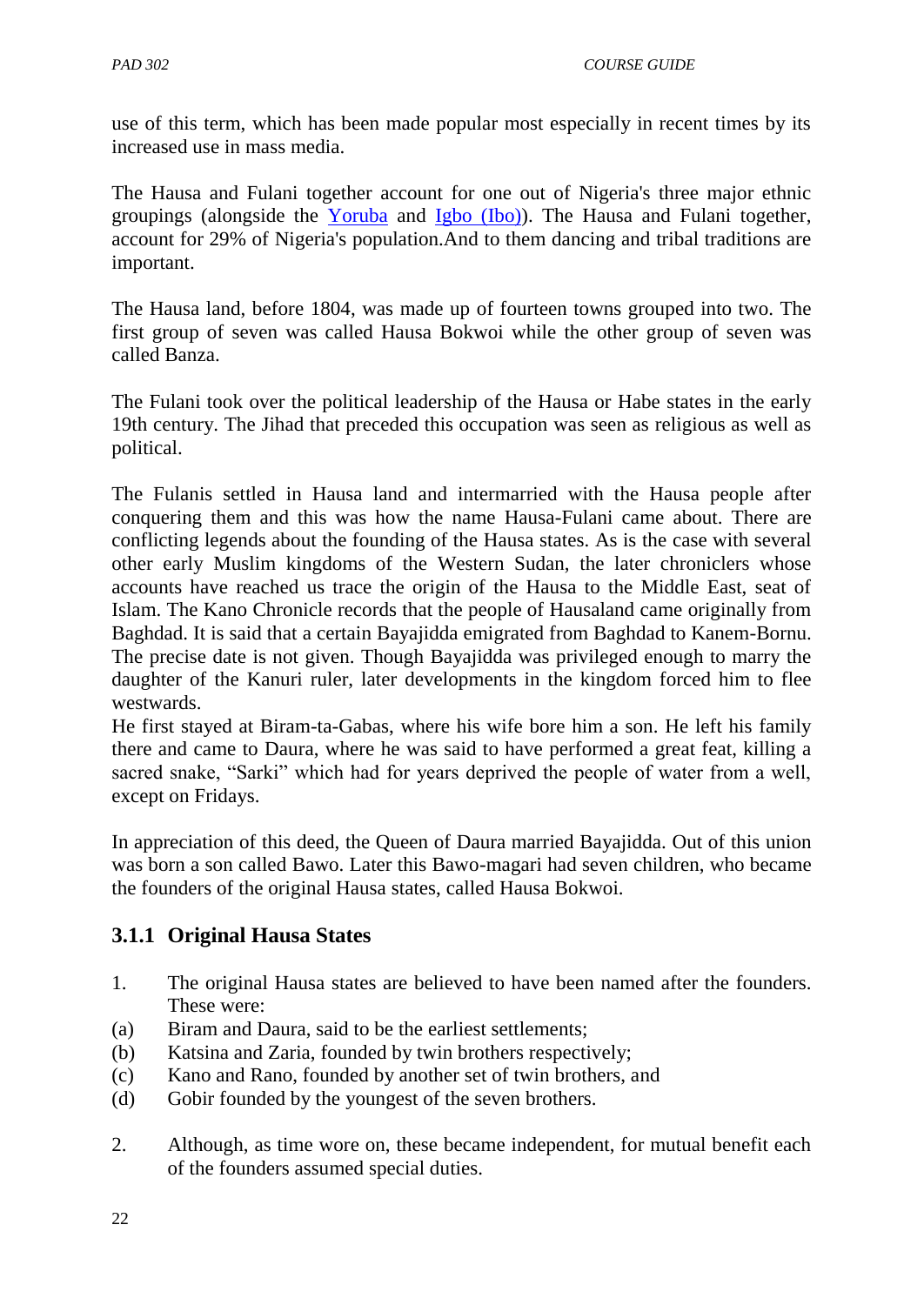- (a) Gobir, the youngest, became the Sarkin Yaki, or war leader. As his state lay to the north, he assumed the responsibility of warding off attacks of the Tuareg
- (b) Kano and Rano supervised the rich indigo industry.
- (c) Zaria became the Sarkin Bayi, responsible for obtaining slaves.
- (d) Daura and Kastina controlled trade and commerce.
- (e) However, as time went on, each became more and more independent, but they never completely broke off their ties of affinity.

## **3.1.2 Another Seven Hausa States**

The Hausa traditions records that another set of seven states emerged some time after the first seven were founded. These new states were collectively known as the Banza Bokwoi. They were; Kebbi, Zamfara, Nupe, Gwari, Yauri, Ilorin and Kwararafa (or Jukun). Some historians hold that these new states were not pure Hausa, but were founded by the offspring of pure Hausa Bokwoi kings and their concubines. But this theory has not been proved.

#### **SELF- ASSESSMENT EXERCISE**

Write an account of the origins of the Hausa States.

## **4.0 CONCLUSION**

The above analysiss shows that much of what we know about the early history of the Hausa comes from the celebrated Kano Chronicle, and a few other chronicles relating to the Hausa states. But although, as Sir Richard Palmer says in the Sudanese Memoirs, the " Kano Chronicle offers precious evidence of states of the Hausa people that flourished in what is now Northern Nigeria in the late Middle Ages and long afterwards, it is important to note that the chronicle was written much later than the events it describles.

## **5.0 SUMMARY**

The unit has thrown light on the historical background of the emergence of the Hausa and the Fulani.

## **6.0 TUTOR – MARKED ASSIGNMENT**

Give a brief historical development of the origins of the Hausa States.

## **7.0 REFERENCES/FURTHER READING**

Anyaele, J.U. (2003). *Comprehensive Government*. Lagos: A Johnson Publishers, Ltd.

Buah, F.K. (1978). *West Africa since A.D. 1000.* London: Macmillan Education Limited.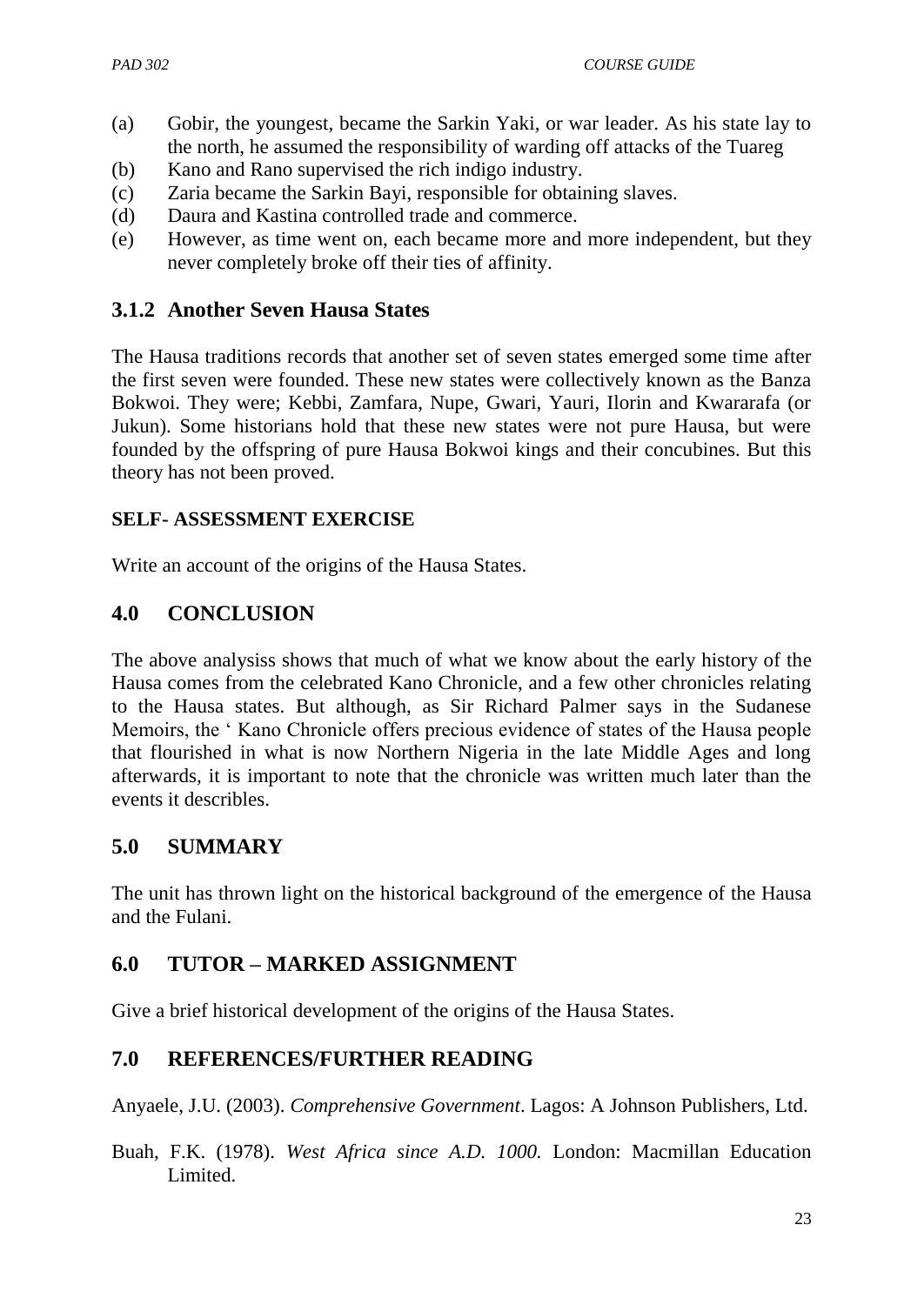*PAD 302 COURSE GUIDE*

- Dibie, C.C. (2007). *Essentials of Government*. Ibafo, Ogun State: TONAD Publishers.
- Elaigwu J.I. *et al.* (1994). *Federalism and Nation Building in Nigeria*: The Challenges of the 21st Century". Abuja: National Council on Intergovernmental Relations.
- Nwankwo, B.C. (2002*). Authority in Government Nigeria and World Politics*. Onitsha: (Revised ed.). Abbot Book, Ltd.
- Ofoegbu, G.A.I. (1999). *Modern Government*. Onitsha: Mass Foundation Publications Ltd.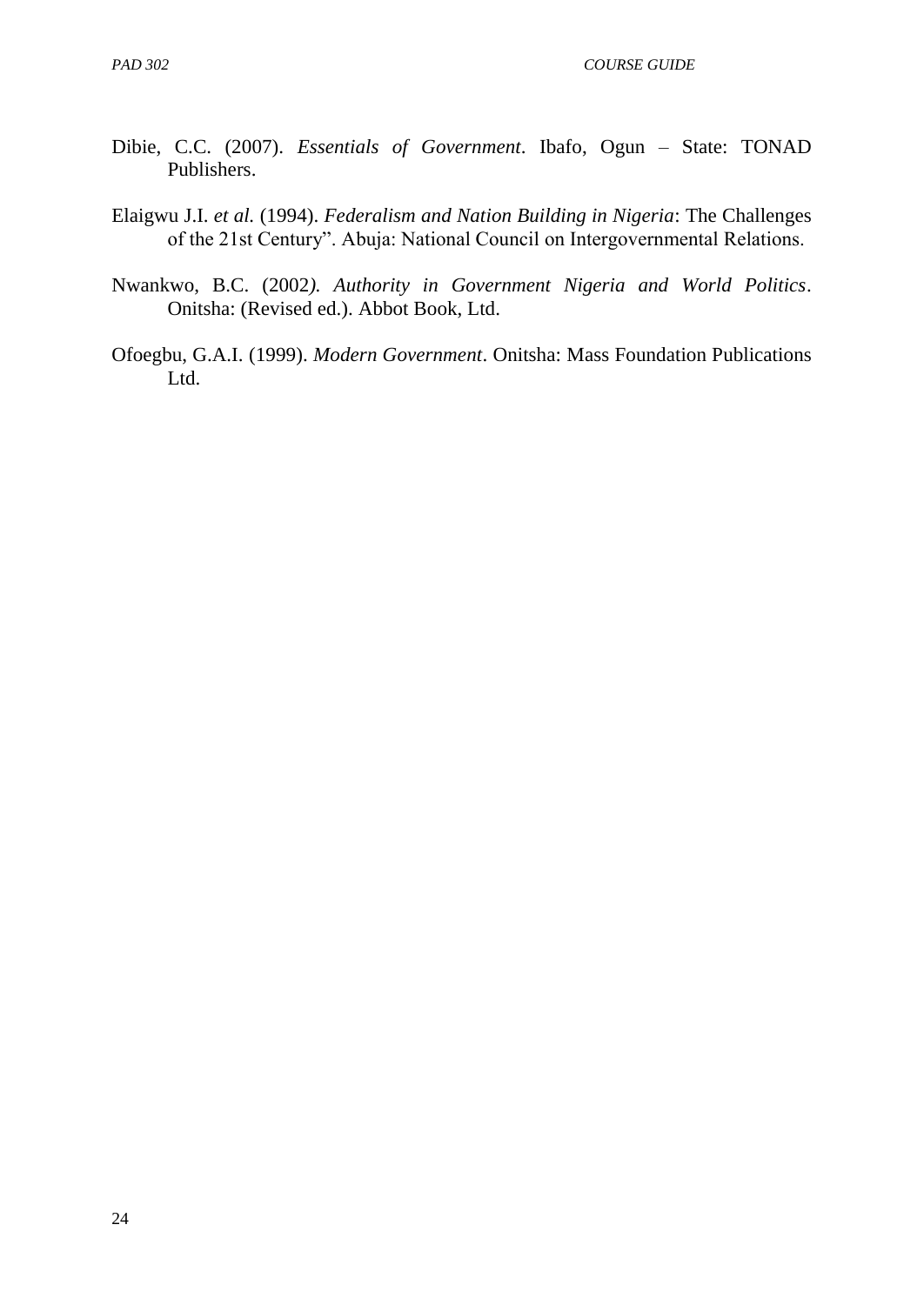# **UNIT 2 GROWTH AND ORGANISATION OF THE HAUSA AND THE FULANI**

### **CONTENTS**

- 1.0 Introduction
- 2.0 Objectives
- 3.0 Main Content
	- 3.1 Growth and Organisation of the Hausa and the Fulani
		- 3.1.1 Political Organisation/Political Administration
		- 3.1.2 Administration of Justice/Judicial Administration
- 4.0 Conclusion
- 5.0 Summary
- 6.0 Tutor Marked Assignment
- 7.0 References/Further Reading

# **1.0 INTRODUCTION**

In this unit, attempt is made to present to you a general overview of the emergence of the growth and organisation of the Hausas and the Fulani. In this unit therefore, we are concerned with the emergence of the growth and organisation of the Hausas and the Fulani. In this study unit, therefore, we shall limit our discussions to the general overview of the emergence of the growth and organisation of the Hausas and the Fulani.

### **2.0 OBJECTIVES**

At the end of this unit, you should be able to:

 discuss the historical background of the emergence of the growth and organisation of the Hausas and the Fulani.

# **3.0 MAIN CONTENT**

### **3.1 Growth and Organisation of the Hausa and the Fulani**

Each unit was a city state which comprised the walled capital and its immediate surroundings, and the neighbouring district consisting of villages and hamlets. Some states grew stronger than the others. Among the leading states were Kano, Zaria and Kastina. By the eighteenth century Kastina had become not only a great centre of Islamic learning in Hausaland but also a great trade terminus. Visiting Hausaland in 1851, the German explorer, Heinrich Barth, recorded his impression as follows; Kastina during the seventeenth and eighteenth centuries seems to have been the chief city of ---- Negroland and as well in commercial and political importance as other aspects. As could be expected, not all the fourteen states in Hausaland developed the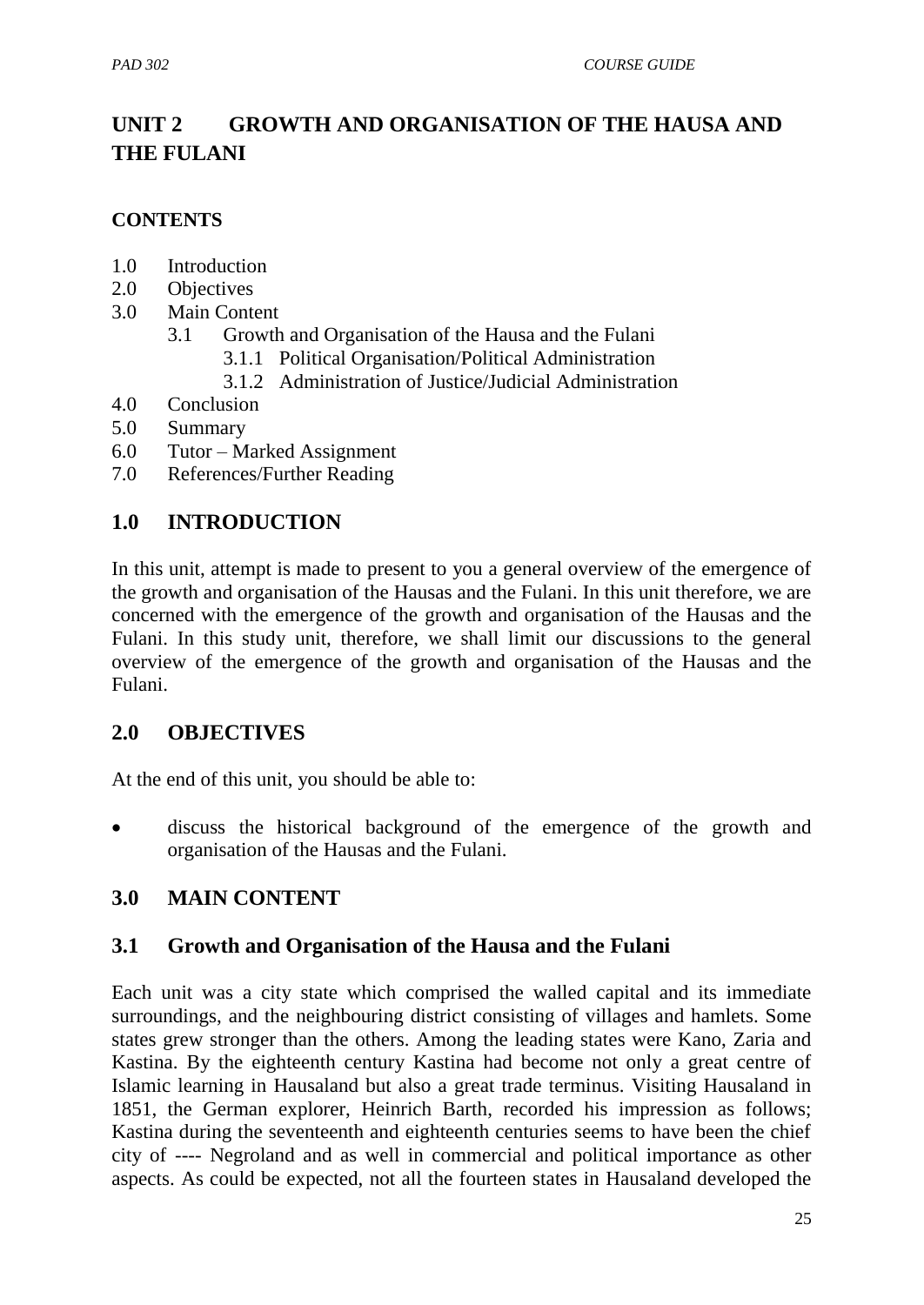same institutions. However, there were many which were common to most of the states.

# **3.1.1 Political Organisation/Political Administration**

The Fulanis introduced centralised system of government after conquering the Hausa land. This gave rise to the Hausa- Fulani traditional or pre-colonial system being known as a centralised government.

The caliphate was divided into emirates and each emirate was headed by an Emir. He had the responsibility of making laws, enforcing them and maintaining peace and order in his emirate. He was expected to administer the emirate in accordance with the provisions of the Islamic and sharia laws. He was believed to have the divine right to rule.

However, each emir was assisted in the administration of the emirate by a number of advisers. These were:

Sarkin Fada: - The spokesman of the Emir and organiser of palace workers Waziri: - The Prime Minister of the Emirate Galadima: - The Administrator of the capital city Madawaki- The commander and Head of the Emirate Army Magaji: - Government Treasurer in-charge of the government treasury Sarkin Dan Doka: - Inspector General of Police Force Called Dan Doka Sarkin Ruwa: - Minister in-charge of Water Resources Sarkin Pawa:- Head of Chairman of Butchers at the Abattoirs Yari: - Chief Superintendent of Prisons in the Emirate

From the start, each Hausa state grew around the original settlement or principal trading centre of the area. As time wore on, many neighbouring smaller settlements came under the control of the ruler in the principal city, which thus became the capital and chief market centre for the area.

Largely because of political and trading rivalries, each principal city was, generally, walled for protection against external attacks. Together with the surrounding communities over which it had influence, the principal city became the centre of an independent city state similar to those which existed in ancient Greece.

At the head of the city state was the Sarki, or king, who had under him many subordinate local rulers who were, in some cases, members of the royal family.

As noted above, there was no uniform system of government throughout Hausaland. But there were common characteristics. Under the over-all authority of the Sarki, the machinery of state was run by a number of important state officials. Typical of the officials in a Hausa state were the following;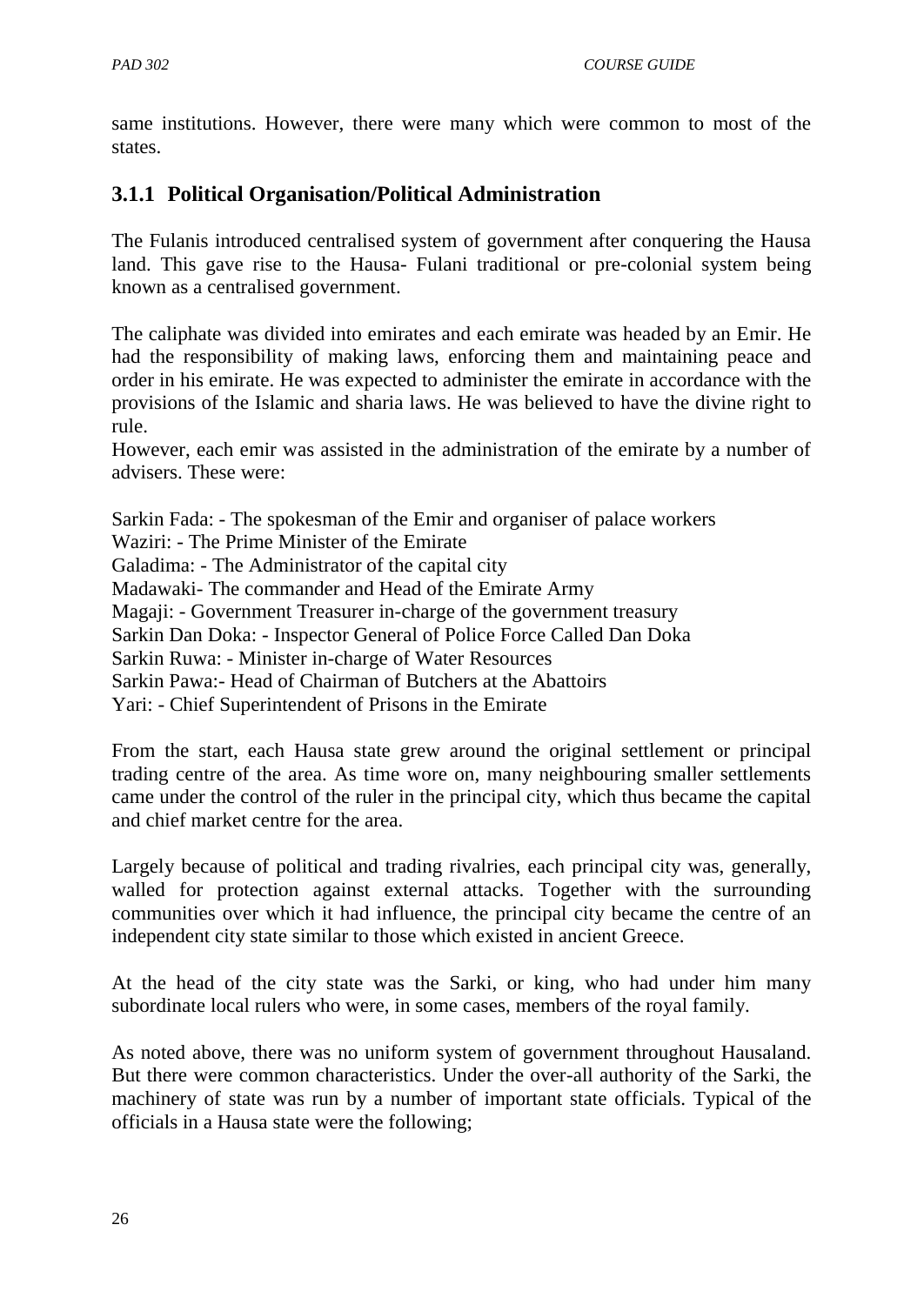The Galadima; he was often the heir but in some states he was always a eunuch; he was left in charge of the capital when the king was away from his seat of government. The Sarkin Fada, who was the chief official of the royal household sat with the Sarki to hear grievances.

The Madawaki (in some places known as the Waziri); as Commander-in-Chief, he ranked next after the Sarki. In many ways his position was like that of the modern prime minister. He advised the king on many important state matters, including the appointment to important positions. He summoned councillors to meetings. He replied to the Sarki"s address on ceremonial occasions.

- The Magaji; he was in charge of the state treasury.
- The Yari; he was in charge of prison affairs.

Other state officials were;

- The Sarkin Dogari, who was in charge of the king"s bodyguard, and
- The Sarkin Yan Doka, who headed the police, and kept in custody suspected criminals awaiting trial. He was also responsible for administering punishment to convicted persons.

Although each city state was independent, and there never really existed in Hausaland what today would be described as a federation, the city states developed certain ties which bound them together. This was found convenient for the purposes of collective protection against external enemies.

The chronicles record that many states had priest-kings. When from the late sixteenth century Islam was firmly established, the Sarki exercised great powers. But they could not become absolute rulers, because in most states, like Kano, from the time of Rimfa, the council of state could check the Sarki"s official actions.

# **3.1.2 Administration of Justice/Judicial Administration**

The judicial administration of Hausa-Fulani was based on the Islamic legal system called Sharia. Sharia courts were established through out the Emirates and each was headed by a trained Sharia Court Judge called Alkali. The Emir, despite this provision, remained the head who had the final say in deciding critical judgments.

The chief justice of the Sharia courts was called Grand Khadi. Village heads settled minor disputes in their villages but more serious and criminal cases were referred to the Emir for final and adequate settlement.

As in modern times, justice was administered by a hierarchy of courts. The district head served as judge in minor cases. Appeals could be made to the superior courts of the king. Serious cases fall under the jurisdiction of the Sarki and his counsellors, advised by the chief Alkali. As the state came more and more under Islamic influence,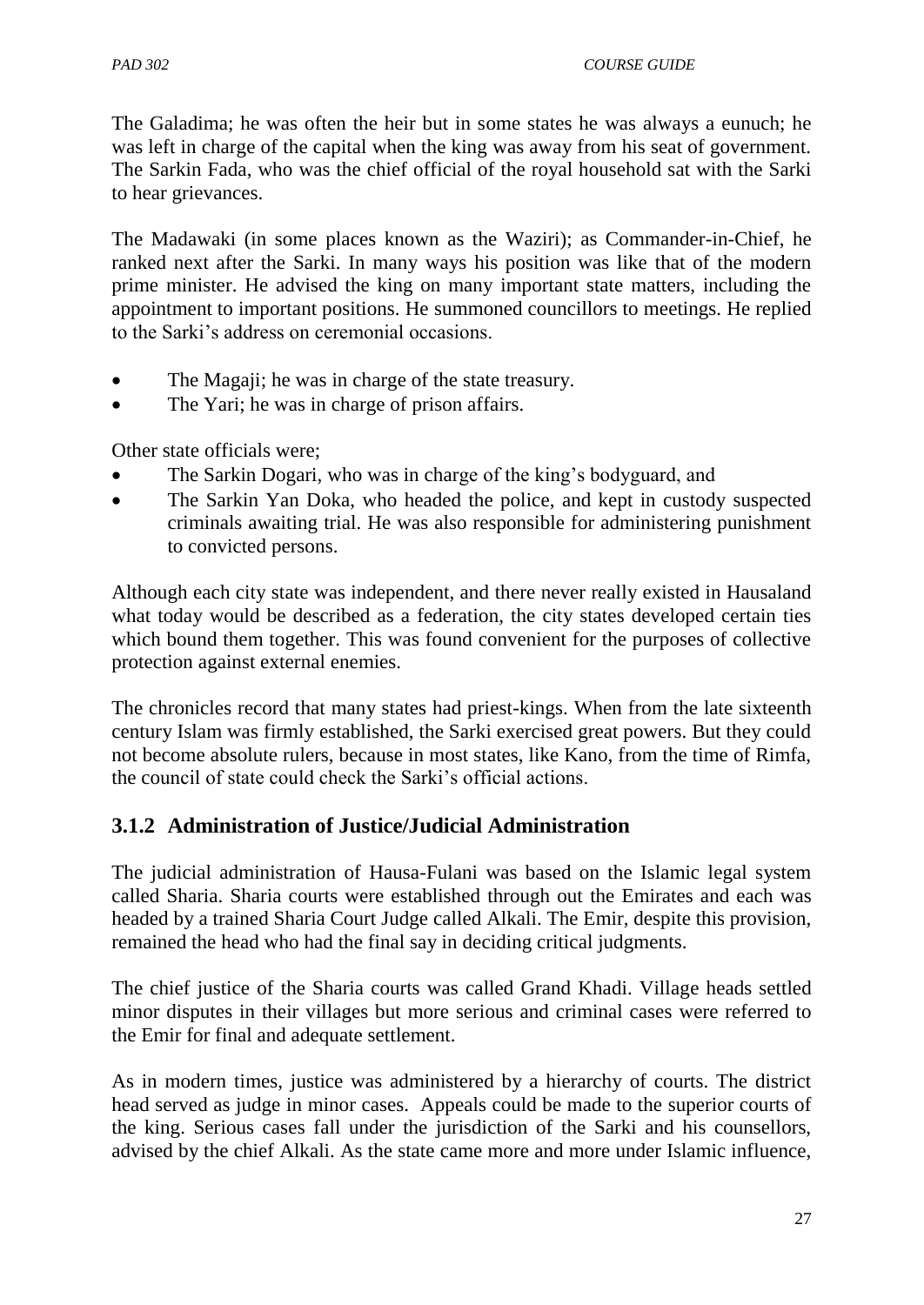the qadi (magistrate learned in the lslamic law) played an important role in the administration of justice.

1. Economic affairs

(a) Like other Sudanese kingdoms, the Hausa state benefited from the trans-Saharan trade, and trade with the southern kingdoms in the forest zone, notably the Yoruba and Benin states. There is evidence that they had trading links with Asante, Dagomba and Gonja, all in the present- day Republic of Ghana. In addition, the Hausa established prosperous trading links with Kanem- Bornu, with Mali and, later, with the Songhai Empire. The most important article of trade was salt, natron, kola nuts, hides and eunuchs. As the states developed, wealth was also derived from the sale of the products made from wood, metal and clay. There was also a brisk trade in slaves in Hausaland. Describing the crafts of the Hausa, Leo Africanus wrote: "The (Hausa) people are in general, very civilised. They have many weavers and shoe- makers who make shoes like those that the Romans used to wear; and these they export to Timbuctu and Gao"

(b) As well as the profits of trade, the states derived revenue from the different taxes which were levied. What Leo Africanus said of the state of Guangara which later became part of Kastina was true of all other states. He wrote; "He {the king} draws great revenue from dealing in goods and from commercial taxes". The following were the principal taxes;

- 1. Zakat or Zakka was income tax collected for charities;
- 2. Jangali, or tax levied on livestock;
- 3. Kharaj, or land tax;
- 4. Jizyah (or gandu) was a capitation or poll tax levied on conquered states often paid in the form of slaves; and
- 5. Gaisua was tribute from vassal rulers.

In addition to these were special professional taxes.

- (c) The revenue was used for social services and to maintain magnificent courts and other state institutions, including the army.
- (d) The wealth of these states unfortunately attracted the envy of stronger neighbouring empires. Both Kastina and Kano fell into the hands of Bornu and Songhai for a period of time.
- 2. The Army

The different states set up and maintained strong armies. Most of the rulers could import superior weapons through their contacts with the merchants from the north and the Middle East. The armies included both foot-soldiers and cavalry. Speaking about the state of Guangara which later became part of Kastina, Leo Africanus said that state was "inhabited" by a great number of people who are governed by the king with more than 7,000 infantry armed with bows, and 500 foreign cavalry on call" About the middle of the fifteenth century Hausa armies started using muskets which were acquired through their contacts with Kanem-Bornu.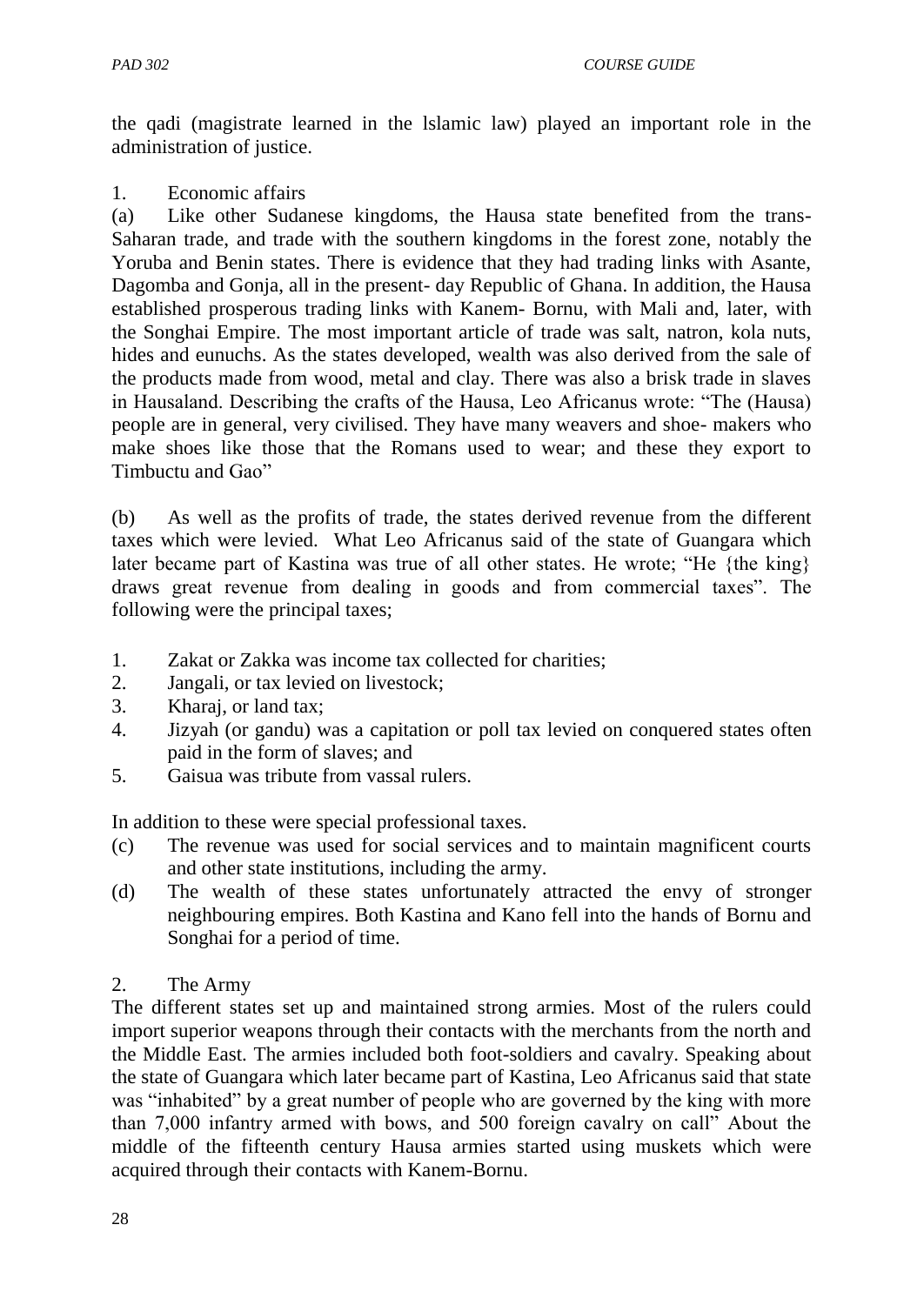3. Religion/Official Religion

The Emir is the religious leader of his people, whose duty is to ensure that commandments of Allah are obeyed in his territory. This accounts for the great authority which was wielded by the Emirs and which made them such suitable rulers even under the British protectorate.

The official religion was Islam and Koran was used as the holy book where all the teachings of religion were contained. Mohammed was seen as the founder of the religion. Some teachings that were contained in the Koran before the coming of the colonial administration include:

A good Moslem must fight a Jihad at least once in his life time. If such a person dies in the process he would go to paradise.

It is mandatory for all Moslems to perform hajj or pilgrimage to Mecca in the holy land at least once in the person's life time. Other Islamic ijunctions include the following.

- i) A good Moslem must not marry more than four wives.
- ii) A good Moslem must abstain from drinking alcohol
- iii) A good Moslem must fast during Ramadan period.

When Islam was introduced to Hausaland, at first its influence was limited to the royal courts. Islamic teaching affected many aspects of the life of the states though the indigenous religion remained untouched in many parts.

As happened in other parts of the Western Sudan, Islam was introduced to Hausaland by zealous Muslim merchants. The Hausa themselves claim that Islam was introduced to them from Bornu by one Al-Maghili. Other traditions say that Al-Maghili came from Algeria. He had such a reputation that on request he wrote for the king of Kano the celebrated manual, the Obligations of Princes. It was not until the fourteenth century that organised Fulani missionaries from the empire of Mali started the work of conversion in Hausaland on a large scale. By the beginning of the fifteenth century the religion had taken a firm root, notably in the principal cities.

Islam did not spread to all parts of Hausaland at the same time. Some areas embraced the religion much earlier than others. Thus, according to the Kano Chronicle, one of the first Hausa rulers to embrace Islam was the king of the Kutumbawa dynasty, called Yaji (c. 1349-85)

As Islam became established, scholars from Sankore (Timbuctu) introduced Islamic learning to Hausaland. Among the great Sankore scholars who either visited or lived for a time in Kano and influenced the history of Hausaland were the following;

Al-Hajj Ahmad, who taught theology there towards the end of the fifteenth century;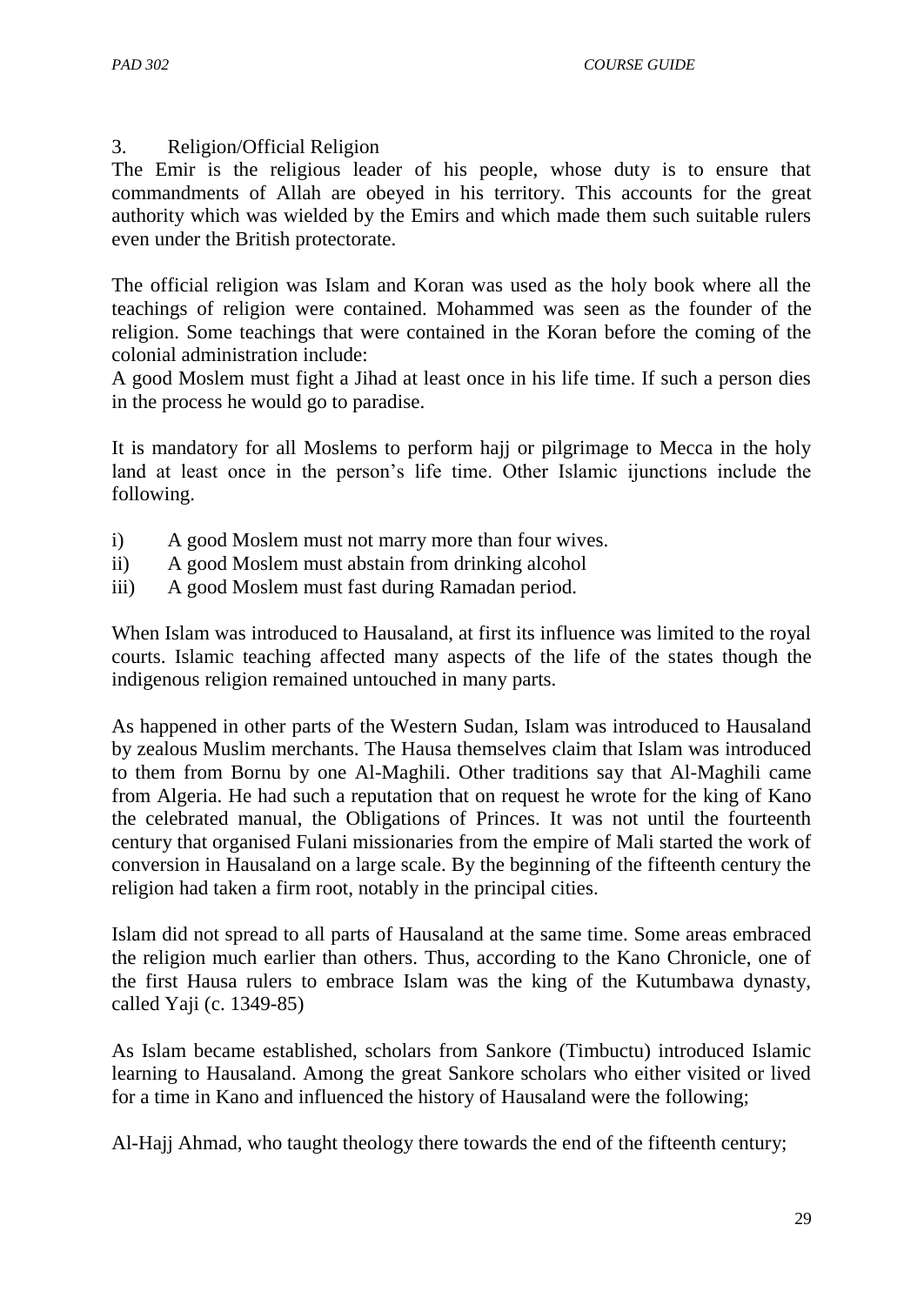Makluf ibn Ali, a great lawyer and geographer, who visited Kastina and Kano in about 1500;

Muhammad ibn Ahmad, who on arriving in Hausaland in about 1520, established a great reputation as a qadi (district magistrate) in Kastina

### **SELF- ASSESSMENT EXERCISE (SAE)**

Describe the political organisation common to most of the Hausa state.

### **4.0 CONCLUSION**

The above analyses show that each unit was a city state which comprised the walled capital and its immediate surroundings, and the neighbouring district consisting of villages and hamlets and some states grew stronger than the others and not all the fourteen states in Hausaland developed the same institutions.

### **5.0 SUMMARY**

The unit has thrown light on the general overview of the emergence of the growth and organisation of the Hausas and the Fulani.

### **6.0 TUTOR – MARKED ASSIGNMENT**

Who is the first Hausa ruler to embrace Islam? ii) What Year?

### **7.0 REFERENCES/FURTHER READING**

Anyaele, J.U. (2003). *Comprehensive Government*. Lagos: A Johnson Publishers, Ltd.

- Buah, F.K. (1978). *West Africa since A.D. 1000.* London: Macmillan Education Limited.
- Dibie, C.C. (2007). *Essentials of Government*. Ibafo, Ogun State: TONAD Publishers.
- Elaigwu J.I. *et al.* (1994). *Federalism and Nation Building in Nigeria*: *The Challenges of the 21st Century*. Abuja: National Council on Intergovernmental Relations.
- Ofoegbu, G.A.I. (1999). *Modern Government*. Onitsha: Mass Foundation Publications Ltd.
- Nwankwo, B.C. (2002*). Authority in Government Nigeria and World Politics*. Onitsha: (Revised ed.). Abbot Book, Ltd.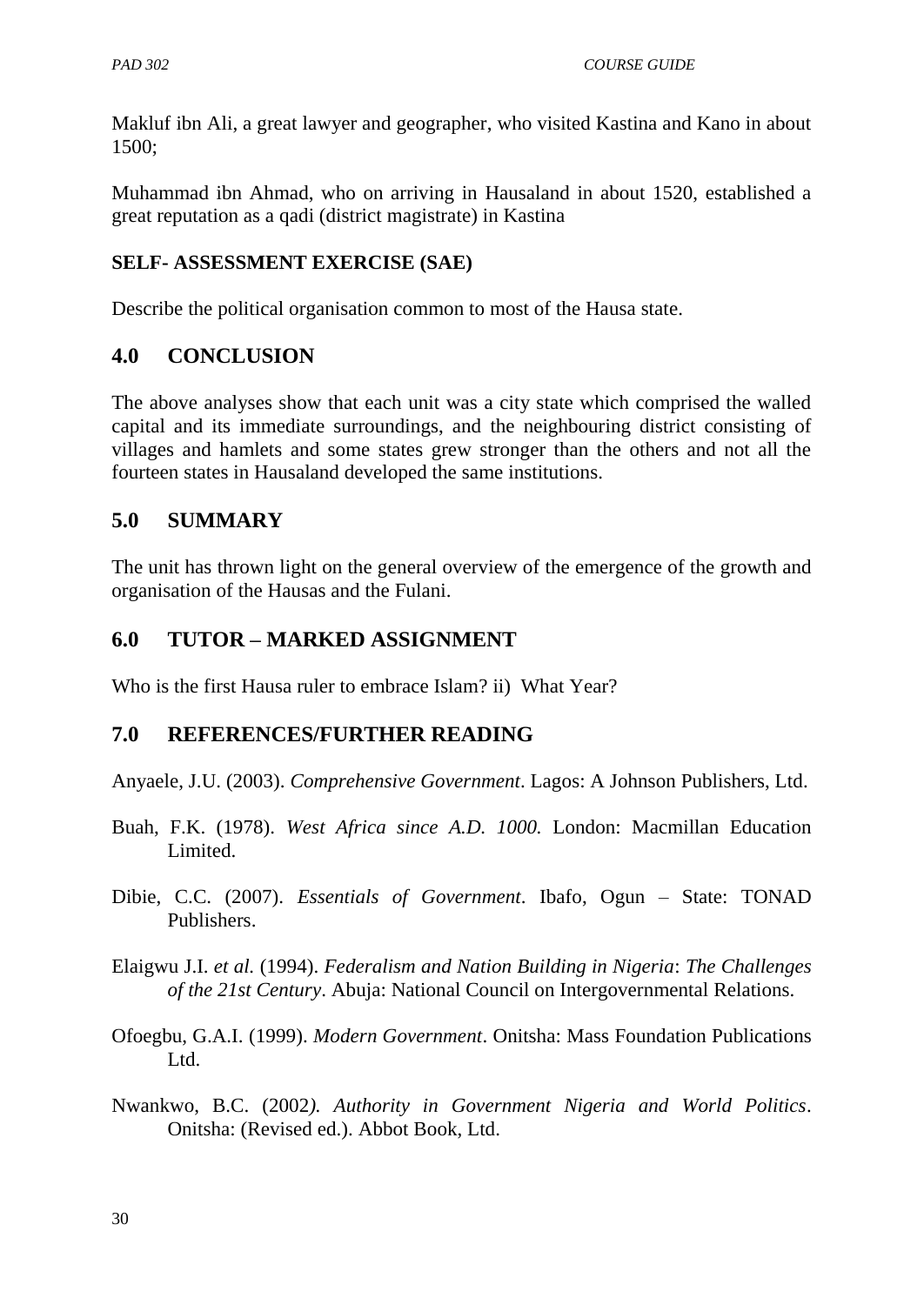# **UNIT 3 SOME OUTSTANDING HAUSA RULERS**

#### **CONTENTS**

- 1.0 Introduction
- 2.0 Objectives
- 3.0 Main Content
	- 3.1 Some Outstanding Hausa Rulers
		- 3.1.1 Muhammad Rimfa of Kano (1463-99)
		- 3.1.2 Kotal Kanta of Kebbi (1510- 45)
		- 3.1.3 Queen Amina of Zaria
- 4.0 Conclusion
- 5.0 Summary
- 6.0 Tutor–Marked Assignment
- 7.0 References/Further Reading

#### **1.0 INTRODUCTION**

In this unit, attempt is made to present to you a general overview of the some outstanding Hausa rulers. In this unit therefore, we are concerned with a general overview of the some outstanding Hausa rulers.

#### **2.0 OBJECTIVES**

At the end of this unit, you should be able to:

 trace the historical background and the emergence of some outstanding Hausa rulers**.**

#### **3.0 MAIN CONTENT**

#### **3.1 Some Outstanding Hausa Rulers**

#### **3.1.1 Muhammad Rimfa of Kano (1463-99)**

The Kano Chronicle paid the following tribute to this great ruler of Kano; "He can have no equal in might, from the time of the founding of Kano, until it shall end.... Surely there was no Sarki more powerful than Rimfa"

Rimfa"s achievements show that these words were not far from the truth, even if at the time of writing the author did not know what the future had in store for Kano.

1. Rimfa made Kano invulnerable, by extending and strengthening the city walls. He built a magnificent palace which was named after him, the Dakin Rimfa.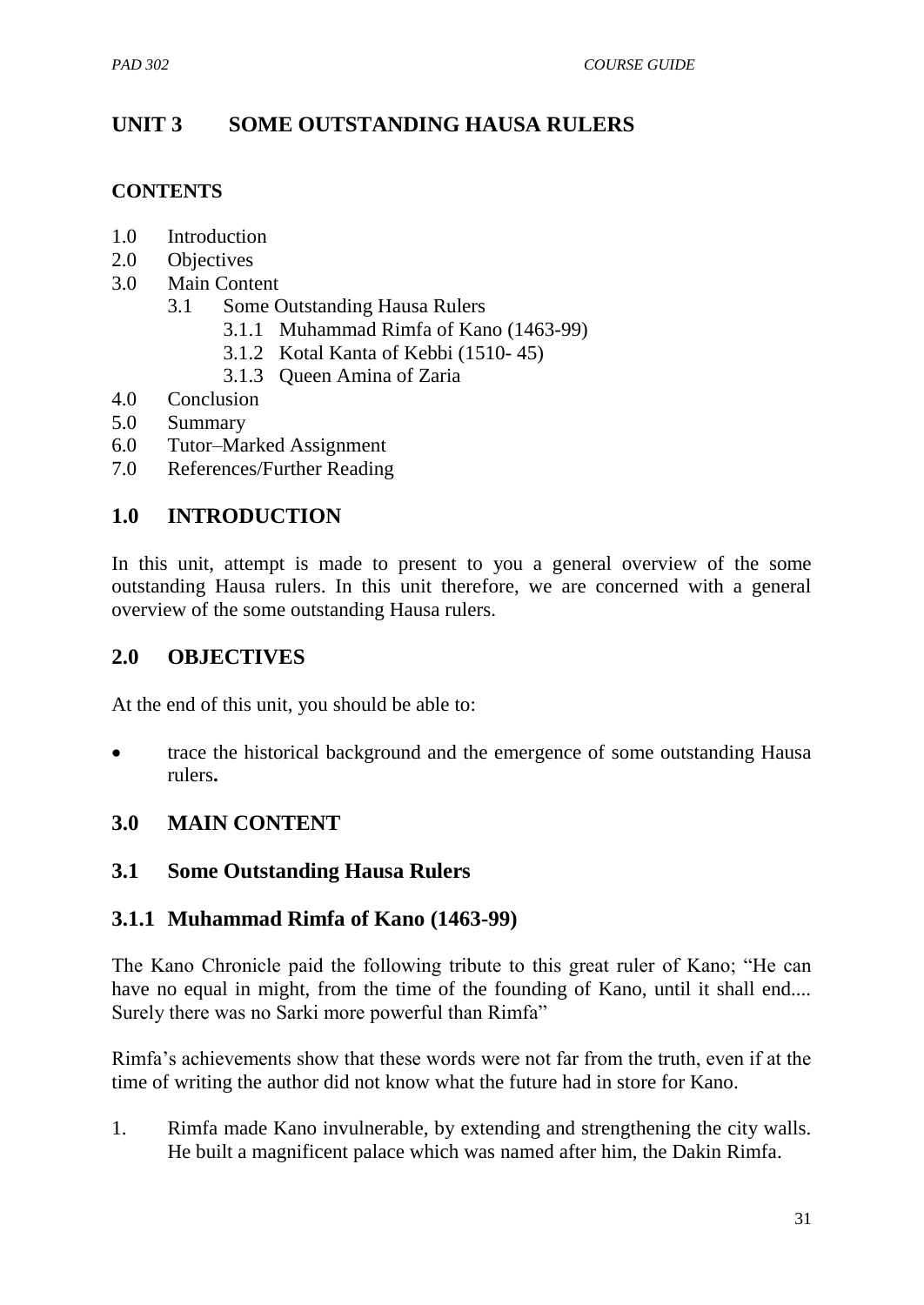- 2. To promote large-scale commercial activities, he built one of the greatest markets of the time, the kurmi market.
- 3. Knowing the importance of having a strong army both for internal peacekeeping and for offensive and defensive duties, he introduced the Dawakin Zaggi, an army formation in which foot-soldiers fought side by side with the horse soldiers, from whom the former took over. It was largely because of this formation that Rimfa was able to defeat his opponent in the sixteenth century wars with Kastina.
- 4. In the field of administration, Rimfa introduced the Council of Nine, called the Tara-ta-Kano, corresponding to Bornu"s Council of Twelve. The Council included one eunuch who was in charge of the treasury. Eunuchs were also in charge of the town and palace guards and controlled the royal household.
- 5. His reforms extended to religion. He successfully wiped out all elements of paganism in Kano. He had the sacred tree in the city cut down, and he built a minaret on the site. Furthermore, he started the public celebration of the annual festival, the Id-al-Fitr, which follows Ramadan.
- 6. To add a touch of splendour to the court, he started the use of ostrich feather fans called Figinni on ceremonial occasions.
- 7. For these and many other things, Rimfa is regarded as the greatest ruler in Hausaland prior to the Fulani Jihad.

# **3.1.2 Kotal Kanta of Kebbi (1510- 45)**

At the beginning of the sixteenth century, Kebbi was a vassal state of Askia the Great. In the second decade of the country this progressive state gained its independence from Songhai. This was the work of her great military leader, Kotal Kanta.

- 1. After Kanta had assisted Askia the Great to win Air, a quarrel broke out between them over the spoils. This resulted in a war (1515-16). Kanta inflicted a crushing defeat on Askia"s men and gained his country"s independence. He then developed Surname into an important capital.
- 2. Following this victory, Kanta launched a successful attack on Air, Gobir, Kastina, Kano, Daura and Zaria.
- 3. He strengthened his army to protect and police his expanding kingdom.
- 4. How did he manage to control his expanding kingdom? Following the example of other Sudanese rulers, Kanta allowed the vassal states a considerable degree of self-rule and local autonomy, except for Zamfara and a couple of other states which proved too obstinate.
- 5. To offset the growing influence of the Fulani, Kanta refused to allow the Fulani immigrants to build houses in Kebbi. The Fulani resentment which this decision caused was later one of the reasons for the attack on Kebbi by the Fulani Jihadists.
- 6. The chronicles ranked Kanta among the greatest rulers in Hausaland. Indeed under Kanta there was a united Hausa empire. Even Muhammed Bello, Sultan of Sokoto, and son of Uthman dan Fodio, who had very little regard for ancient Kebbi, wrote the following words about Kebbi under Kanta; "No other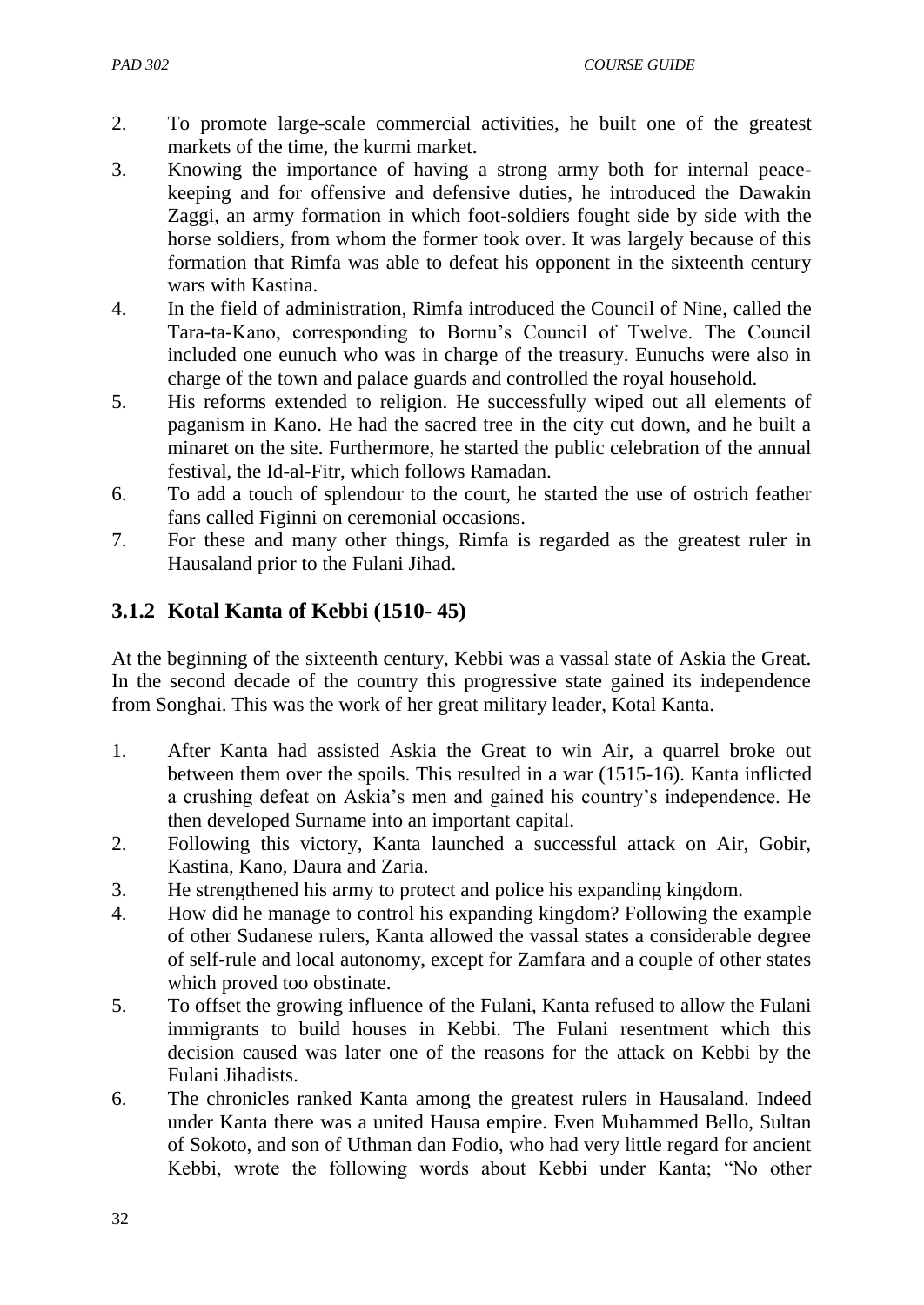kingdom in the past history of these {Hausa} countries ever equalled it  ${Kebbi}$  in power"

Talking about the garrison town of Kebbi, Sultan Bello added;" Their ruins, though it is about a hundred years since their cities were broken, surpass any we have ever seen". The credit for this was due to Kanta. He died at the ripe old age of eighty, after a successful reign lasting nearly forty years.

# **3.1.3 Queen Amina of Zaria**

Like Kebbi, Zaria rose to prominence in the Western Sudan in the sixteenth century. The state owed much of its development to its ablest ruler, Queen Amina, daughter of King Bakwa, the founder of the capital of Zaria.

1. Tradition tells us that Amina became famous for building walled camps which later developed into important townships. One need not attribute to her the introduction of walled towns in Hausaland.

But the fact that up to this day, ancient town walls in Hausaland are called Ganuwar Amina, meaning "Amina's Walls"; would seem to indicate the importance of Amina's work.

- 2. The Kano Chronicle recorded the following about the queen; "At this time, Zaria, under Queen Amina, conquered all the towns as far as Kwararafa and Nupe. Every town paid tribute to her. The Sarkin Nupe sent forty eunuchs and ten thousand kolas to her. She first had eunuchs and kolas in Hausaland. Her conquest extended over thirty-four years. In her time the whole of the products of the west were brought to Hausaland". This passage points to several of Amina"s achievements.
- (a) She was a successful conqueror who annexed several territories to her kingdom.
- (b) Her royal treasury was replenish by the tributes paid by her vassal states.
- (c) During her reign trade from many parts of the Western Sudan was passing through Zaria.
- 3. Although much of what has been credited to Queen Amina may be legendary, the very fact that such legends exist would seem to indicate that she was a dynamic personality. In the words of Dr C. C. Ifemesia; "While making allowance for some exaggeration in the accounts (about Queen Amina), they nevertheless serve to indicate the power and influence which Zaria, under Sarauniya (Queen) Amina, wielded in the late sixteenth century Northern Nigeria".
- 4. The power of Zaria began to decline after the glorious reign of Queen Amina in the seventeenth century. This was as a result of the frequent invasions by the rulers of Kwararafa or Jukun. Indeed, the eighteenth century was a period of incessant inter-state warfare. This state of affairs weakened the Hausa states,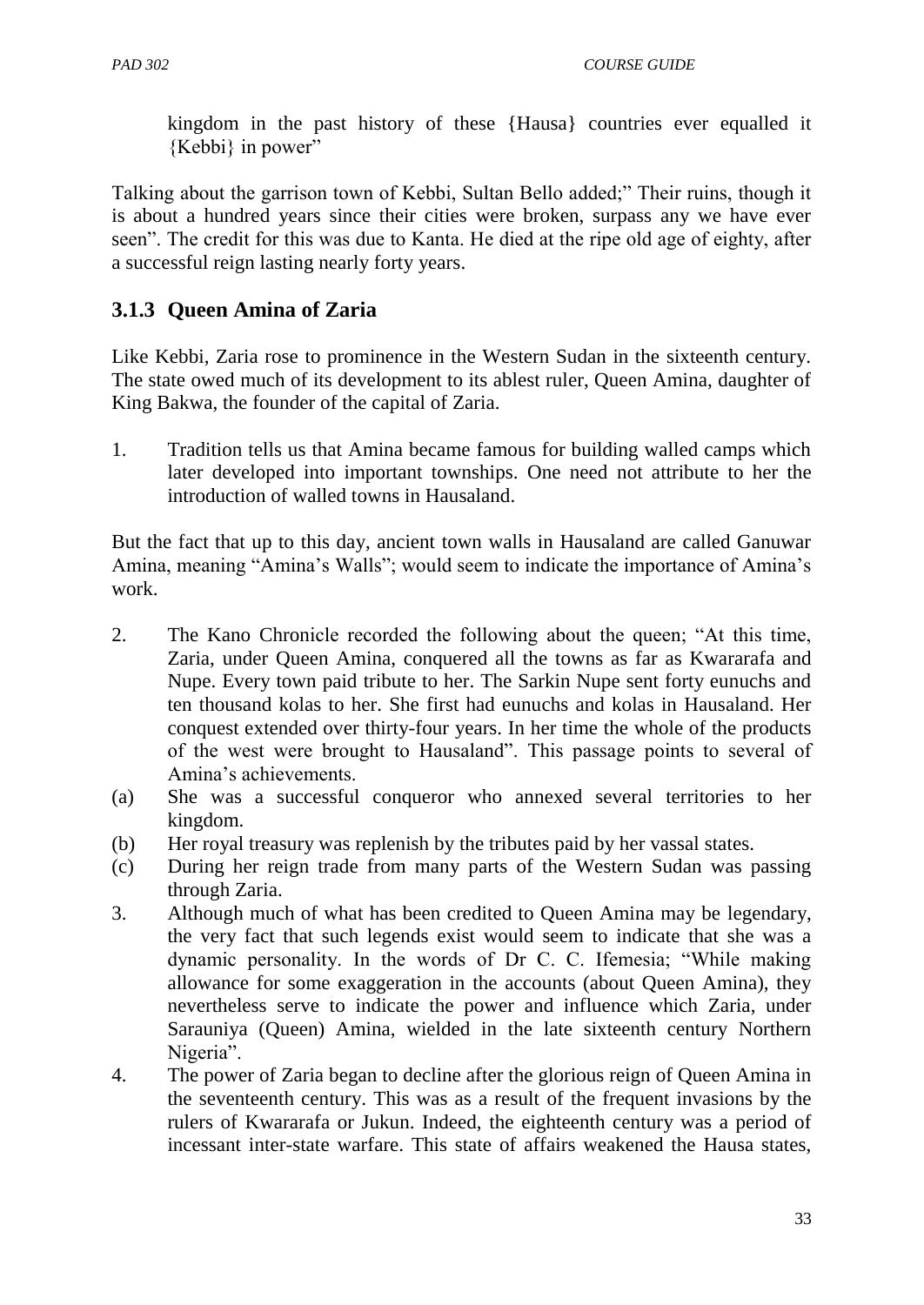and made it easier for the Fulani to conquest the territories in the first two decades of the ninetheenth century.

#### **SELF- ASSESSMENT EXERCISE (SAE)**

Assess the importance of the careers of Kotal Kanta of Kebbi and the Queen Amina of Zaria.

### **4.0 CONCLUSION**

The above analyses show that some Hausa rulers had a great impact on the development of their state. Among these the most outstanding were Muhammad Rimfa of Kano, Kanta of Kebbi, and Queen Amina of Zaria.

### **5.0 SUMMARY**

The unit has thrown light on the achievements of the some outstanding Hausa rulers in the development of their states.

### **6.0 TUTOR – MARKED ASSIGNMENT (TMA)**

Assess the importance of the career of Muhammad Rimfa of Kano.

### **7.0 REFERENCES/FURTHER READING**

Anyaele, J.U. (2003). *Comprehensive Government*. Lagos: A Johnson Publishers, Ltd.

- Buah, F.K. (1978). *West Africa since A.D. 1000.* London: Macmillan Education Limited.
- Dibie, C.C. (2007). *Essentials of Government*. Ibafo, Ogun State: TONAD Publishers.
- Elaigwu J.I. *et al.* (1994). *Federalism and Nation Building in Nigeria*: *The Challenges of the 21st Century*. Abuja: National Council on Intergovernmental Relations.
- Ofoegbu, G.A.I. (1999). *Modern Government*. Onitsha: Mass Foundation Publications Ltd.
- Nwankwo, B.C. (2002*). Authority in Government Nigeria and World Politics*. Onitsha: (Revised ed.). Abbot Book, Ltd.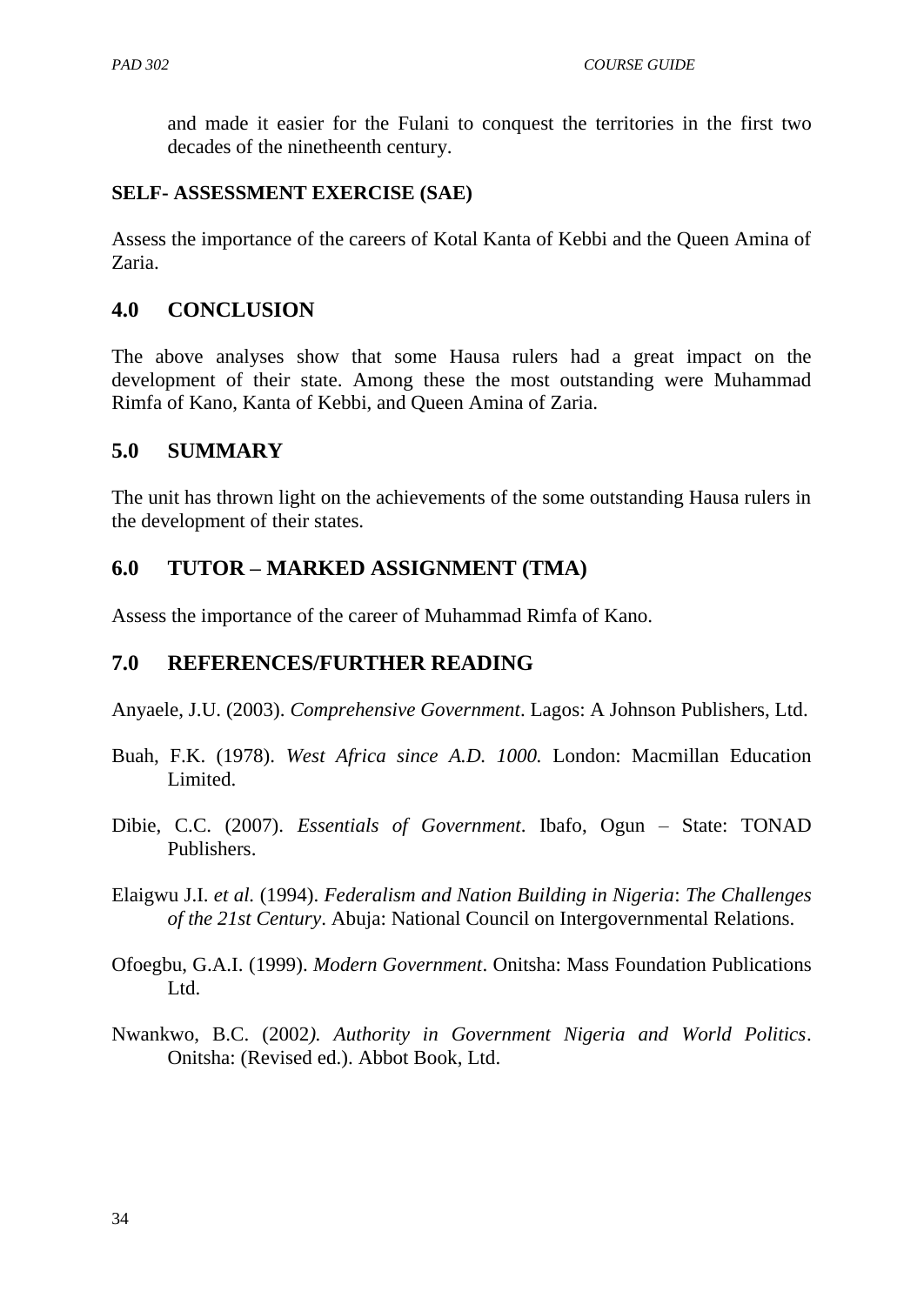# **UNIT 4 FULANI CONQUEST OF HAUSALAND**

#### **CONTENTS**

- 1.0 Introduction
- 2.0 Objectives
- 3.0 Main Content
	- 3.1 Fulani Conquest of Hausaland
		- 3.1.1 Uthman dan Fodio
		- 3.1.2 The Holy War (Othman Dan Fodio Jihad)
		- 3.1.3 Main Causes of Othman Dan Fodio Jihad
		- 3.1.4 Course of the War
		- 3.1.5 Reasons for the Success of the Othman Dan Fodio Jihad
		- 3.1.6 The Consequences of the Fulani Conquest of Hausaland
		- 3.1.7 Work of Muhammad Bello
- 4.0 Conclusion
- 5.0 Summary
- 6.0 Tutor-Marked Assignment
- 7.0 References/Further Reading

### **1.0 INTRODUCTION**

In this unit, attempt is made to present to you a general overview of how the Fulani conqued the Hausaland. In this unit therefore, we are concerned with a general overview of the Fulani Conquest of Hausaland.

### **2.0 OBJECTIVES**

At the end of this unit, you should be able to:

trace the historical background and how the Fulani Conquest Hausaland.

### **3.0 MAIN CONTENT**

### **3.1 Fulani Conquest of Hausaland**

#### **3.1.1 Uthman Dan Fodio**

Uthman, son of Fodio, was born in 1754 in Hausa state of Gobir.After receiving rudimentary Islamic education in his native Gobir. Dan Fodio continued his education at Agades, under the celebrated scholar, Jibril ibn Umar.

(a) Returning to his native land at the age of about twenty, dan Fodio set himself the task of teaching the pure form of Islam. He settled at Degel where he attracted many followers who joined him in his crusade for reviving the orthodox Islamic religion. Dan Fodio and his disciples launched an intensive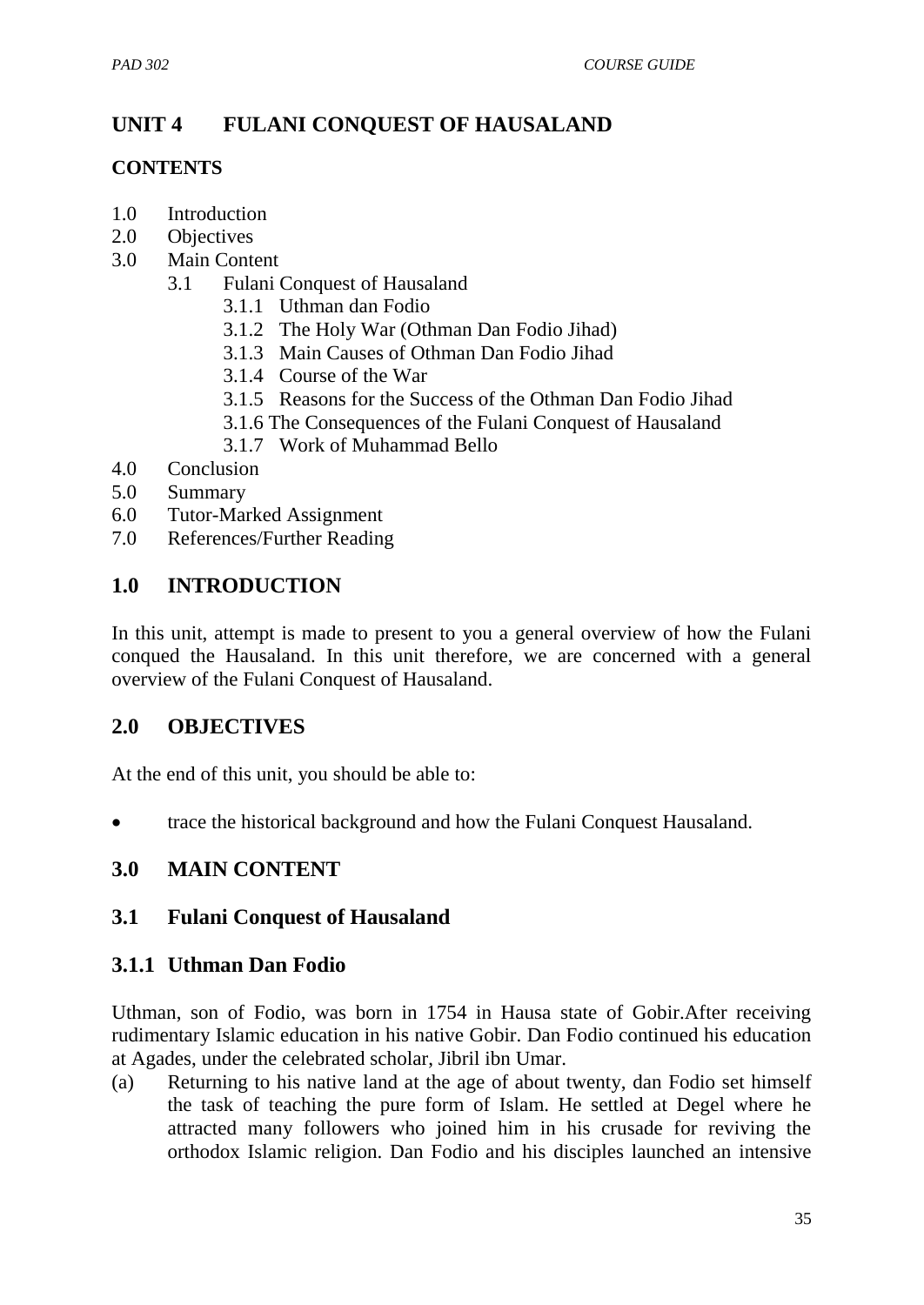campaign against various social evils, such as corruption in public life, economic injustice and adulterated Islamic practices.

- (b) A renowned scholar, Dan Fodio was engaged by the ruler of Gobir to educate his children, among whom it is believed, was the future ruler, Yunfa.
- (c) Dan Fodio became so popular as a result of his campaign against the pagan practices of the kings of Hausaland and the prevalent social and political injustices that the king of Gobir came to regard him as a dangerous man. The ruler, who was now Yunfa himself, realised that unless dan Fodio was checked, he would cause dissension in the kingdom. Yunfa therefore withdrew all concessions granted to dan Fodio by his father, and indeed organised a plot which nearly resulted in the assassination of dan Fodio at Alkalawa, the capital of Gobir.
- (d) In the face of real danger to his life, and following the example of the Prophet Muhammad in A.D. 622, Dan Fodio and his disciples, including his father, his brother, Abdullah, and his son Muhammed Bello, fleed from Degel to Gudu. This flight occurred on 21 February 1804, a date which, like the original Hijra of the Prophet, has since been observed in Northern Nigeria by Muslims with special reverence.
- (e) Gudu now became the centre of dan Fodio"s crusading activities. Thousands of followers flocked to him. A new era in Hausaland was in sight. Dan Fodio"s disciples elected him Amir al-Muminin, meaning the "Commander of the Believer" and a holy war was declared on all pagans. This again copied the action taken by Muhammad at Medina, and was to lead to the creation of a new Muslim empire.

# **3.1.2 The Holy War (Othman Dan Fodio Jihad)**

Tension rose to such a pitch between Yunfa of Gobir and dan Fodio that war became inevitable. Yunfa was the first to attack. His men followed dan Fodio to Gudu but were repulsed. This initial success, like that of the Prophet Muhammad in Medina, convinced Fodio"s men that Allah was on their side. Soon after this Dan Fodio produced two important manifestoes, these urged his followers to believe in the rightness of the cause of Allah, and to fight the animism, the non-orthodox Islamic practices and the social and economic injustices which had plagued Hausaland for far too long.

# **3.1.3 Main Causes of Othman Dan Fodio Jihad**

Many factors, some of which we have already noted in passing, combined to bring about the armed conflict between Dan Fodio and the rulers of the Hausa states, which was to result in the creation of a Fulani empire in Northern Nigeria. Some of these causes were religious, but others were political, economic and social.

(a) In the course of several centuries Islam in Hausaland had become corrupt. Animism and other pagan beliefs had deeply affected the conduct of Islam. The first aim of Dan Fodio"s crusade was to bring about a lasting reform in religion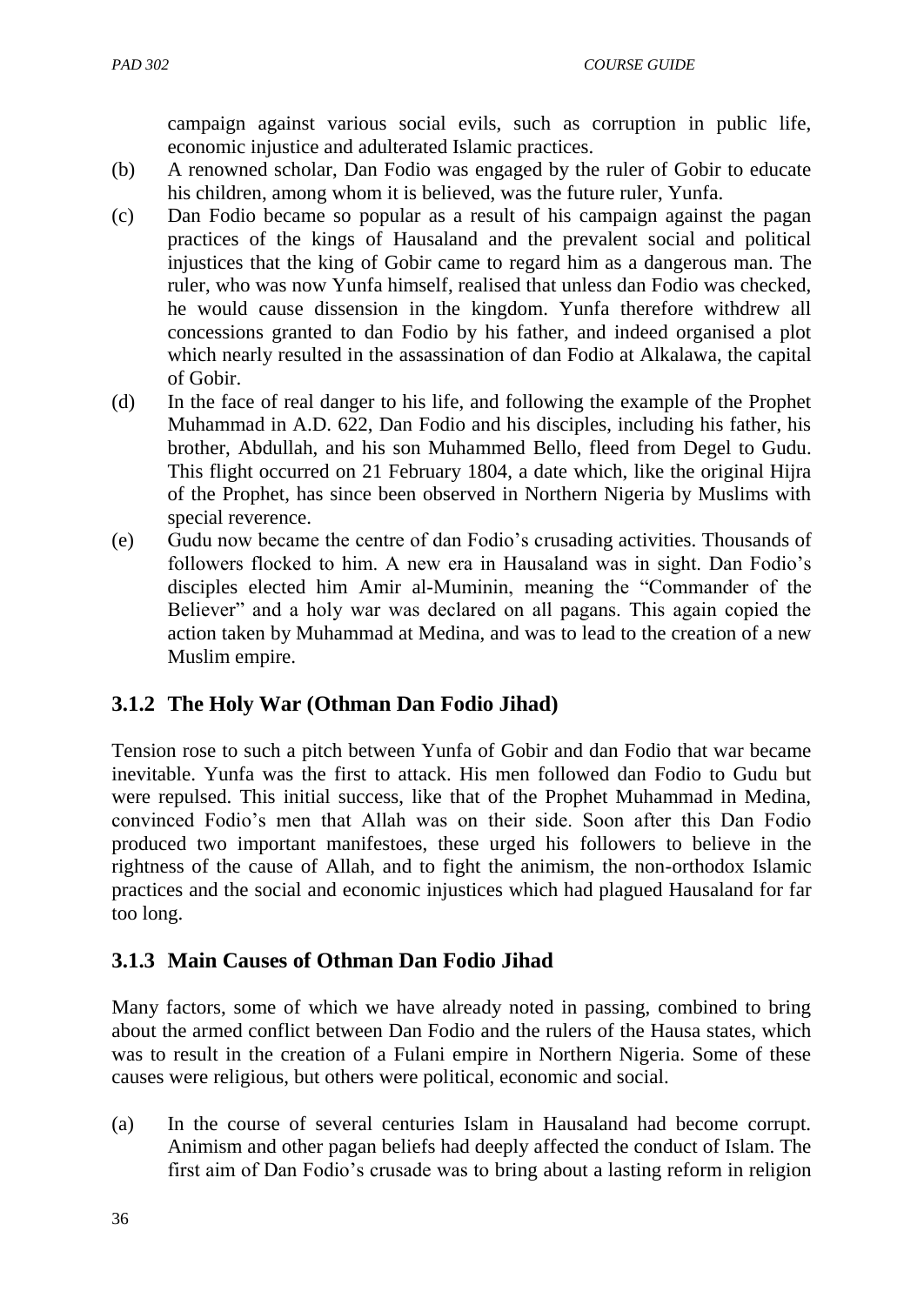and so restore the pure form of Islam in Hausaland. Conflict with the rulers of the land was inevitable since they were not prepared to allow such far-reaching reforms in their kingdoms.

- (b) Because of their education and their commercial abilities, many Fulani in Hausaland felt resentful at having to serve under oppressive Hausa rulers, most of whom were illiterate, irreligious, and corrupt. Dan Fodio"s attempts to bring about real reforms obviously aroused the bitter hostility of the powerful and autocratic rulers of the Hausa states.
- (c) The practice of enslaving Muslims and selling them into slavery was common among Hausa rulers. They were also enlisted into "pagan" armies which fought against fellow Muslims. Dan Fodio considered this to be against the precepts of Islam.
- (d) For centuries the Fulani and many ordinary Hausa citizens had been subjected to the oppressive rule and crippling taxation imposed by the Hausa rulers. This was another cause of discontent which made many Hausa prepared to join the Fulani in the struggle against their rulers.
- (e) It may also be mentioned that many followers of dan Fodio were looking for an opportunity to gain body.

# **3.1.4 Course of the war**

After the initial success of the Jihadists in Gudu, Dan Fodio"s men carried the offensive into Gobir. They had some success, but were unable to take the capital. After repeated attacks, however, Alkawala fell to the Fulani invaders in 1808, and the ruler Yunfa was killed. Having gained a stronghold in Gobir, dan Fodio"s generals embarked on a series of conquests in different directions.

- (a) Enthusiasts from different Hausa states came to dan Fodio to offer their support; they took flags as signs of the reformer's authority and started Jihads in their respective states. By 1809, the important Hausa states of Zaria, Kastina and Kano had all come under the control of the Fulani.
- (b) The Fulani turned their attention to Bornu in the east, where they scored a temporary success. The Mai of Bornu appealed to a veteran soldier, Al-Kanemi, who succeeded in repulsing the Fulani.
- (c) The Fulani swept southwards, and took Nupe and Adamawa.
- (d) With the conquest of these southern states, the gates were now opened for a further southward thrust into Yorubaland. In 1817, the commander of the Oyo army, Kakanfo Afonja,who was local ruler of Ilorin,rebelled against his overlord, the Alafin of Oyo and invited the Fulani to come to his support. To the Fulani this was a most welcome invitation. Before long Afonja realised the mistake he had made. Having helped him to gain independence from the Alafin, the Fulani began to assert their authority in Ilorin. The Fulani scholar, Abdul Salami, Mallam Alimi"s son, usurped the throne of Ilorin, and caliphate. Ilorin was to remain under the sphere of influence of Northern Nigeria until 1967, when the modern Republic of Nigeria was into twelve federal states, and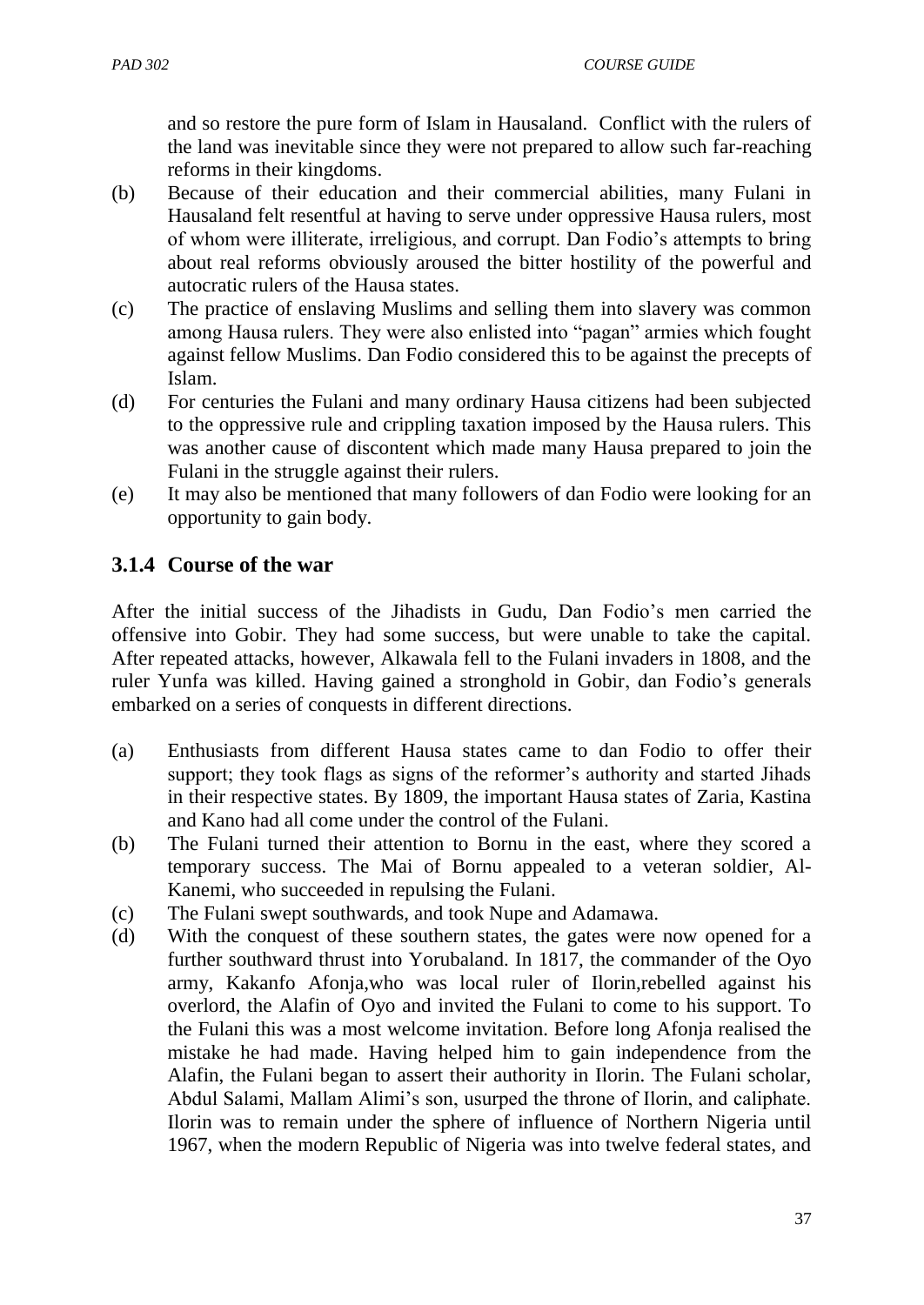Ilorin regained its identity as the Kwara State, free from the influence of Sokoto.

- (e) Determine on pushing their conquest coastwards until they could "dip the Koran in the sea" the Fulani forces marched down into the heart of the Yoruba Empire of Oyo, which at that time was weakened by internal strife, until they were halted and repulsed by Ibadan in 1840.
- 1. Reasons for Rapid Success

Within a matter of two decades, as we have noted, the band of Fulani conquerors had annexed all the Hausa states, as well as Nupe, Adamawa, Ilorin and the western part of Bornu.

### **3.1.5 Reasons for the Success of the Othman Dan Fodio Jihad**

- (a) The state of affairs in the Hausa states was one factor. As we explained earlier, before the Jihad, the Fulani and many of the ordinary Hausa elements in present-day Northern Nigeria had become discontented with their rulers. Thus the followers of dan Fodio, whether Fulani or Hausa, saw in the Jihad a golden opportunity to rid themselves of their unpopular rulers, and they therefore fought with great determination.
- (b) While the Fulani were united in their dedication to a common cause, the Hausa states were, on the other hand, disunited and weakened by internecine wars. Thus, instead of presenting a united front against a common enemy, state after state had to face the ferocious invaders alone. Thus, when Gobir was attacked and Yunfa appealed to the other states for help, he received no response.
- (c) The two manifestoes issued by dan Fodio calling upon the "faithful" to fight a relentless war against all forms of "paganism" in order to revive the true worship of Islam also encouraged the flagbearers and their followers to fight with ruthless determination.
- (d) In the case of Ilorin, the treachery of Afonja opened the way for Fulani infiltration of Yorubaland.

# **3.1.6 The Consequences of the Fulani Conquest of Hausaland**

The consequences of the Fulani conquest of the Hausa States in the first two decades of the nineteenth century were many and far-reaching.

- (a) With the defeat of the Hausa States came the end of the Hausa dynasties. In their place emerged a powerful, united empire or caliphate, with its headquarters at Sokoto. The Sultan of Sokoto became not only the religious but also the political head of the numerous emirates which constituted Northern Nigeria down to the dawn of Nigeria"s independence in 1960.
- (b) The unification of the Hausa states meant the end of the rivalry which had crippled their progress in the eighteenth century.
- (c) In atmosphere of peace which now prevailed throughout the caliphate, trade prospered, and the pure form of Islam spread. The standard of learning also increased.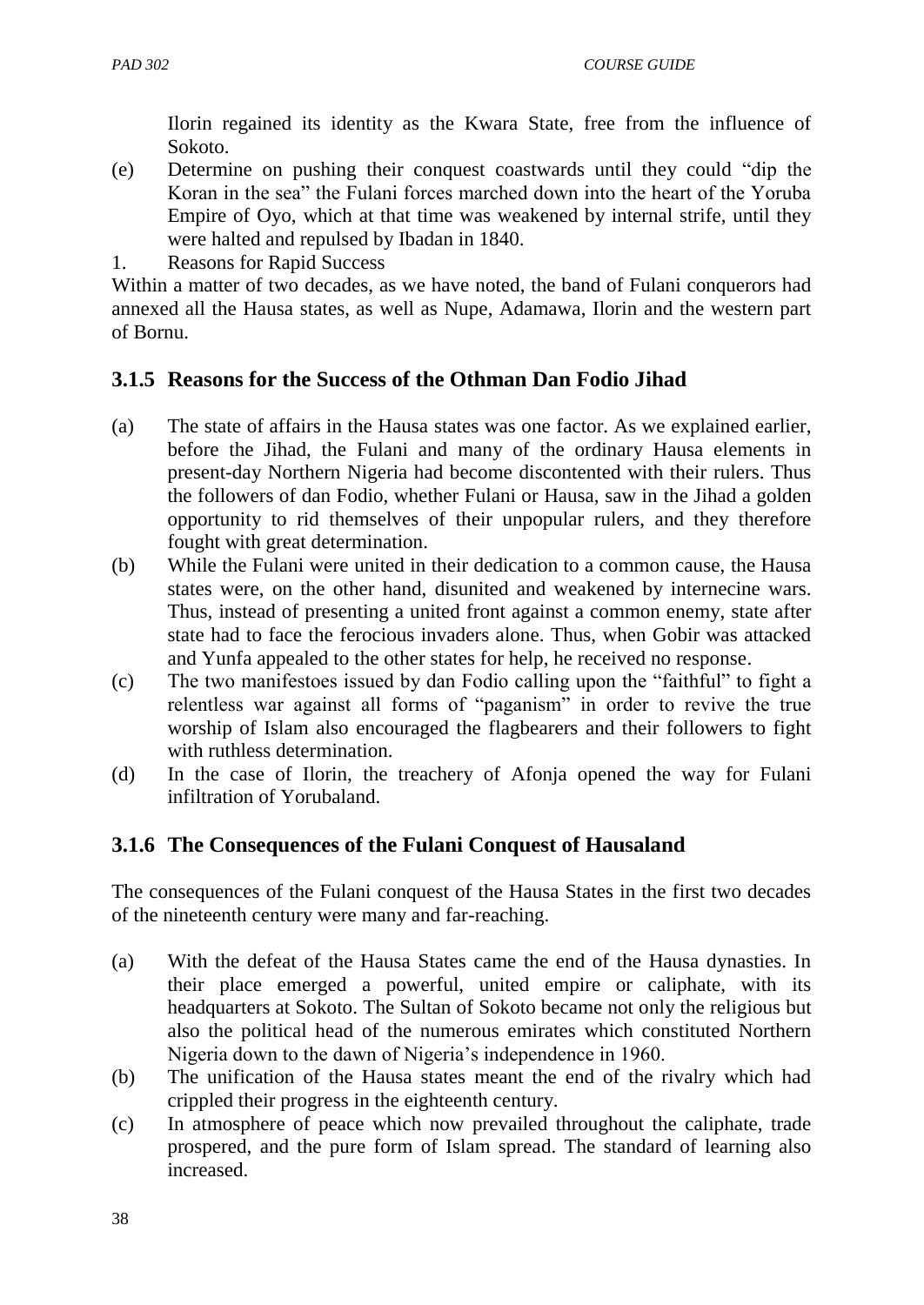- (d) The success of the jihad in Hausaland was infectious. Many admirers took inspiration from dan Fodio and his son, Bello, and started reformist movements in their own countries, for example in Messina, Bornu, the empire of Samori Toure, etc.
- (e) The solidarity of the united Fulani emirates has persisted to this day. Even though today the territories have been carved up to form separate states within the federation of modern Nigeria, the Hausa States still share a common cultural and religious history.
- (f) From the time of their successful invasion of Yorubaland the ascendancy of the Fulani was to be a major factor in Nigerian history.

This was so even though they failed in their ultimate ambition of moving down to the coast until, as they put it, they "dipped the Koran in the sea". It was not by accident that, on attaining independence in 1960, the first Federal Prime Minister, Sir Abubakar Tafawa Balewa came from the former Fulani Empire in Northern Nigeria.

# **3.1.7 Work of Muhammad Bello**

When dan Fodio became certain of success, he divided the territory he had conquered in two, he allotted one part with its capital at Gwandu, to his brother Abdullah, and the other part to his son Bello who established his new capital at Sokoto, but the western province continue to recognise the Sultan of Sokoto as liege-lord. Dan Fodio retired to live a life of scholarship and asceticism. After Fodio"s death, his son was proclaimed Amir al-Muminim, or leader of the faithful, and thus he became both the political and spiritual leader of the new empire.

- 1. Muhammad Bello"s first task was to cope with an internal insurrection and to repel external attacks.
- (a) Internally, he successfully subdued a rebellion led by the Hausa scholar, Abd al-Salam, and also put down risings in Kebbi and Zamfara.
- (b) Bello dealt swiftly with a threatened attack from the Tuareg in the north who gained the support of Gobir.
- (c) At about the same time, a force from Bornu under the leadership of Al-Kanemi attacked the caliphate from the east. Bello was able to repulse the Bornu forces.
- 2. Having restored peace to the caliphate, Muhammad Bello next turned his attention to reforming many aspects of national life.
- (a) To bring about unity, he merged all members of the caliphate, Hausa and Fulani alike, into one homogenous people. Every member of the community felt he belonged to the new empire and shared a common destiny with his fellow citizens. He gave equal opportunities in affairs of government to his kinsmen and the Hausa alike.
- (b) To strengthen his own position, he reduced the powers of the Fulani military chiefs. Indeed, to ensure the peaceful administration of the caliphate, in some areas he replaced these military leaders with learned Mallams as local rulers.
- (c) While remaining both the political and religious head of the caliphate, Muhammad Bello allowed a considerable degree of local autonomy and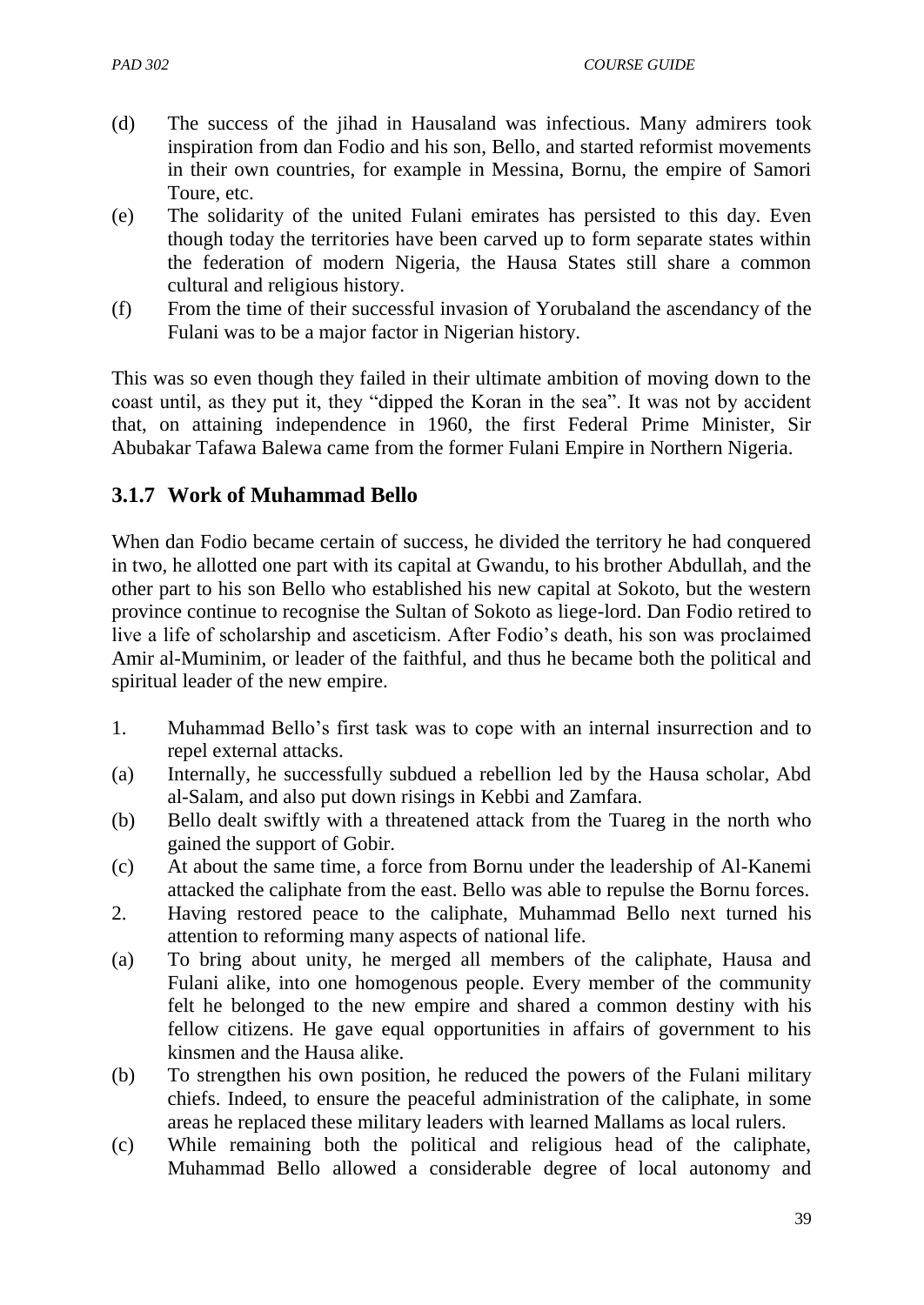independence of action to the Emirs, the rulers of the constituent states of the empire. The emirs were to play an important role in Hausaland, especially during the period of the colonial rule in Northern Nigeria.

- (d) Remembering the original objective of the jihad, Muhammad Bello set himself the task of reviving and encouraging Islamic learning. He himself took the lead in scholarship and produced many books of outstanding merit and of permanent value. His correspondence with Al-Kanemi of Bornu, for example, is regarded as a particularly valuable history of the jihad.
- (e) Bello also saw the need to build frontier walled cities, Ribats, as a protective measure against possible external attacks.
- (f) To ensure their loyalty, Muhammad Bello required the emirs of the caliphate to pay him annual tributes at the time of the Muslim festivals. Individual office holders also paid tribute or gave presents to the Sultan of Sokoto. It was one of the greatest tributes to Muhammad Bello that, although the payment of tributes was voluntary, the emirs in fact competed among themselves as to who could give most, this being regarded as evidence of their support and loyalty to the Amir al-Muminin.
- 3. Muhammad Bello died in 1837, having ruled successfully the new Sokoto Caliphate for twenty years. Al Haji Sa"id, a Koranic official who served under Sultan Ali (1842-59), Muhammad Bello"s son and successor, has paid his master's father the following tribute;

The Hausa country flourished greatly under his [Bello"s] rule. He spread respect for learning, and scholars came from different countries. He was very solicitous for their welfare; whether they came from east, west, south or north. He spent much time in writing; every time he finished one of his works he made it known to the public and had them read it, and then set him self to writing another volume.

If anyone posed him a problem he made it at once the subject of a publication. If he found out that such and such persons were in disagreement {with him} on a point, he at once composed a treatise on it.He supported himself by the fruits of his work, without asking for upkeep from the public purse...He was sympathetic to the people and full of care for them, calm, patient, indifferent to the wealth of other men. A skilful administrator, he watched over the work of the qadis, quashed their judgements if these had been given under the influence of passion, never allowing them to grow slack in their work. Ruddy of complexion, tall, bald of head, wearing long and tufted beads; such was his appearance.

# **SELF- ASSESSMENT EXERCISE (SAE)**

Give an account of the main consequences of the Fulani conquest of Hausaland.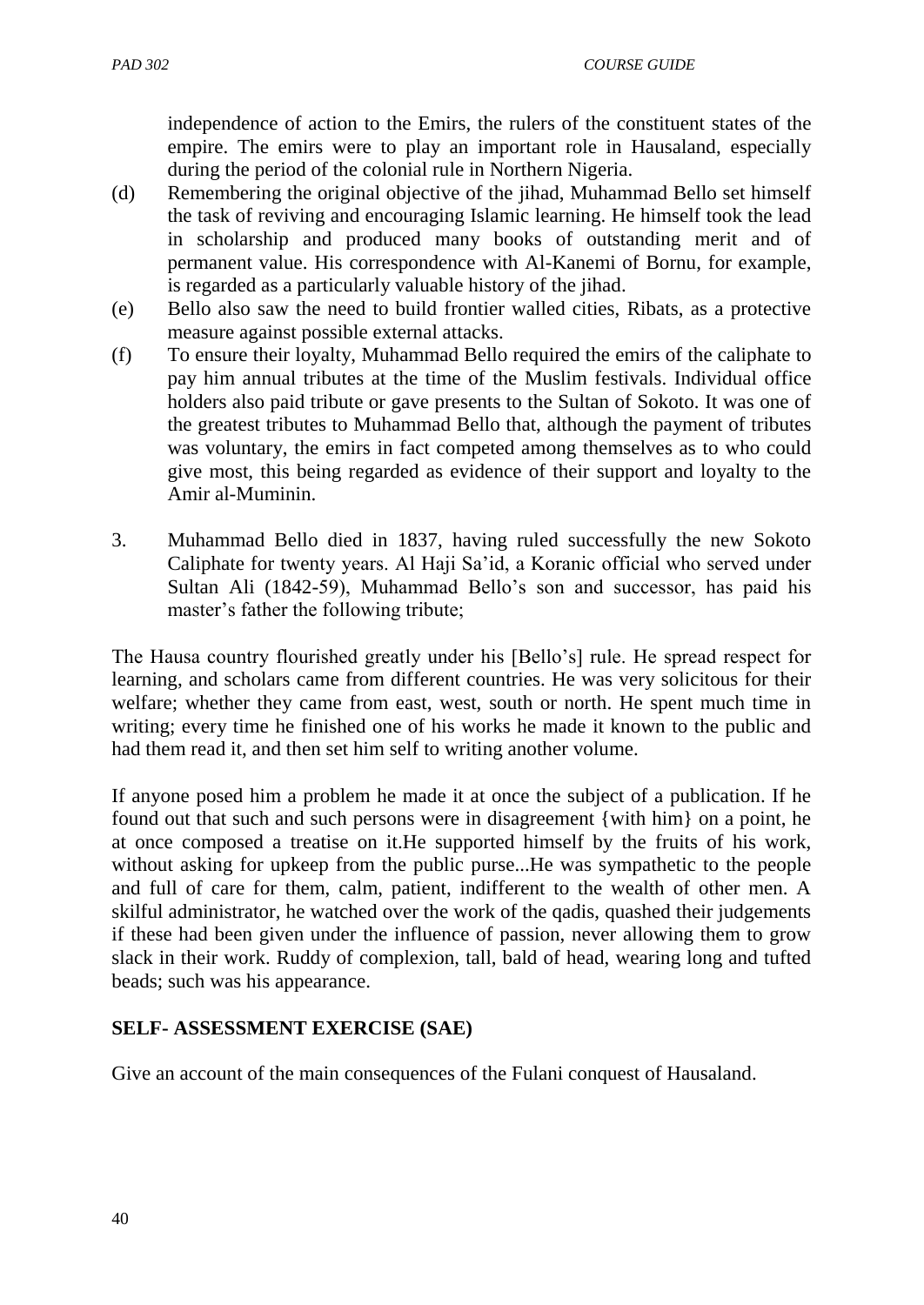### **4.0 CONCLUSION**

The above analysis shows in details how the Fulani Conquest the Hausaland and established its territory there permanently.

#### **5.0 SUMMARY**

The unit has thrown light on the general overview of how the Fulani Conquest Hausaland.

#### **6.0 TUTOR – MARKED ASSIGNMENT (TMA)**

- 1. Outline the causes of the Fulani coquest of Hausaland in the first decade of the nineteenth century.
- 2. What are the consequences of the Fulani coquest of Hausaland?

### **7.0 REFERENCES/FURTHER READING**

Anyaele, J.U. (2003). *Comprehensive Government*. Lagos: A Johnson Publishers, Ltd.

- Buah, F.K. (1978). *West Africa since A.D. 1000.* London: Macmillan Education Limited.
- Dibie, C.C. (2007). *Essentials of Government*. Ibafo, Ogun State: TONAD Publishers.
- Elaigwu J.I. *et al.* (1994). *Federalism and Nation Building in Nigeria: The Challenges of the 21st Centu*ry. Abuja: National Council on Intergovernmental Relations.
- Ofoegbu, G.A.I. (1999). *Modern Government*. Onitsha: Mass Foundation Publications L<sub>td</sub>
- Nwankwo, B.C. (2002*). Authority in Government Nigeria and World Politics*. Onitsha: (Revised ed.). Abbot Book, Ltd.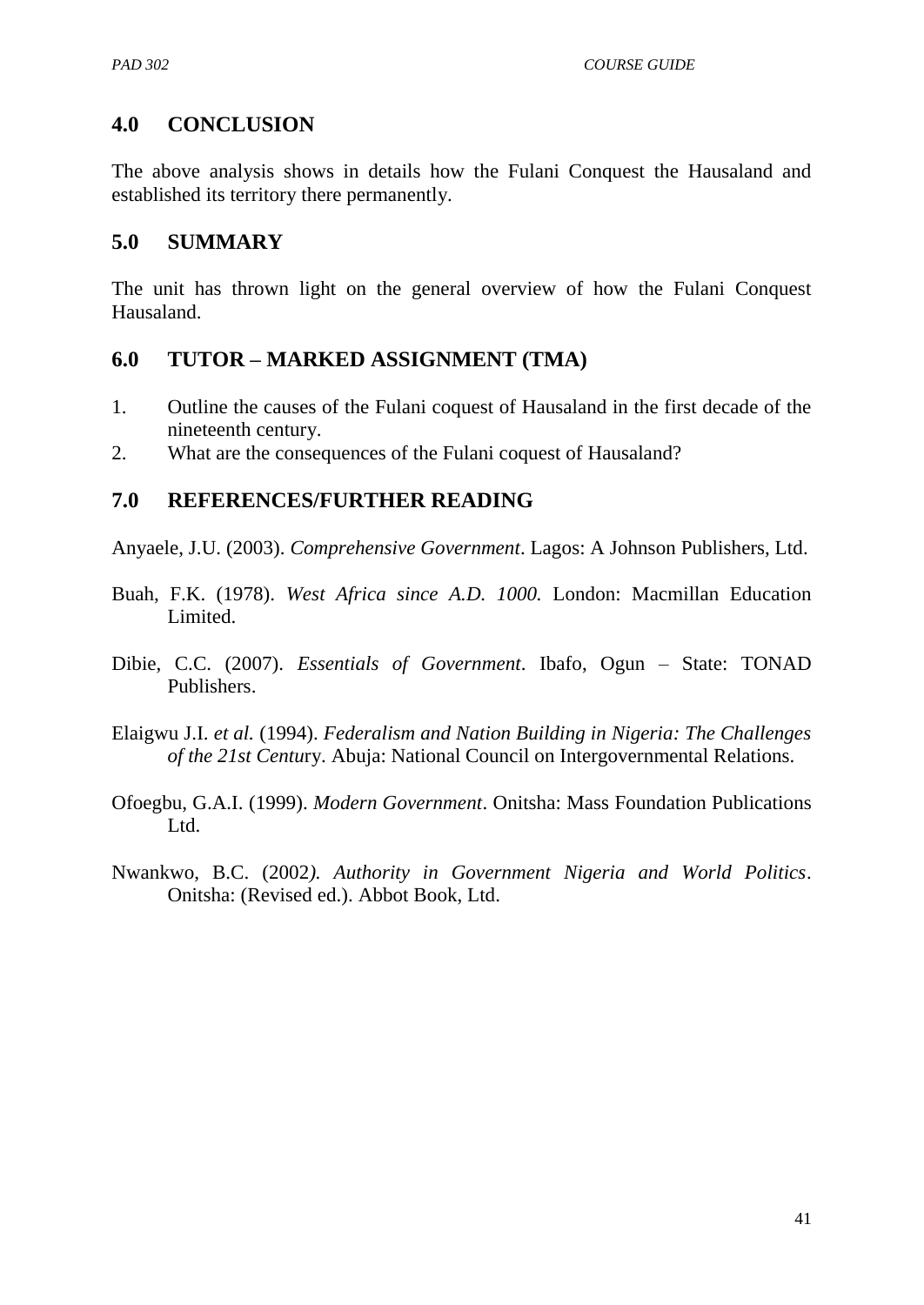# **MODULE 3**

- Unit 1 The Origins of the Yoruba
- Unit 2 Rise and Expansion of Oyo
- Unit 3 Government of Oyo
- Unit 4 Strength and Survival of Oyo
- Unit 5 Decline of Oyo

# **UNIT 1 THE ORIGINS OF THE YORUBA**

### **CONTENTS**

- 1.0 Introduction
- 2.0 Objectives
- 3.0 Main Content
	- 3.1 The Origins of the Yoruba
		- 3.1.1 Importance of the Legends
- 4.0 Conclusion
- 5.0 Summary
- 6.0 Tutor-Marked Assignment
- 7.0 References/Further Reading

# **1.0 INTRODUCTION**

In this unit, attempt is made to present to you a historical background and general overview of the origins of the Yoruba. In this unit therefore, we are concerned with a general overview of the origins of the Yoruba.

# **2.0 OBJECTIVES**

At the end of this unit, you should be able to:

trace the historical background and emergence of the Yorubas.

# **3.0 MAIN CONTENT**

# **3.1 The Origins of the Yoruba**

The Yorubas form a large group united more by language than culture. The Yorubas trace their origin to Oduduwa who was the founder of the Yoruba kingdom. Oduduwa had seven sons who later founded the first seven kingdoms of the Yoruba land and these kingdoms were united under a central leader known as Alaafin of Oyo.

Hatred, jealousy, etc made the first seven kingdoms to split into fourteen new kingdoms and the central leadership now changed from the Alaafin of Oyo to Ooni of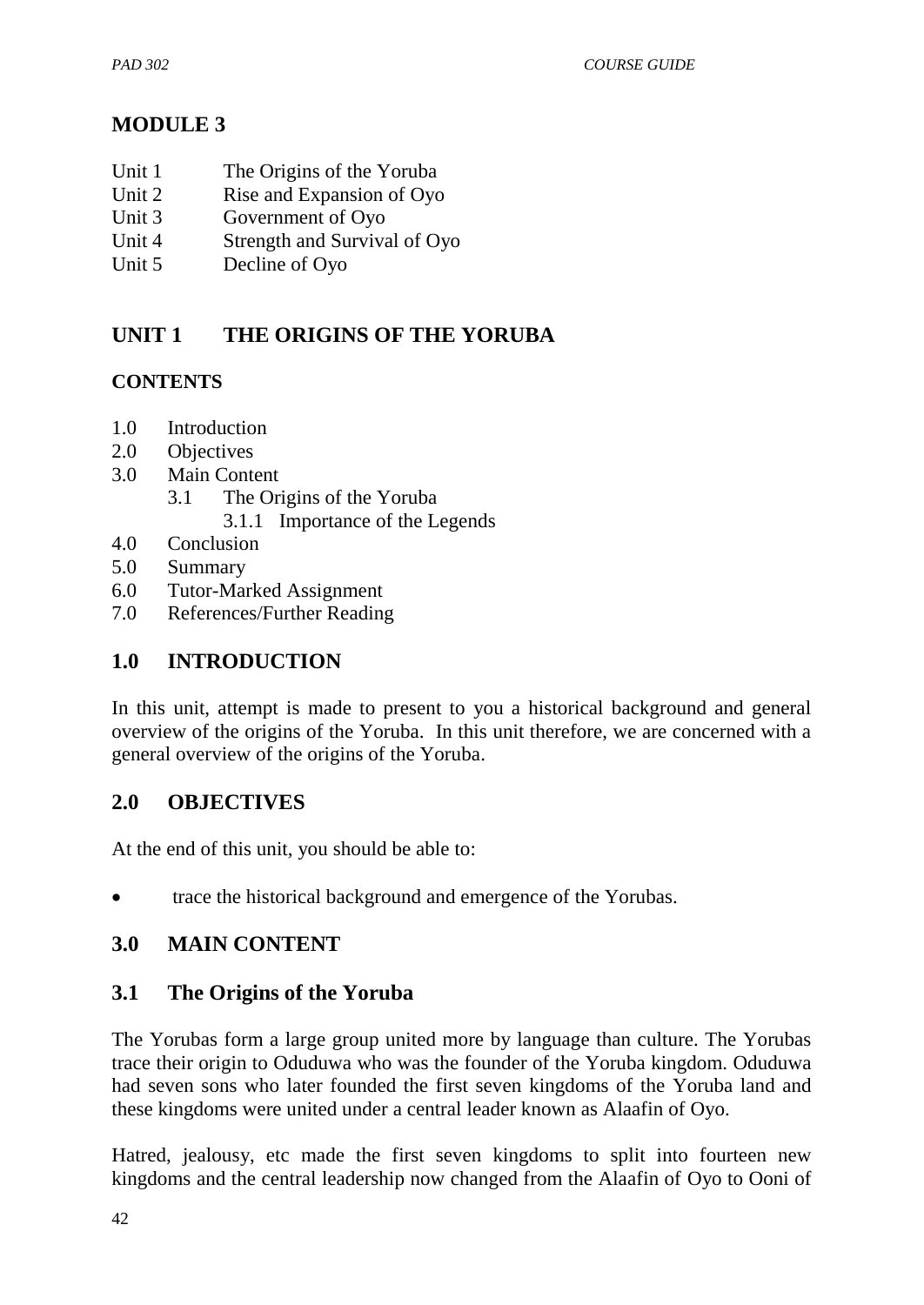Ife who is the spiritual Head of the Yoruba. Oyo is regarded as the political headquarters of the Yoruba and was the most developed kingdom in the Yoruba traditional society and its administration is accepted as a model or a representation of the Yoruba. The king in Yoruba land is called Oba; the Yoruba kingdoms were headed by the Oba who must be a descendant of the Oduduwa.

Scholars have not yet been able to determine the true origins of the Yoruba. But the traditional stories are based upon two legendary accounts.

- 1. According to one legendary account, Oduduwa, the eldest son of Lamurudu, left Mecca, his ancestral home, as a result of his refusal to embrace Islam. With his followers, Oduduwa immigrated westwards into Africa, and finally halted in the present-day South West of Nigeria where he founded a settlement at Ile-Ife. In due course, as the population of Ile-Ife expanded, the sons or grandchildren of Oduduwa left the Yoruba cradle and founded for themselves and their followers the seven original states of the Yoruba. These were; Owu, Sabe, Popo, Ila, Ketu (now in Dahomey), Oyo and Benin. According to this legend, Oyo was founded by Oduduwa"s youngest son, Oranmiyan. Probably the last foundation chronologically, Oyo was later to gain ascendancy over all the other Yoruba states.
- 2. Another legend, more mythical than the first, has it that Ile-Ife was the cradle of the creation of the world. At the dawn of time, we are told, the earth was covered with water. Then Olorun the supreme god sent his son Oduduwa down to the earth from the sky on a chain. (A chain preserved in Ile-Ife to this day is believed to be the celestial chain of the legend). Taking down with him a handful of earth, a cockerel and a palm nut, Oduduwa scattered the earth which formed the land where Ile-Ife was founded as a settlement. The cockerel dug a hole in which Oduduwa sowed the palm nut; it sprung up into a large tree with many branches. The Yoruba traditions use this mythical story to explain the origins of the ruling families of an early Yoruba state.

# **3.1.1 Importance of the Legends**

Although the above legends obviously have little historical accuracy, they do indicate one or two things about the very early history of the Yoruba.

- (a) Both legends point to Oduduwa as the founding father of the Yoruba people.
- (b) The legends also confirm the fact that Ile-Ife, in historical times, was the centre of dispersion of the later Yoruba kingdoms. This helps to explain why, to this day, all Yoruba people look to Ile-Ife as their original ancestral home. Indeed, the city and the Ooni of Ile-Ife as they occupy a special place in the political, social and the religious life of the Yoruba. All tradition rulers of the various Yoruba states had to be consecrated by the Ooni of Ile-Ife before they assumed office. In addition, it was regarded as sacrilegious for any Yoruba state to rise in arms against the state of Ile-Ife.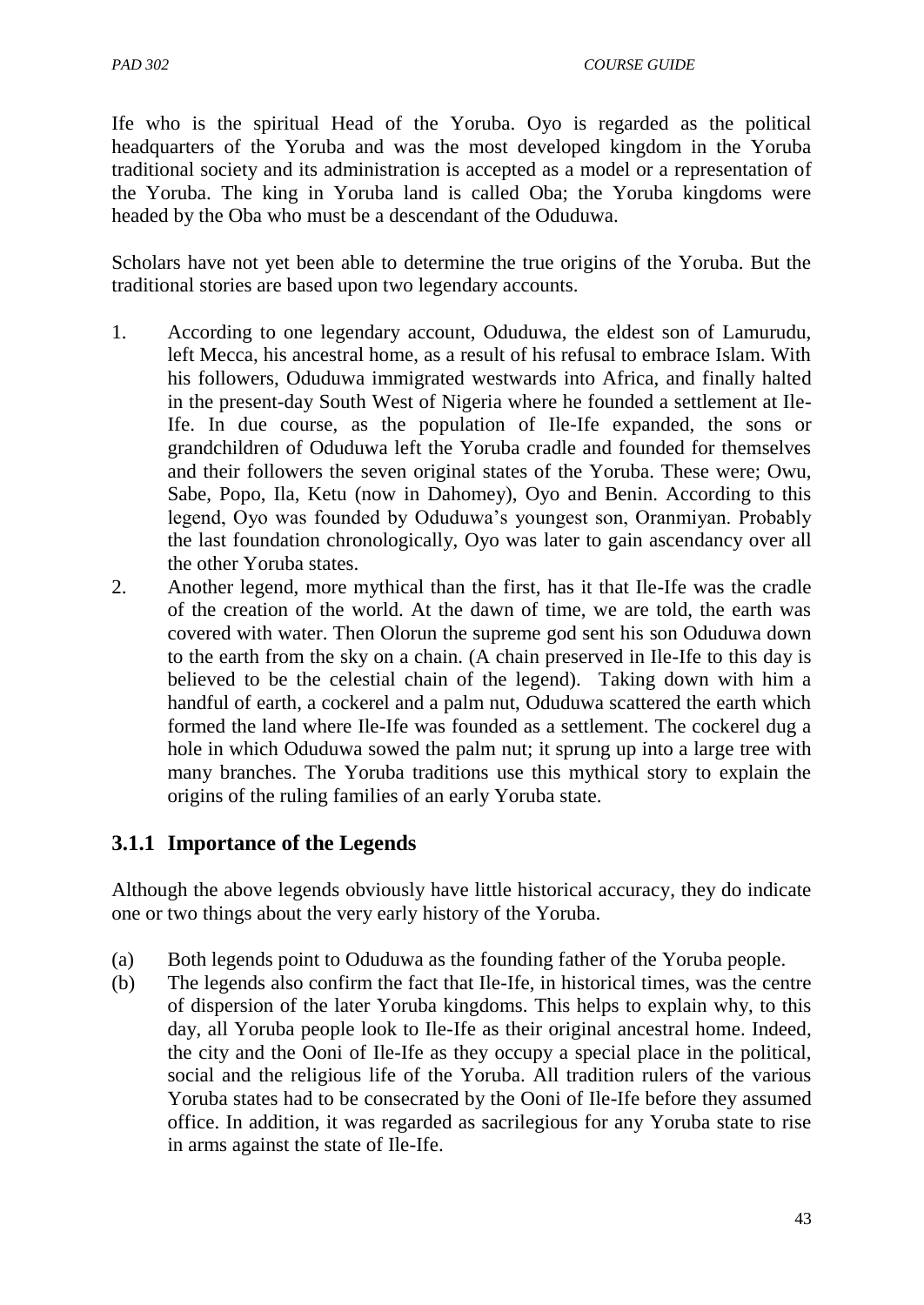- (c) The legends seem to underline also the importance of the palm tree in the later economy of Yorubaland.
- (d) By describing one ancestor as the founder of both Oyo, for centuries the leading state of the Yoruba, and of Benin, the first legend attempted to teach posterity the close relations between the Yoruba and the Edo or Bini people.
- (e) It was historically true that, for a time, a large section of the southern Yoruba came under the imperial control of the Bini Empire. One can perhaps see in the first legend an attempt on the part of the Yoruba to stress the ancestral primacy of the Yoruba over their latter overlords.

#### **SELF -ASSESSMENT EXERCISE (SAE)**

Give a brief account of the stories of origin of the Yoruba people, and indicate the importance of these legends.

### **4.0 CONCLUSION**

The above analyses show that according to legendary accounts, the Yoruba and the Edo or Bini in the Southern part of the present-day Federation of Nigeria were kinsmen.These legends confirm that both the Yoruba and the Bini were descendants of Oranmiyan or Oranyan who was said to have founded the Yoruba state of Oyo and whose son, according to the legends, became first ruler of a new dynasty in the kingdom of Benin.

# **5.0 SUMMARY**

The unit has thrown light on the historical background and the general overview of the origins of the Yoruba.

# **6.0 TUTOR – MARKED ASSIGNMENT (TMA)**

What is the importance of Yoruba legends?

### **7.0 REFERENCES/FURTHER READING**

Anyaele, J.U. (2003). *Comprehensive Government*. Lagos: A Johnson Publishers, Ltd.

- Buah, F.K. (1978). *West Africa since A.D. 1000.* London: Macmillan Education Limited.
- Dibie, C.C. (2007). *Essentials of Government*. Ibafo, Ogun State: TONAD Publishers.
- Elaigwu J.I. *et al.* (1994). *Federalism and Nation Building in Nigeria: The Challenges of the 21st Centu*ry. Abuja: National Council on Intergovernmental Relations.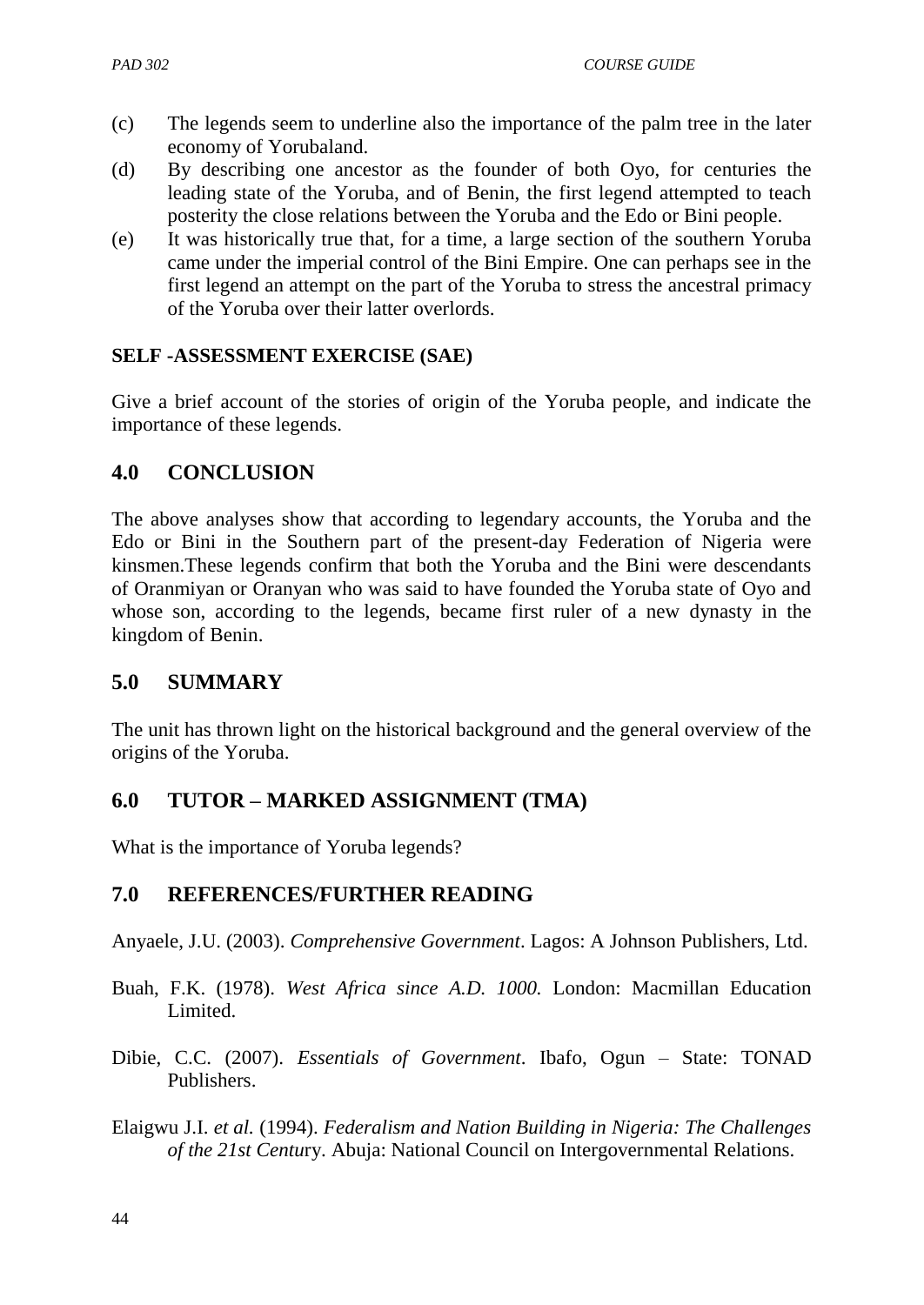- Nwankwo, B.C. (2002*). Authority in Government Nigeria and World Politics*. Onitsha: (Revised ed.). Abbot Book, Ltd.
- Ofoegbu, G.A.I. (1999). *Modern Government*. Onitsha: Mass Foundation Publications Ltd.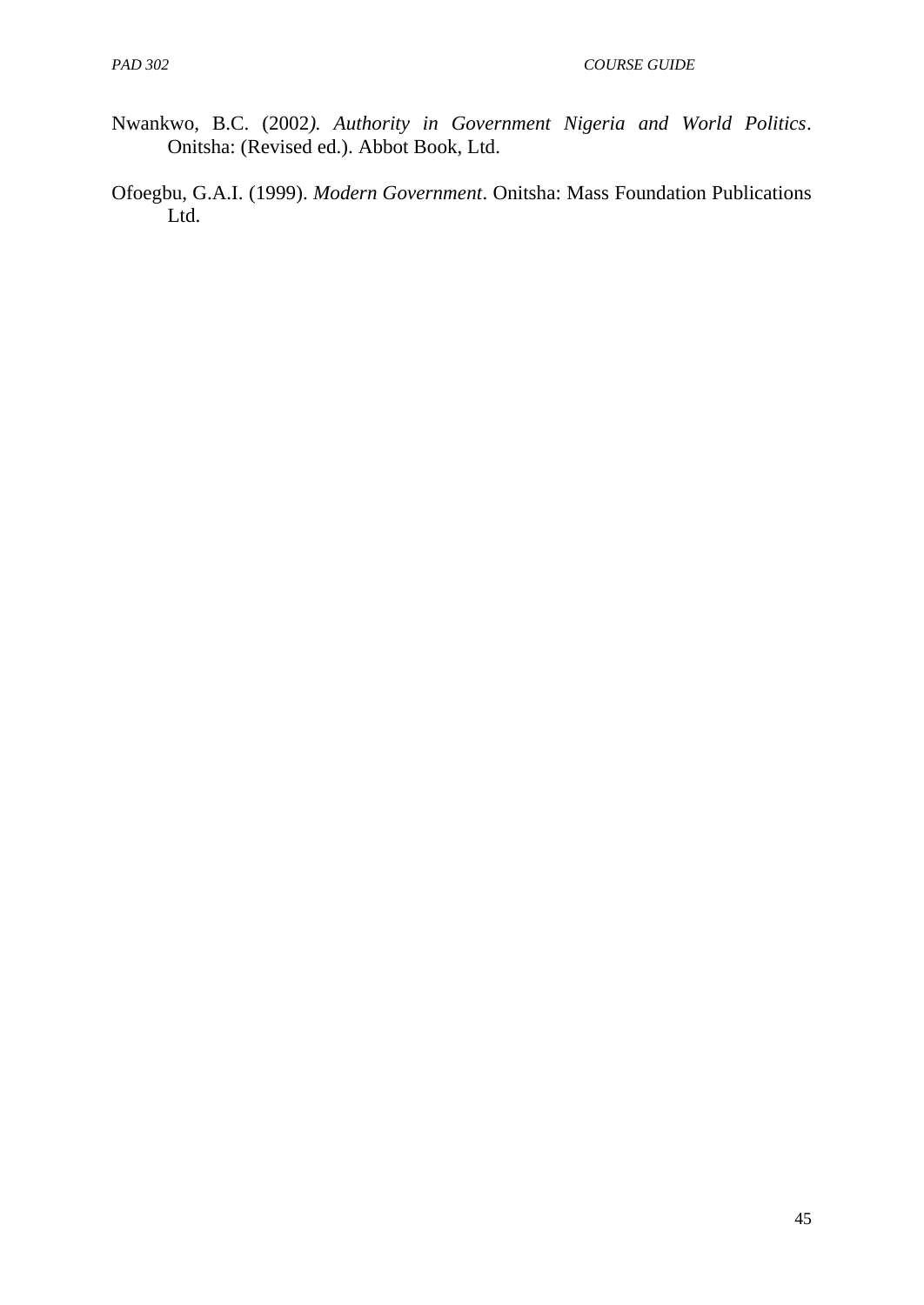# **UNIT 2 RISE AND EXPANSION OF OYO EMPIRE**

### **CONTENTS**

- 1.0 Introduction
- 2.0 Objectives
- 3.0 Main Content
	- 3.1 Rise and Expansion of Oyo Empire
		- 3.1.1 Oranmiyan
		- 3.1.2 Less Successful Rulers
		- 3.1.3 Southwards Expansion
- 4.0 Conclusion
- 5.0 Summary
- 6.0 Tutor Marked Assignment
- 7.0 References/Further Reading

# **1.0 INTRODUCTION**

In this unit, attempt is made to present to you a general overview of how the rise and expansion of Oyo. In this unit therefore, we are concerned with a general overview of the rise and expansion of Oyo.

### **2.0 OBJECTIVES**

At the end of this unit, you should be able to:

trace how the rise and expansion of Oyo took place.

# **3.0 MAIN CONTENT**

### **3.1 Rise and Expansion of Oyo Empire**

As we noted, the Yoruba legends attribute the founding of Old Oyo to Oranmiyan, the youngest son of Oduduwa. As time went on, this Yoruba settlement grew and became the political headquarters of all Yorubaland and the metropolitan seat of one of the greatest West African empires. Ile-Ife remained the spiritual headquarters from where the Yoruba, wherever they were, drew spiritual guidance and inspiration.

### A. Date of Foundation

Historians are not agreed as to when Old Oyo began to emerge as a state. But it is generally accepted that Oranmiyan"s first settlement must have begun about the beginning of the fifteenth century or perhaps even earlier, if one accepts the view that Ile-Ife was founded in about the eleventh century A.D.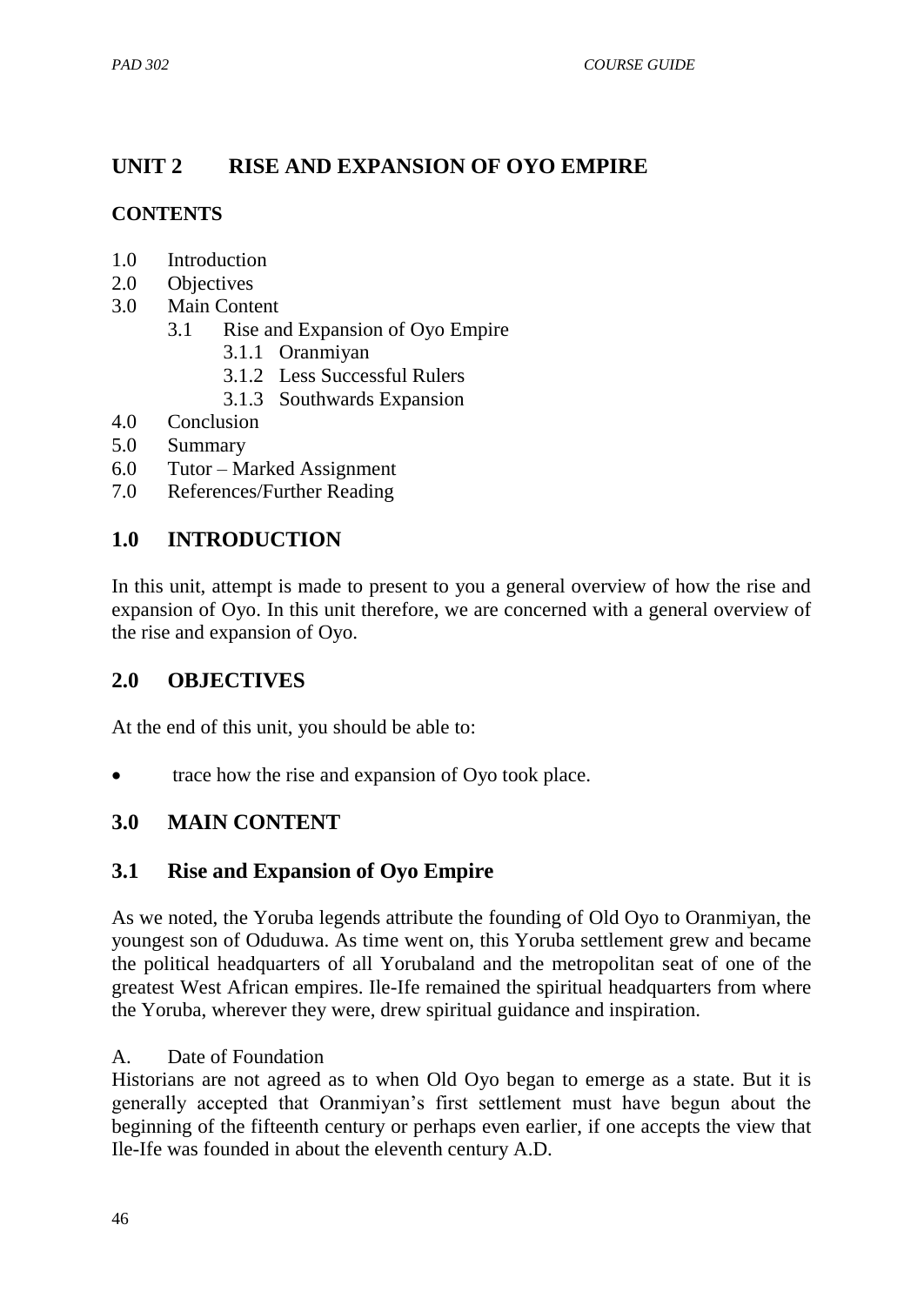#### B. Early Rulers

In reading about the achievements attributed by legend to the early rulers, one is aware of the important work done by these men in founding the great empire of Oyo. Among the founding fathers the following have been immortalised in the myths and traditional history of the Yoruba.

### **3.1.1 Oranmiyan**

According to the legends, the founding father Oranmiyan must have possessed magical powers. He was said to have possessed both a warlike spirit and indomitable courage and to have set the small settlement of Oyo on the road to expansion.

#### 1. Ajaka

Oranmiyan was succeeded by his son, Ajaka, who occupied the Oyo throne twice before his death, with an intervening period during which he was deposed. Learning his lesson from the failure of his first term of office, Ajaka's second period of rule saw him as a great conqueror. He succeeded in annexing some neighbouring territories.

#### 2. Sango

The legends ascribe more magical feats to sango than to any of the other early rulers. A great warrior, Sango is said to have possessed the power of breathing fire and smoke from his nostrils and of controlling thunder and lightning.

- (a) These legends seem to underline his great fighting spirit and courage and the extraordinary control he had over his kingdom and the tributary states he annexed.
- (b) So great must have been his achievements that the Yoruba later deified him in the form of a ram as the god of thunder and war. He was also held in so much reverence that, in words of two modern historians, G.T. Stride and C. Ifeka, "throughout subsequent Yoruba history the dispatch of the symbols of Sango was sufficient to impose peace on quarrelling Yoruba states"

#### 4. Kori

Among the achievements of this ruler was the founding of the town of Ede as a frontier post; this town was to play an important role in both the offensive and defensive wars of Oyo.

# **3.1.2 Less Successful Rulers**

A number of other rulers who made varying contributions to the expansion of the empire ascended the Oyo throne after Kori

- (a) One of these was Onigbogi, in whose weak reign Old Oyo was sacked by her northern neighbours, the people of Nupe.
- (b) During the reign of his grandchild, Egonoju, the seat of government of Old Oyo had to be shifted to Oyo Igboho.
- (c) Later, under Abipa, Old Oyo reverted to its former position as capital of the kingdom.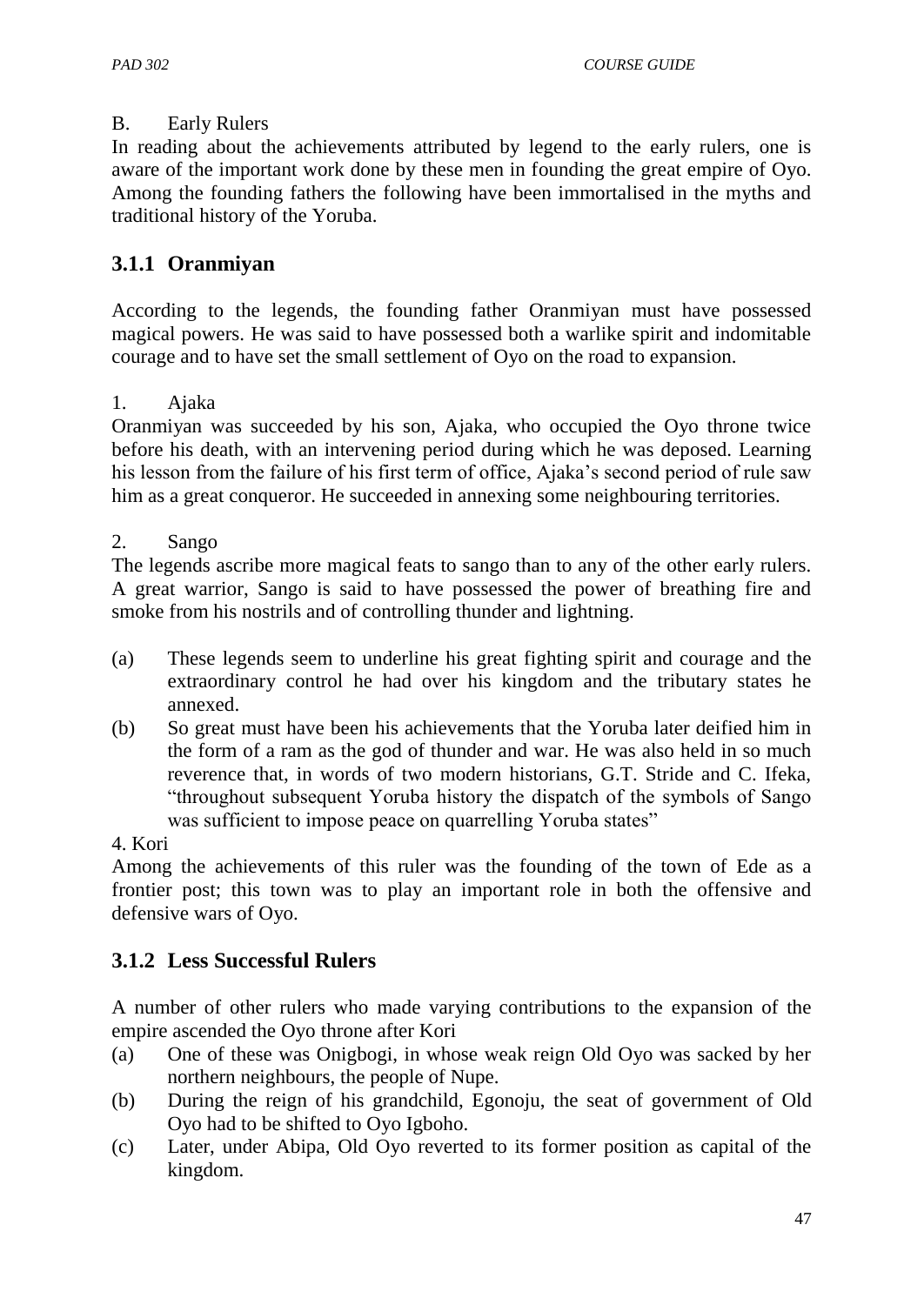# **3.1.3 Southwards Expansion**

From the time of Abipa onwards, Oyo"s expansion was directed southwards until the Bini halted them between 1578 and 1608. Oyo then directed her attention to states within present-day Dahomey.

- 1. By the end of the seventeenth century, many of these non-Yoruba states had been annexed as tributary states of Oyo, which had therefore become an empire.
- 2. Oyo derived several advantages from her annexation of the Dahomean states. Two of these were of special importance.
	- (a) Oyo had direct access to coastal ports like Porto Novo (Ajase Ipo) and Whydah where her traders could trade directly with the European merchants.
	- (b) Oyo derived worth of revenue per annum in the form of tributes from the Dahomean states it had conquered.
- 3. Oyo reached the peak of its power about the middle of the eighteenth century. From then on both internal and external reasons, combined to bring about the decline and fall of the empire.

### **SELF- ASSESSMENT EXERCISE (SAE)**

Assess the importance of the careers of the early rulers in the rise and expansion of Oyo.

# **4.0 CONCLUSION**

The above analyses showed how the early rulers contributed to the rise and expansion of Oyo.

# **5.0 SUMMARY**

The unit has thrown light on the general overview of how the rise and expansion of Oyo took place.

# **6.0 TUTOR – MARKED ASSIGNMENT (TMA)**

Assess the importance of the career of Ajaka Oranmiyan in the rise and expansion of Oyo.

# **7.0 REFERENCES/FURTHER READING**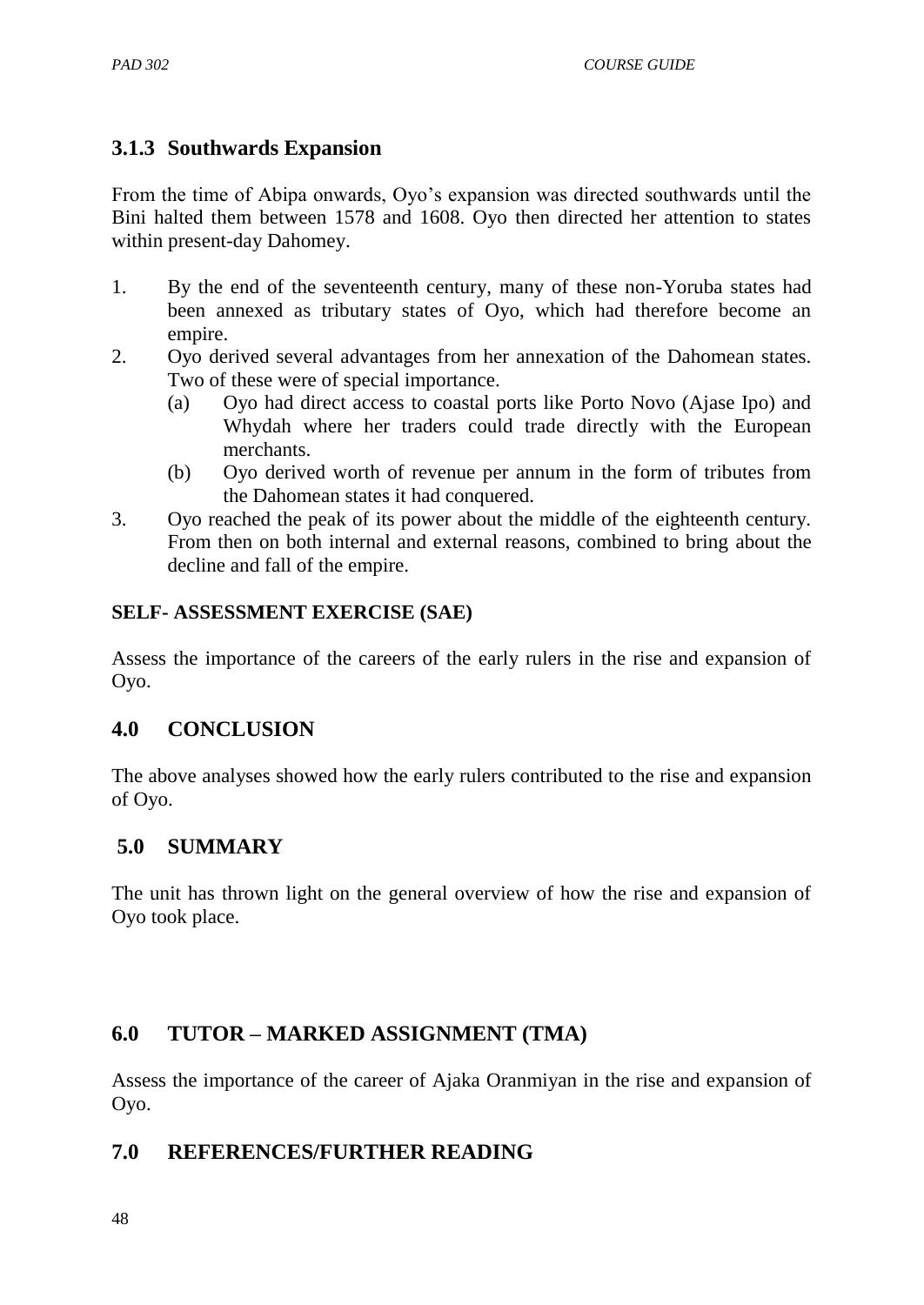Anyaele, J.U. (2003). *Comprehensive Government*. Lagos: A Johnson Publishers, Ltd.

- Buah, F.K. (1978). *West Africa since A.D. 1000.* London: Macmillan Education Limited.
- Dibie, C.C. (2007). *Essentials of Government*. Ibafo, Ogun State: TONAD Publishers.
- Elaigwu J.I. *et al.* (1994). *Federalism and Nation Building in Nigeria: The Challenges of the 21st Centu*ry. Abuja: National Council on Intergovernmental Relations.
- Nwankwo, B.C. (2002*). Authority in Government Nigeria and World Politics*. Onitsha: (Revised ed.). Abbot Book, Ltd.
- Ofoegbu, G.A.I. (1999). *Modern Government*. Onitsha: Mass Foundation Publications Ltd.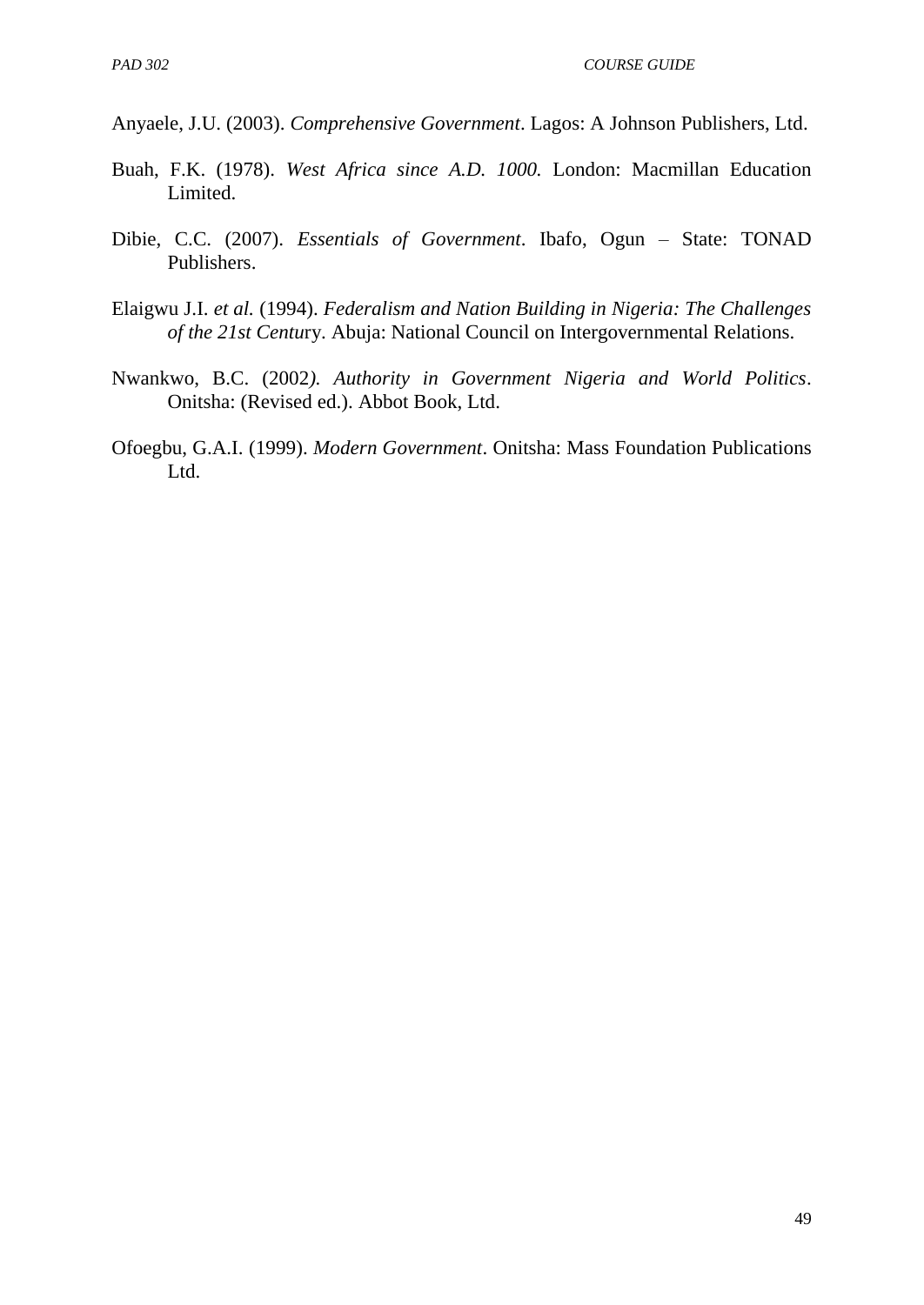# **UNIT 3 GOVERNMENT OF OYO EMPIRE**

### **CONTENTS**

- 1.0 Introduction
- 2.0 Objectives
- 3.0 Main Content
	- 3.1 Government of Oyo Empire
		- 3.1.1 Political Administration
		- 3.1.2 The Alafin
		- 3.1.3 The Oyo Mesi
		- 3.1.4 The Ogboni
		- 3.1.5 The Eso
		- 3.1.6 Constitutional Checks
		- 3.1.7 Judicial Administration
		- 3.1.8 Official Religion
- 4.0 Conclusion
- 5.0 Summary
- 6.0 Tutor Marked Assignment
- 7.0 References/Further Reading

### **1.0 INTRODUCTION**

In this unit, attempt is made to present to you a general overview of how the government of Oyo was administer as a great Empire for nearly four centuries through her effective form of government, this was made unique by a system of checks and balances. In this unit therefore, we are concerned with a general overview of how the government of Oyo was administer as a great Empire.

### **2.0 OBJECTIVES**

At the end of this unit, you should be able to:

- explain how did the constitution of oyo ensure democracy in the empire
- trace what account for the long survival of Oyo as an empire.

### **3.0 MAIN CONTENT**

### **3.1 Government of Oyo Empire**

### **3.1.1 Political Administration**

The political head of every Yoruba kingdom is Oba but that of the Oyo and Ife kingdoms are called "Alaafin" and "Ooni" respectively.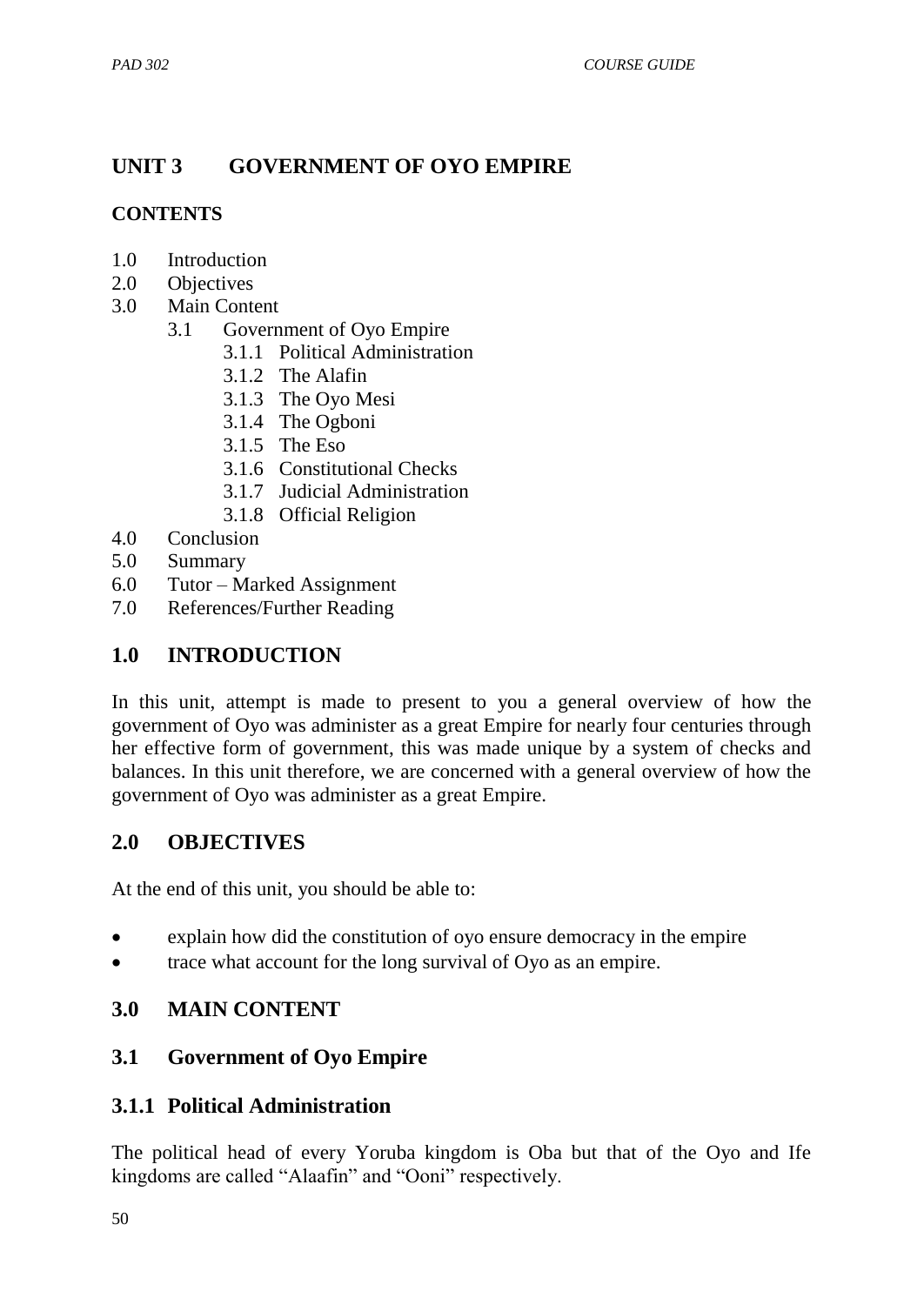The Alaafin as the political head of the Oyo kingdom is assisted by his son called Aremo, who is not allowed to succeed him immediately he dies. Oyemesi is the seven king makers headed by the Bashorun. The Oyemesi is stronger than the Alaafin and can overrule any decision made by the Alaafin which is not acceptable to it.

The other officials apart from the Aremo include:

- 1. Ilari: He is the permanent adviser to the Oba
- 2. Bashorun: He is the Chief Minister or Prime Minister of the Kingdom.
- 3. Baale"- He is the village Head of the administration of the villages
- 4. Kakanfo: he is the commander of the kingdom Armed Forces.

The chiefs or Obas and the baale are not appointed by the Alaafin even though they receive his blessings. There are certain limitations or checks and balances to the power of the Alaafin. The limitations include:

- i. If Alaafin disagrees with Oyemesi and Ilari, the only option open to him is to commit suicide
- ii. Oyemesi could authorise the Bashorun to send empty calabash to Alaafin symbolizing rejection by the people. Alaafin is not to commit suicide if this happens.
- iii. Disloyal army commander could revolt

The executive council members also formed the legislature. Laws made were executed by the Oba and his council of advisers.

The system of government in the traditional Yoruba society was a loose monarchical arrangement and highly democratic.

# **3.1.2 The Alafin**

At the head of the empire was the Alafin or the king. He ruled the metropolitan territories of the empire directly, assisted by a host of officials and institutional bodies such as those which will be described below. The Alafin ruled the provinces and the tributary states indirectly through local rulers or Oba who were often assisted by the local chief priests of the great god Sango. Many of the provincial rulers were successful generals, appointed by the king. In these provincial states considerable autonomy and freedom of action were allowed to the local rulers whose activities, however, were watched and reported upon by imperial officers, called Ilari, and wives of the Alafin posted out for this purpose.

1. Succession to the Oyo throne stayed within the different branches of the direct lineage of Oranmiyan, founder of Oyo. Often the selection of a new candidate was done on the basis of rotation from the different branches. But, by custom, the eldest son of the king (who occupied the important office of Aremo) was never permitted to succeed his father. Indeed, he had to die at his father"s death. This apparently curious and callous custom must have been instituted as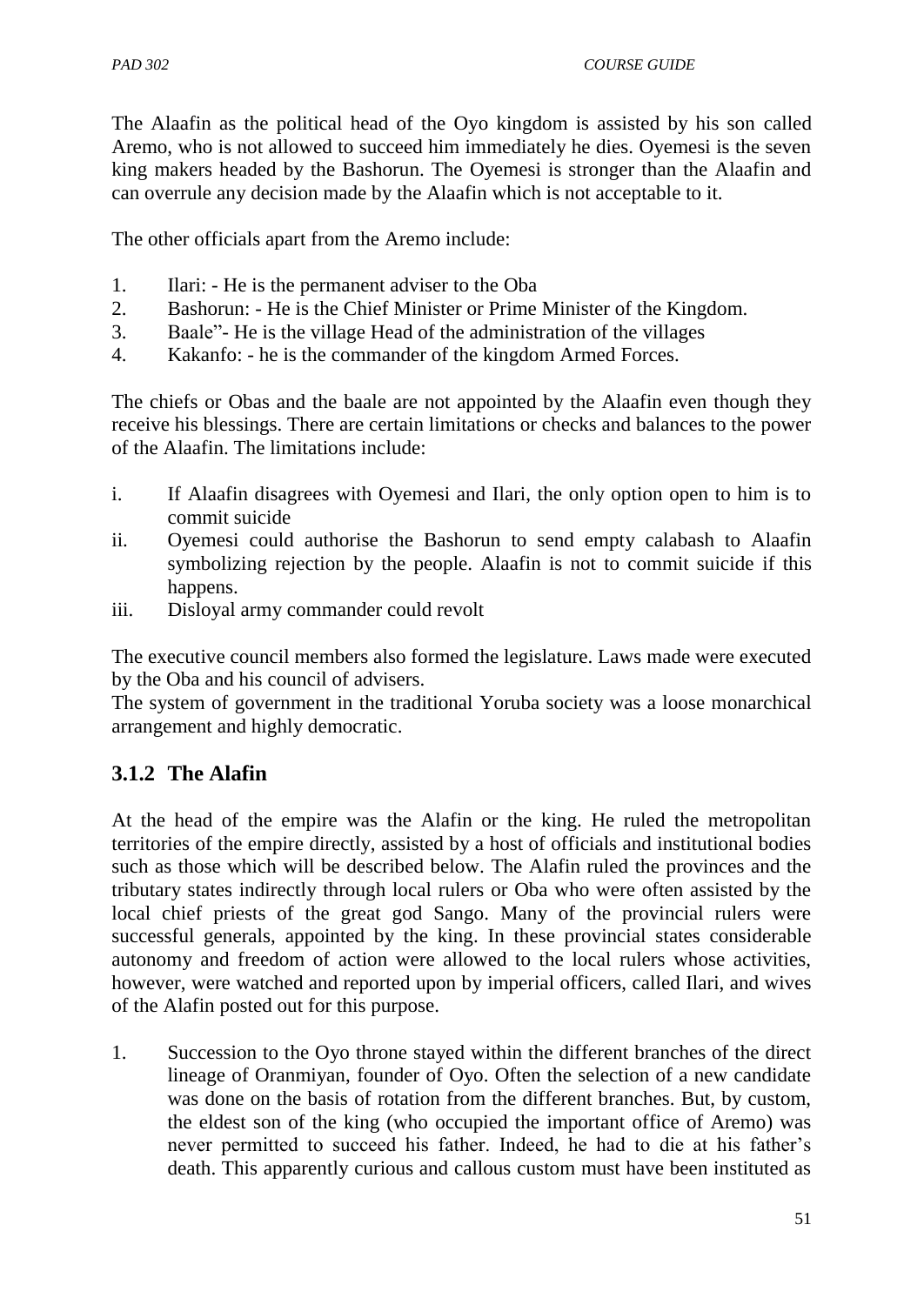a safeguard against an over-ambitious and impatient immediate heir intriguing to hasten the removal or death of the monarch, and to ensure that the eldest prince would protect the life and interests of his father.

- 2. Also, in order to give a new Alafin complete freedom in choosing fresh court officials, all the personal courts officials of the deceased Alafia and a member of the Oyo Mesi had to accompany their master to the world. This was insisted upon by custom for three main reasons, namely;
	- (a) So that the deceased ruler should have faithful officials with him in the next world where, according to the Yoruba belief, the king continued his reign;
	- (b) To remove officials who, because of their great loyalty to the former Alafin, or even plot against him;
	- (c) To give the new Alafin the opportunity of bringing new blood into the corps of court officials, he could then be sure of their loyalty and help if he wished to introduce new policies.
- 3. The new candidate for the Oyo throne was selected from the royal lineage by a council of seven elders, called the Oyo Mesi. He was consecrated and initiated into his office by the Ooni of Ile-Ife, in his position as the ancestral and spiritual head of all the Yoruba. The consecration and initiation were marked by elaborate ceremonies.
- 4. Installed as ruler of the Oyo Empire, the Alafin was regarded by his subjects as divine and a companion of the gods. In theory, at least, he was omnipotent in both administrative and judicial matters of the realm. The people looked up to the Alafin as father and protector both in the metropolitan and in the provincial states of the Oyo Empire.
- 5. But a bad or tyrannical Alafin could be force to take his own life, as described below.

# **3.1.3 The Oyo Mesi**

Consisting of seven king-making aristocratic members, the Oyo Mesi was the supreme council of state. The members were the heads of the seven sections of the city of Old Oyo. Not being appointed by the king the Oyo Mesi enjoyed great freedom of discussion and action at the royal court. Together with the Alafia the Oyo Mesi held judicial authority in the capital, and appointed the army leaders. Representing public opinion, they were not only king-makers but also acted as watch-dogs on the actions and conduct of the Alafia.

- 1. At the head of this august council was the Bashorun, who held a key position in the affairs of state. Some writers have compared his position with that of the modern prime minister. Some Bashorun became very powerful indeed; Bashorun Gaha actually usurped the supreme power of the Alafin from about 1754 to 1774.
- 2. At the election of a new Alafin, the Oyo Mesi as the king-makers consulted the great oracle at Ife, before announcing the name of the candidate the gods were believed to approve.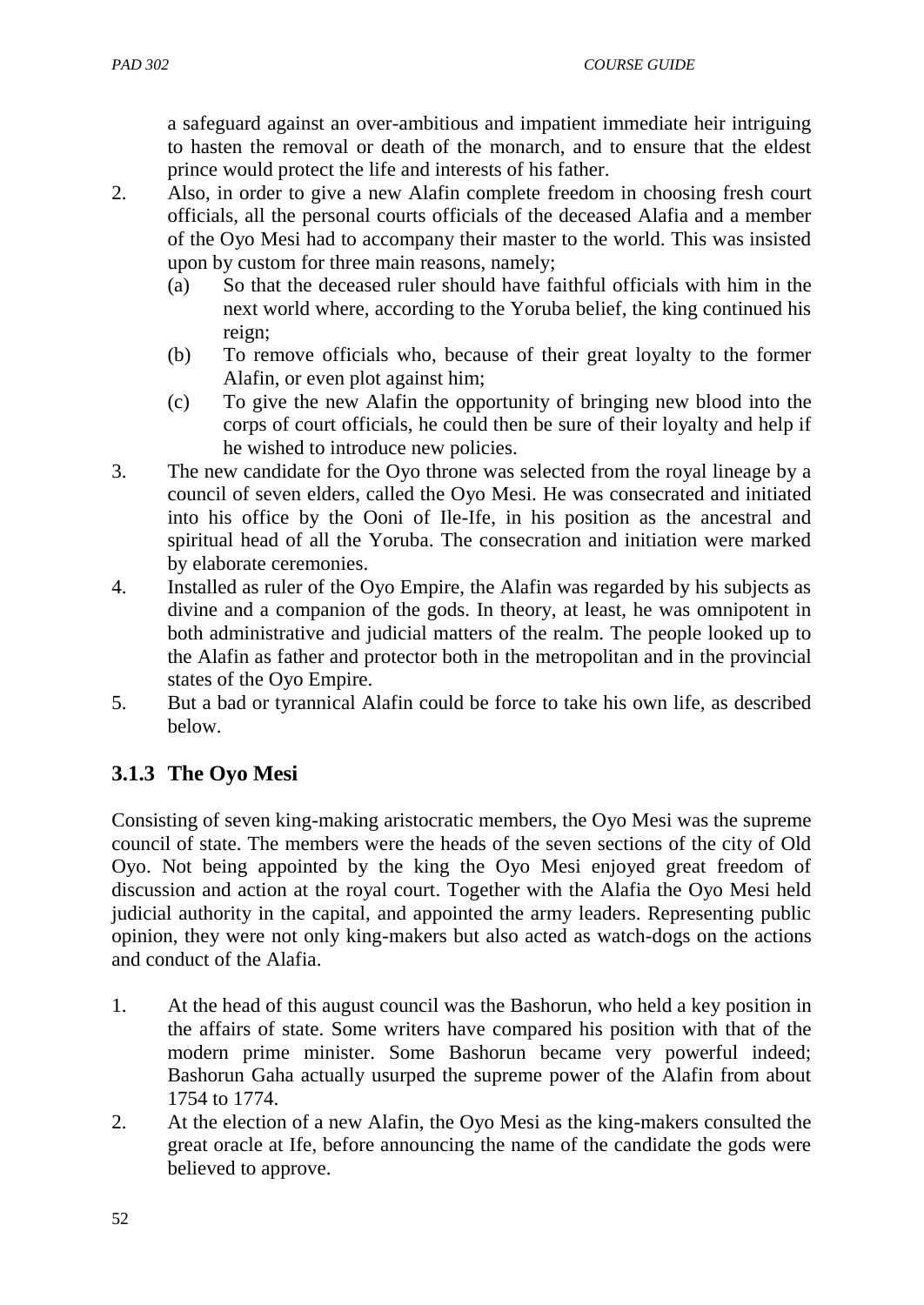- 3. As leader of the Oyo Mesi the Bashorun generally controlled the fate of the reigning Alafin. Annually, by religious divination, the Bashorun and other members of the Oyo Mesi determined whether or not the Alafin still enjoyed the confidence of the gods and, by implication, of the people.
- 4. By custom, the Alafin could not be deposed. But when he ceased to enjoy the confidence of the gods and of the people, he was compelled to take his own life. The procedure was as follows. Acting as head of the Oyo Mesi and on behalf of the greater body, the Ogboni (a secret society), the Bashorun presented the unwanted Alafin with an empty calabash (apparently meant to symbolise a poisonous concoction) or parrot's eggs, symbol of death. He then solemnly pronounced the ruler's rejection in the following words; "The gods reject you, the people reject you, the earth rejects you" Upon hearing this, the Alafin had to commit suicide by taking poison.

# **3.1.4 The Ogboni**

This was a much larger body than the Oyo Mesi. Headed by the Oluwo, chief priest of Ife, seat of the great oracle of Yorubaland, and including members of the Oyo Mesi, the Ogboni was a secret society composed of a hundred aged men renowned for their wisdom and political and religious standing.

- 1. The society was dedicated to the worship of the earth and wielded considerable power in the affairs of state.
- 2. The members of the Ogboni represented the general will of the people. As such, important decisions of the Oyo Mesi, especially those affecting the rejection of an "unwanted" Alafin could be carried out only with the approval of the Ogboni. This tradition was an effective check on the possibly arbitrary decisions of the Oyo Mesi.

# **3.1.5 The Eso**

Distinguish army officers also had an important role in the constitution of the Oyo empire. These military chiefs, seventy in number, formed the Eso which was headed by the Commander-in-Chief of the imperial army, called the Are-Ona-Kakanfo. It was customary for these veteran military chiefs to be posted as governors in the provinces and other tributary states. The Are-Ona-Kakanfo was generally placed in charge of a frontier post of strategic importance, to keep a watch on external enemies. Custom did not allow the Kakanfo to enter the capital city of Oyo.

- 1. Powerful members of the Eso in the provinces could become virtually independent of the Alafin. Indeed, some of them did succeed in breaking their territories away from the empire. A notable example was the Are-Ona-Kakanfo of Ilorin, Afonja, who as we noted above, with the assistance of the Fulani, seceded from Oyo in 1817.
- 2. Being non-hereditary but appointed as a result of military prowess and controlling the imperial armed forces, members of the Eso had considerable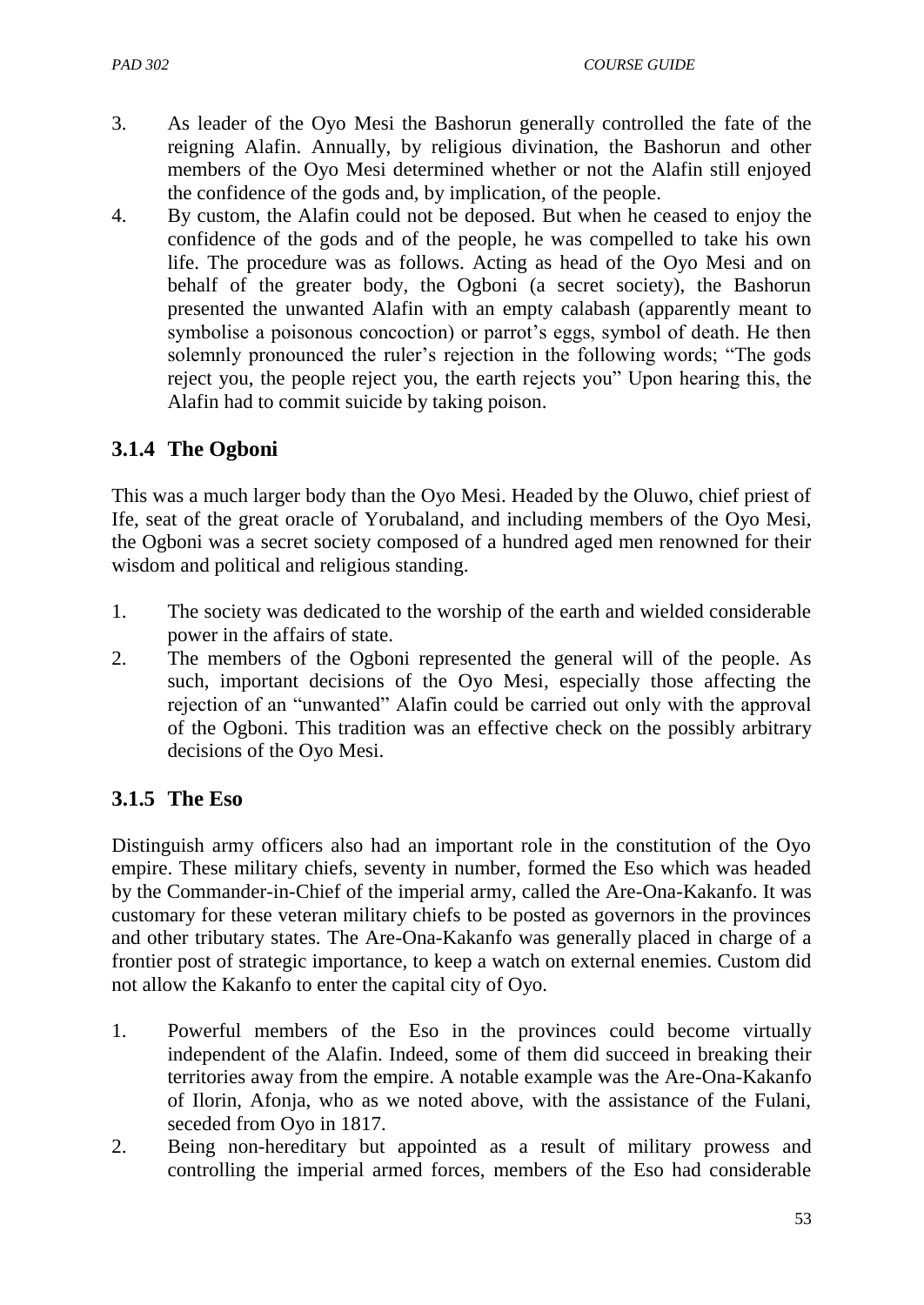influence on the conduct of the Alafin, the Oyo Mesi, and of the Ogboni. However, inasmuch as they owed their appointment to the Alafin, their powers were normally limited.

# **3.1.6 Constitutional Checks**

The Alafin, the Oyo Mesi, the Ogboni and the Eso each serve to strengthen the stability of the imperial structure. Each in turn served as a check on the other.

- 1. The Alafin could not afford to become tyrannical, as his future could be decided by the Oyo Mesi, acting according to the wishes of the other bodies and the will of the gods.
- 2. The Oyo Mesi could not act arbitrarily, since some of their most important decisions required the approval of the Ogboni, who represented the will of the people. Also the removal of the Alafin invariably meant the death of one of their own members; and it could be any of them.
- 3. Another constitutional safeguard was that the Alafin had a special representative who had great influence in the Ogboni. Furthermore, the Oluwo prevented any arbitrary attempts by the Bashorun to reject an Alafin.
- 4. The powers of the Ogboni were equally limited, in that they were controlled by public opinion and the general will of the people.
- 5. On the other hand, although the members of the Eso controlled the imperial army, they owed their appointments to the Alafin acting with the Oyo Mesi and held their posts at the pleasure of the Ogboni. Being generally of humble birth and often being eunuchs, they had very little political ambition.
- 6. The other groups could not act arbitrarily against the Eso who controlled the armed forces, and could therefore overthrow them by force if badly treated.
- 7. The long life and stability of the Oyo Empire rested on this pattern of checks and balances. This system appears to have been unique in the history of precolonial Africa.

# **3.1.7 Judicial Administration**

The Alaafin was the final court. Certain offences were regarded as serious offences, these include – murder, burglary, land case, witchcraft, profaning the deities and homicide. This kind of offences that attract capital punishment is usually tried in the Oba"s palace or court. Minor offences such as family quarrels, exchange of abusive words, owing of debt were hand from the family level to the level where the parties involved were satisfied with the justice they have obtained. This does not go beyond the Oba's court.

The age – grade usually referred to as the "Elegbe" has the responsibility of implementing the decisions reached in the Oba"s court. For instance, if anybody is to be executed or imprisoned it is their duty to carry out the instruction or order to the last letter.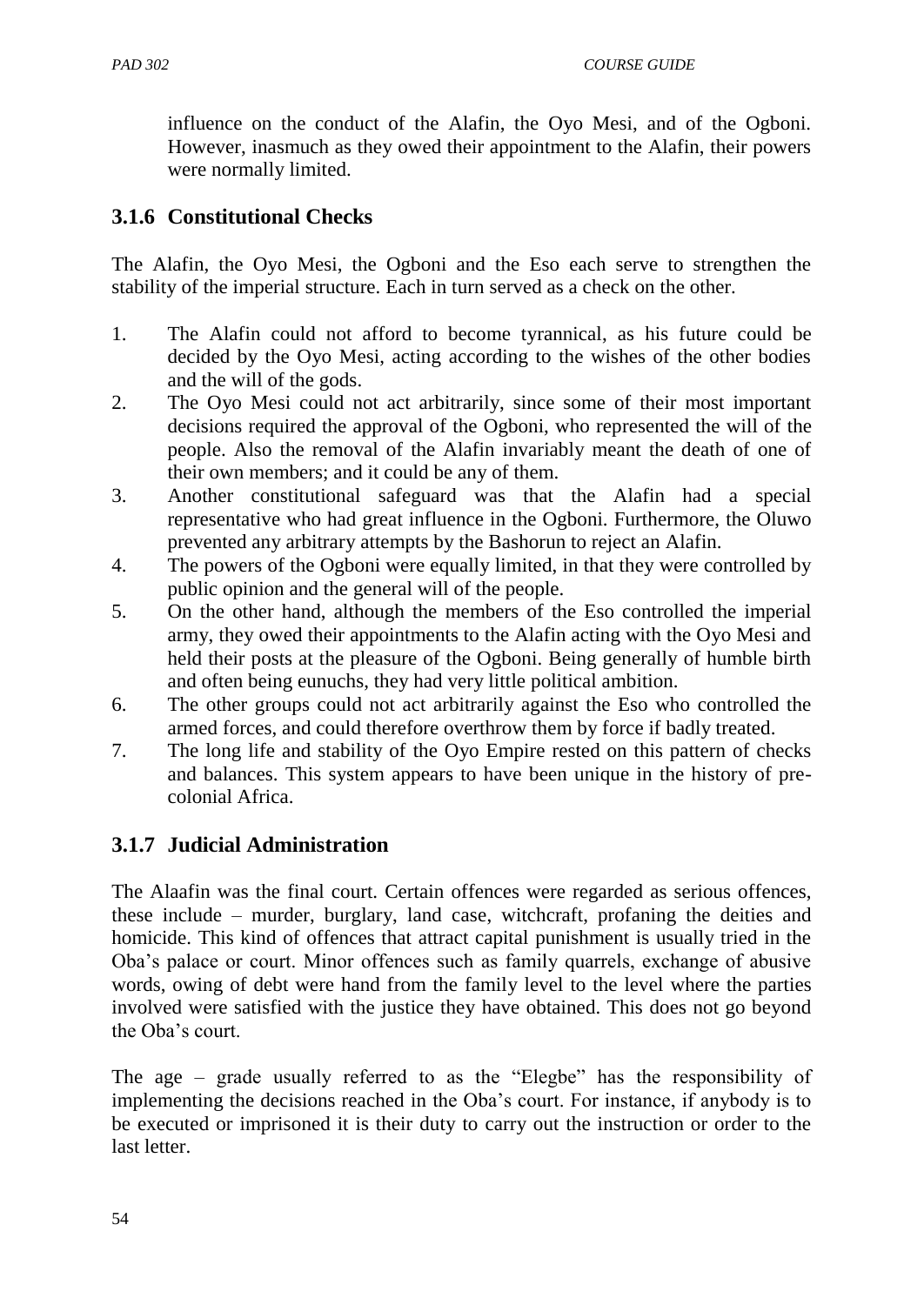# **3.1.8 Official Religion**

The Yoruba official religion was the traditional religion. The Oba was to perform sacrifice from time to time or as the need arises. The essence of the sacrifice is to appease the Oduduwa the founder, ancestors and deities. He usually performs the sacrifice through some priests. The performance of this sacrifice is very important because it is the source of the Oba"s power, legitimacy, respect and the basis of unity, solidarity and the progress of the Yoruba people. For instance if the Oba fails to fulfill these religious obligations the deities, ancestors and the Oduduwa might be angry and will cause pestilence, epidemics, drought, famine and calamities among the Yoruba people. Therefore, to prevent the gods from becoming angry, the Oba usually performs these sacrifices. Kwara as one of the Yoruba kingdoms and some parts of Oyo were conquered by the Jihadist of Usman Dan Fodio and converted from the traditional religion to Islam.

In this study, therefore, we shall limit our discussions to the general overview of how the government of Oyo was administer as a great Empire for nearly four centuries through her effective form of government, this was made unique by a system of checks and balances.

### **SELF-ASSESSMENT EXERCISE (SAE)**

Write brief notes on; The Oyo Mesi, The Ogboni and The Eso.

## **4.0 CONCLUSION**

The above analyses show that the type of government operated in Oyo was among the factors which maintained Oyo as a great empire for nearly four centuries; this was made unique by a system of checks and balances.

### **5.0 SUMMARY**

The unit has thrown light on the general overview of how the government of Oyo was administer as a great Empire for nearly four centuries through her effective form of government, this was made unique by a system of checks and balances.

# **6.0 TUTOR – MARKED ASSIGNMENT (TMA)**

Write a brief note on the Alafin?

### **7.0 REFERENCES/FURTHER READING**

Anyaele, J.U. (2003). *Comprehensive Government*. Lagos: A Johnson Publishers, Ltd.

Buah, F.K. (1978). *West Africa since A.D. 1000.* London: Macmillan Education Limited.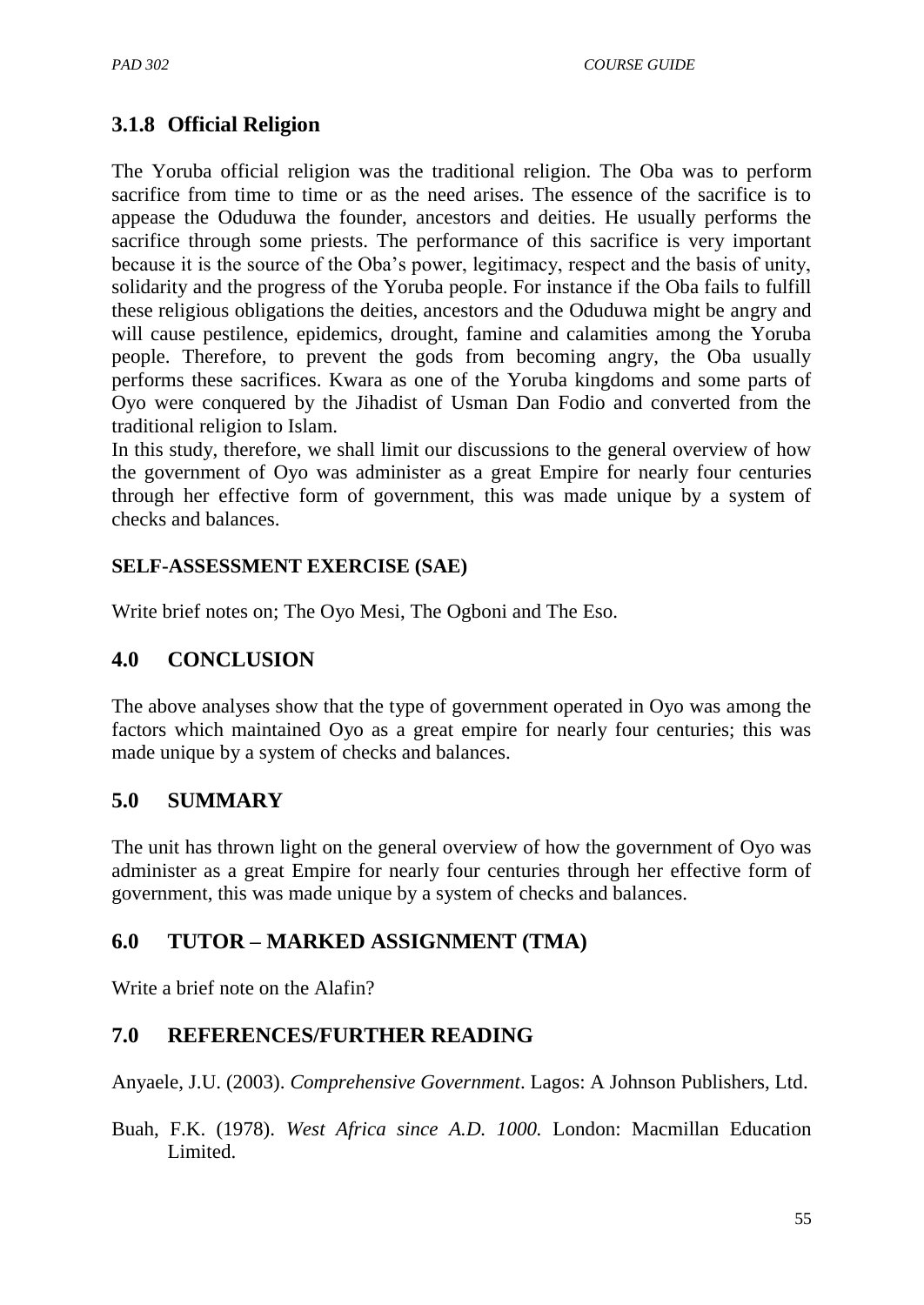- Dibie, C.C. (2007). *Essentials of Government*. Ibafo, Ogun State: TONAD Publishers.
- Elaigwu J.I. *et al.* (1994). *Federalism and Nation Building in Nigeria: The Challenges of the 21st Centu*ry. Abuja: National Council on Intergovernmental Relations.
- Ofoegbu, G.A.I. (1999). *Modern Government*. Onitsha: Mass Foundation Publications L<sub>td</sub>
- Nwankwo, B.C. (2002*). Authority in Government Nigeria and World Politics*. Onitsha: (Revised ed.). Abbot Book, Ltd.

# **UNIT 4 STRENGTH AND SURVIVAL OF OYO EMPIRE**

# **CONTENTS**

- 1.0 Introduction
- 2.0 Objectives
- 3.0 Main Content
	- 3.1 Strength and Survival of Oyo Empire
	- 3.2 Location of Oyo
	- 3.3 Organisation
	- 3.4 Wealth of the Empire
	- 3.5 Ethnic Affinity
- 4.0 Conclusion
- 5.0 Summary
- 6.0 Tutor-Marked Assignment
- 7.0 References/Further Reading

# **1.0 INTRODUCTION**

In this unit, attempt is made to present to you a general overview of how the strength and survival of Oyo took place. In this unit therefore, we are concerned with a general overview of how the strength and survival of Oyo took place.

# **2.0 OBJECTIVES**

At the end of this unit, you should be able to:

explain how the strength and survival of Oyo took place within the empire.

# **3.0 MAIN CONTENT**

# **3.1 Strength and Survival of Oyo Empire**

Oyo emerged as a small state about the beginning of the fifteenth century. It reached its peak as a vast empire about the middle of the eighteenth century. The empire did not totally collapse until the middle of the nineteenth century. Thus of all the empires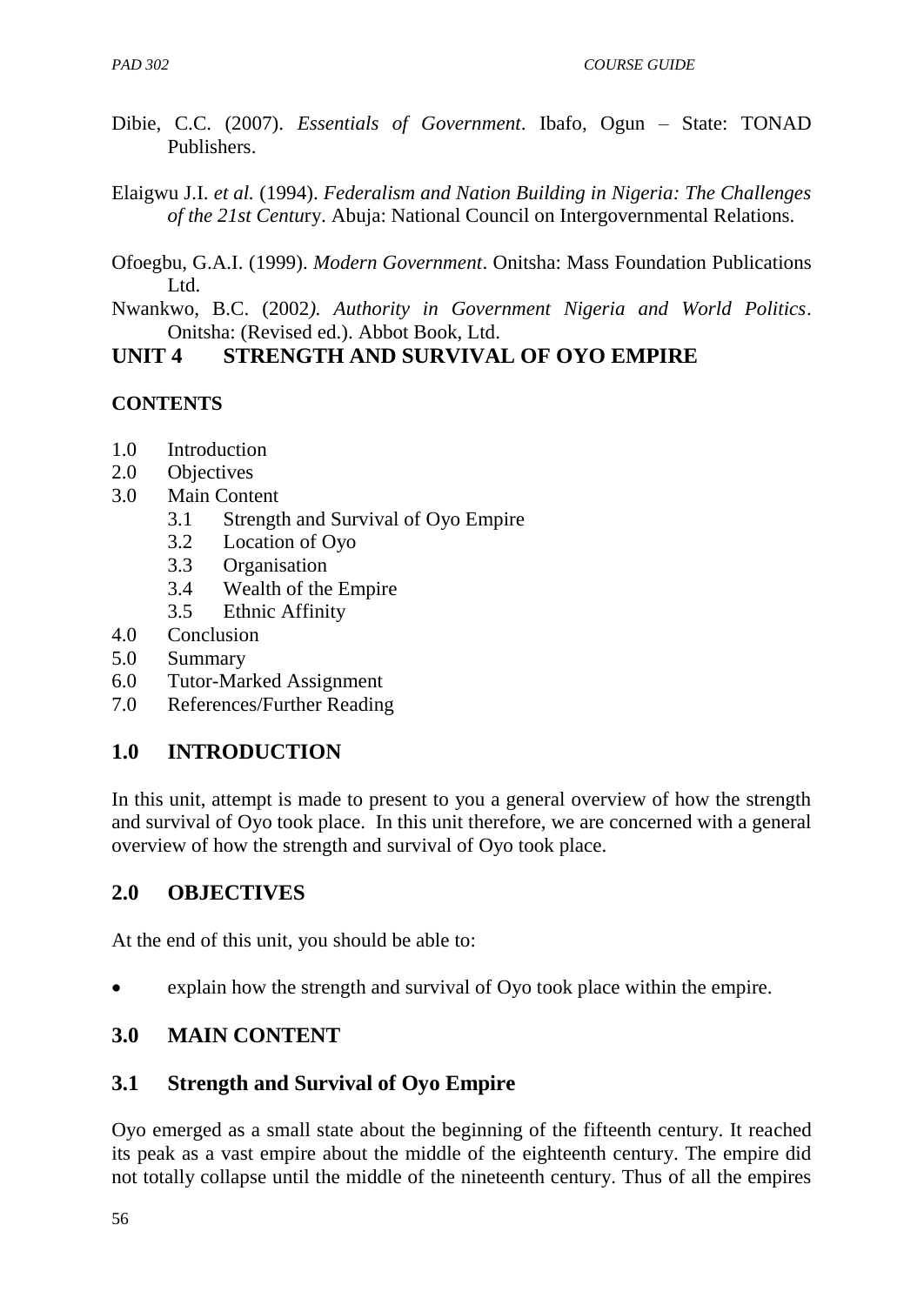that flourished in West Africa, Oyo lasted longest; it was one of the best organised constitutionally; and it had the finest works of art. The reasons for its power and survival may be summarised as follows.

# **3.2 Location of Oyo**

The location of the capital of Oyo was in itself an advantage. Old Oyo was situated beyond the tropical forest zone, and this geographical position was helpful for the following reasons.

- 1. The flat nature of the territory helped to make the conquest of neighbouring lands easier especially when using cavalry, in the use of which the Oyo army excelled. The cavalry was less useful further south in the forest zone.
- 2. It also meant that communication between states within metropolitan Oyo was easy.
- 3. The fertile land of the area meant that food supplies were good; the ruling classes could therefore devote their attention not only to further conquests but also to the administration of the empire.
- 4. As we shall see below, Oyo was also a focal point for trade with merchants from all directions; the Western Sudan,Kanem-Bornu, and from the south.

# **3.3 Organisation**

Another helpful factor was the organisation of the empire. The details of this have been discussed in the preceding section. In summary those aspects of the governmental structure of Oyo which made for strength were the following.

- 1. In metropolitan Oyo political stability was brought about by a system of checks and balances by which neither the Alafin nor the other organs of government could assert too much power.
- 2. The degree of autonomy which the local rulers of the provinces and tributary states were allowed meant that there was little reason for rebellion. So long as they maintained their allegiance and paid their tributes they were, for all practical purposes, independent.
- 3. Military strength helped to sustain the empire for several centuries. Oyo always had at its disposal dependable armed forces consisting of infantry and cavalry and led by warriors of exceptional valour and ability. According to tradition, no army officer was permitted to return home defeated; he must kill himself. No wonder they fought with great determination.

# **3.4 Wealth of the Empire**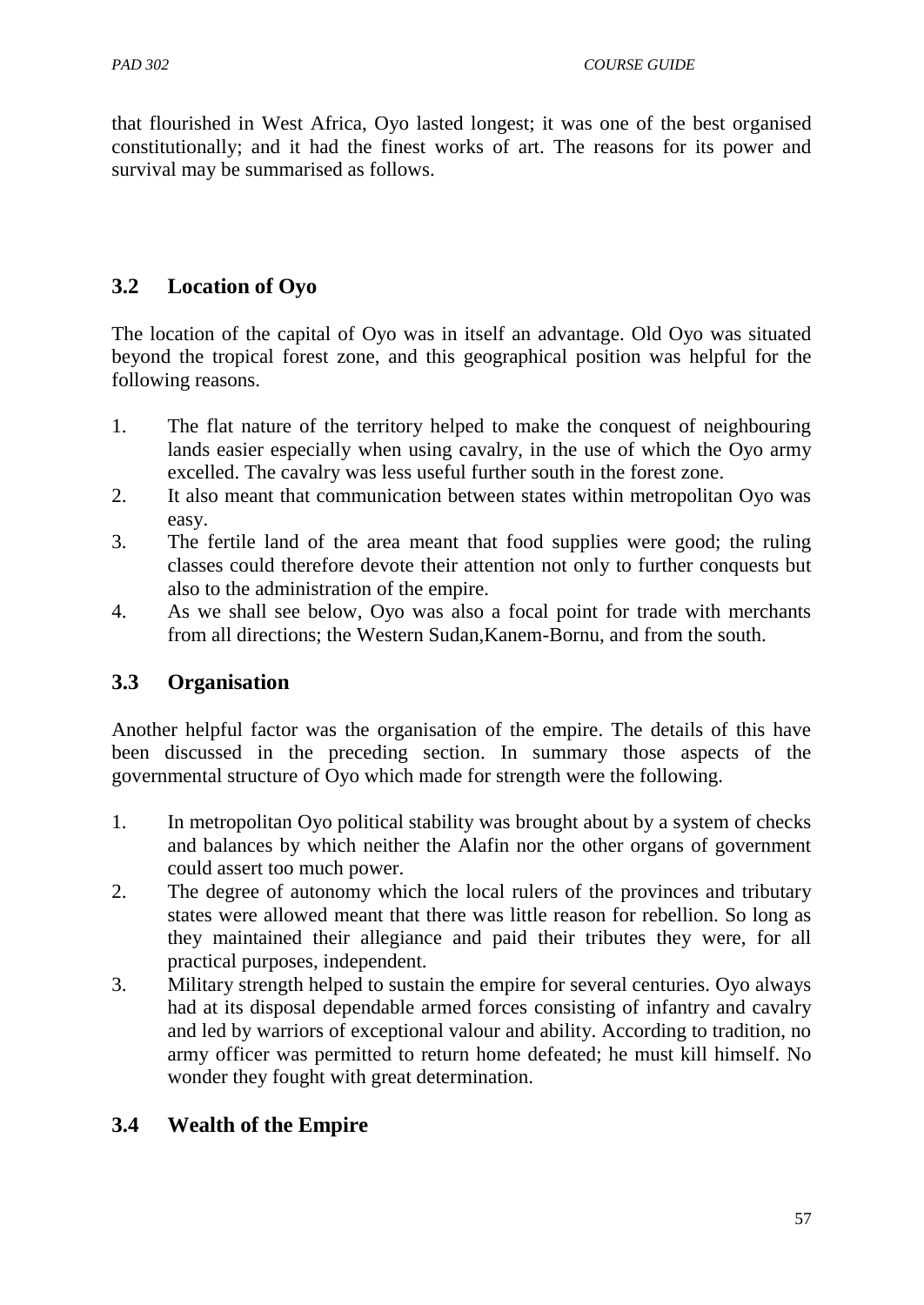It may also be added that Oyo had the financial resources to maintain its empire. Its wealth came from many resources.

- 1. It possessed valuable natural resources in the form of minerals and products of the forest.
- 2. It regularly received tributes from the vassal states. As mentioned elsewhere, at one time the Dahomean states were paying annually over in tribute.
- 3. Because of its location, Oyo became an important trading centre, attracting merchants from all directions.
	- (a) From the north, came traders from the Western Sudan.
	- (b) In the exchange of goods from the south, such as kola nuts Oyo played the role of middleman. Later, when the slave was at its height, Oyo middlemen reaped enormous profits.
	- (c) Their wars enabled them to capture thousands of men whom they sold to the white traders in exchange for Europeans goods.
	- (d) Goods from Kanem-Bornu also came to the Oyo markets.
- 4. Oyo also profited from selling the produce of the industrial skills of her people.
	- (a) The abundance of iron ore and the skill of the people in iron working meant the empire could produce efficient farming implements and military weapons, which were not only used locally but were also sold to external traders.
	- (b) Revenue was also gained from the products of skilled craftsmanship in weaving and dyeing, in carving and pottery. These works of art attracted traders from both the Western Sudan and from the forest zone in the south. Oyo's markets became great centres for trade in leather, salt, slaves, horses, kola nuts, ivory and cloth.

# **3.5 Ethnic Affinity**

Ethnic affinity among the Yoruba states of the empire also helped Oyo to survive as the centre of a great empire. After Oyo had established its ascendancy, all the other Yoruba states were proud to be associated with the kingdom with which they shared a common origin, culture, language and heritage.

### **SELF-ASSESSMENT EXERCISE (SAE)**

Account for the long survival of Oyo as an empire.

# **4.0 CONCLUSION**

The above analyses showed that Oyo emerged as a small state about the beginning of the fifteenth century. It reached its peak as a vast empire about the middle of the eighteenth century. The empire did not totally collapse until the middle of the nineteenth century. Thus of all the empires that flourished in West Africa, Oyo lasted longest; it was one of the best organised constitutionally; and it had the finest works of art.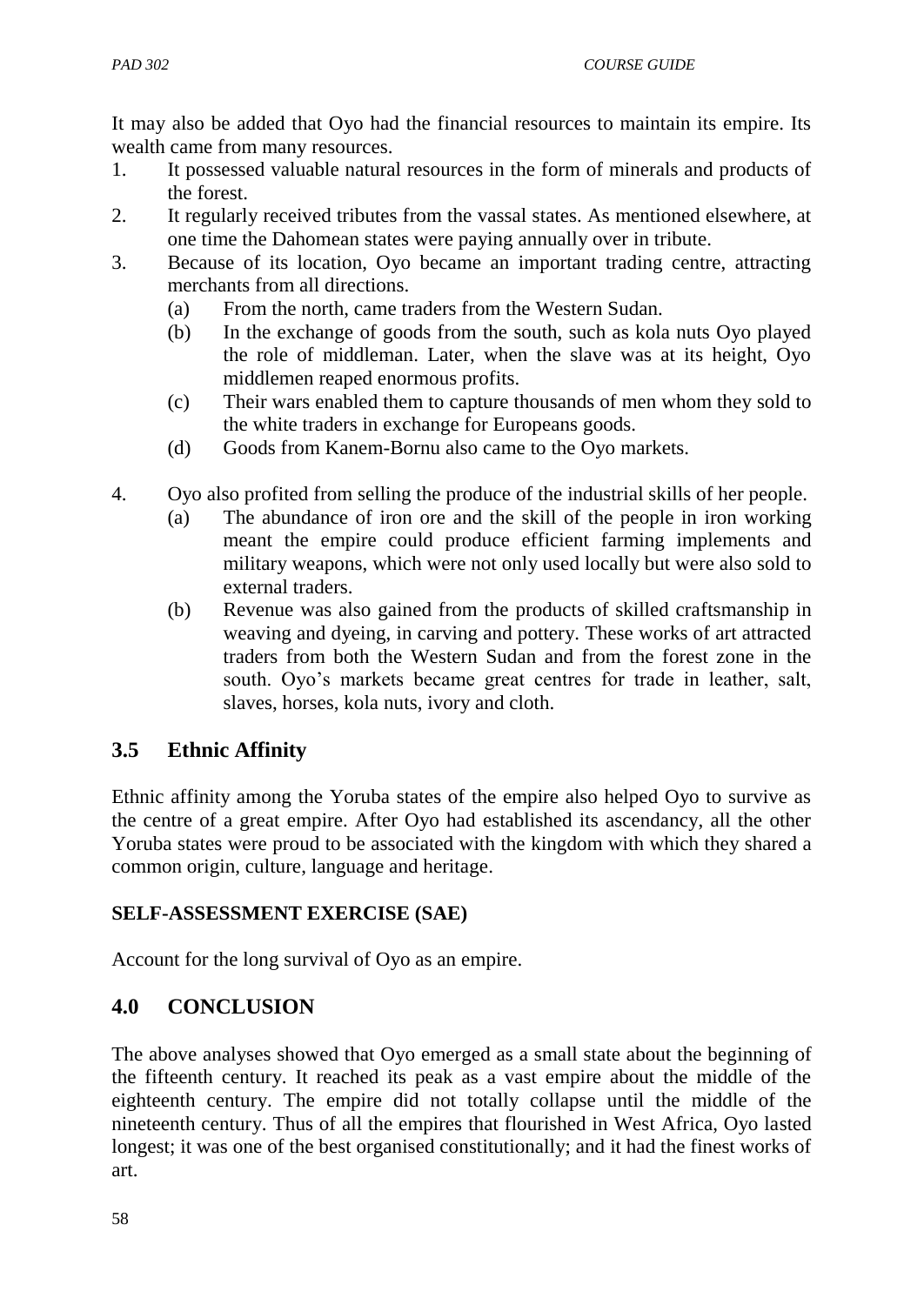### **5.0 SUMMARY**

The unit has thrown light on the general overview of how the strength and survival of Oyo took place.

#### **6.0 TUTOR – MARKED ASSIGNMENT (TMA)**

From what sources did the empire of Oyo derive its wealth?

#### **7.0 REFERENCES/FURTHER READING**

Anyaele, J.U. (2003). *Comprehensive Government*. Lagos: A Johnson Publishers, Ltd.

- Buah, F.K. (1978). *West Africa since A.D. 1000.* London: Macmillan Education Limited.
- Dibie, C.C. (2007). *Essentials of Government*. Ibafo, Ogun State: TONAD Publishers.
- Elaigwu J.I. *et al.* (1994). *Federalism and Nation Building in Nigeria: The Challenges of the 21st Centu*ry. Abuja: National Council on Intergovernmental Relations.
- Nwankwo, B.C. (2002*). Authority in Government Nigeria and World Politics*. Onitsha: (Revised ed.). Abbot Book, Ltd.
- Ofoegbu, G.A.I. (1999). *Modern Government*. Onitsha: Mass Foundation Publications Ltd.

### **UNIT 5 DECLINE OF OYO EMPIRE**

#### **CONTENTS**

- 1.0 Introduction
- 2.0 Objectives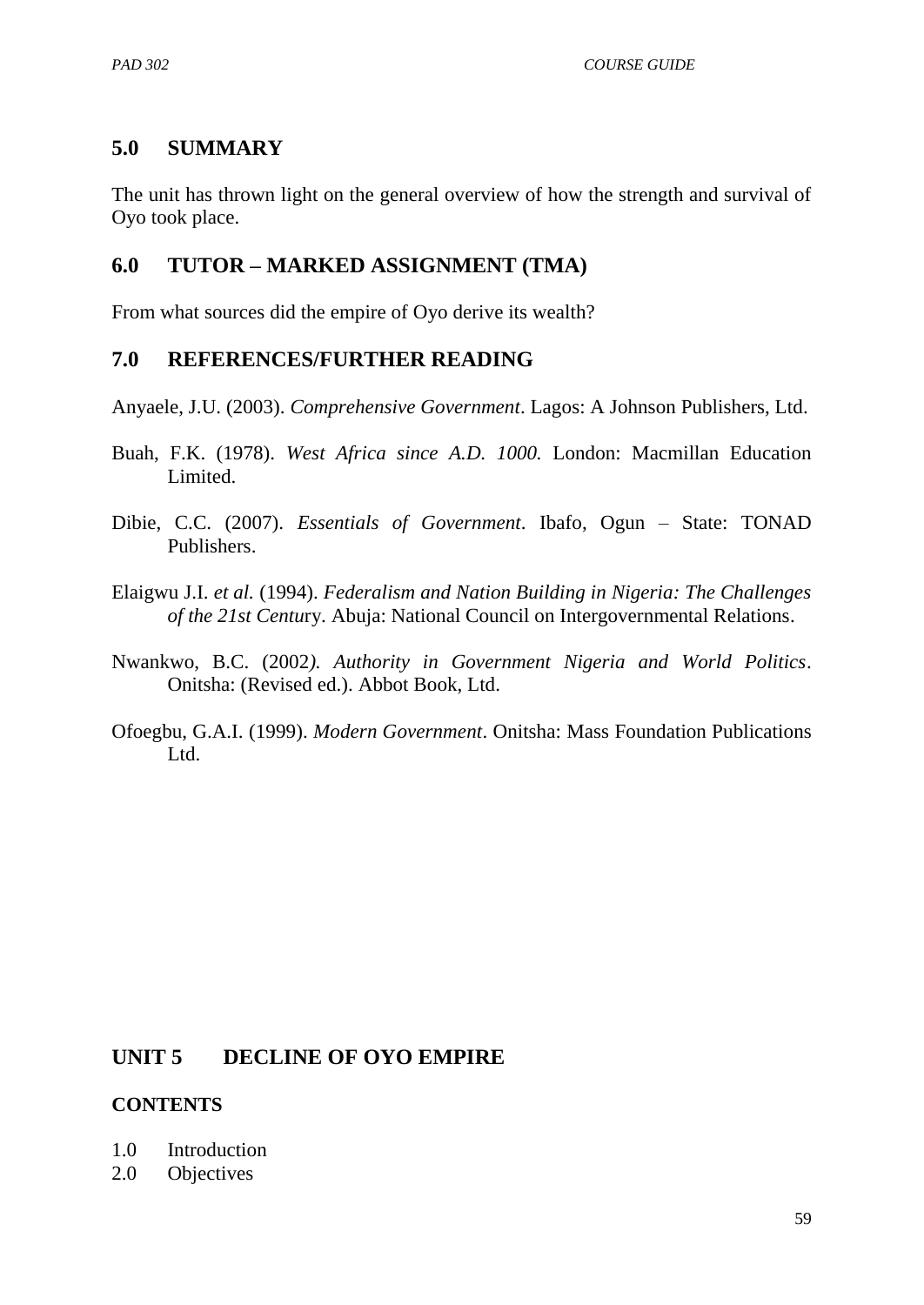- 3.0 Main Content
	- 3.1 Decline of Oyo Empire
		- 3.1.1 Internal Causes
		- 3.1.2 External Causes
- 4.0 Conclusion
- 5.0 Summary
- 6.0 Tutor Marked Assignment
- 7.0 References/Further Reading

## **1.0 INTRODUCTION**

In this unit, attempt is made to present to you a general overview of how the decline of Oyo occurred. In this unit therefore, we are concerned with a general overview of how the decline of Oyo occurred.

### **2.0 OBJECTIVES**

At the end of this unit, you should be able to:

explain how the decline of Oyo took place within the empire.

### **3.0 MAIN CONTENT**

### **3.1 Decline of Oyo Empire**

A number of forces combined, from the second part of the eighteenth century, to bring about the decline of the Oyo Empire. The following is a summary of these causes which may be grouped under two main heads, internal and external.

### **3.1.1 Internal Causes**

Under this heading historians generally classify four classes.

#### 1. Extent of the empire

The map shows the extent of the empire when at its peak in the middle of the eighteenth century. By this time, as one historian put it, "the Old Oyo Empire had become overstretched" In the days when transportation and communication were not so easy, it required highly efficient administrative machinery to keep control over all parts of the empire. But from the second half of the eighteenth century this became particularly difficult largely because of the other forces at work described below.

2. Weakness of the central government

Taking advantage of weak rulers, Gaha, an ambitious and selfish Bashorun assumed power in the state. However, an able Alafin, Abiodun, was able to oust Gaha, wipe out the entire family of the Bashorun and restore the authority of the monarch. The last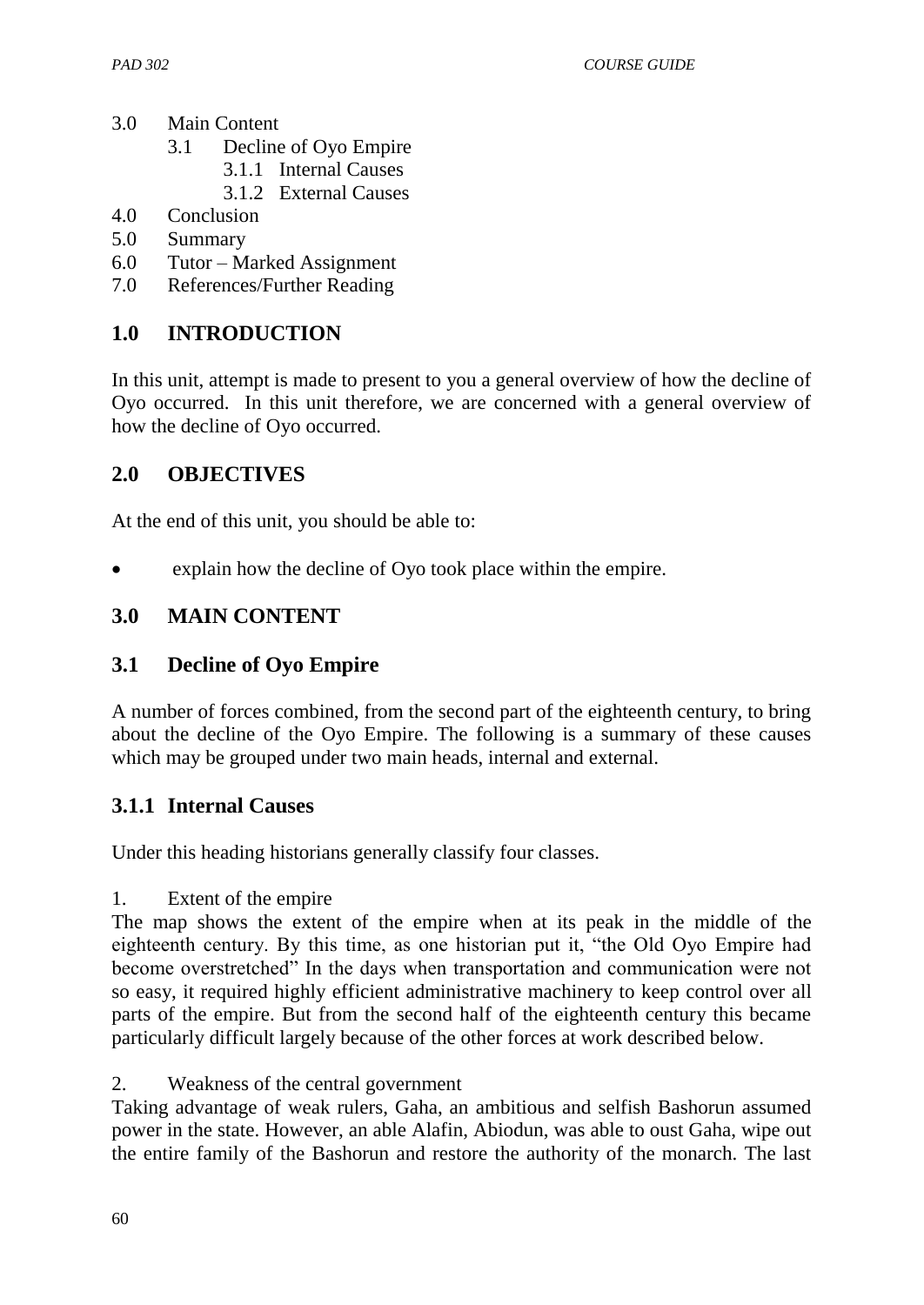strong Alafin of Oyo, Abiodun died in 1789. After his death the central government of Oyo became much weaker.

His successor, Awole, acting against the time-honoured custom ordered his army to attack Apomu, an Ife town in the Yoruba cradle. All the leading personalities including the Bashorun and the Kakanfo, the Commander-in-Chief of the army, refused the orders of the Alafin. These great men made life intolerable for him until he committed suicide in 1796. His unconstitutional action had disastrous consequences on the subsequent history of Oyo.

- (a) Awole had lost the support of all the leading men in the imperial machinery of government.
- (b) Ile-Ife, the spiritual headquarters and mother state of the Yoruba states, refused to consecrates the Alafins of Oyo.
- (c) Because of this state of affairs, strong chiefs in metropolitan Oyo began to assert their independence, since they could not remain subjects of an Alafin who was not consecrated by the Ooni of Ile-Ile. Examples of these chiefs were Afonja, the Kakanfo and governor of the Northern Province, Ilorin, the Baale of Gbogun, and the Onikoyi of Ikoyi.
- 3. Weakened military strength

The empire would perhaps have survived but for the fact that, towards the close of the eighteenth century, the army too was losing its strength. The once invincible Oyo army suffered several defeats at the hands of the rebellious Egba (1775-80), the Borgu (1783), and the Nupe (1791). Because of her defeat by her northern neighbours, Oyo could no longer procure a regular supply of horses to reinforce the cavalry which had been the mainstay of the imperial forces.

#### 4. Economic decline

The trade which had been so important to Oyo began to decline steadily. The wars which characterised the latter part of Oyo's history also seriously dislocated the industry and economic life of the empire.

#### 5. Yoruba civil wars

In the nineteenth century several states of Yorubaland waged wars against one another. These wars not only weakened but actually caused the complete disintegration of the empire. The Ijaiye wars of 1860 to 1865, which involved most of the leading Yoruba states, were disastrous for Yorubaland as were another series of wars lasting from 1877 to 1893, in which all the leading states joined forces against Ibadan.

#### **3.1.2 External Causes**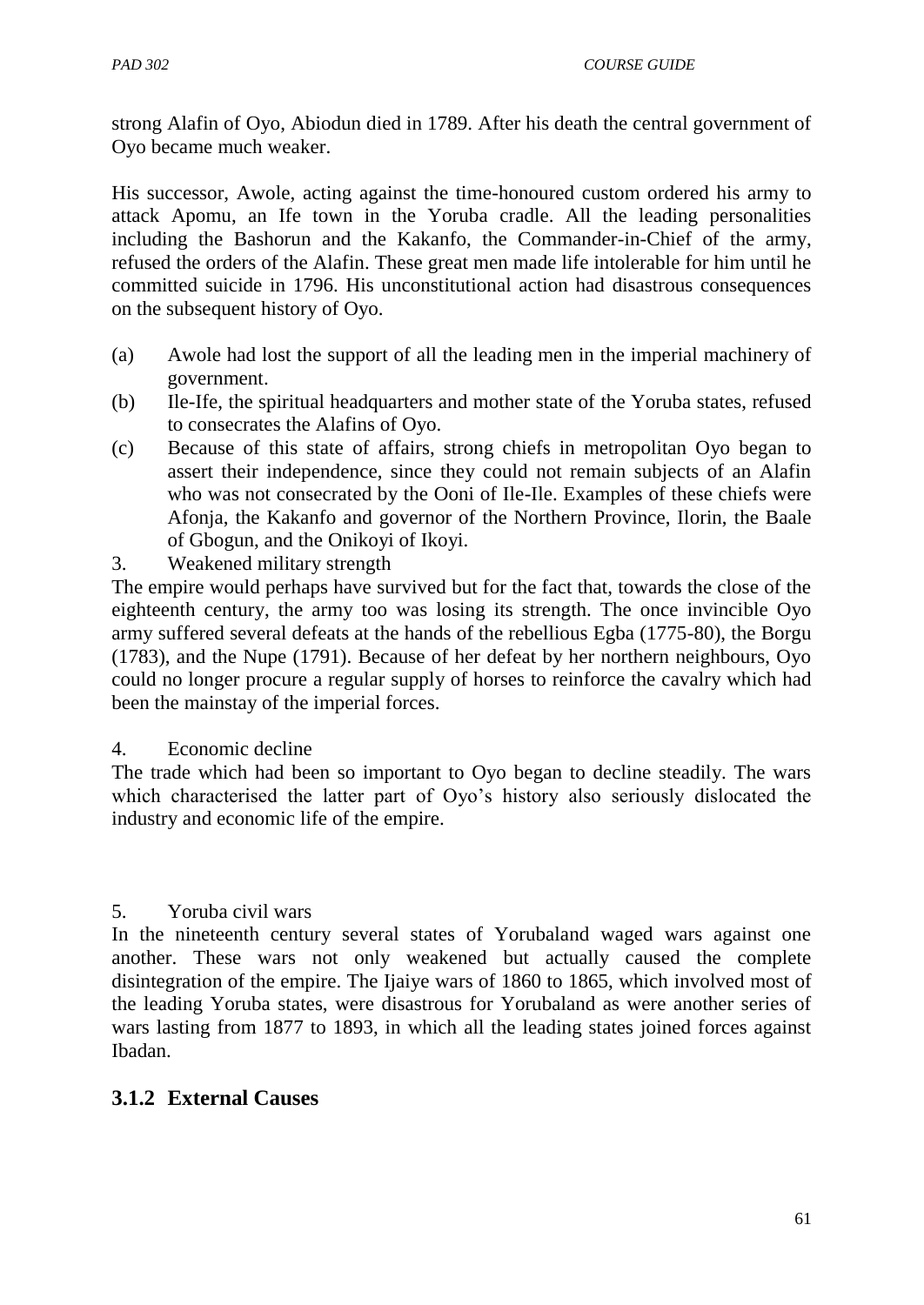Long before these civil wars, Oyo had become dangerously weak. The empire was in no condition to cope with two external attacks, one came from the Fulani invaders from the north and the other from the British imperialists from the coast.

#### 1. The Fulani invasion

In 1817, Afonja, the Kakanfo and governor of the Yoruba northern state of Ilorin quarrelled with the Alafin. In order to gain his total independence from the Alafin, Afonja asked the Fulani for help. The Fulani had conquered all the Hausa states to the north.

- (a) Having helped him to gain his goal, the Fulani killed him in 1831, and made Ilorin into an emirate under Sokoto Caliphate.
- (b) Now in complete control of Ilorin, which had been the northern outpost of the Oyo Empire, the Fulani attacked Oyo itself in 1837, and destroyed the imperial capital. The Yoruba then founded a new capital at Ago-Oja, about 160 kilometres to the south, which became present-day Oyo.
- (c) The Yoruba forces did not give up completely. Under the leadership of Ibadan they were able to stop the Fulani from pushing further south when they defeated the invaders at Oshogbo in 1840.
- (d) The destruction of the city of Old Oyo meant that the empire was doomed.
- (1) Trade with the north became completely dislocated.
- (2) Thousands of refugees fled southwards and founded new towns like Abeokuta and Ibadan. Refugees helped the rapid growth of other towns like, Modakeke, Ogbomosho and Oshogbo.
- (3) These new cities started civil wars as each fought for ascendancy over its neighbours.
- (4) Several other dismembered Yoruba states resorted to civil wars. Notable examples were the Owu and Ife wars of 1821 to 1825, and the Ijaye war of 1860 to 1865 caused by the defection of the Kakanfo Kurunmi, the founder of Ijaye.
- (e) The provincial vassal states were not slow to take advantage of the situation to gain their independence. Thus from 1821 Dahomey took the offensive against the Yoruba people, taking important Yoruba towns like Oke-Odan(1844), Otta (1848), and other towns in the Egbado district between 1851 and 1864.

#### 2. The British thrust

The last straw which broke the back of Oyo was British imperialism. While trying to stop the slave trade and to introduce legitimate trade, the British bombarded Lagos in 1851 and annexed it as a colony in 1861. By the end of the nineteenth century the British had extended their sphere of influence over all Yorubaland. The Yoruba and other ethnic groups in what became known as Nigeria served under the British flag until 1960, when the people re-asserted their national sovereignty.

### **SELF-ASSESSMENT EXERCISE (SAE)**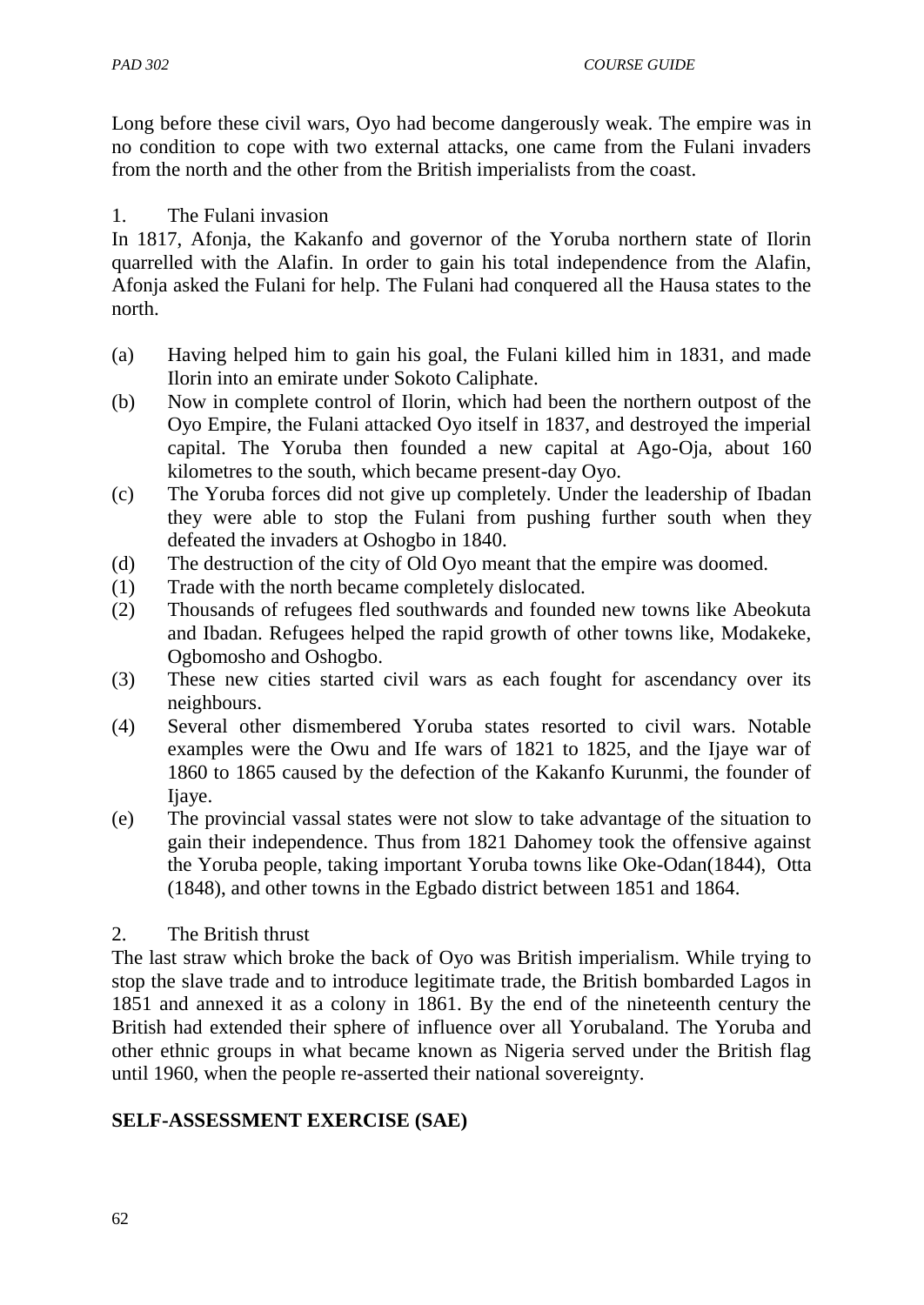Write a brief account of the forces which brought about the collapse of the Oyo Empire.

### **4.0 CONCLUSION**

The above analyses show that by the second half of the nineteenth century when the British planted their flag on Yoruba soil, the Oyo Empire had lasted for nearly four hundred years. During this period the Yoruba had developed one of the most effective forms of both central and local government known in West Africa at any time. They operated a form of government which was both aristocratic and democratic. The Yoruba civilisation also produced examples of art and culture unsurpassed by any other empire in West Africa. Yoruba works of art such as the celebrated Ife bronze heads made by the Cire Perdue method, leather work, and terra-cotta pieces, are all today highly treasured not only in Ile-Ife but also in most important museums in the world and a number of forces combined (Internal and External), from the second part of the eighteenth century, brought about the collapse of the Oyo empire.

### **5.0 SUMMARY**

The unit has thrown light on the general overview of how the decline of Oyo occurred.

#### **6.0 TUTOR – MARKED ASSIGNMENT (TMA)**

Explain in details the forces which brought about the collapse of the Oyo Empire.

#### **7.0 REFERENCES/FURTHER READING**

Anyaele, J.U. (2003). *Comprehensive Government*. Lagos: A Johnson Publishers, Ltd.

- Buah, F.K. (1978). *West Africa since A.D. 1000.* London: Macmillan Education Limited.
- Dibie, C.C. (2007). *Essentials of Government*. Ibafo, Ogun State: TONAD Publishers.
- Elaigwu J.I. *et al.* (1994). *Federalism and Nation Building in Nigeria: The Challenges of the 21st Centu*ry. Abuja: National Council on Intergovernmental Relations.
- Falola, Toyin, & Dare Oguntomisin.(2001). *Yoruba Warlords of the 19th Century*. Trenton, NJ: Africa World.
- Nwankwo, B.C. (2002*). Authority in Government Nigeria and World Politics*. Onitsha: (Revised ed.). Abbot Book, Ltd.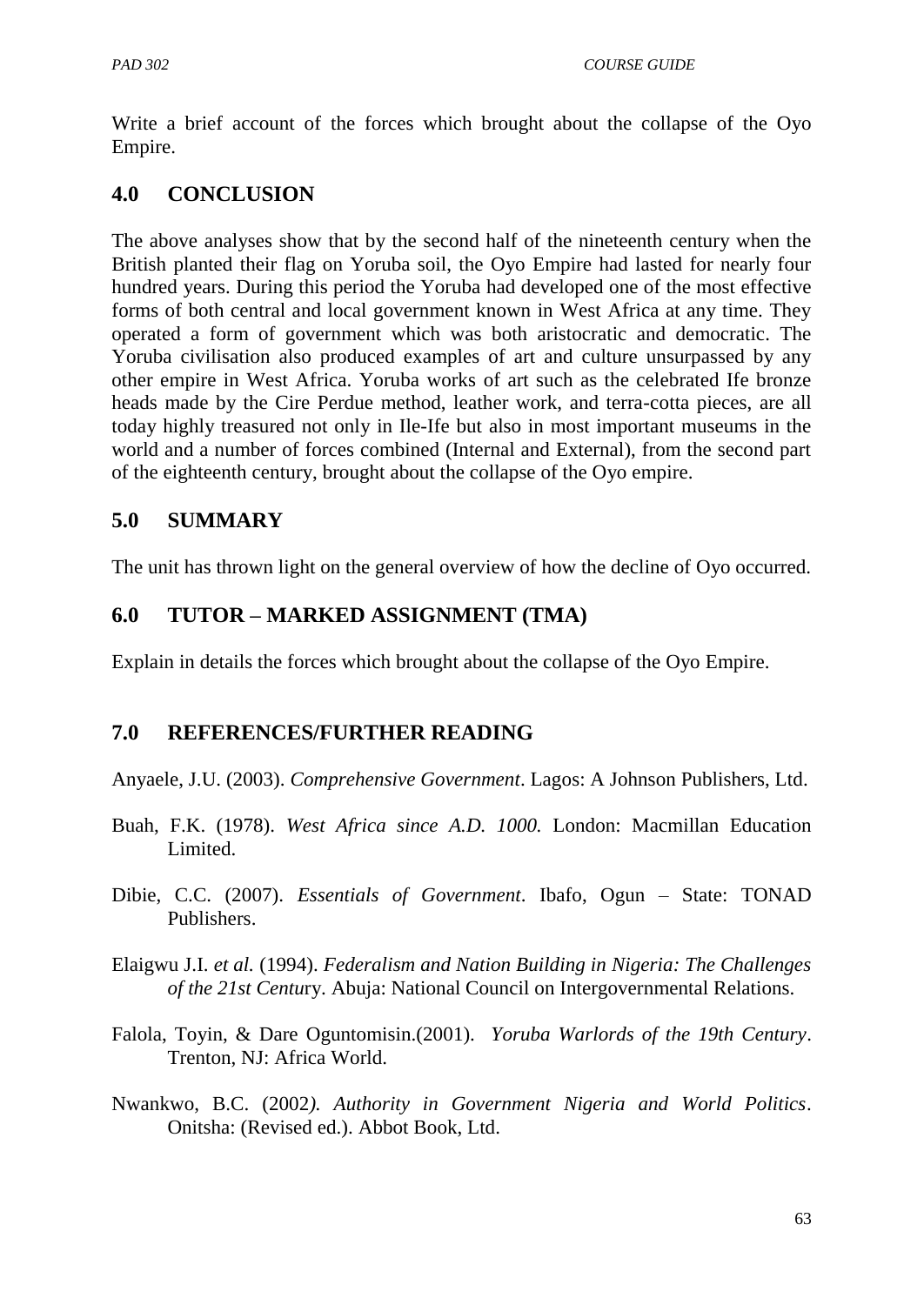Ofoegbu, G.A.I. (1999). *Modern Government*. Onitsha: Mass Foundation Publications Ltd.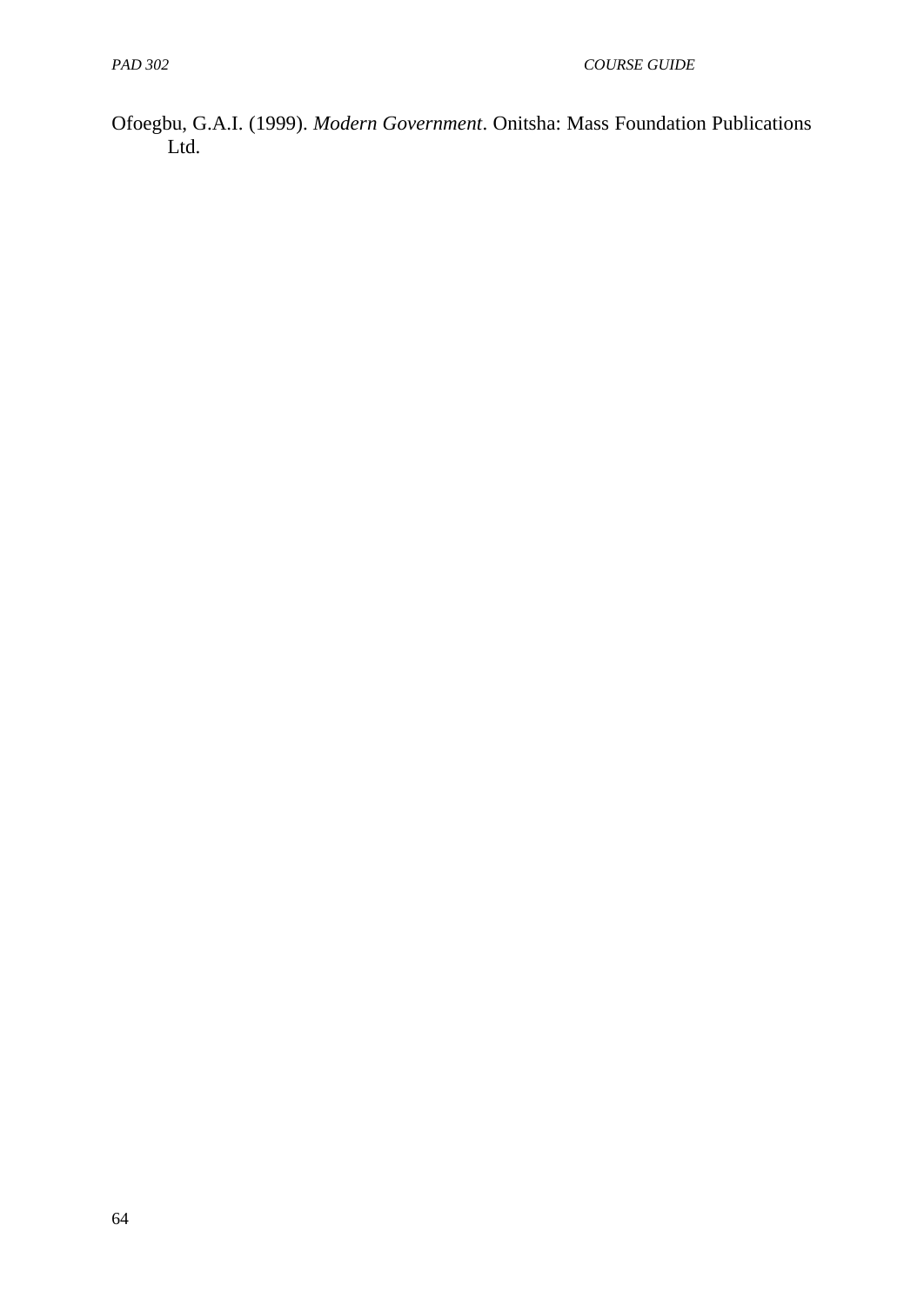# **MODULE 4**

- Unit 1 The Origins of the Benin
- Unit 2 The Rise of the Benin
- Unit 3 The Cultural Heritage of Benin

## **UNIT 1 THE ORIGINS OF THE BENIN KINGDOM**

### **CONTENTS**

- 1.0 Introduction
- 2.0 Objectives
- 3.0 Main Content
	- 3.1 The Origins of the Benin Kingdom
		- 3.1.1 Legends of Origin
		- 3.1.2 The Legend of Oranmiyan or Orayan
- 4.0 Conclusion
- 5.0 Summary
- 6.0 Tutor Marked Assignment
- 7.0 References/Further Reading

### **1.0 INTRODUCTION**

In this unit, attempt is made to present to you an historical background and a general overview of how the origins of the Benin emerged.

In this unit therefore, we are concerned with a general overview of the origins of the Benin.

### **2.0 OBJECTIVES**

At the end of this unit, you should be able to:

explain how the origins of Benin took place within the Kingdom.

### **3.0 MAIN CONTENT**

## **3.1 The Origins of the Benin Kingdom**

### **3.1.1 Legends of Origin**

As with other ancient states of West Africa, very little is known for certain about the early history of the Edo-speaking people who founded the Benin Kingdom. But the Bini legends and traditions firmly assert that they were the first people to emerge as an organised people in Southern Nigeria. The legends concerning their origin are clothed in mythical stories. The following are some of these legends.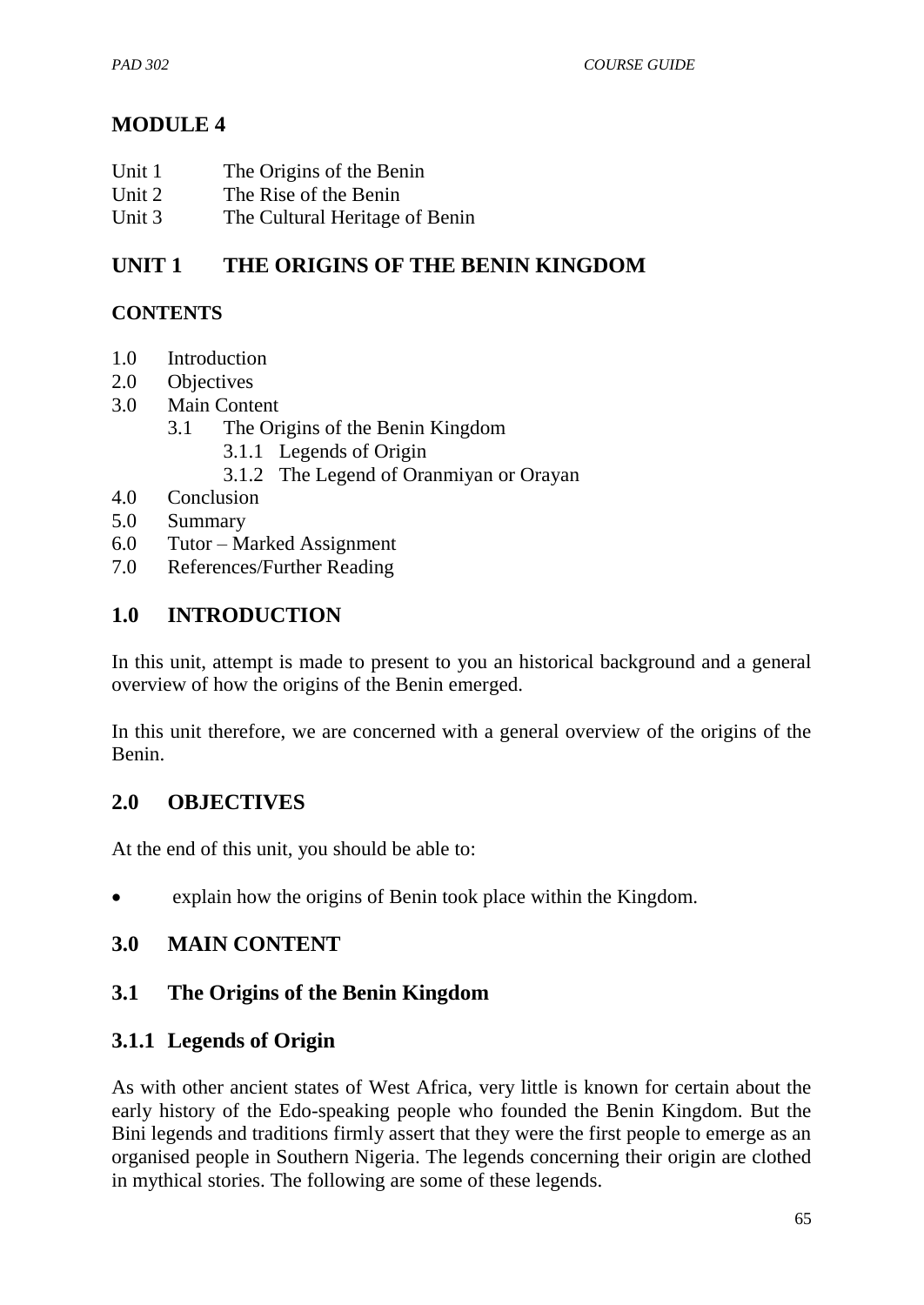#### 1. The heavenly prince

- (a) One popular legend says that the original founder of Benin was the youngest son of Osanobua, the supreme god. Descending from heaven and helped by a mythical bird, the heavenly prince was able to dry up the flood which covered the whole country. The land became fertile and the founder and his people were able to engage in crop cultivation, and to expand their kingdom. One sees in this legend a similarity to the Yoruba mythical story of Olorun, the supreme god who sent down his son Oduduwa from heaven, to found Ile-Ife.
- (b) The Bini traditions maintain that about fifteen rulers of the Ogiso dynasty followed the legendary founder. There then arose a dispute over the succession. This crisis resulted in a period of interregnum, during which Benin became virtually a republic, with two successive administrators, Evian and Ogiamwe.

## **3.1.2 The Legend of Oranmiyan or Orayan**

According to another legend, the founders of Benin emigrated from the "East" (possibly Egypt). After wandering through central Africa, they, with the Yoruba, their kinsmen settled in Ile-Ife for many years. A section of Ile-Ife settlers moved southwards towards the coast and halted in Igodomingodo, original name of Edoland. One of the leaders, Igodo, became first ruler of the Ogiso dynasty which lasted for about a thousand years. Under the rulers of the Ogiso dynasty, the Edo people developed their country both politically and economically. They also developed advanced forms of arts and crafts.

- (a) When there was a dispute over the succession, after the people had banished Awodo, the last Ogiso ruler, they suspended kingship and introduced a form of republican system of government. The first administrator elected to preside over the affairs of the state was Evian. He was banished because of his misrule. The next was Ogiamwe who wanted to restore hereditary kingship.
- (b) Vehemently opposing this move, the people sent to Oduduwa in Ile-Ife to send them a candidate to rule them. Oranmiyan was sent with a number of courtiers. Realising that the kingdom would prosper only under a true native of the land, Oranmiyan returned to Ile-Ife, after he had fathered a son by a local princess. On leaving the place, because of the troubles he had encountered while in Benin, he referred to the territory as "a land of vexation"; Ile Ibinu, which later became corrupted into Bini or Benin.
- (c) The son of Oranmiyan was Eweka 1 who started a new dynasty in Benin.
- 2. Significance of the legends

Whatever the historical accuracy of these legends, one can learn a few important points from them.

(a) Some scholars maintain that the first legend must have been encouraged by the Bini; in order to re-inforce their claim that they had a more ancient origin than the Yoruba since according to the mythical story they were well-established before Oduduwa founded Ile-Ife.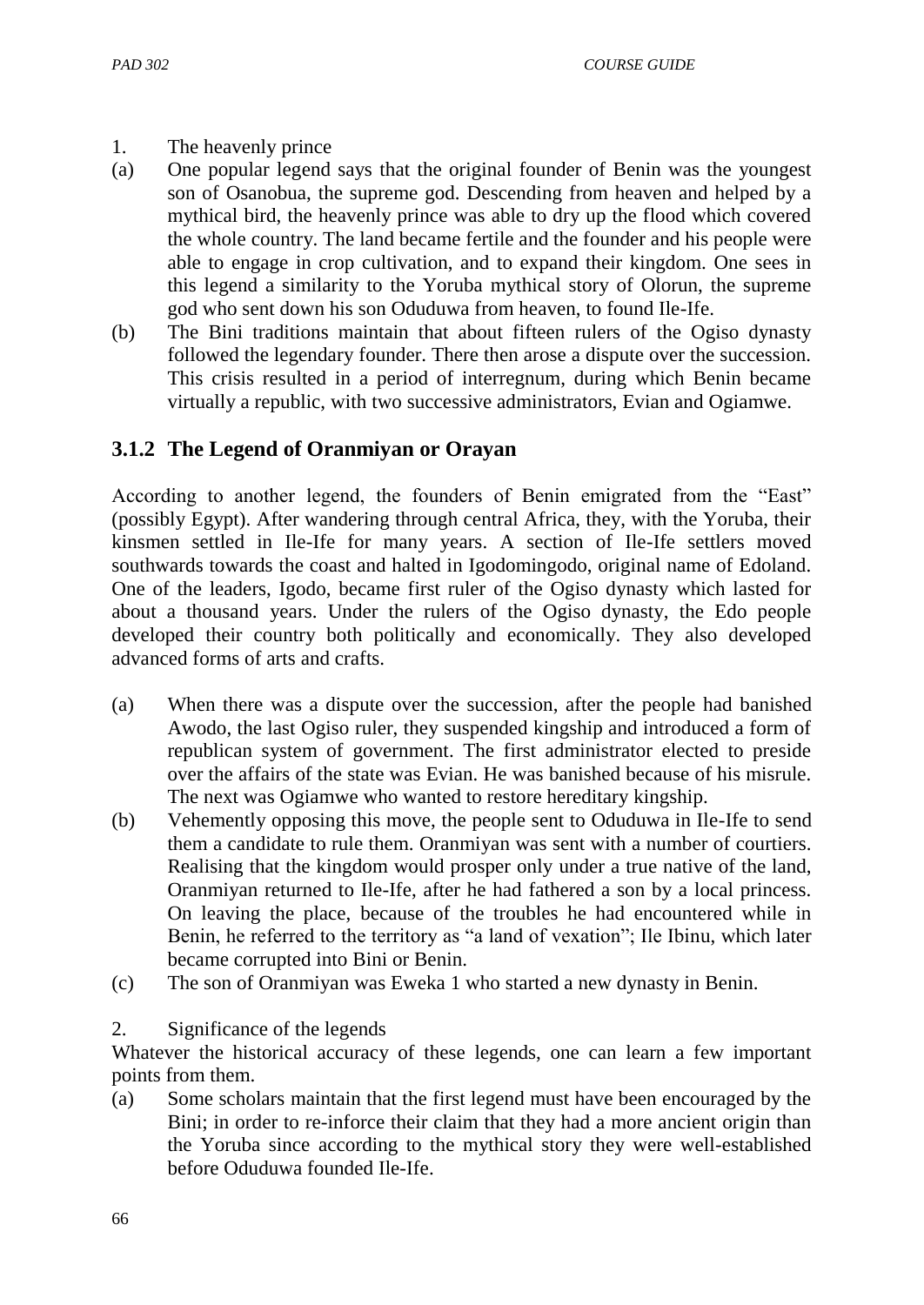(b) On the other hand, although the narrative of the second legend would seem to point to the same conclusion as the first legend, many historians interpret the coming of Oranmiyan to Edoland as indicating a possible invasion and annexation of the land by the Yoruba. The Yoruba use this legend to demonstrate their ancestral superiority over the Bini.

In this study, therefore, we shall limit our discussions to the historical background and a general overview of how the origins of the Benin emerged.

#### **SELF- ASSESSMENT EXERCISE (SAE)**

What are the legendary accounts of the origin of the Edo-speaking people?

## **4.0 CONCLUSION**

The above analyses showed that with other ancient states of West Africa, very little is known for certain about the early history of the Edo-speaking people who founded the Benin Kingdom. But the Bini legends and traditions firmly assert that they were the first people to emerge as an organised people in the present-day Southern part of Nigeria. The legends concerning their origin are clothed in mythical stories and present you with the opinions of these legends about the origins of Benin.

### **5.0 SUMMARY**

The unit has thrown light on the historical background and a general overview of how the origins of the Benin emerged.

### **6.0 TUTOR – MARKED ASSIGNMENT (TMA)**

What is the significance of the legends?

### **7.0 REFERENCES/FURTHER READING**

Anyaele, J.U. (2003). *Comprehensive Government*. Lagos: A Johnson Publishers, Ltd.

- Buah, F.K. (1978). *West Africa since A.D. 1000.* London: Macmillan Education Limited.
- Dibie, C.C. (2007). *Essentials of Government*. Ibafo, Ogun State: TONAD Publishers.

Elaigwu J.I. *et al.* (1994). *Federalism and Nation Building in Nigeria: The Challenges of the 21st Centu*ry. Abuja: National Council on Intergovernmental Relations.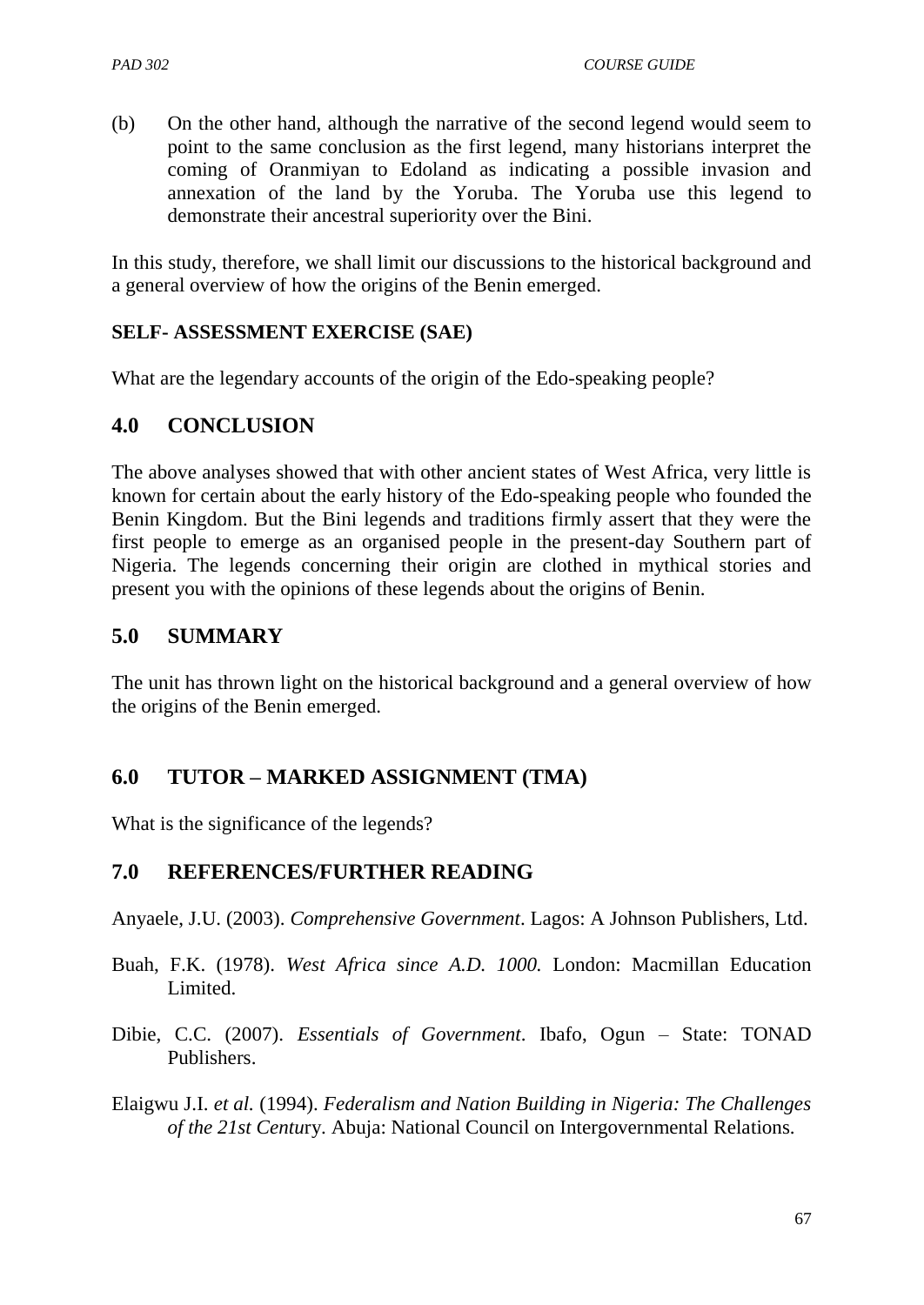- Falola, Toyin, & Dare Oguntomisin.(2001). *Yoruba Warlords of the 19th Century*. Trenton, NJ: Africa World.
- Nwankwo, B.C. (2002*). Authority in Government Nigeria and World Politics*. Onitsha: (Revised ed.). Abbot Book, Ltd.
- Ofoegbu, G.A.I. (1999). *Modern Government*. Onitsha: Mass Foundation Publications Ltd.
- P.A.Igbate. *Benin Under British Administration*: The Impact of Colonial Rule on an African Kingdom 1897-1938.
- Roese, P. M., & D. M. [Bondarenko.](http://en.wikipedia.org/wiki/Dmitri_Bondarenko)(2003). *A Popular History of Benin: The Rise and Fall of a Mighty Forest Kingdom*. Frankfurt am Main: Peter Lang.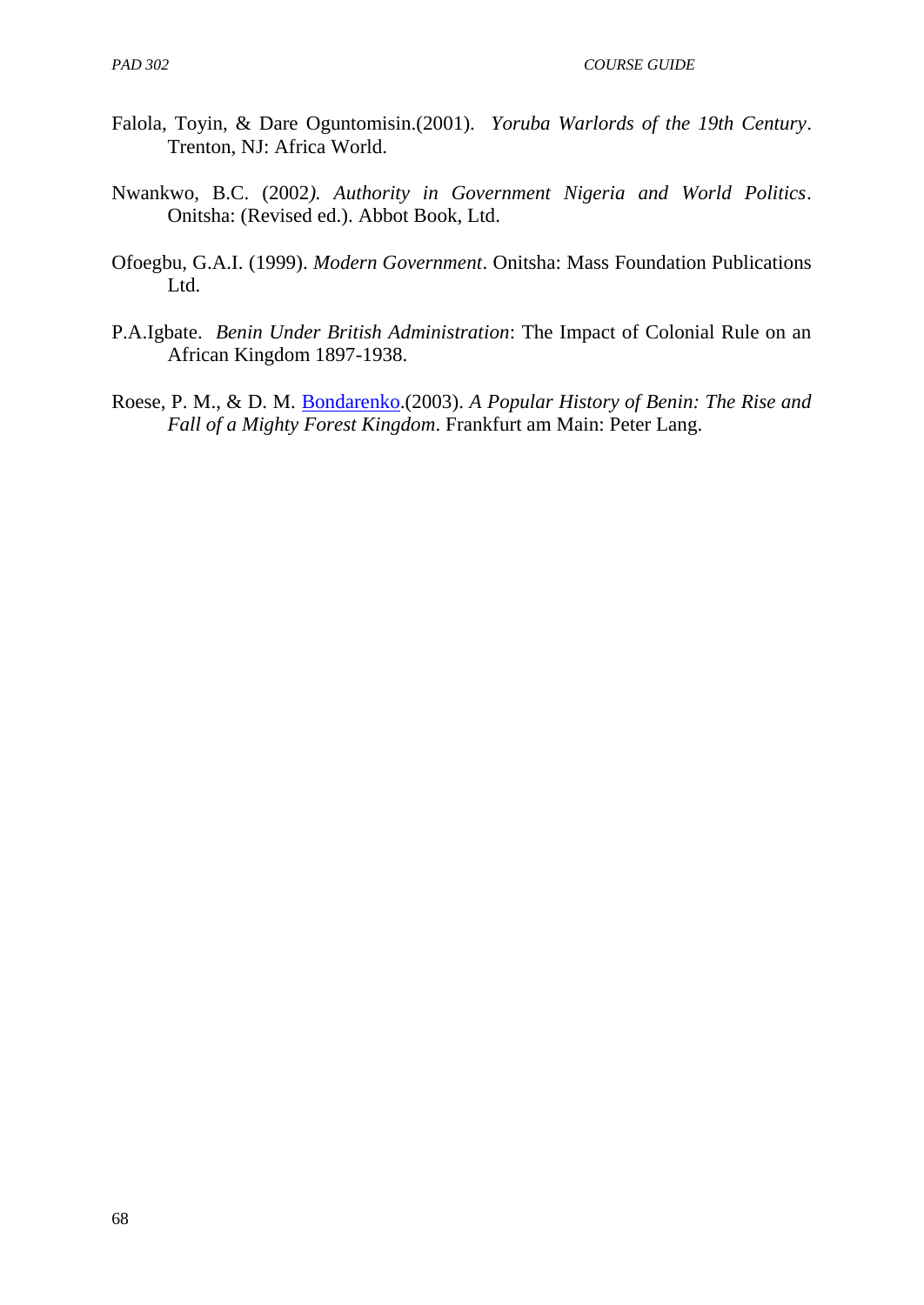# **UNIT 2 THE RISE OF THE BENIN KINGDOM**

#### **CONTENTS**

- 1.0 Introduction
- 2.0 Objective
- 3.0 Main Content
	- 3.1 The Rise of the Benin Kingdom
		- 3.1.1 Early Kings of Benin
		- 3.1.2 Subsequent Rulers of Benin
		- 3.1.3 Government of Benin
- 4.0 Conclusion
- 5.0 Summary
- 6.0 Tutor Marked Assignment
- 7.0 References/Further Reading

## **1.0 INTRODUCTION**

In this unit, attempt is made to present to you a general overview of how the rise of Benin took place. In this unit therefore, we are concerned with a general overview of how the rise of Benin took place.

### **2.0 OBJECTIVES**

At the end of this unit, you should be able to:

explain how the rise of Benin took place.

### **3.0 MAIN CONTENT**

### **3.1 The Rise of the Benin Kingdom**

### **3.1.1 Early Kings of Benin**

Until it came under British rule at the close of the nineteenth century, Benin had survived as an independent kingdom for about five centuries. The kingdom owed much to the achievements of its early rulers, among who were the following.

#### 1. Eweka 1

As with his two successors, historians have not been able to date his reign with any certainty. But he must have reigned in legendary accounts, related above, Oranmiyan"s son Eweka 1, became the first ruler of a new Benin dynasty which replaced the earlier one, the Ogiso. He is said to have had a very long and eventful reign.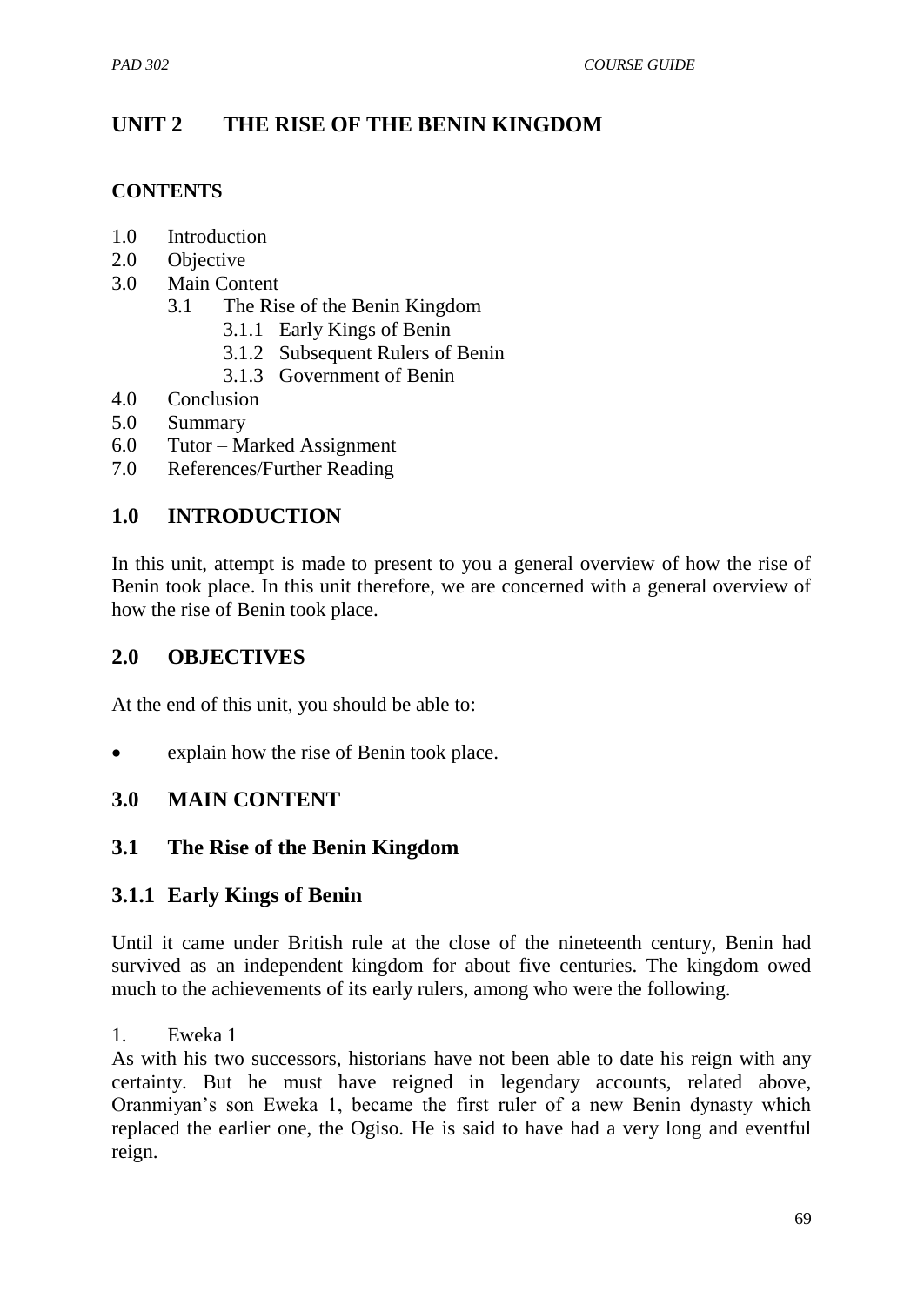- (a) Among the many achievements attributed in the oral traditions to Eweka 1 was the creation of Uzama-Nihinron. Like the Yoruba Oyo Mesi, the Uzama consisted of seven councillors of state and king-makers. The Uzama was, however, not as all-powerful as the Yoruba Oyo Mesi.
- (b) To strength the position of the king, Eweka 1 started the tradition of appointing his sons and other favoured persons as local rulers in the districts of the kingdoms.
- 2. Ewedo

A grandson of Eweka 1, whose work he successfully carried on, Ewedo succeeded his father Ehennihew, about whose career very little is remembered in the Benin traditions.

- (a) He ascended the throne after a period of succession disputes out of which he emerged victorious over a rival group led by Ogiamwe, son of the administrator of that time who had ruled during the earlier period of interregnum.
- (b) Having established himself firmly on the throne, Ewedo set about strengthening the kingdom.
- (1) First, realising the importance of religion as a unifying force in the kingdom, Ewedo appointed a high priest through whom he influenced the religious beliefs of his people. They looked upon the Oba as a demi-god whose person and position was revered. Because of his promotion of religion, later historians referred to him as "the Idolator"
- (2) Next, he introduced new political and legal institutions, designed to strengthen his position as a supreme ruler. He appointed a large number of officials, on whose loyalty he could rely. The king's prestige was further increased by the building of a new palace in the very heart of the city.
- (3) Oguola Ewedo the Idolator, was succeded by his son, Oguola, who is credited in the Benin traditions with two main achievements;
	- (a) The building of the magnificient city walls, many kilometres long, which protected greater Benin from external attacks;
	- (b) The introduction of the celebrated brass-makers who enriched Benin sculpture and decorated the royal courts and the city with beautiful plaques, depicting and commemorating the great events of the early history of Benin.
- 4. Ewuare the Great (1440-73)

Following the murder of Oguola, another succession dispute disrupted the ordered life in Benin. However, Ogun Ewuare emerged as the rightful heir and was enthroned in about 1440. He assumed the title "Ewuare" meaning "the troubles are over", or it is cool" Much more is known about Ewuare than about his predecessors. This was perhaps because it was in his reign that Benin first came into contact with the Portuguese, who have left records of their visits to Benin. The first Portuguese adventurer, Ruy de Sequeira, visited the city in 1472.

- (a) According to oral tradition Ewuare constructed good roads in Benin-city; chief among these were the famous streets known as Akpakpava and Utantan.
- (b) A great magician, physician, traveller and warrior, he conquered and annexed to his growing kingdom more territories than any of his predecessors had.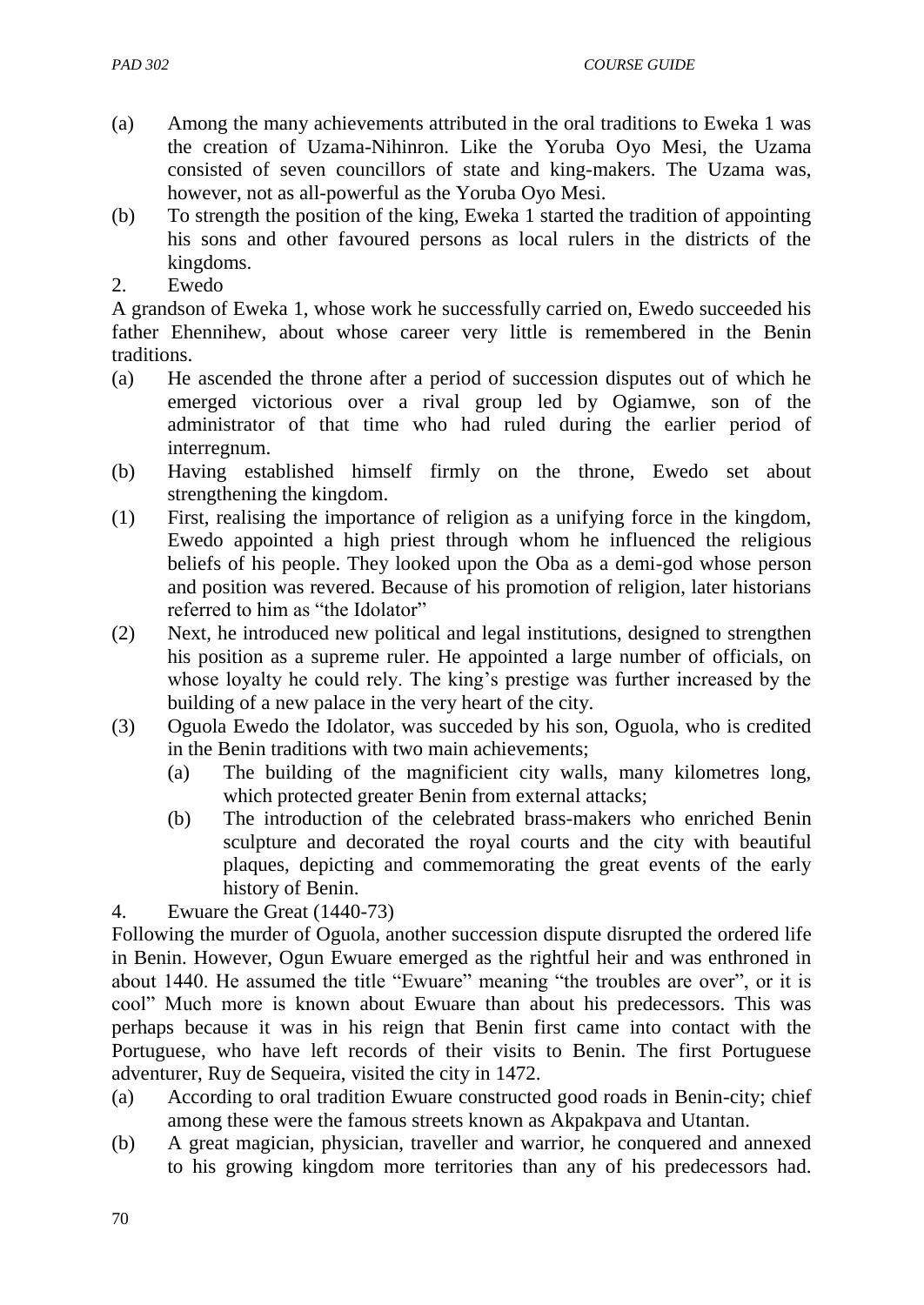According to the oral traditions, he is said to have conquered over 200 towns and villages including places in Yoruba and Ibo lands.

- (c) He reduced the powers of the over-ambitious palace chiefs who had often opposed the policies of the Obas.
- (d) Perhaps the greatest achievements were the political and social reforms which he introduced in both the metropolitan kingdom of Benin and in the conquered states. The main innovation of the reforms was the creation of a strong centralised government.
- (1) When Ewuare assumed power, the relationship between the Oba, the Uzama or councillors of state, and other palace chiefs was not well-defined. As a result the subordinate chiefs and the Uzama had assumed excessive powers which tended to handicap the authority of the Oba.
- (2) To offset the powers of the palace chiefs, Ewuare created another group of chiefs, the town chiefs. The most senior of these royally appointed town chiefs became the Commander-in-Chief of the imperial army. To strengthen his own position even more against the palace chiefs, Ewuare created a state council; the town chiefs were given an important voice on this council. Being appointed by the Oba, the town chiefs had to be loyal to the king, and helped him to pass important decisions of state.
- (e) Like Ewedo, Ewuare encouraged the beliefs of the people and in return the people regarded him with veneration, another factor which helped to strengthen his position as head of a centralised government.

#### 5. Ozolua (1481-1504)

Benefiting from the reforms and achievements of his immediate predecessor, Ozolua extended Benin"s sphere of influence westwards to the Yoruba coastal states. These territorial acquisitions were to be consolidated by his grandson Orhogbua (1550-78). Another significant event in Ozolua"s reign was the second visit to Benin of the Portuguese, this time led by Afonso d"Aveiro who visited Benin in 1485-6. He introduced guns and coconuts into Benin. This contact was important because it initiated trade between Benin and European merchants. One Bini prince, the chief of Gwatto, went with d"Aveiro to Lisbon. On his return he set up a trading enterprise as agent of the Portuguese merchants. Soon Portuguese trade with Benin increased in volume dealing not only in ordinary goods but also in the export of slaves to the New World.

### 3. Esigie (1504-50)

Esigie is believed to have had the longest reign of all the early Obas of Benin since he ruled for nearly half a century. He is recorded by the Portuguese as a man of great learning and an astrologist. Several important achievements were attributed to him including the following.

(a) Before his time a man"s status in Benin society depended on birth. Instead, Esigie placed more emphasis on the individual"s achievements rather than on the mere accident of birth. This approach inspired men of talent to work for the empire.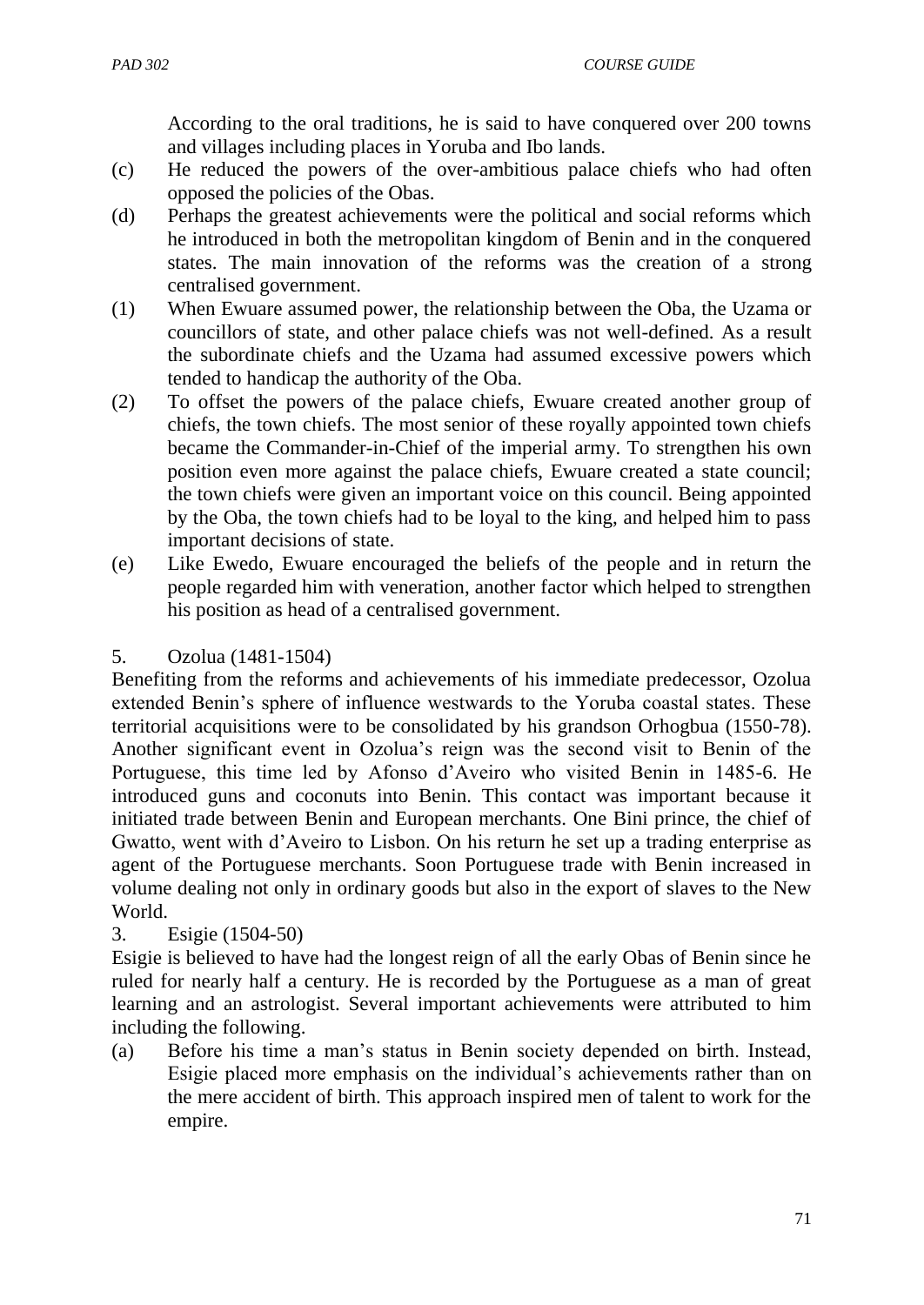(b) Esigie also promoted trade with the Portuguese. In exchange for Portuguese imported goods, the Bini exported ivory, pepper, Bini cloth, leopard skin, and slaves. The commercial port of Gwatto played an important part in this trade.

4. At the Oba"s request, through his ambassador to Portugal the Ohen-Okun of Gwatto, the king of Portugal sent out Roman Catholic missionaries to preach Christianity in Benin. But in Esigie"s reign the Christian faith did not spread beyond palace circles.

5. Orhogbua (1550-78)

From the oral traditions and the written records, it would seem that Benin reached the peak of its expansion in the reign of Orhogbua.

- (a) Among the achievements attributed to his reign was Benin"s effective occupation of Lagos Island which became known as Eko, meaning the "king camp". Indeed, according to the local tradition of Lagos, the town"s first Oba, the Eleko of Oko, is said to have been a son of Orhogbua 1.
- (b) Educated at one of the Portuguese colonial schools, and himself a Christian of the Roman Catholic faith, Orhogbua encouraged missionary work in his empire.
- (c) In his reign the first group of English merchants under Captain Wyndham visited Benin, in 1553, the same year as they had visited the coast of modern Ghana. This important visit was to open the way for future trading links with the British.

### **3.1.2 Subsequent Rulers of Benin**

From the end of Orhogbua"s reign, Benin began to decline. However, by the beginning of the eighteenth century the constitution was more stable because of reforms which were designed to prevent succession disputes. From that time until the present, generally only the eldest son could succeed to the throne as Oba of Benin.

## **3.1.3 Government of Benin**

In the preceding section we have outlined how, stage by stage, the Obas of Benin succeeded in concentrating power, at least as far as the government of the metropolitan area was concerned. On the other hand, in the provinces local rulers were virtually left to run their own affairs undisturbed as long as they expressed their allegiance to the Oba through the regular payment of tributes; these were generally in the form of crops or other goods.

- 1. There were three groups of officials in the Oba"s household:
	- (a) The Iwebo, who were charged with the custody and care of the royal regalia;
	- (b) The Iweguare, who served as the Oba"s personal attendants;
	- (c) The Ibiwe, who supervised the harem.
- 2. In addition to these domestic officers, there were three title holders who played key roles in the administration of the state. These were the Iyashere, the Ebohon and the Ologboshere. These office-holders corresponded to the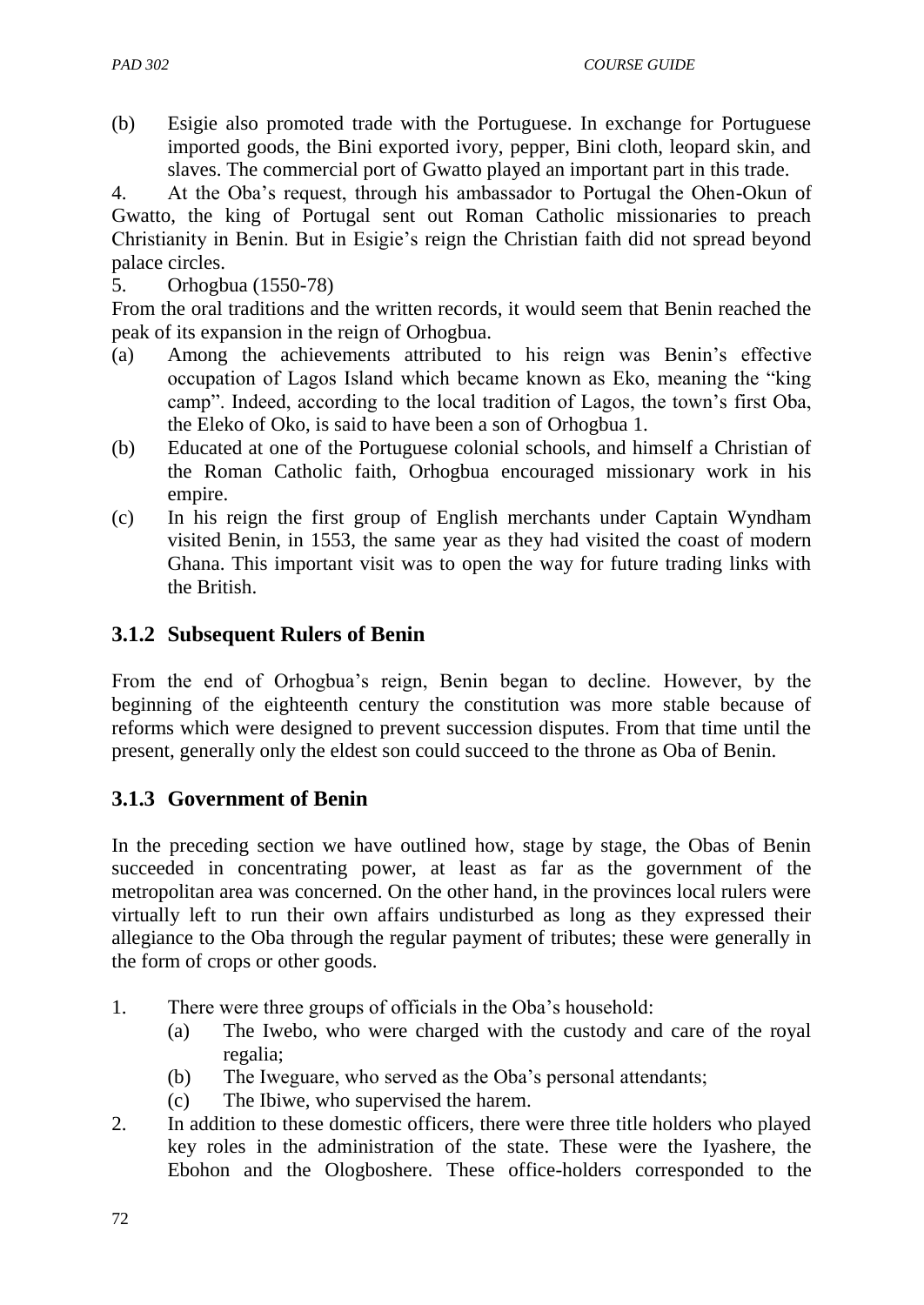present-day prime minister, the minister of external affairs, and the Commander-in-Chief respectively.

- 3. In metropolitan Benin, the king presided over the machinery of government. Certainly, from the time of Ewuare the Great, whose reign ended in 1473, all real power in the state was in the hands of the Oba. As we noted earlier, there were several important groups who assited him in the government of the empire. These were the seven-member Uzama, the state council, the palace chiefs and the body of town chiefs.
- (a) While the palace chiefs inherited their position, the town chiefs were all appointed directly by the Oba.
- (b) Ewuare strengthened the position of the town chiefs on the State Council, so that with their support he could be sure his policies would be approved.
- (c) This is not to say that the Uzama and the palace chiefs were not important. Indeed, they worked hard to protect the interests of the people whom they represented at the royal court.

4. The government of the conquered states was generally left in the hands of the local kings. They left their own laws and observed their own traditions. Occasionally officials were sent round to see that royal edicts were followed. But as long as the local rulers kept the peace within the empire and contributed their tributes, the Oba of Benin left them undisturbed. It was only where local rulers showed signs of disloyalty and rebellion that the Oba of Benin found it necessary to impose a ruler and provide a garrison to enforce the people"s loyalty. This happened, for example, in the island of Lagos in the time of Orhogbua, in the second half of the sixteenth century.

### **SELF- ASSESSMENT EXERCISE (SAE)**

Give an account of the contributions which each of the following rulers made towards the rise of the Benin Kingdom; (a) Eweka 1, (b) Ewedo, (c) Oguola, and (d)Ewuare the Great.

## **4.0 CONCLUSION**

The above analyses showed that the Benin Empire reached the peak of its power in the sixteenth and seventeenth centuries, and lasted as an important kingdom up to 1897 when, in a weakened state, it came under British rule. At the height of its glory as an empire Benin stretched from the Niger, in the east, to the west across the present Lagos state down to Badagry. The empire enclosed a large territory of Yorubaland including Ijebu. The foundations of the empire were firmly laid by the early Obas or kings of the Benin kingdom.

## **5.0 SUMMARY**

The unit has thrown light on the historical background and a general overview of how the rise of Benin took place.

## **6.0 TUTOR-MARKED ASSIGNMENT (TMA)**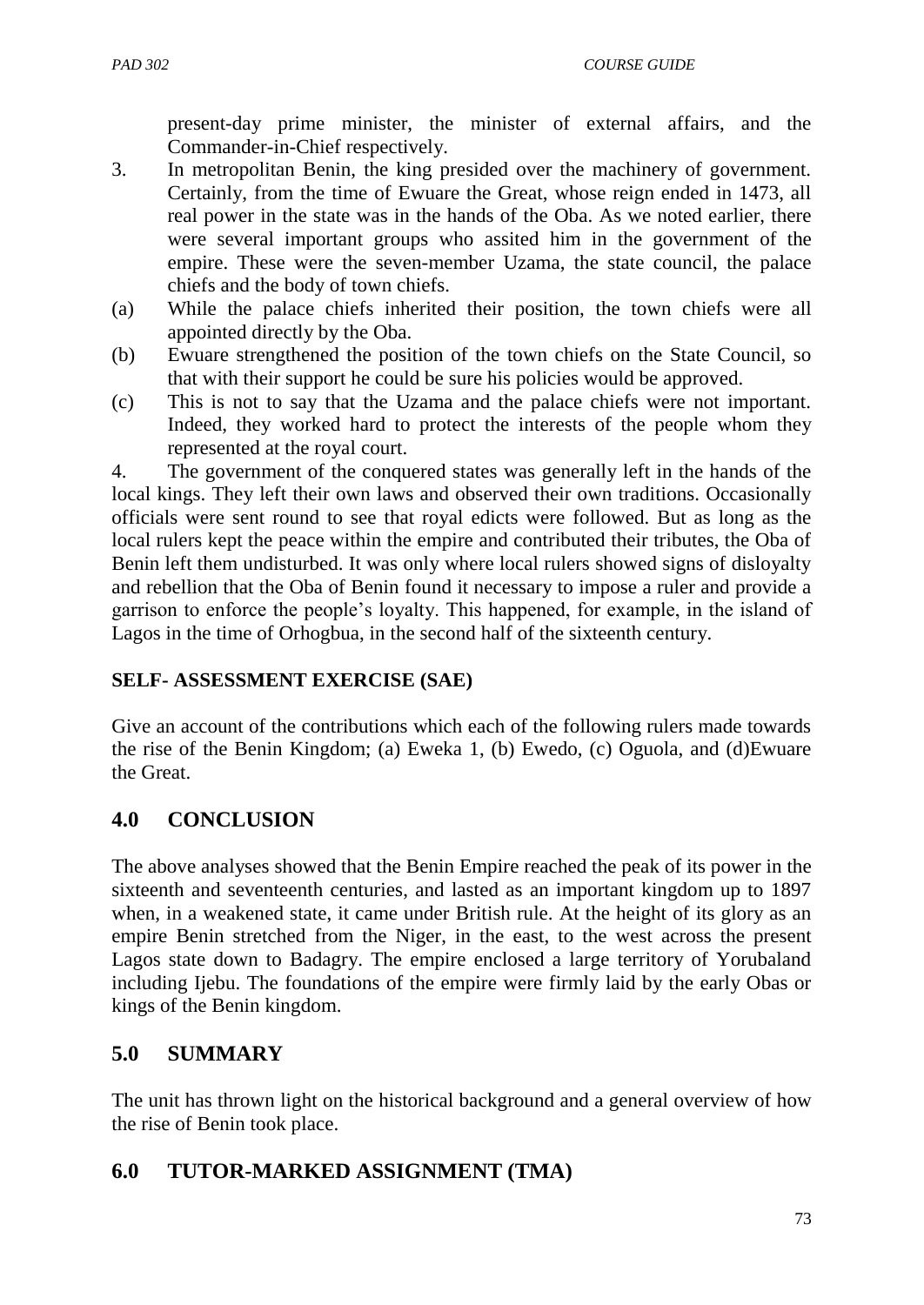- 1. Give an account of the contributions which each of the following rulers made towards the rise of the Benin kingdom;
	- (a) Ozolua,
	- (b) Esigie, and
	- (c) Orhogbua.
- 2. What are the duties of the official groups in the Oba"s household

#### **7.0 REFERENCES/FURTHER READING**

Anyaele, J.U. (2003). *Comprehensive Government*. Lagos: A Johnson Publishers, Ltd.

- Buah, F.K. (1978). *West Africa since A.D. 1000.* London: Macmillan Education Limited.
- Dibie, C.C. (2007). *Essentials of Government*. Ibafo, Ogun State: TONAD Publishers.
- Elaigwu J.I. *et al.* (1994). *Federalism and Nation Building in Nigeria: The Challenges of the 21st Centu*ry. Abuja: National Council on Intergovernmental Relations.
- Falola, Toyin, & Dare Oguntomisin.(2001). *Yoruba Warlords of the 19th Century*. Trenton, NJ: Africa World.
- Nwankwo, B.C. (2002*). Authority in Government Nigeria and World Politics*. Onitsha: (Revised ed.). Abbot Book, Ltd.
- Ofoegbu, G.A.I. (1999). *Modern Government*. Onitsha: Mass Foundation Publications Ltd.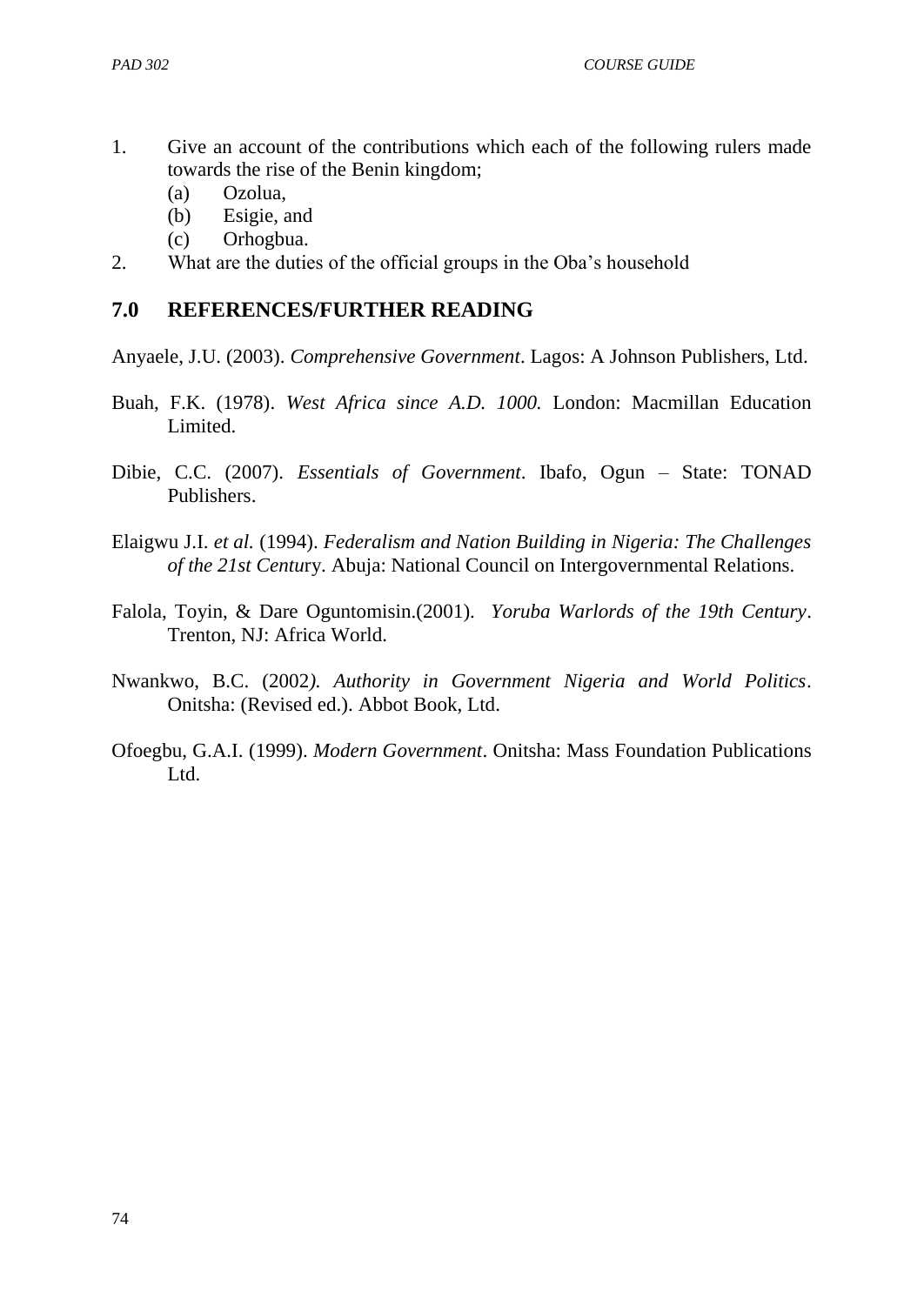### **UNIT 3 THE CULTURAL HERITAGE OF BENIN KINGDOM**

#### **CONTENTS**

- 1.0 Introduction
- 2.0 Objectives
- 3.0 Main Content
	- 3.1 The Cultural Heritage of Benin Kingdom
		- 3.1.1 Wealth of Benin Kingdom
		- 3.1.2 Decline of Benin Kingdom
- 4.0 Conclusion
- 5.0 Summary
- 6.0 Tutor Marked Assignment
- 7.0 References/Further Reading

### **1.0 INTRODUCTION**

In this unit, attempt is made to present to you a general overview of the cultural heritage of Benin, the wealth of Benin and the decline of Benin in details.

### **2.0 OBJECTIVES**

At the end of this unit, you should be able to:

- explain how the cultural heritage of Benin took place
- explain the sources of benin wealth
- explain the decline of Benin;

### **3.0 MAIN CONTENT**

## **3.1 The Cultural Heritage of Benin Kingdom**

The early Portuguese, who came into contact with Benin, have left records emphasising the very high degree of civilisation which the Benin Empire had reached prior to their arrival. The many works of arts in wood, ivory, bronze and terra-cotta preserved in both local and overseas museums confirm these records.

- 1. Before the arrival of the white people, the kingdom was well-established. Order and peace prevailed. The capital itself was a well-laid-out city with broad streets and well-kept quarters, and enclosed with high walls.
- 2. The craftsmanship displayed in Benin appears to surpass that of most other ancient African kingdoms. Some scholars maintain that the pieces of art were the creation of the Yoruba. This, to say the least, is very debatable. Recent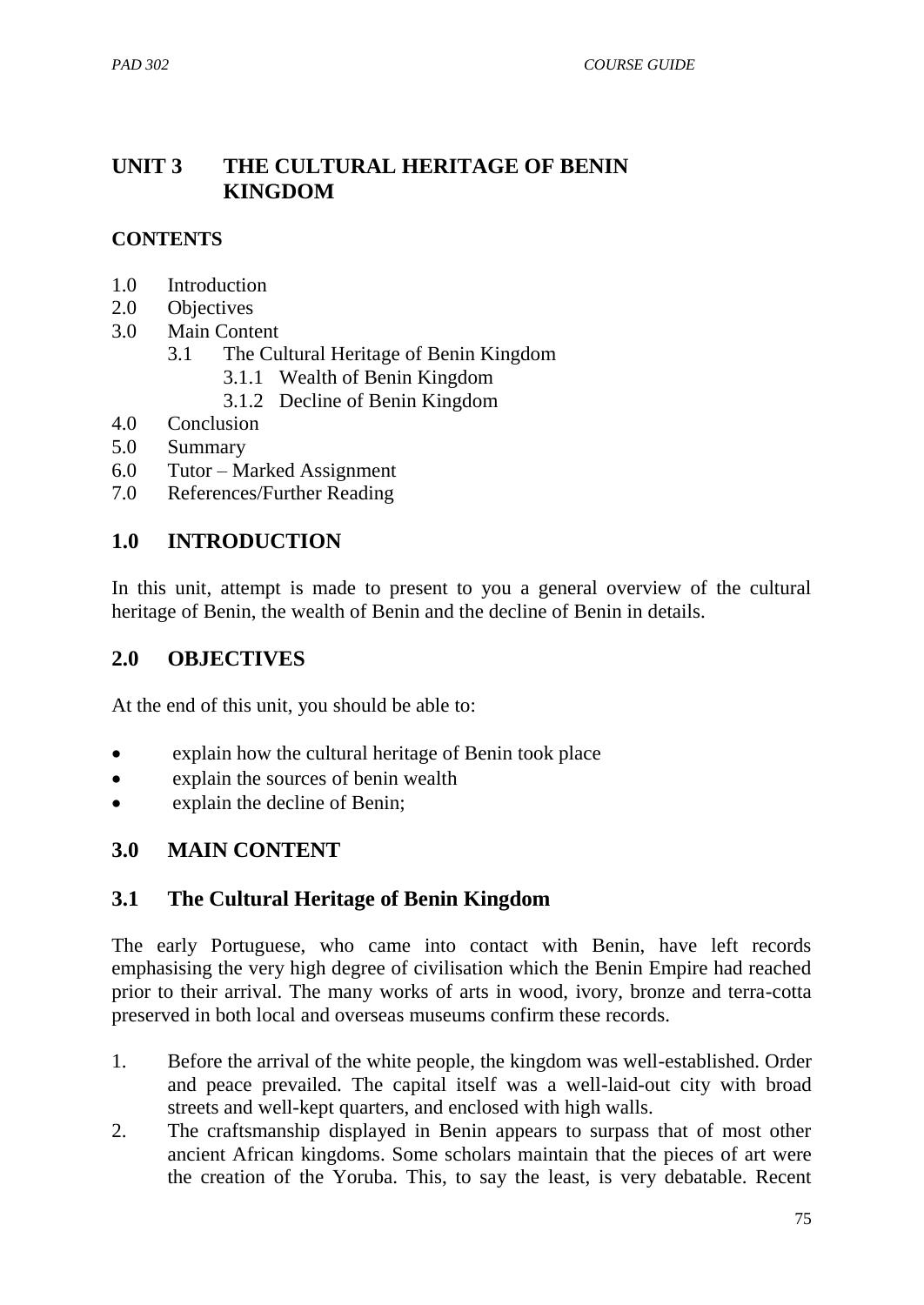archaeological finds in Benin include works in copper and its alloys and forged and engraved tin bronzes which experts have dated back to at least the thirteenth century A.D, that is, before the legendary episode of Oranmiyan"s stay in Benin.

- (a) What is likely, from the archaeological findings so far available, was that the Bini learned the art of bronze casting from the Ife artists. But once having acquired this art, Benin became a cultural centre in its own right.
- (b) As in the bronzes of Ife the bronze casting was done by the Cire Perdue (a French expression meaning "lost wax") method. The object to be cast is first made in wax which is easy to mould into the required shape. For some objects, like bronze heads, a core of inner clay was first made and then covered with a thin layer of clay. The model was heated until the wax melted away; hence the expression "lost wax"

Molten metal was then poured into the space left by the wax. After a time the bronze or metal cooled and became solidified. The clay was then broken off leaving the metal in the desired shape. These figures were famous for their naturalism, though many were in a more stylistic form, not representing any actual person or animal. These pieces of art were mainly representations of heads, models of animals and other human figures.

- (c) According to the descriptions of the Portuguese, these works of art were used to decorate the royal palace and other important state buildings. They depict Bini chiefs in a variety of occupations and leisure activities. As such, they depict much of the history and social life of the Bini at the height of their greatness.
- 3. The different craftsmen formed themselves into guilds, and enjoyed royal patronage.

# **3.1.1 Wealth of Benin Kingdom**

- 1. From some of the objects which archaeologists have unearthed in Benin, historians believe that, long before the advent of the Europeans, the Bini were involved in trading with merchants in the hinterland and beyond. They had thus established trading links with the people of the Western Sudan. Their own craft products were exchanged for imported goods. The revenue from trade was thus a great source of wealth.
- 2. Another source of wealth was the products of agriculture and fishing in the many rivers of the Niger delta area.
- 3. When it became an empire, Benin gained a considerable amount of its revenue from tributes received from subject states which were largely paid in kind.
- 4. With the advent of the Portuguese other opportunities of trade opened up. The Bini became middlemen and profited greatly from the large-scale trade which developed with the Europeans; this was dominated by the trade in slaves.

# **3.1.2 Decline of Benin Kingdom**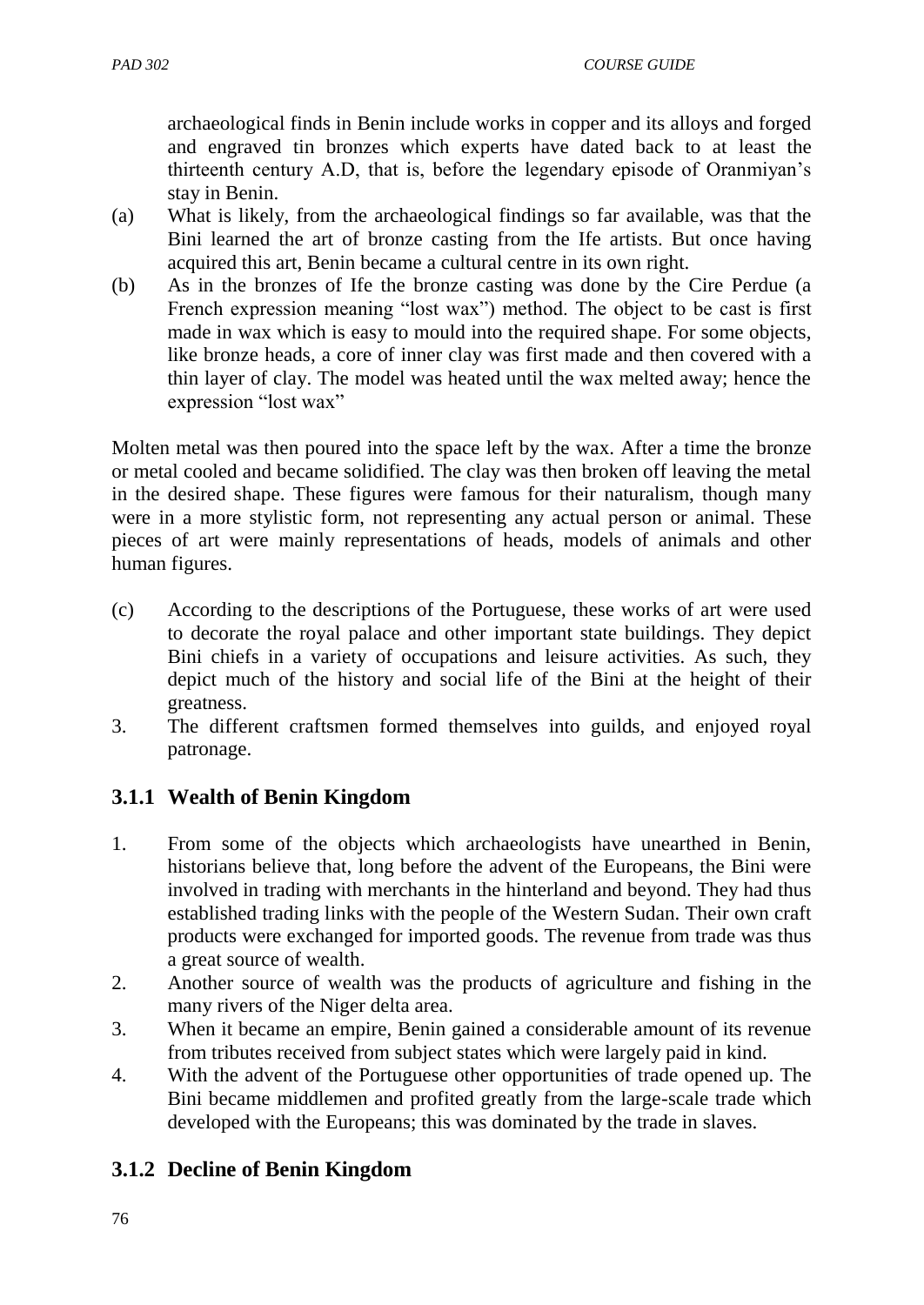Benin reached its peak at the end of the sixteenth century. Thereafter it began to decline. The following were some of the more important reasons for this.

- 1. The frequency of succession disputes was a constant source of weakness in Benin. More often than not, on the death of an Oba, there emerged a number of different claimants for the throne. Even though from the eighteenth century it became customary to appoint the first son of the deceased Oba as the new ruler, there were still times when intrigues caused disunity.
- 2. After Orhogbua the administration proved to be too weak, even under strong kings, the provincial rulers were allowed too much autonomy.
- 3. With the growth of overseas trade, from the seventeenth century onwards, it was found that the ports of Benin were not reliable, for example, the mouth of the Gwatto river tended to silt up. The traders therefore began to use the the river Warri instead, and this move was obviously against Benin"s interests.
- 4. From the seventeenth century onwards, Oyo"s political ascendancy had a harmful effect on Benin, part of which, in fact, as we have seen was annexed by the Alafins of Oyo.
- 5. Despite these weakening factors the kingdoms of Benin remained important down to the end of the nineteenth century when it came under the British colonial sphere of influence.

### **SELF- ASSESSMENT EXERCISE (SAE)**

Write a brief account of the cultural heritage of the Benin kingdom.

## **4.0 CONCLUSION**

The above analyses show that Benin, now capital of the Edo State of Federal Nigeria, has been a city of great importance since at least the beginning of the fifteenth century. It became the centre of a great kingdom and, later, of a large empire which stretched from the Lower Niger in the east, to the frontiers of modern Dahomey in the west, and far inland taking in much of Yorubaland. The people of the kingdom, called Bini, spoke the Edo language. Some historians hold the view that Benin owned its rise to power to its early contact with the Portuguese. This view is not supported by the records of the Portuguese themselves who, on their first arrival in Benin, spoke of the kingdom"s high degree of civilisation; these records clearly show that the Europeans were extremely impressed with the size of the empire and the effective system of government.

# **5.0 SUMMARY**

The unit has thrown light on the general overview of the cultural heritage of Benin, the wealth of Benin and the decline of Benin in details.

## **6.0 TUTOR – MARKED ASSIGNMENT (TMA)**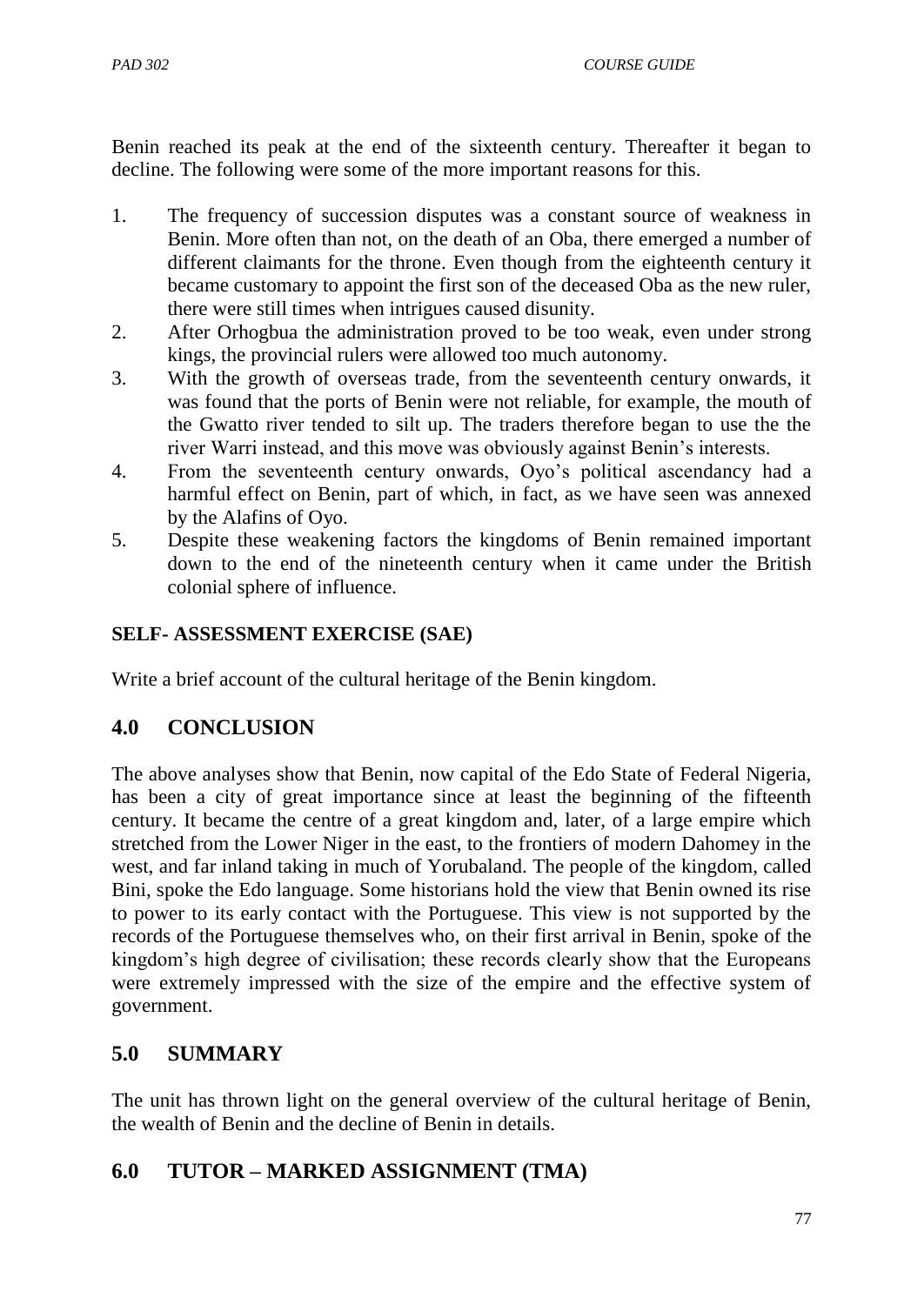Describe how and why the kingdom of Benin fell.

#### **7.0 REFERENCES/FURTHER READING**

Anyaele, J.U. (2003). *Comprehensive Government*. Lagos: A Johnson Publishers, Ltd.

- Buah, F.K. (1978). *West Africa since A.D. 1000.* London: Macmillan Education Limited.
- Dibie, C.C. (2007). *Essentials of Government*. Ibafo, Ogun State: TONAD Publishers.
- Elaigwu J.I. *et al.* (1994). *Federalism and Nation Building in Nigeria: The Challenges of the 21st Centu*ry. Abuja: National Council on Intergovernmental Relations.
- Falola, Toyin, & Dare Oguntomisin.(2001). *Yoruba Warlords of the 19th Century*. Trenton, NJ: Africa World.
- Nwankwo, B.C. (2002*). Authority in Government Nigeria and World Politics*. Onitsha: (Revised ed.). Abbot Book, Ltd.
- Ofoegbu, G.A.I. (1999). *Modern Government*. Onitsha: Mass Foundation Publications L<sub>td</sub>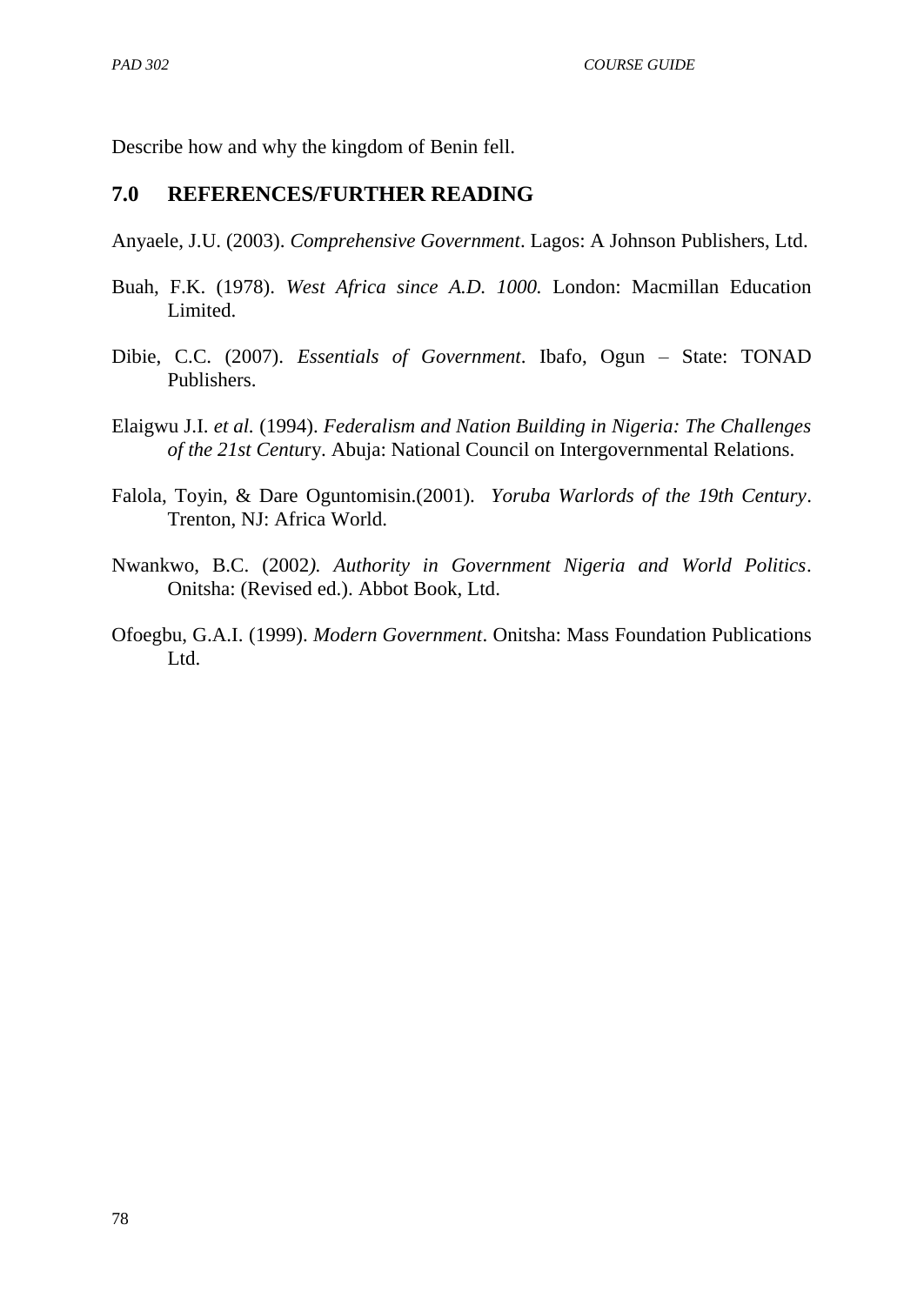# **MODULE 5**

- Unit 1 The Origin of the Ibo
- Unit 2 Ibo System of Government
- Unit 3 Origin of the Niger Delta
- Unit 4 The Peoples of Southern Nigeria

## **UNIT 1 THE ORIGIN OF THE IBO**

### **CONTENTS**

- 1.0 Introduction
- 2.0 Objectives
- 3.0 Main Content
	- 3.1 The Early History of Igbos
		- 3.1.1 Ibo Groups
- 4.0 Conclusion
- 5.0 Summary
- 6.0 Tutor Marked Assignment
- 7.0 References/Further Reading

### **1.0 INTRODUCTION**

In this unit, attempt is made to present to you the historical background and the general overview of the origins of Ibo. In this unit therefore, we are concerned with a general overview of the origins of Ibo.

### **2.0 OBJECTIVES**

At the end of this unit, you should be able to:

- explain how the early history of the Ibo emerged
- explain the Ibo groups.

## **3.0 MAIN CONTENT**

### **3.1 The Early History of Igbos**

The Igbos are republican by nature. They maintained a decentralised and a cephalous society. Igbo society was democratic and egalitarian. In Nigeria, the Igbos generally occupies the former Eastern region and a part of the former Mid-Western region. The Igbo unlike the Yoruba and the Hausa – Fulani, had a complex and complicated system of administration in pre-colonial era. The Igbo generally had no kings or chiefs. They operated a democratic system of government. The executive, legislative and judicial powers were vested in the Oha-na-eze, the council of elders; the Ofo title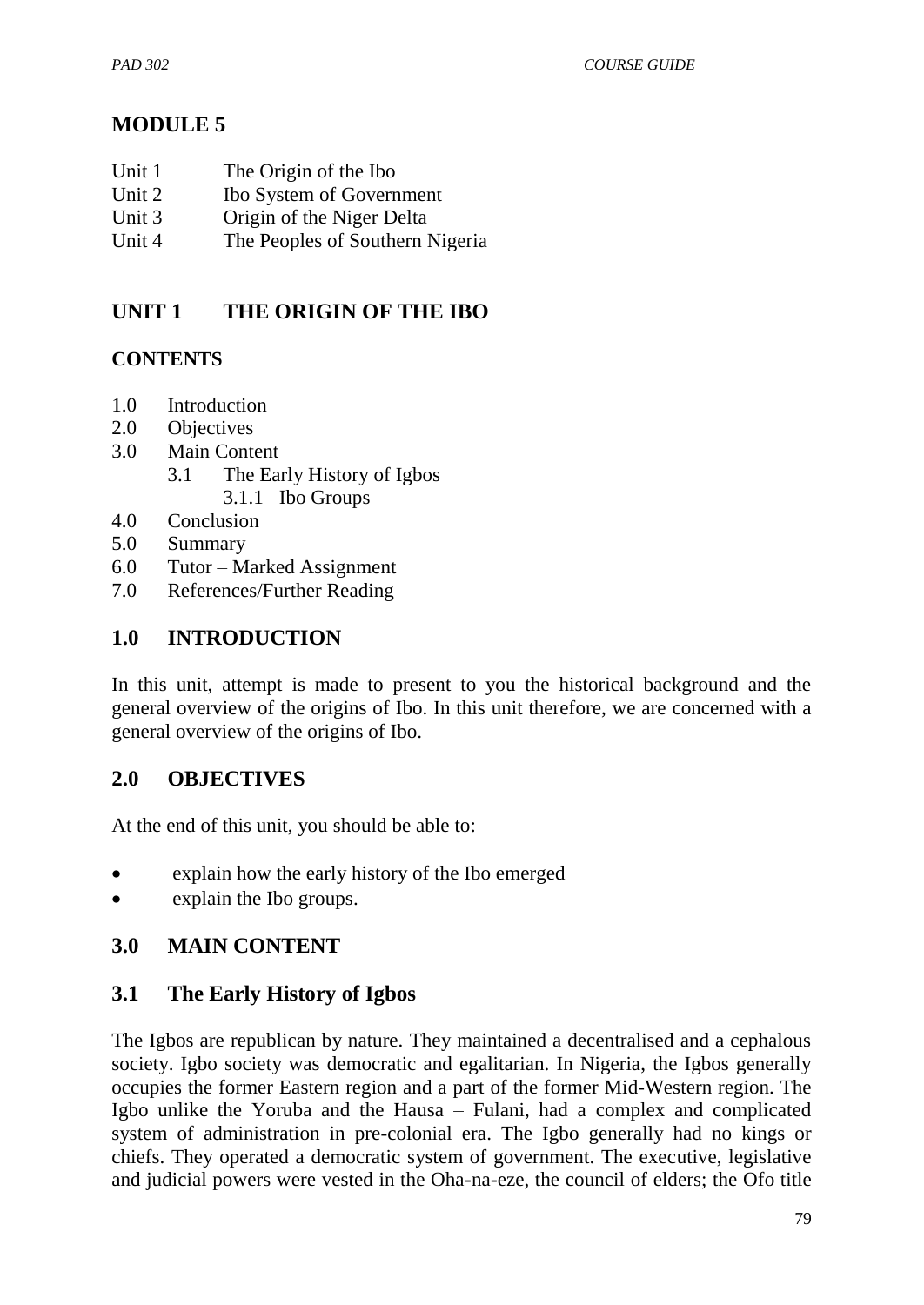holders; the family; the Ozo title holders; the Age – Grades, the Umuada, and the "Ala" or the Earth's goddess represented by a Chief Priest.

The Ibo generally followed what is called a segmentary pattern of political and social organisation. In place of the large units which formed kingdoms in other place, lbo society was based on small units. Because of this pattern the Ibo and some of their southern neighbours never develop great empires or kingdoms. This may be one reason why much less is known about the early history of the Ibo then about other West African peoples.

- 1. Oral tradition of a section of the Ibo alleges that their ancestors originated in the, north; possibly, as some historians maintain, in Egypt. The traditions are, however, silent as to the precise location of their original homes.
- 2. Coming to historic time the Ibo traditions maintain tha awka and orlu were the earliest settlement which the Ibo made in present –day Nigeria. It is belived that they emerged in this area as an important people about the beginning of the fourteenth century or perhaps even earlier.
- (a) As the population increased, the Ibo moved out in different directions from the original areas of settlement. Towards the south, they moved as far as the Niger dalta where they success in expelling the lbibio who had to find homes.
- (b) This southward move was of great significance for the history of the Ibo. The southern Ibo gained possession of the celebrated ibini shrine of the Ibo. It also becomes the symbol of unity of the Ibo people, despite the segmentary system of lbo political organisation. Later similar shrines were installed in many part of lboland. Notable among these were the Agballa at Akwa the lgweke oracle of Umunora, and the Amadioha oracle at ozuzu

# **3.1.1 Ibo Groups**

At the height of their development, in about the sixteenth century, the Ibo population spread over a vast territory, extending far beyond the frontiers of the present day East century state.

As the Ibo settlements increase, so the people become separated into five principal groups" .different disdincts also developed. The five principal group of the nof the Ibo were the following:

- The Onitsha Ang Nri Awka Ibo; they lived in the north of lboland.
- The owerri Ibo, who lived in the south; the Western Ibo lived on the west bank of the Niger; they are now part of the mid –west sate of Nigeria; to the east were the cross river lbo.

In the north- eastern territories were the ogoja Ibo. As the Ibo spread and became established in different localities, the groups different from one another not only in language and religious practices, but also in customs and methods of government. As one historian has explained some of these differences have been in response to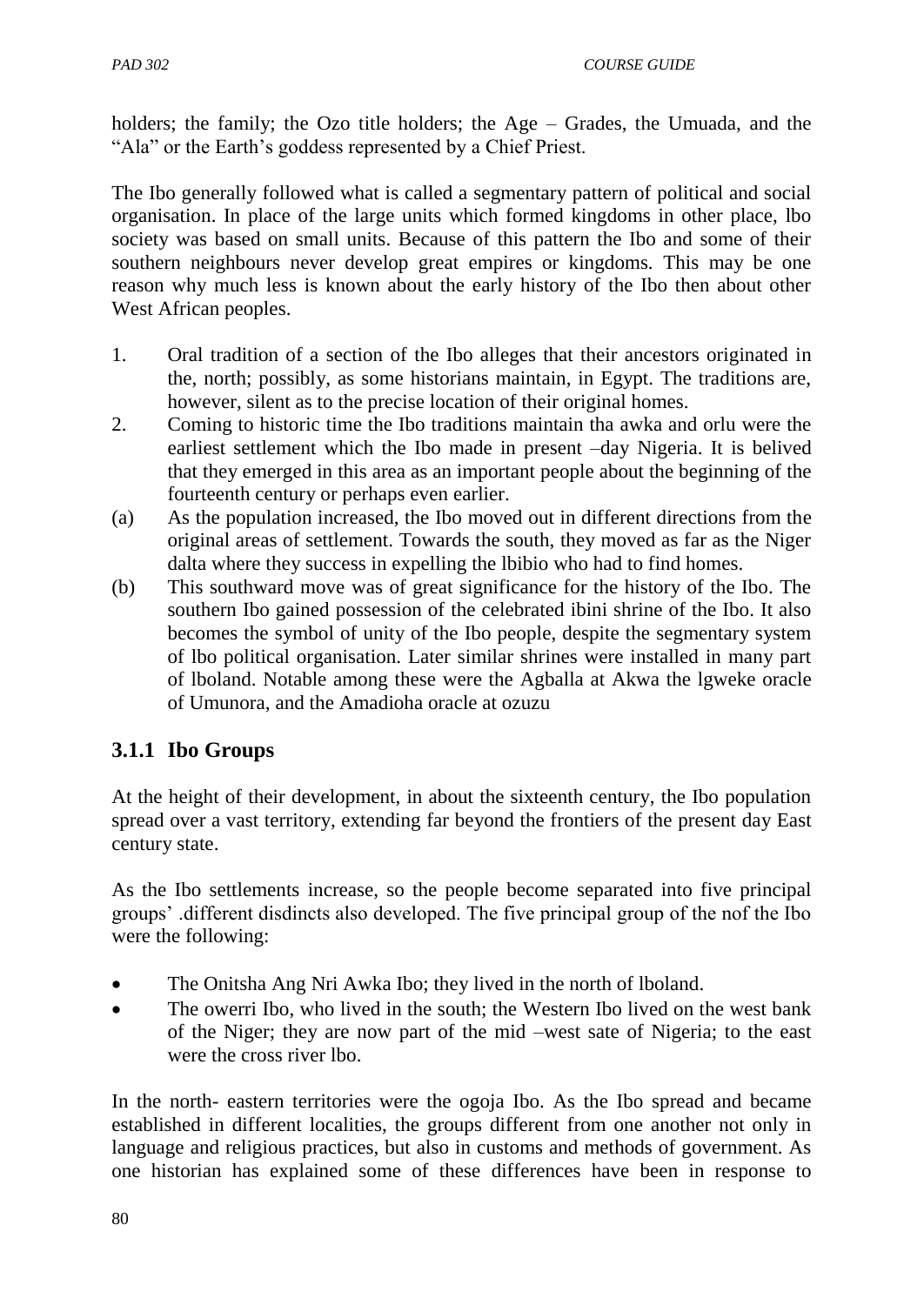verying natural condition and problems in the locality. Thus, it was to be expected that the nri awka Ibo faced by stong northern neighbours would develop centralised government, strong enough to face external forces, whereas the southern groups such as the cross River Ibo facing on fears of this type, developed small unit governments.

In this study, therefore, we shall limit our discussions to the historical background and the general overview of the origins of Ibo. In this unit therefore, we are concerned with a general overview of the origins of Ibo.

### **SELF -ASSESSMENT EXERCISE (SAE)**

Explain the meaning of the term "village", "house" in the history of the Ibo.

## **4.0 CONCLUSION**

The above analyses showed that among the most dynamic and progressive peoples of Nigeria are the Ibo, now numbering well over twenty million people. Their principal home is the Enugu State of the Federation of Nigeria. But many Ibo have their permanent ancestral homes in the present-day South-South States and South-East States of Nigeria.

## **5.0 SUMMARY**

The unit has thrown light on the historical background and the general overview of the origins of Ibo. In this unit therefore, we are concerned with a general overview of the origins of Ibo.

## **6.0 TUTOR – MARKED ASSIGNMENT (TMA)**

What is the meaning of the phrase 'segmentary system of government'? How did this operate in Iboland?

## **7.0 REFERENCES/FURTHER READING**

Anyaele, J.U. (2003). *Comprehensive Government*. Lagos: A Johnson Publishers, Ltd.

Buah, F.K. (1978). *West Africa since A.D. 1000.* London: Macmillan Education Limited.

Dibie, C.C. (2007). *Essentials of Government*. Ibafo, Ogun-State: TONAD Publishers.

Elaigwu J.I. *et al.* (1994). *Federalism and Nation Building in Nigeria: The Challenges of the 21st Centu*ry. Abuja: National Council on Intergovernmental Relations.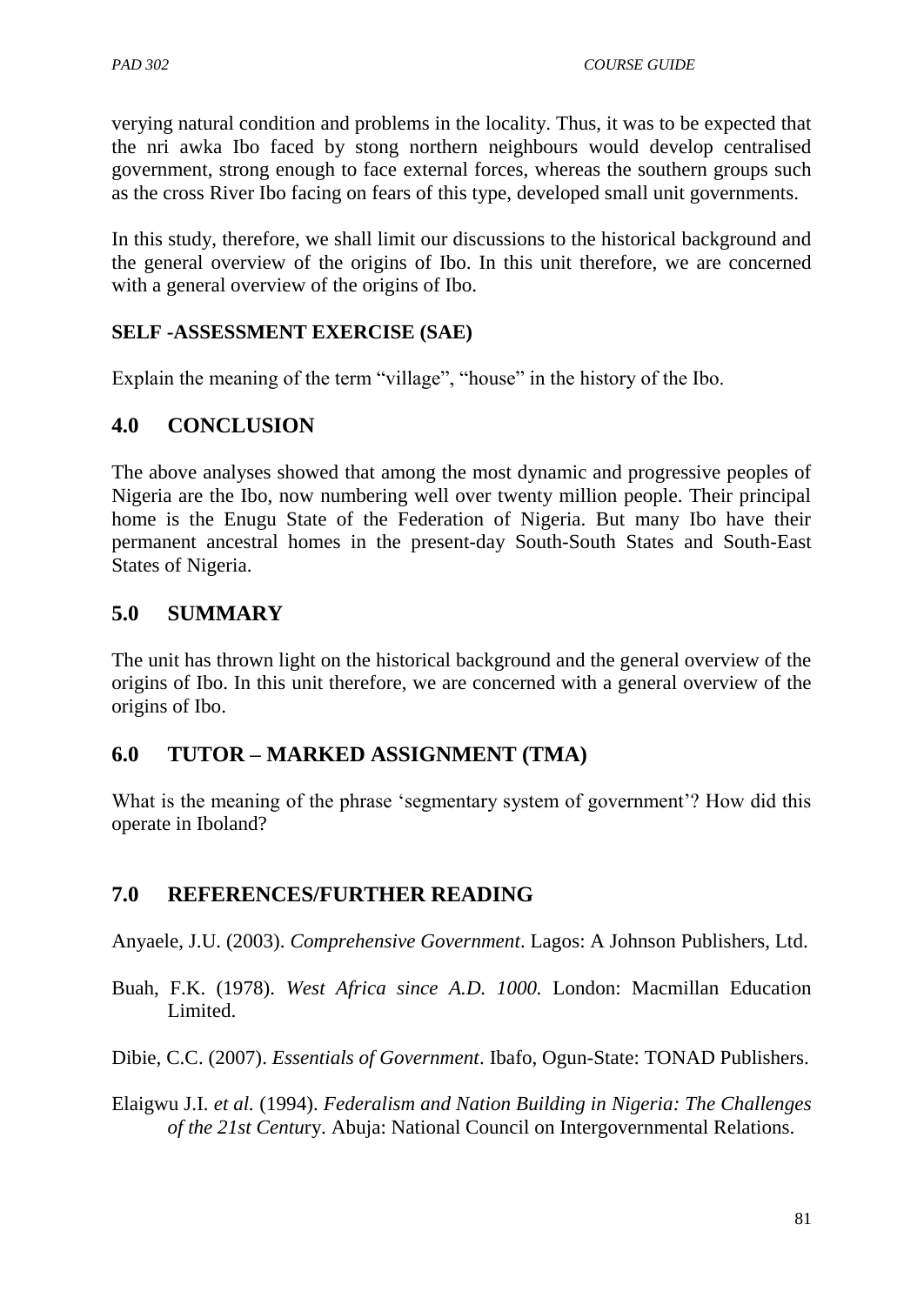- Falola, Toyin, & Dare Oguntomisin.(2001). *Yoruba Warlords of the 19th Century*. Trenton, NJ: Africa World.
- Forde, Cyril Daryll & Jones, G. I. (1950). *[The Ibo and Ibibio-Speaking Peoples of](http://www.opensourceguinea.org/2013/02/cyril-daryll-forde-and-g-i-jones-ibo.html)  [South-Eastern Nigeria](http://www.opensourceguinea.org/2013/02/cyril-daryll-forde-and-g-i-jones-ibo.html)*. International African Institute, Oxford University..
- Njoku, John Eberegbulam. (1990). *The Igbos of Nigeria: Ancient Rites, Changes, and Survival*. Lewiston, NY: E. Mellen Press.
- Nwankwo, B.C. (2002*). Authority in Government Nigeria and World Politics*. Onitsha: (Revised ed.). Abbot Book, Ltd.
- Ofoegbu, G.A.I. (1999). *Modern Government*. Onitsha: Mass Foundation Publications Ltd.
- P.A.Igbate. *Benin Under British Administration*: The Impact of Colonial Rule on an African Kingdom 1897-1938.
- Roese, P. M., & D. M. [Bondarenko.](http://en.wikipedia.org/wiki/Dmitri_Bondarenko)(2003). *A Popular History of Benin: The Rise and Fall of a Mighty Forest Kingdom*. Frankfurt am Main: Peter Lang.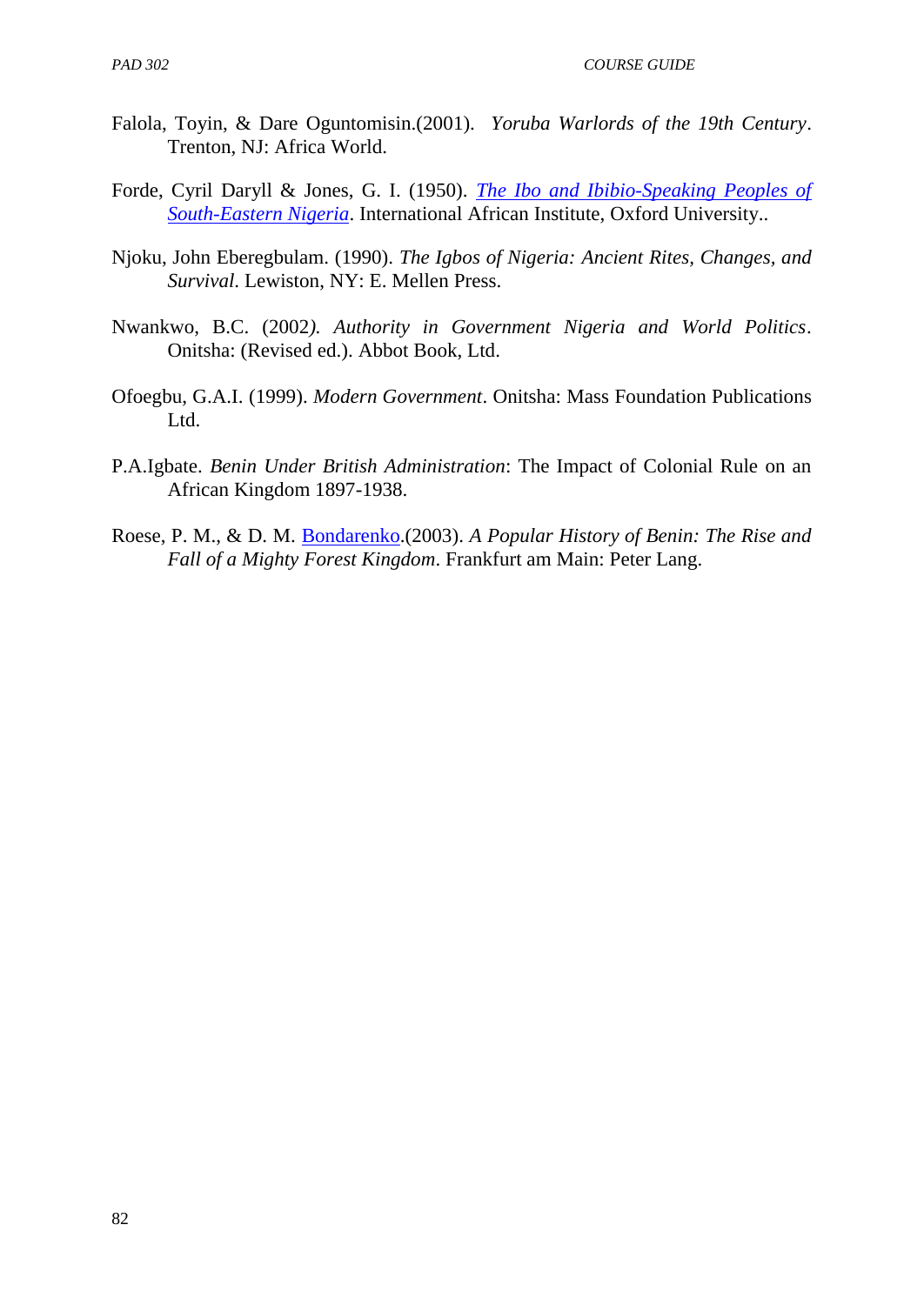# **UNIT 2 IBO SYSTEM OF GOVERNMENT**

#### **CONTENTS**

- 1.0 Introduction
- 2.0 Objectives
- 3.0 Main Content
	- 3.1 Ibo System of Government
		- 3.1.1 Political Administration**.**
		- 3.1.2 Judicial Administration
		- 3.1.3 Official Religion
		- 3.1.4 Ama-ala, or Council of Elders
	- 3.2 Oracles and Shrines in Iboland
	- 3.3 Sources of Wealth in the Iboland
- 4.0 Conclusion
- 5.0 Summary
- 6.0 Tutor-Marked Assignment
- 7.0 References/Further Reading

### **1.0 INTRODUCTION**

In this unit, attempt is made to present to you the historical background and the general overview of how the Ibo system of government was administer. In this unit therefore, we are concerned with the general overview of how the Ibo system of government was administer.

### **2.0 OBJECTIVES**

At the end of this unit, you should be able to:

- explain how the ibo system of government emerged
- explain the sources of the wealth of the Ibo.

### **3.0 MAIN CONTENT**

### **3.1 Ibo System of Government**

### **3.1.1 Political Administration**

The structural organisation of Igbo political system was based on the following:-

• Village Administration: - A village is seen as inhabited by a group of related families. Each family head held the Ofo title and all of them put together formed the council of elder. The council governed the village.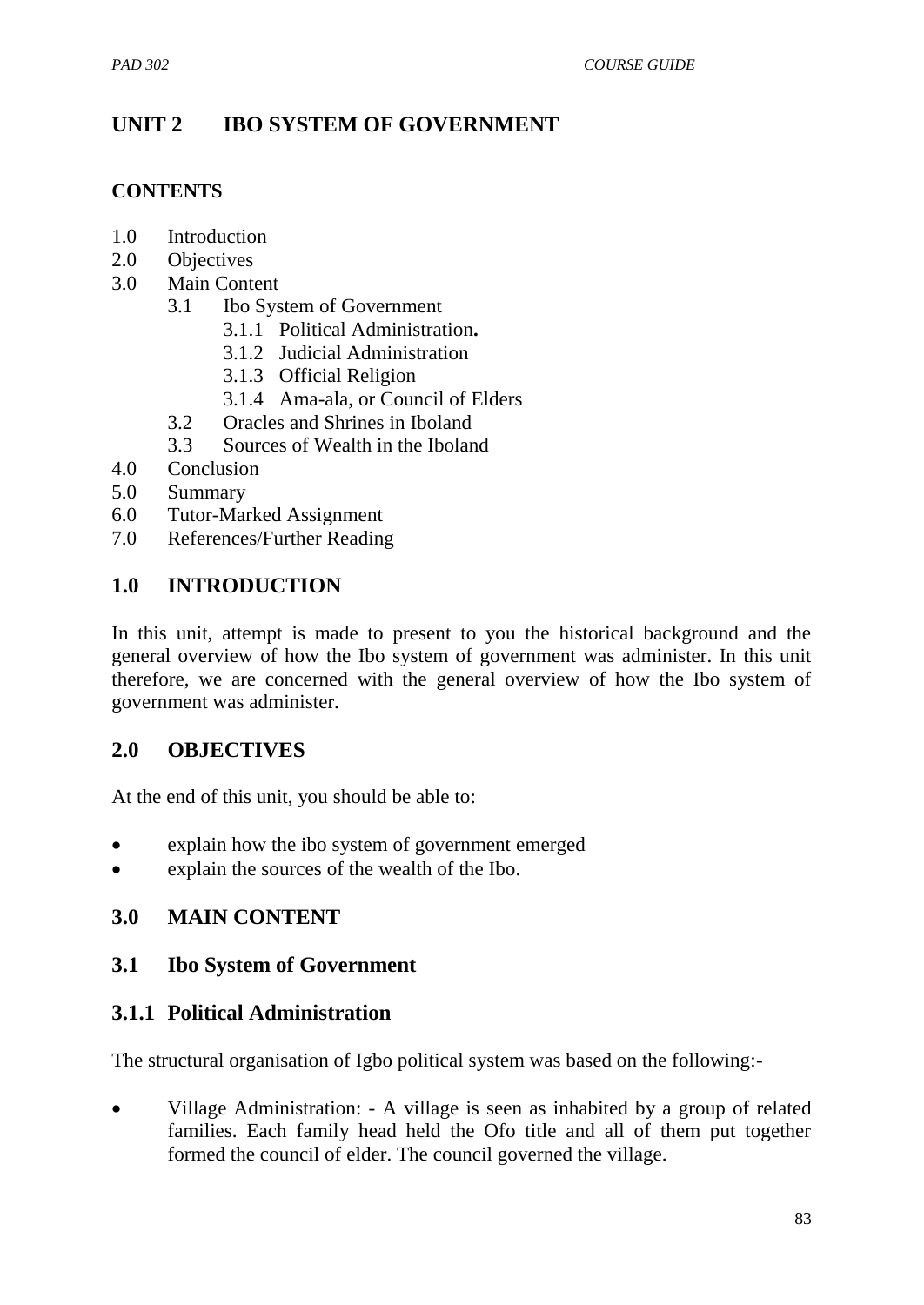- The Age Grade: The age grade are people of the same age group, they perform the following functions:
- i. Perform the public duties such as:- clearing the paths, construction of roads, and markets etc.
- ii. They were involved in the administration of the villages
- iii. They served as army for the defence of the villages against external enemy.
- iv. They acted as the police force for the maintenance of law and order.
- v. They helped in the implementation of policies made by the council of elders.
- vi. They assisted in checking abuse of powers by the paramount rulers and the council of elders.
- vii. They also perform ceremonial and cultural functions during important ceremonies in the village or communities.

The affairs of the village are discussed from time to time by family head.

The villagers make laws for themselves and even the age-grades can enact a law which the elders would accept.

Succession to leadership position was not hereditary in Igbo political system.

The political system was of a Republican on. Decisions were reached by consensus, different institutions played different important roles in the administration and powers were shared by them.

Wealthy and influential men in the community or village are given the Ozo title holders. This title makes the holder to be recognised in the society and could then preside over meetings about issues affecting the community with elders.

## **3.1.2 Judicial Administration**

Minor disputes were settled by the family while major disputes were handled by the council of elders or "Amala". The final adjudication of cases was done by the deities.

The age – grades settled cases that are minor among themselves. The earth goddess (Ala) plays a great role in judicial functions, for example, offences such as homicide, murder and birth of abnormal children are crimes against Ala.

The chief takes part in judicial settlement; the whole village may constitute itself into a court for the purpose of settling disputes. The native doctor called Dibia could also settle disputes amongst people.

## **3.1.3 Official Religion**

The official religion practiced in pre-colonial Igbo land was the traditional religion. They had chief priests who performed sacrifice from time to time to appease the gods.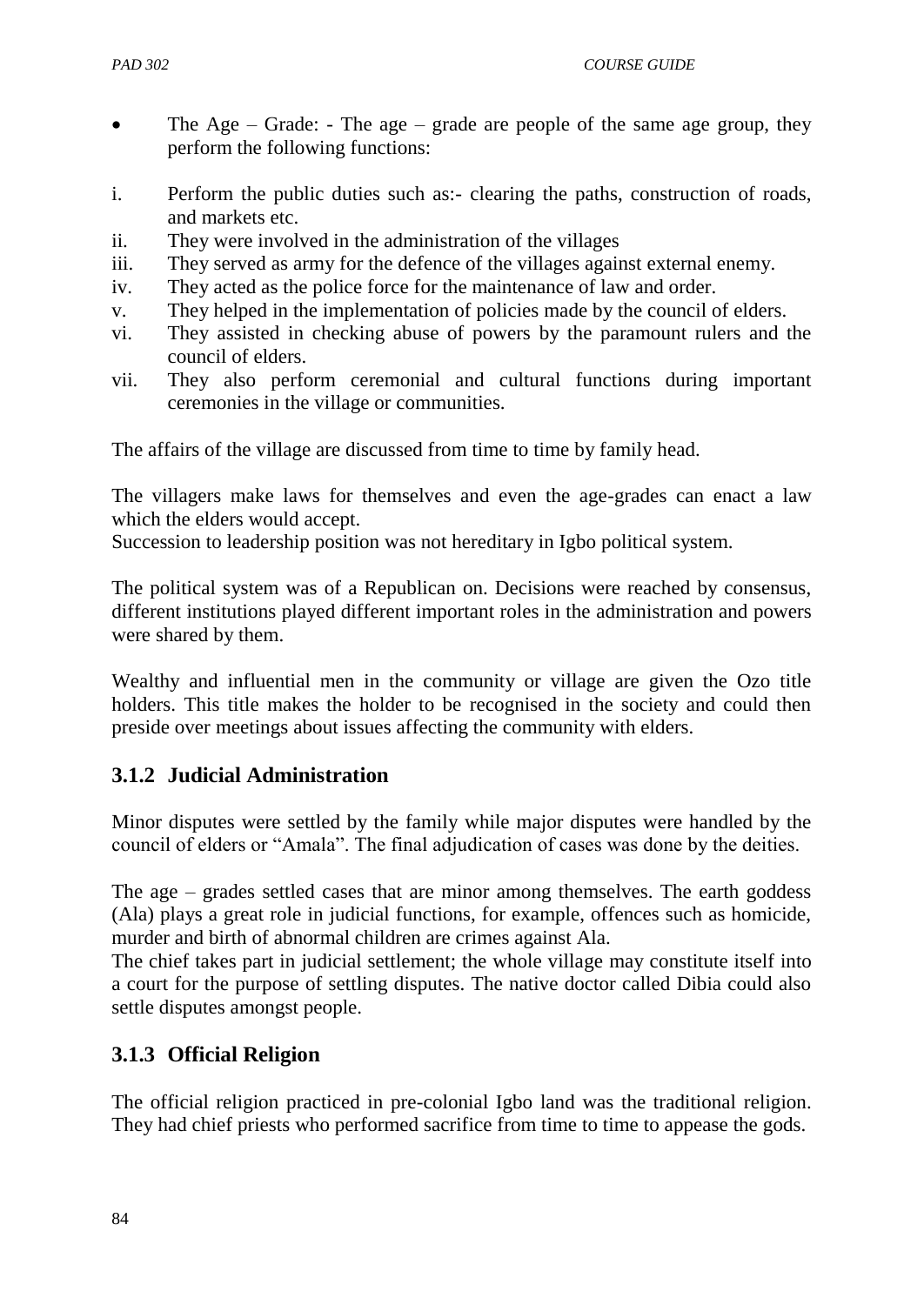The Igbos have great respect for the deities and the departed ancestors. The chief priests were the link between the people and the deities, as well as the departed ancestors. The Igbos believe in re-incarnation. Profaning of deities was a very serious offence among the Igbos. The religious lives of the Igbos were surrounded by mysticisms and superstitions.

Many writers have given the impression that, in the pre- colonial days, all the different groups of the Ibo had the same pattern of government, namely that of the city state and village units or group government. This, indeed, was not the case. The truth was that some groups of the lbo, especially those in the awka area, had kingship institutions similar to those which existed in other large west African states and in other part of based of the village" political units.

- 1. The best example of Ibo segmentary political unit appears to have exited in the territories of owerri, Aba, orlu and okigwi. The pattern was as follows:
	- (a) The smallest unit in the segmentary political system was the extended family with a common linage.
	- (b) Server extended families formed a word
	- (c) Many ward constituted a "village "generally with a market, around which the words were grouped:
- 1. As a village became large, a division occassionally took place: two or more communities emerged out of this split.
- 2. On the other hand, the marging of two or more small lineage into a larger and stronger unit was not uncommon.
- 3. All the lineages in a village community were believed to trance their origin to one common ancestor.
- 4. The government of a village community was controlled by two institutions. One was the general assembly of the citizens, the other, a restricted body, body was the council of Elder called the Ama-ala As well as being heads of the exercised families of the community, most of the member of the council of Elder exercised priestly function. General one of the elders acted as the "father "of the group.

## **3.1.4 Ama-ala, or Council of Elders**

- (1) The Ama-ala thus consisted of heads of the extended families in a village community. But to safeguard democracy, any adult male could sit on the council. In routine matters, the council was composed of the heads of the extended families; but when an individual felt that his interests demand his own presence, he had the right to attend the session of the Council of Elders handling his case.
- (2) Every adult could attend the village assembly which was summoned by the town crier on the direction of the elders.
	- (i) Each individual was entitled to a hearing at the assembly. Decisions were based on the unanimous vote of the members present at the assembly.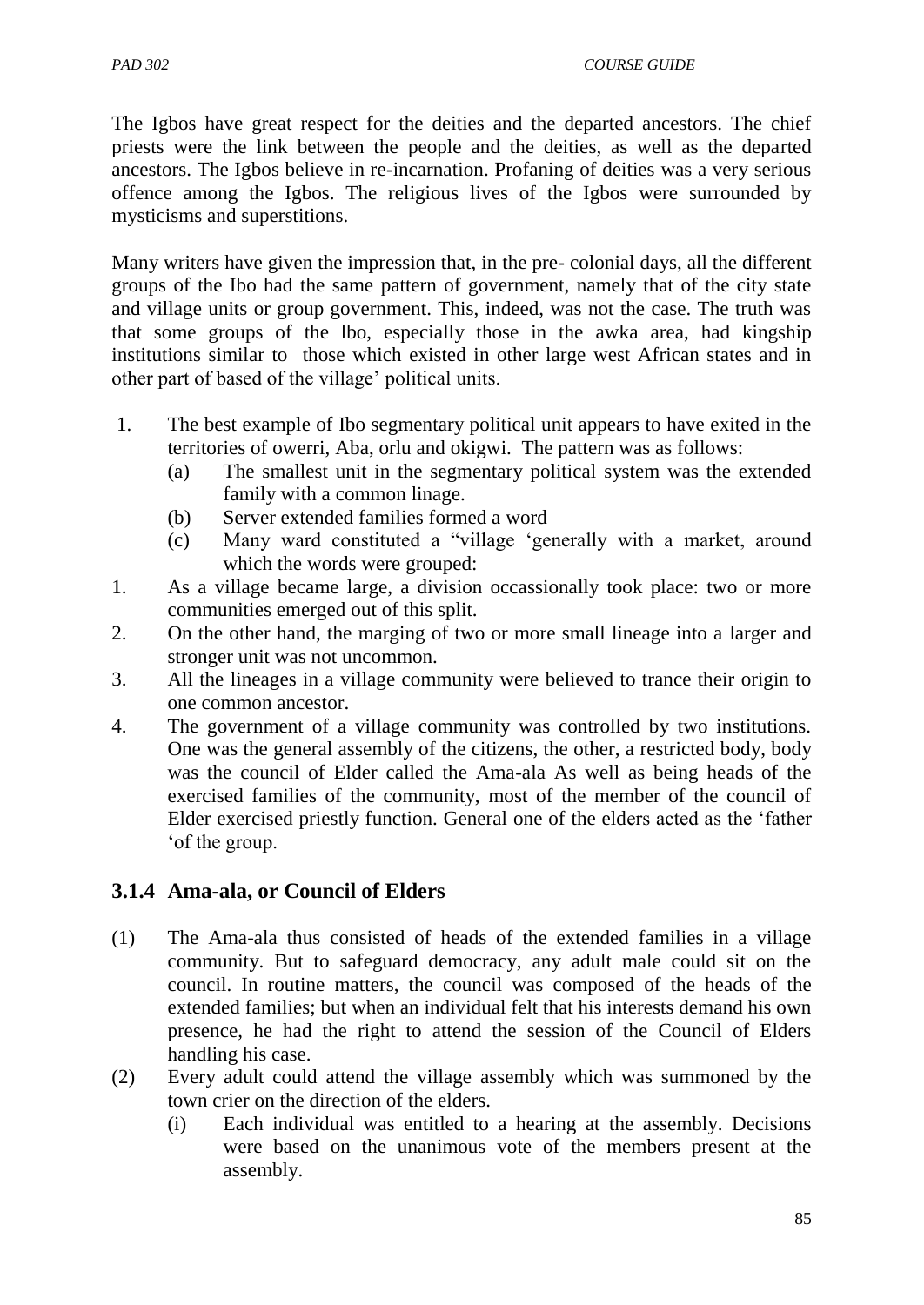(ii) When the elders refused to call the assembly, the commoners could force their will on the elders who, to maintain their dignity, could not ignore the wishes of the people. In this way the ordinary citizens had their rights guaranteed against arbitrary rule of the Council of Elders.

How was justice administered? In early Ibo society there were no formally constituted courts of justice in the modern sense. In common with nearly all other communities their courts were ad hoc ones.

Generally, serious cases came before the assembly of the citizens and the Council of Elders.

Minor quarrels between individuals were often settled privately, or before a small group of elders in the ward. Where one party still felt aggrieved, he could always appeal to the Ama-ala, or Council of Elders.

In cases where a formal hearing was necessary, both parties put forward their cases. They then withdrew and returned to hear the judgement after the adjudicators had examined each side"s case.

More often than not, however, the settlement of disputes was achieved by arbitration rather than through formal court procedure. Blame was then apportioned.

Despite the segmentary institutions of the Ibo, there existed links which brought several groups together as one people.

One of these links was marriage. Normally an Ibo married outside his village group. This was the practice since members of the village lineage, as we noted above, were descendants of a common ancestor.

Inter-village trade was another link which brought people of different communities together.

Perhaps the most important link was the oracles which brought all the Ibo together to common shrines.

## **3.2 Oracles and Shrines in Iboland**

There were many shrines in Iboland which the people frequented to consult, to settle a dispute, or to ask for special favours through the intermediary of the oracles.

Four of these oracles became famous throughout Iboland for their supposed "powers" and "gift of prediction" and for their impartiality when disputes were brought before them. These were the following;

- i) The Agballa oracle at Awka;
- ii) The Igweke Ala oracle at Umunora;
- iii) The Amadioha oracle at Ozuzu;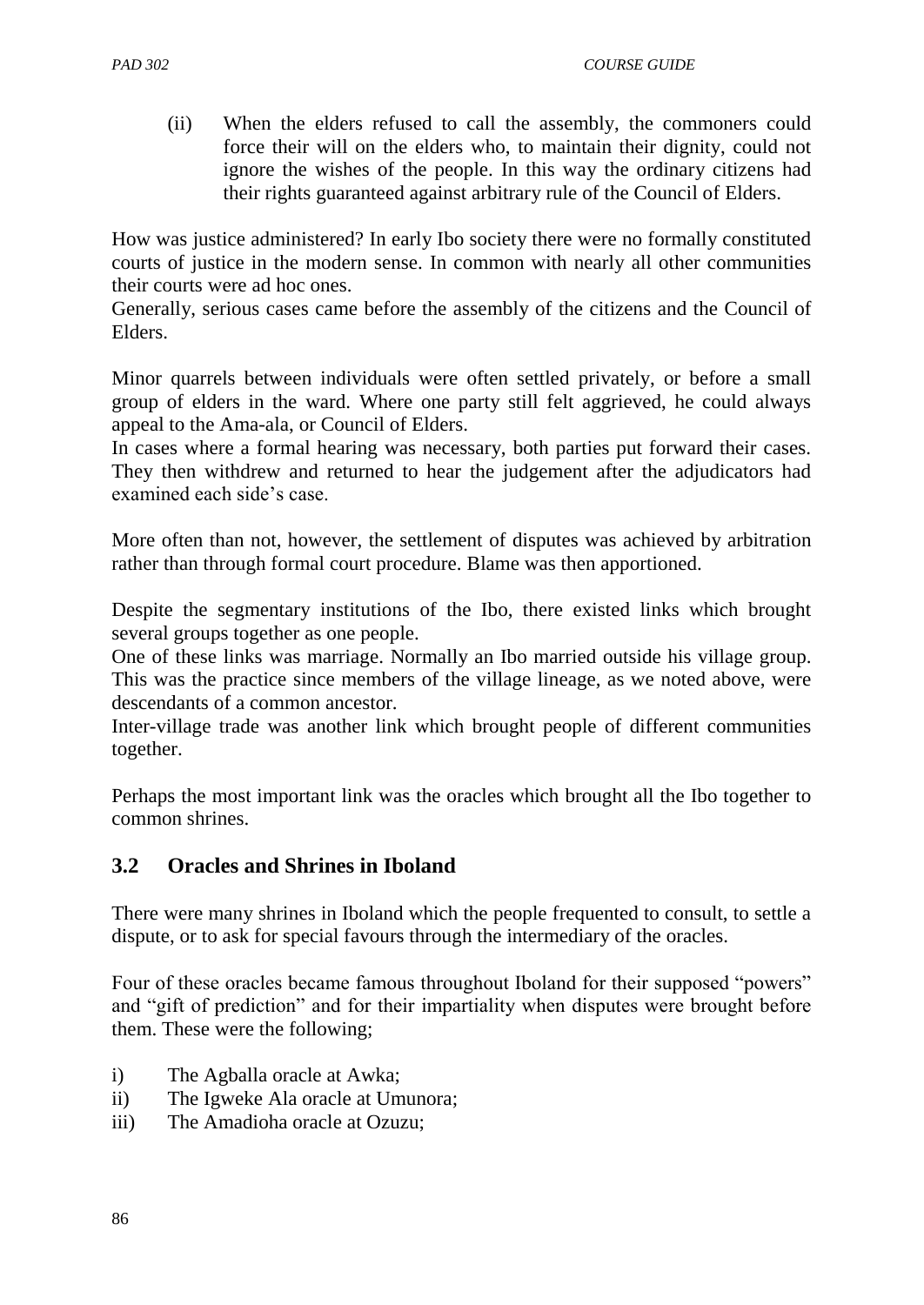The most celebrated of them was the Ibini Okpabe oracle (referred to by Europeans as "Long Juju") at Arochuku. The name means "the voice of God". It was so called because it was held to be the most powerful of the oracles. Because it was situated in the land of the Aro, the people of that territory had considerable influence in Iboland. It also gave them an advantage when trading with their neighbours.

In addition to this segmentary political system, some Ibo other than the Owerri instituted what were called "age-sets" whose membership cut across ward boundaries.

Each age-group in society had the responsibility for special community services. In this way the different age-groups maintained the tradition of solidarity among the different lineages.

In certain areas the young age-group or youth were given an effective voice in the council of Ama-ala. Among some of the Ibo any freeborn male could buy a title which enhanced his status and also initiated him into such title societies as the Ozo, Ama, and the Ekpe.

As we noted earlier it is not entirely true that kingship was unknown in Iboland. Indeed, the Ibo near the Niger (e.g. those of Onitsha) and those of Nri and Awka had kings chosen from royal lineages, who had all the centralised powers which were enjoyed by monarchs in other West African kingdoms.

It is important and worth stressing that, even in the territories where centralised kingship was unknown, there was no lack of effective government. In a sense the segmentary system offered a form of true democracy unknown elsewhere. The only danger was that the system was open to unhealthy inter-village rivalry which often retarded progress and made a united front against external forces difficult. But the inborn ingenuity of the Ibo as a people was able to overcome these dangers and to prevent them being a real threat to their security.

## **3. 3 Sources of Wealth in the Iboland**

Most parts of Iboland were within the forest zone. For this and other reasons the Ibo did not come into direct contact with the coastal European merchants until the nineteenth century; this also happened with the other forest states of West Africa. They did not benefit therefore from the wealth which the West African coastal peoples gained from trading directly with the whitemen. Nevertheless they had their own sources of wealth.

- 1. A forest-dwelling people, the Ibo grew enough food to feed themselves. This enabled them to produce luxury goods for sale.
- 2. Being a gifted and industrious people, the Ibo developed certain crafts to a very high standard quite early in their history. They also developed industries such as cloth-making (e.g. the Akwete cloth), salt manufacture, pottery, etc. Their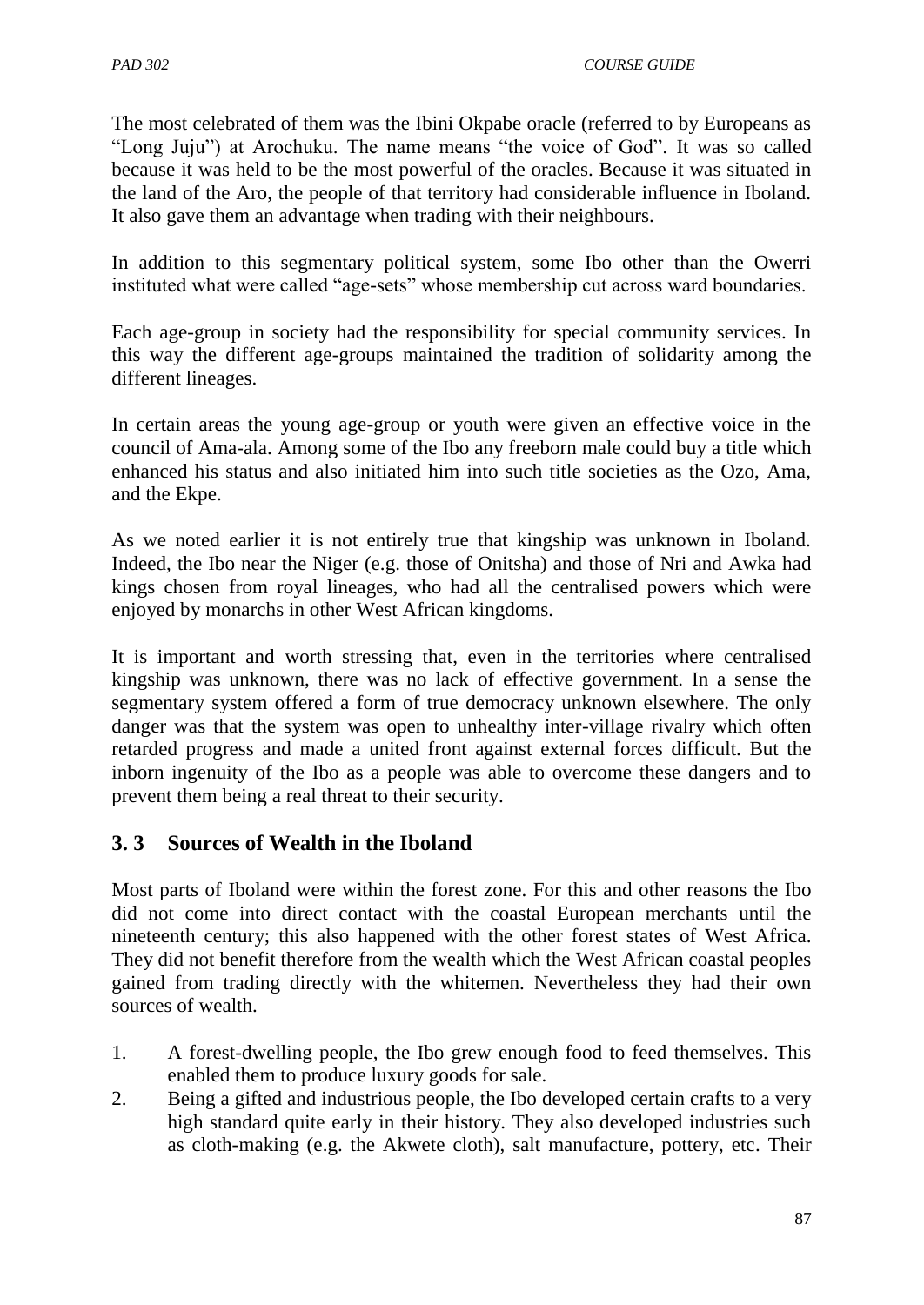smiths produced agricultural implements and weapons. The sale of these products brought in useful revenue.

- 3. Although they had no direct contact with the white traders on the coast, many of the slaves which the Europeans exported from the delta came from or through Iboland. This was another source of income.
- 4. The Aro in particular became prosperous merchants who helped the economy of the Ibo as a whole. The celebrated oracles also attracted revenue from thousands of people who assembled at the shrines.
- 5. With their distinctive democratic segmentary pattern of government, and being by disposition industrious, the Ibo emerged as enterprising people both during the colonial era and in independent Nigeria.

### **SELF- ASSESSMENT EXERCISE (SAE)**

Give an account of the sources of wealth of the Ibo up to about 1800.

# **4.0 CONCLUSION**

The above analyses showed that the Ibo and the other people, by and large, shared common political and social institutions and had similar cultures. Moreover, in the colonial period and, indeed, up to 1967, when the area was carved into three federal states, the Ibo and their southern neighbours came under one provincial administration.

## **5.0 SUMMARY**

The unit has thrown light on the historical background and the general overview of how the Ibo system of government was administer.

## **6.0 TUTOR – MARKED ASSIGNMENT (TMA)**

How was justice administered in Iboland in early times?

## **7.0 REFERENCES/FURTHER READING**

Anyaele, J.U. (2003). *Comprehensive Government*. Lagos: A Johnson Publishers, Ltd.

Buah, F.K. (1978). *West Africa since A.D. 1000.* London: Macmillan Education Limited.

Dibie, C.C. (2007). *Essentials of Government*. Ibafo, Ogun-State: TONAD Publishers.

Elaigwu J.I. *et al.* (1994). *Federalism and Nation Building in Nigeria: The Challenges of the 21st Centu*ry. Abuja: National Council on Intergovernmental Relations.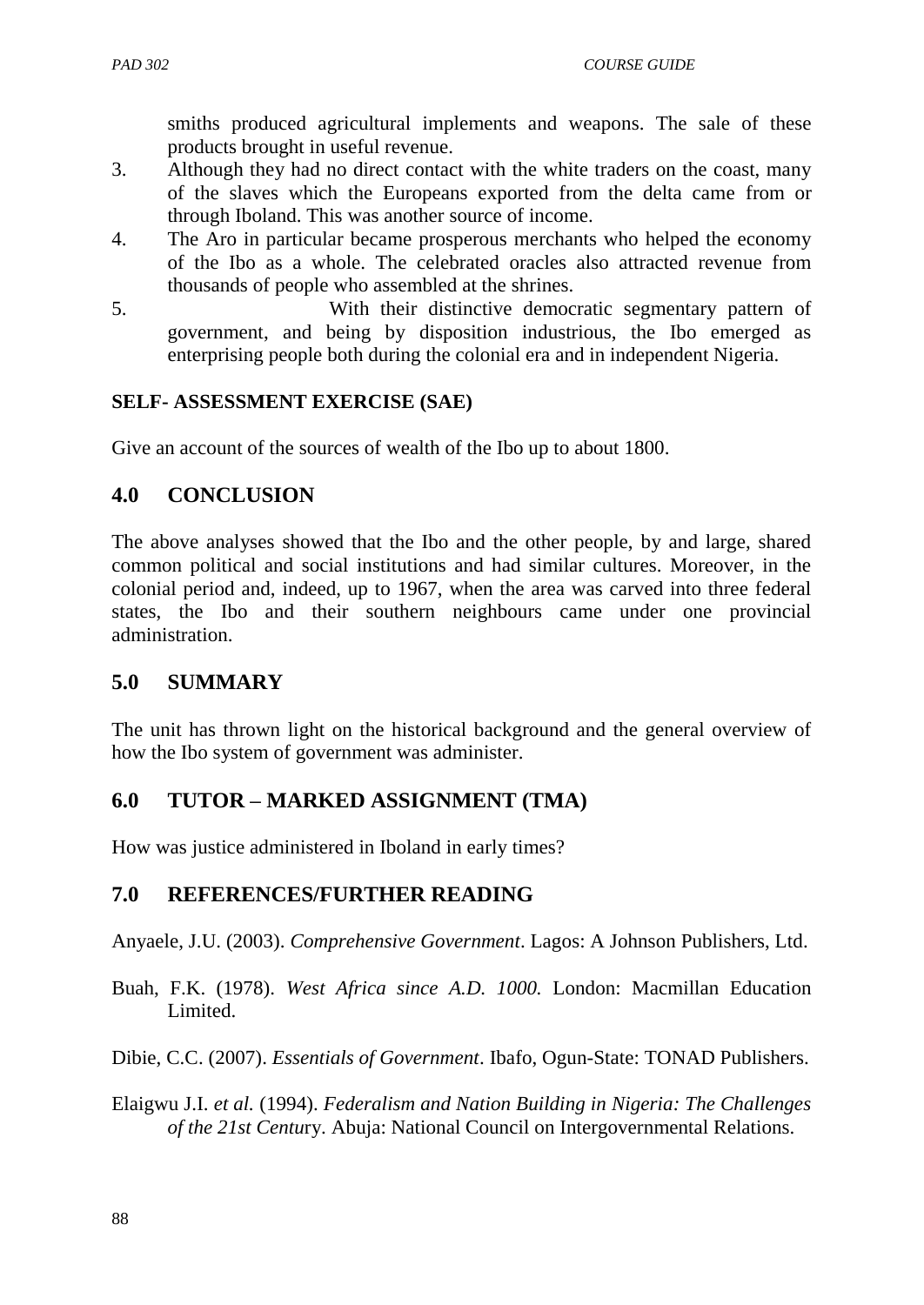- Falola, Toyin, & Dare Oguntomisin.(2001). *Yoruba Warlords of the 19th Century*. Trenton, NJ: Africa World.
- Forde, Cyril Daryll & Jones, G. I. (1950). *[The Ibo and Ibibio-Speaking Peoples of](http://www.opensourceguinea.org/2013/02/cyril-daryll-forde-and-g-i-jones-ibo.html)  [South-Eastern Nigeria](http://www.opensourceguinea.org/2013/02/cyril-daryll-forde-and-g-i-jones-ibo.html)*. International African Institute, Oxford University..
- Njoku, John Eberegbulam. (1990). *The Igbos of Nigeria: Ancient Rites, Changes, and Survival*. Lewiston, NY: E. Mellen Press.
- Nwankwo, B.C. (2002*). Authority in Government Nigeria and World Politics*. Onitsha: (Revised ed.). Abbot Book, Ltd.
- Ofoegbu, G.A.I. (1999). *Modern Government*. Onitsha: Mass Foundation Publications Ltd.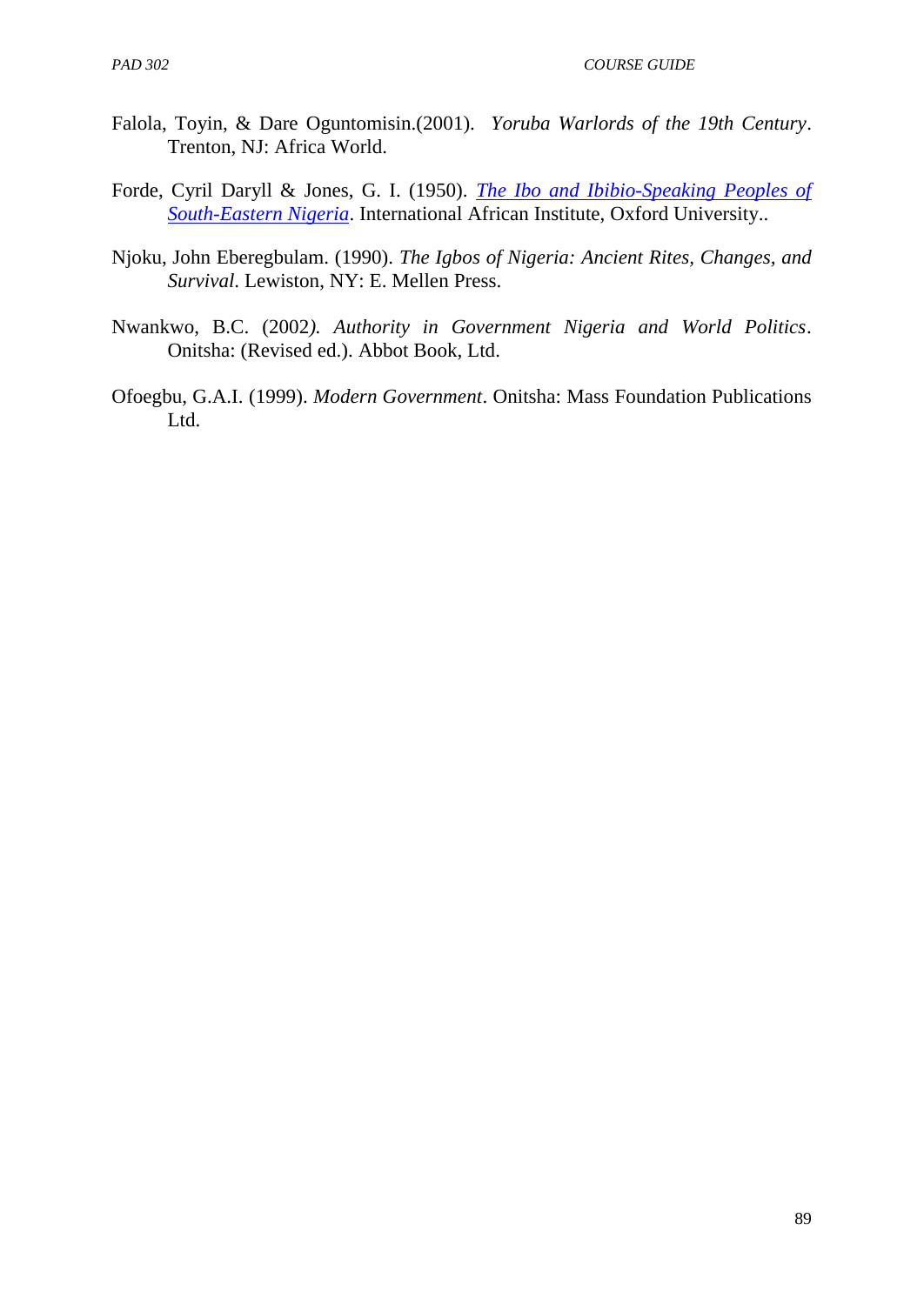# **UNIT 3 ORIGIN OF THE NIGER DELTA**

#### **CONTENTS**

- 1.0 Introduction
- 2.0 Objectives
- 3.0 Main Content
	- 3.1 Origin of the Niger Delta
		- 3.1.1 Important Peoples of Niger Delta
	- 3.2 Organisation of the Delta States
	- 3.3 Wealth of the Niger Delta
- 4.0 Conclusion
- 5.0 Summary
- 6.0 Tutor–Marked Assignment
- 7.0 References/Further Reading

# **1.0 INTRODUCTION**

In this unit, attempt is made to present to you the historical background and the general overview of the origins of the Niger Delta. In this unit therefore, we are concerned with a general overview of the origins of the Niger Delta.

## **2.0 OBJECTIVES**

At the end of this unit, you should be able to:

- explain how the early history of the niger delta emerged
- explain the Niger Delta organisations
- discuss the sources of the wealth of the Ibo.

## **3.0 MAIN CONTENT**

## **3.1 Origin of the Niger Delta**

## **3.1.1 Important Peoples of Niger Delta**

To the west of the delta were the Itsekiri and the Sobo; in the central territory were the ijaw; and to the east on the coast were the Ibibio; the Efik of Old Calabar had their homes in the eastern delta.

### 1. The Itsekiri

The origins of these people are not certain. Some traditional accounts maintain that the founding fathers came from Yorubaland; other accounts trace their origin to the Benin kingdom. The latter view seems to be stronger than the first.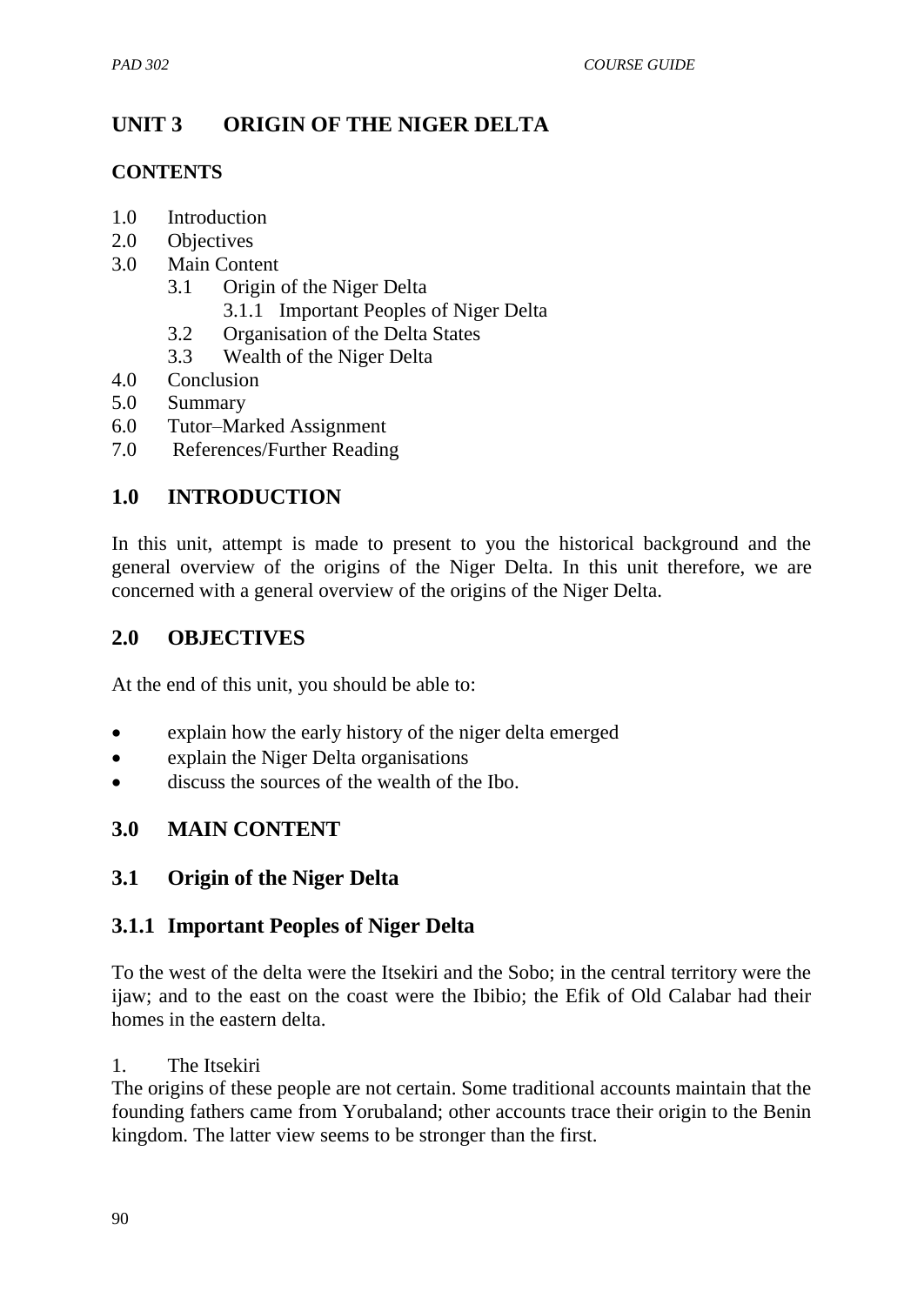- (a) According to the second traditional account, the son of a Bini called Ginuwa made a settlement near Warri towards the end of the fifteenth century. Later the king"s palace was removed to the site of modern Warri and this new settlement became the capital of an important delta kingdom.
- (b) Early in the sixteenth century, the people came into contact with the Portuguese. European trade began to influence the history of the Itsekiri. The records also give an account of Portuguese Christian missionary activities in this territory in the late sixteenth century.
- 2. The Ijaw

The Ijaw formed three important city states. These were Nembe (Brass), Kalabari and Bonny.

- (a) According to a Nembe born historican, E. J. Alagoa, Nembe emerged from three waves of immigration.
- (1) The earliest was the foundation made by three men, namely Obolo, Olodia, and Onyo who were believed to have hailed from Benin.
- (2) The second immigration is believed to have been led by Ogidiga, probably a descendant of Ginuwa, founder of the Itsekiri kingdom of Warri.
- (3) The third group of immigrants established the coastal ports of Twon and Akassa.
- (b) Among the important rulers of the Nembe were the following;
- (1) Kala-Ekule (1450-1500). He established a system of government in his kingdom. Ekule was succeeded by a number of rulers about who very little is remembered in the oral traditions of the people.
- (2) The last ruler of this dynasty was Basua who did much to carry on the work of his great ancestor, Kala-Ekule. After Basua"s death in about 1700, civil war broke out because of a succession dispute between two of his sons, Mingi and Ogbodo. The outcome of the war was indecisive, and the state was split in two and ruled by the two rivals. Because Mingi was tyrannical, many of his followers transferred their support to his brother, a peace-loving and kind ruler.
- (3) The Kalabari

The capital of the Kalabari was Elem Kalabari which emerged from two waves of immigration; one of Ijaw stock and the other of Ibibio stock. The two great early rulers of the people were Owerri Daba and King Amakiri; the latter established valuable trading contacts but his reign was characterised by a series of wars and disasters. He did, however, set up a permanent system of administration.

#### (4) The Efik

The first Efik settlement was made in about the seven-teenth century, by a section of the Ibibio people at the estuary of the Cross river. As a result of civil war, a section moved from Creek Town and settled in present-day Old Town. Because it had a better anchorage, Old Town in due course assumed more importance than the original settlement. Other settlements were later made, the inhabitants being attracted by European trade.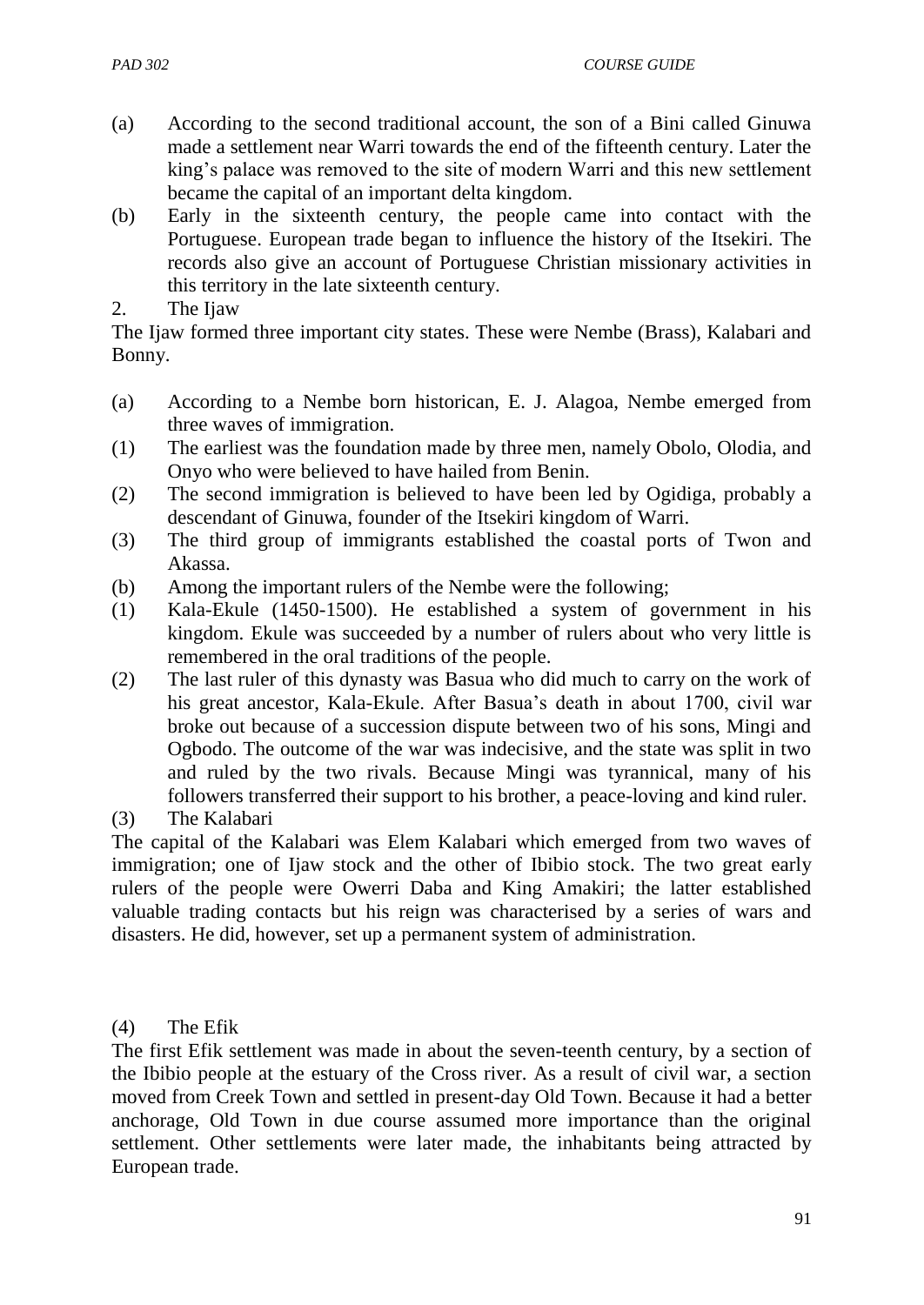## **3.2 Organisation of the Delta States**

While the Itsekiri, founders of the Warri kingdom, developed their own separate institutions similar to those of their neighbours, the Edo or Bini, the eastern groups of the delta people had many institutions in common.

Like the Ibo, the Kalabari, the Efik and the Ijaw tended to organise themselves politically into small "village" units; state affairs were managed through the system of "houses". Secret societies also played an important role in these communities, sepecially in Old Calabar, where control of the government was in the hands of the members of the secret societies rather than in those of the lineage groups.

- 1. The delta state of the Itsekiri had a centralised kingship pattern of government, similar to those of their neighbours, the Bini and the Yoruba. Their system of government through hereditary monarchs was therefore similar to that of many other West African countries.
- 2. The people of the central and eastern delta area, however, developed institutions based on "houses"
- (a) The "house" system corresponds, more or less, to the "ward" and "village" system of government of the Ibo.
- (1) Originally, the term "house" applied to the members of an extended family, and later to a "ward" in a village community. Like the system in most parts of Iboland, government in this segmentary system was in the hands of the elders of a house.
- (2) In time, the concept of the house changed in certain areas. With increasing involvement in the overseas slave trade and later legitimate trade, the house system previously organised on the basis of lineage groups, was replaced by what was called the "canoe house" system. In this system people who did not descend from the same lineage (princes, freemen, and even slaves) combined to form a corporation for the purposes of trading.
- (a) In this new organisation of the house system political office ceased to be the prerogative of people of a particular lineage group. Ascent to a high position in society now depended on merit or wealth rather than birth.
- (b) Any man of wealth could start a canoe house, provided he could maintain a fleet of canoes and men for trading.
- 3. The canoe house system in Ijaw territory started long before it became common in Efikland.
- (b) One important result of the new canoe house system, as we noted above, was that social status which had previously been determined by birth and class now became increasingly dependent on the wealth and the size of the fleet and the number of men a head of a house could command. Since it was no longer determined by the sheer accident of birth, social status now became highly competitive.
- (c) The chief of a canoe house wielded much power. Indeed he had power of life and death over members of his house. He had also to be a man of outstanding ability, since the house"s success in business depended almost entirely on his qualities.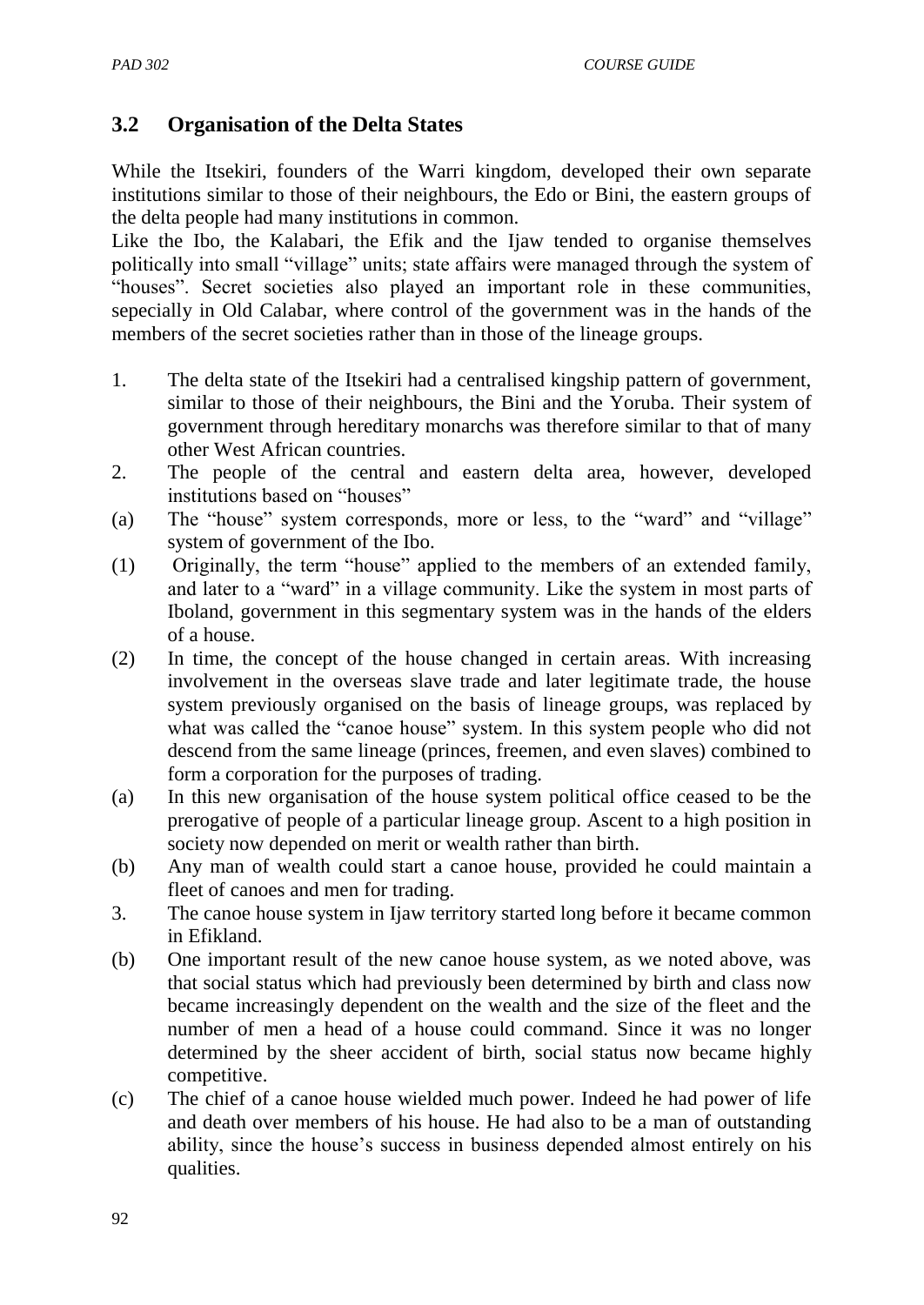- (1) In most parts of the delta, several canoe houses joined to form city states. Notable among these city states were Nembe, Kalabari, Bonny and Old Calabar.
- (2) Each city state had a capital and satellite villages and a trading region in the hinterland.
- (3) As trade increased, there emerged among the various canoe houses one chief who assumed the role of king. Important examples of such kings were Amakiri of Kalabari and Pepple of Bonny.
- (4) Though in many respects only Primus Inter Pares, the canoe house king, because of his increased wealth and prestige, came to be the middleman with whom the European merchants negotiated.
- 3. Secret societies also played an important part in the political organisation of the delta states.
- (a) One of these societies was the Ekine in Nembe and Kalabari.
- (1) Membership cut across house divisions, so that the secret societies promoted the integration of the different houses into a city state.
- (2) The elderly members of the Ekine were the executive which took the decisions to be carried out by the youngest members.
- (b) Another secret society was the Ekpe in old Calabar. Government of the city state was in the hands of members of the society ranked hierarchically; at the top came the king, his deputy and the senior members, who were councillors, legislators and judges, and below them came the lower members who policied the city state.

## **3.3 Wealth of the Niger Delta**

Because of the geography of the delta with its hundreds of creeks and rivers, it was natural that the most important occupation of the delta people should be fishing and salt making. Their coastal position also helped them to benefit from trade with the Europeans.

- 1. The delta people sent their catch of fish and salt inland to sell to the Ibo. This brought in a useful amount of revenue.
- 2. Another source of wealth was trade with the European merchants on the coast. In addition to the trade they themselves conducted in slaves and other commodities, the delta people served as middlemen between the European merchants and the inland people.
- 3. The canoe houses also brought wealth to their states through the carrying trade. These canoe men conveyed goods as far inland as Onitsha, Idah and Lokoja.
- 4. How did they conduct trade with the European merchants? The system used has been described as "trust trade". The European merchants gave goods to the middlemen. The middlemen sold them and used the income (in the form of a copper bar currency) to purchase slaves. These slaves were brought to the Europeans. The difference between the original advance and the value of the slaves was paid to the middlemen. In addition, some of the middlemen received commission for their services.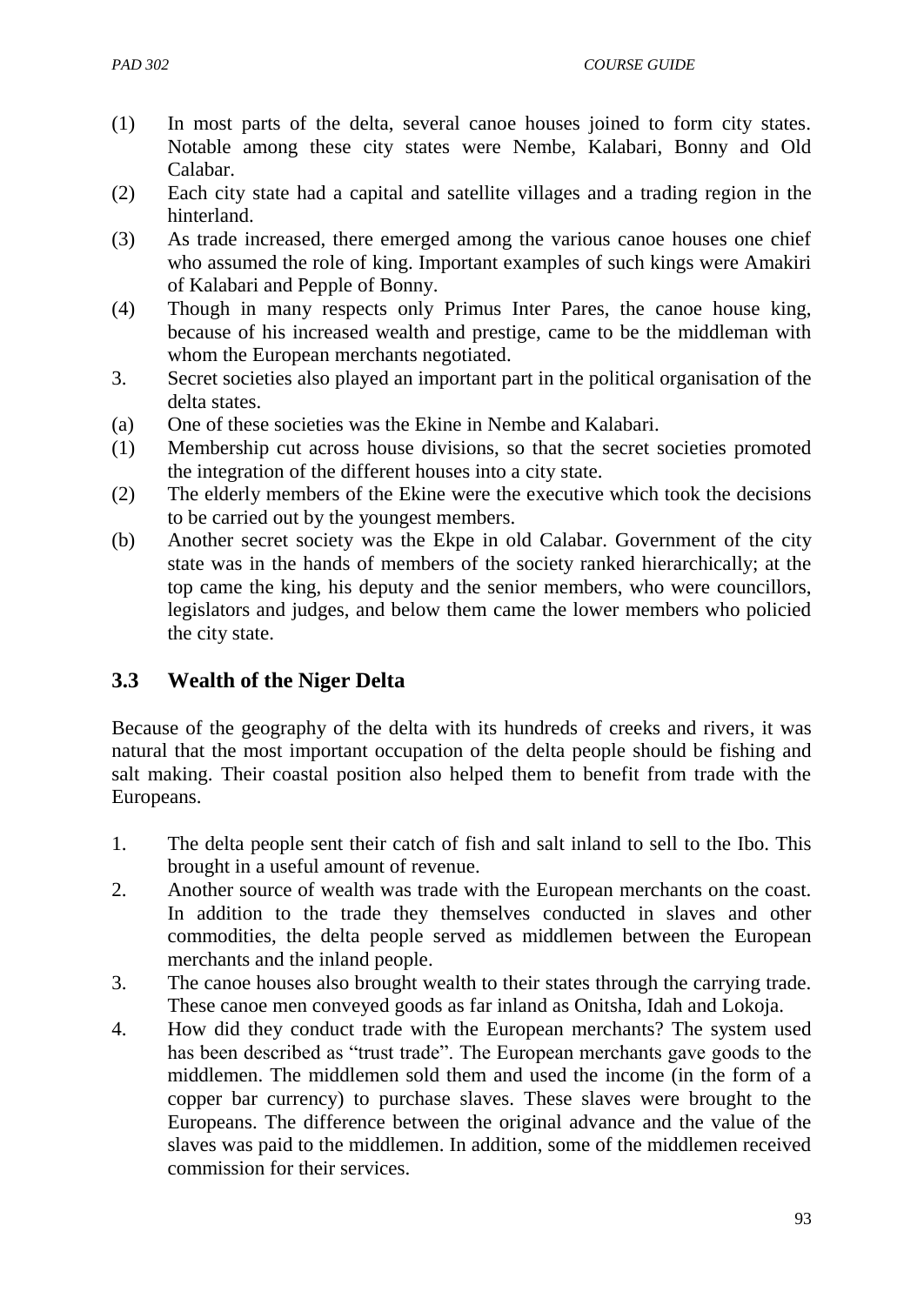5. When the slave trade was abolished, the people continued to make profits from legitimate trade with the European merchants and from their carrying trade.

#### **SELF- ASSESSMENT EXERCISE (SAE)**

Write a brief account of the government and social organisation of the Niger Delta states before the twentieth century.

#### **4.0 CONCLUSION**

The above analyses show that the Niger delta encloses a vast territory. It covers over 480 kilometers from the west to the east, and about 160 kilometers inland. The most notable geographical features of the area are the networks of creeks, waterways and mangrove swamps.

Although water communication was easy, because of the character of the terrain towns and cities tended to be independent of one another. As a result of this city states rather than large kingdoms emerged, especially in the main delta areas.

#### **5.0 SUMMARY**

The unit has thrown light on the historical background and the general overview of the origins of the Niger Delta.

### **6.0 TUTOR – MARKED ASSIGNMENT (TMA)**

How did the people of the Niger Delta obtain their wealth?

#### **7.0 REFERENCES/FURTHER READING**

Anyaele, J.U. (2003). *Comprehensive Government*. Lagos: A Johnson Publishers, Ltd.

- Buah, F.K. (1978). *West Africa since A.D. 1000.* London: Macmillan Education Limited.
- Dibie, C.C. (2007). *Essentials of Government*. Ibafo, Ogun-State: TONAD Publishers.
- Elaigwu J.I. *et al.* (1994). *Federalism and Nation Building in Nigeria: The Challenges of the 21st Centu*ry. Abuja: National Council on Intergovernmental Relations.
- Falola, Toyin, & Dare Oguntomisin. (2001*). Yoruba Warlords of the 19th Century*. Trenton, NJ: Africa World.
- Forde, Cyril Daryll & Jones, G. I. (1950). *[The Ibo and Ibibio-Speaking Peoples of](http://www.opensourceguinea.org/2013/02/cyril-daryll-forde-and-g-i-jones-ibo.html)  [South-Eastern Nigeria](http://www.opensourceguinea.org/2013/02/cyril-daryll-forde-and-g-i-jones-ibo.html)*. International African Institute, Oxford University..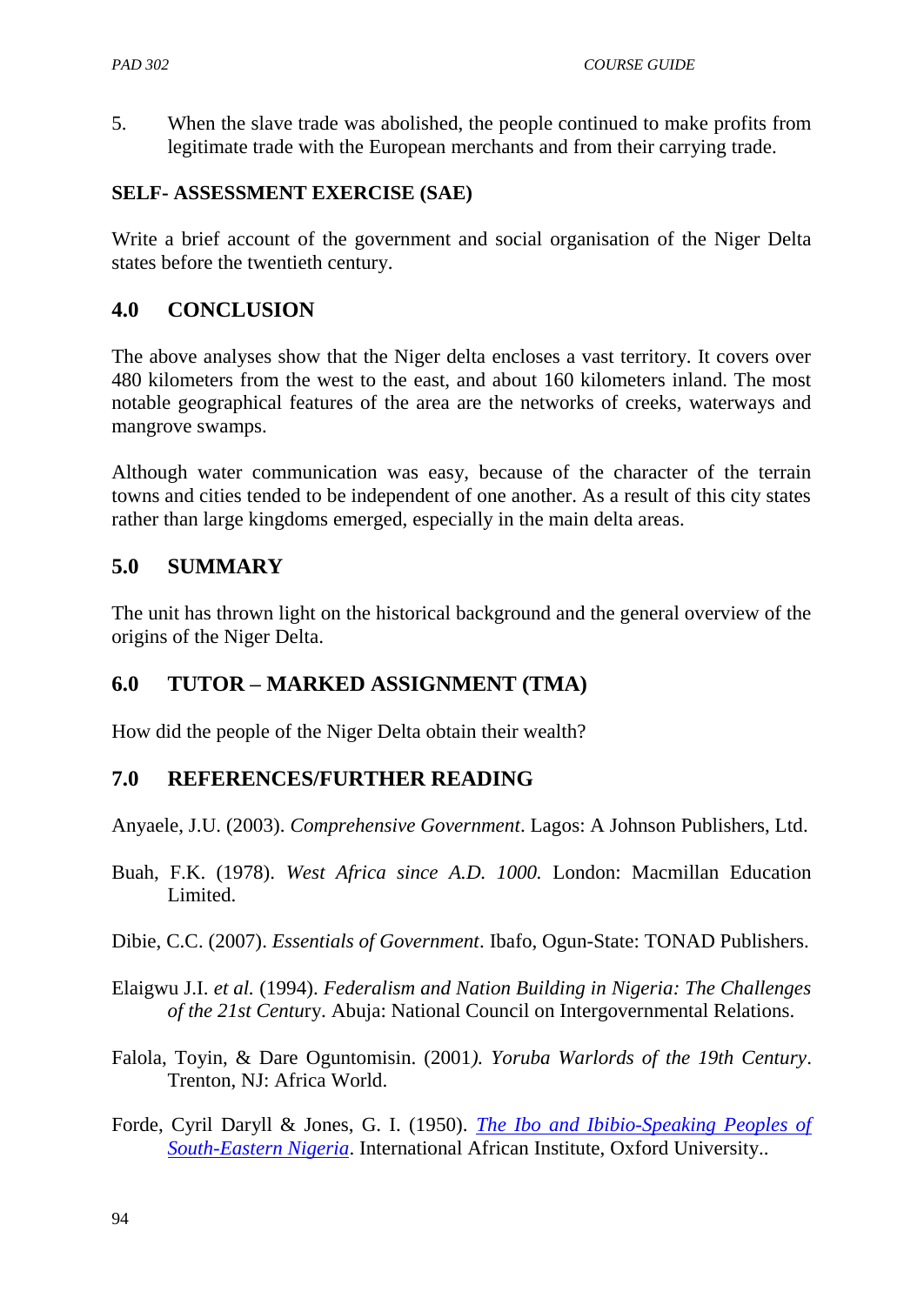- Njoku, John Eberegbulam. (1990). *The Igbos of Nigeria: Ancient Rites, Changes, and Survival*. Lewiston, NY: E. Mellen Press.
- Nwankwo, B.C. (2002*). Authority in Government Nigeria and World Politics*. Onitsha: (Revised ed.). Abbot Book, Ltd.
- Ofoegbu, G.A.I. (1999). *Modern Government*. Onitsha: Mass Foundation Publications Ltd.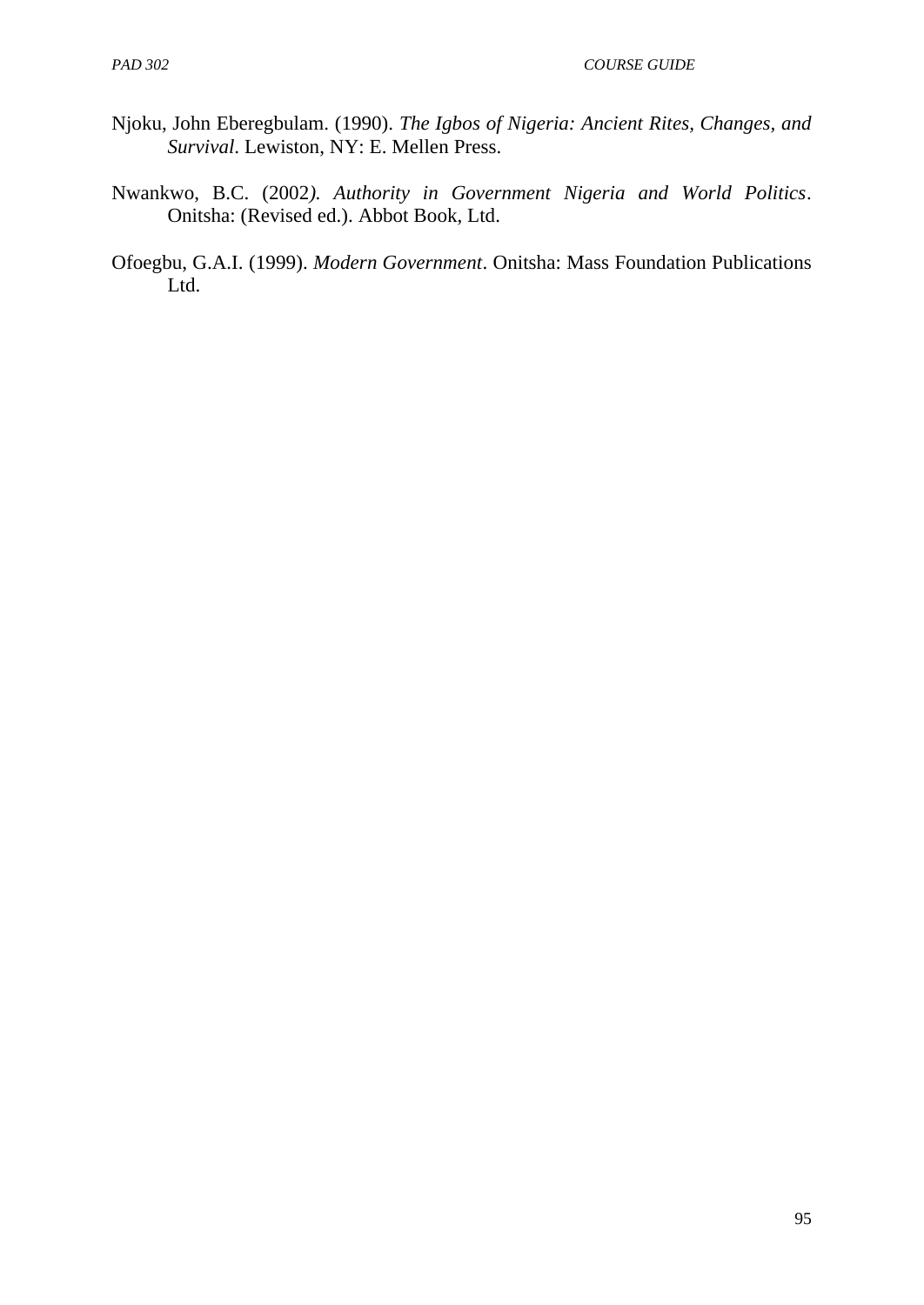# **UNIT 4 THE PEOPLES OF SOUTHERN NIGERIA**

#### **CONTENTS**

- 1.0 Introduction
- 2.0 Objectives
- 3.0 Main Content
	- 3.1 The Itsekiri
		- 3.1.1 Origin of the Itsekiri People
		- 3.1.2 The Socio-Political Organisation of the Itsekiri People
	- 3.2 The Urhobo
		- 3.2.1 Origin of the Urhobo People
		- 3.2.2 The Socio-Political Organisation of the Urhobo People
	- 3.3 The Ijaw
		- 3.3.1 Origin of the Ijaw People
		- 3.2.2 The Socio-Political Organisation of the Ijaw People
- 4.0 Conclusion
- 5.0 Summary
- 6.0 Tutor-Marked Assignment
- 7.0 References/Further Reading

### **1.0 INTRODUCTION**

This unit is the prolongation of the preceding one. Remember we are still discussing the people of the present-day Southern Nigeria. This present unit focuses on the last three (3) major ethnic groups of the Niger Delta (present- day Southern Nigeria). These are: the Itsekiri, the Urhobo and the Ijaw.

### **2.0 OBJECTIVES**

At the end of this unit, you should be able to:

- identify the peoples of Niger Delta
- discuss the Origin of the peoples of Niger Deltat
- explain the culture of the peoples of Niger Delta.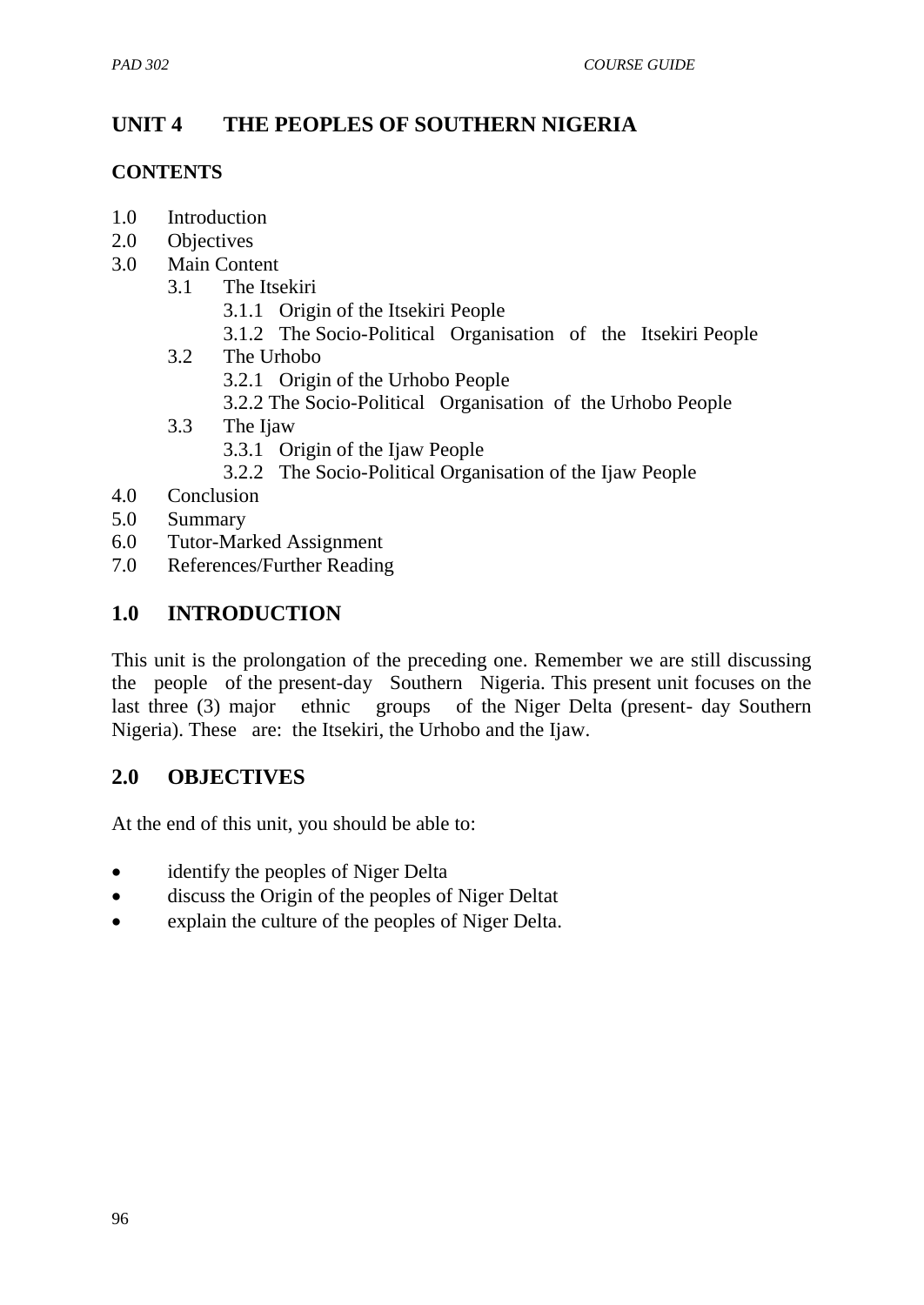## **3.0 MAIN CONTENT**

## **3.1 Peoples of the Niger Delta**

## **3.1.1 The Itsekiri**

1. Origin of the Itsekiri People- Iginuwa is known as the man through whom the kingdom of Itsekiri is said to have been established. History tells us that Iginuwa was the son and heir apparent of Oba Olua of Benin in about 1473. You should remember that unlike the Yoruba, Bini and Igbo peoples, the Itsekiri do not have many versions of their origin. According to the Itsekiri tradition, Iginuwa at a time wrongly advised his father on a particular issue. The advice was so disastrous that Iginuwa became very unpopular to the extent that his people vowed never to let him succeed his father.

When his father, Oba Olua, noticed the seriousness of the anger of his people against his son, he decided to arrange a kingdom outside Benin for him. This was according to him, the best way to avoid problems in his kingdom.

According to the tradition, Iginuwa was then sent with some chiefs and servants to an area by the sea to establish a kingdom of his own. On his arrival, Iginuwa met with some Ijaws who took him along with his followers by canoe to an Island where they finally settled. To most of the Itsekiri, this settlement is known as Itsekiri Kingdom till today.

2. The Socio-Political Organisation of the Itsekiri People

The Kingdom Iginuwa founded was made up and is still made up of the Itsekiri, Ijaw and a good number of other elements. Ode Itsekiri is the capital. Other settlements such as the Forcados, Escravos and Benin Rivers surround the capital. The socio-political organisation of the Itsekiri people was very close to that of Benin Kingdom. The Palace and titles for instance were modeled after that of Benin Kingdom. But in the Itsekiri case, the Kingdom was ruled rather by the Olu. He alone presided over a council known as Ojoye which was made up of seven nobles or title holders. The Olu combined in himself spiritual and temporal powers.

#### **SELF-ASSESSMENT EXERCISE (SAE)**

The Socio- political organisation of the Itsekiri Kingdom was similar to that of the Benin Kingdom. Discuss.

## **3.1.2 The Socio-Political Organisation of the Urhobo People**

Just like the Itsekiri, the Urhobo people are found in the Niger Delta region. However, unlike the Itsekiri, the Urhobo are fragmented and live in different places in the Niger Delta area. This may be the reason why the Urhobo people, unlike the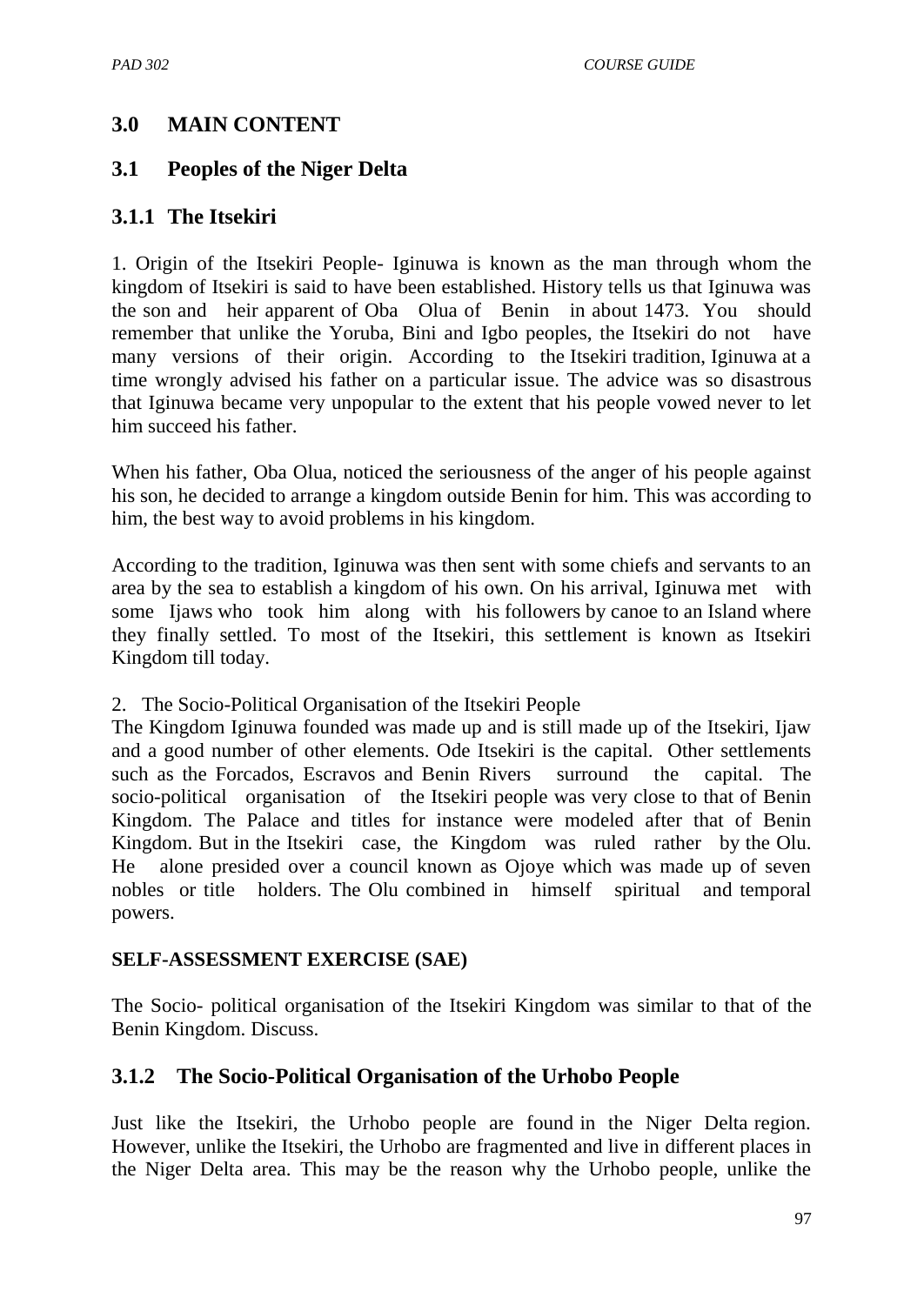Itsekiri and Benin, have never established a single Kingdom. Socio-politically speaking, each Urhobo Village had its own traditional institution headed by a ruler (Ovie). Just like the Itsekiri, the socio-political organisation of the Urhobo people was modeled after that of Benin Kingdom.

The Ovie for instance, had a court made of prominent individuals and titleholders. Moreover, just like in Igboland, the adult male members of the Urhobo society were divided into age sets corresponding with youth, middle age and elders. Of course, each of the age sets performed specific duties in the societies.

# **3.2 The Ijaw**

## **3.2.1 Origin of the Ijaw People**

As one of the major ethnic groups in the Niger Delta region, the Ijaw people share almost the same stories of origin with their Itsekiri and Urhobo counterparts. That is to say there is no clear-cut demarcation on the history of the origin of the Ijaw from that of the Itsekiri and Urhobo.

## **3.2.2 The Socio-Political Organisation of the Ijaw People**

Socio-politically speaking, the traditional Ijaw did not develop any centralised system of government. For some scholars, this might be so because the Ijaw were scattered in small fishing settlements in the creeks of the River Niger. The "House System" characterised Ijaw societies. Ijaw people were traders especially fishermen. The traditional major Ijaw states were Bonny, Kalabari, Ibrika, Opobo and Brass-Nembe.

## **4.0 CONCLUSION**

This unit dealt also with the Niger Delta (present-day - Southern Nigeria) Specifically in Pre-colonial times. The Itsekiri, the Urhobo and the Ijaw have been the main focus. It should be clear to you by now that the Itsekiri, the Urhobo and the Ijaw people are located in the Niger Delta region. You should also remember that although the Itsekiri, the Urhobo and the Ijaw people have many things in common, they do have notable differences as well. It is also obvious that there is a kind of socio-cultural shift from what happened to the traditional Itsekiri, the Urhobo and the Ijaw to what we witness today.

## **5.0 SUMMARY**

In this unit, you learned about the three last major ethnic groups of the Niger Delta. That is, the Itsekiri, the Urhobo and the Ijaw. Therefore, at the end of this unit you are expected to know: